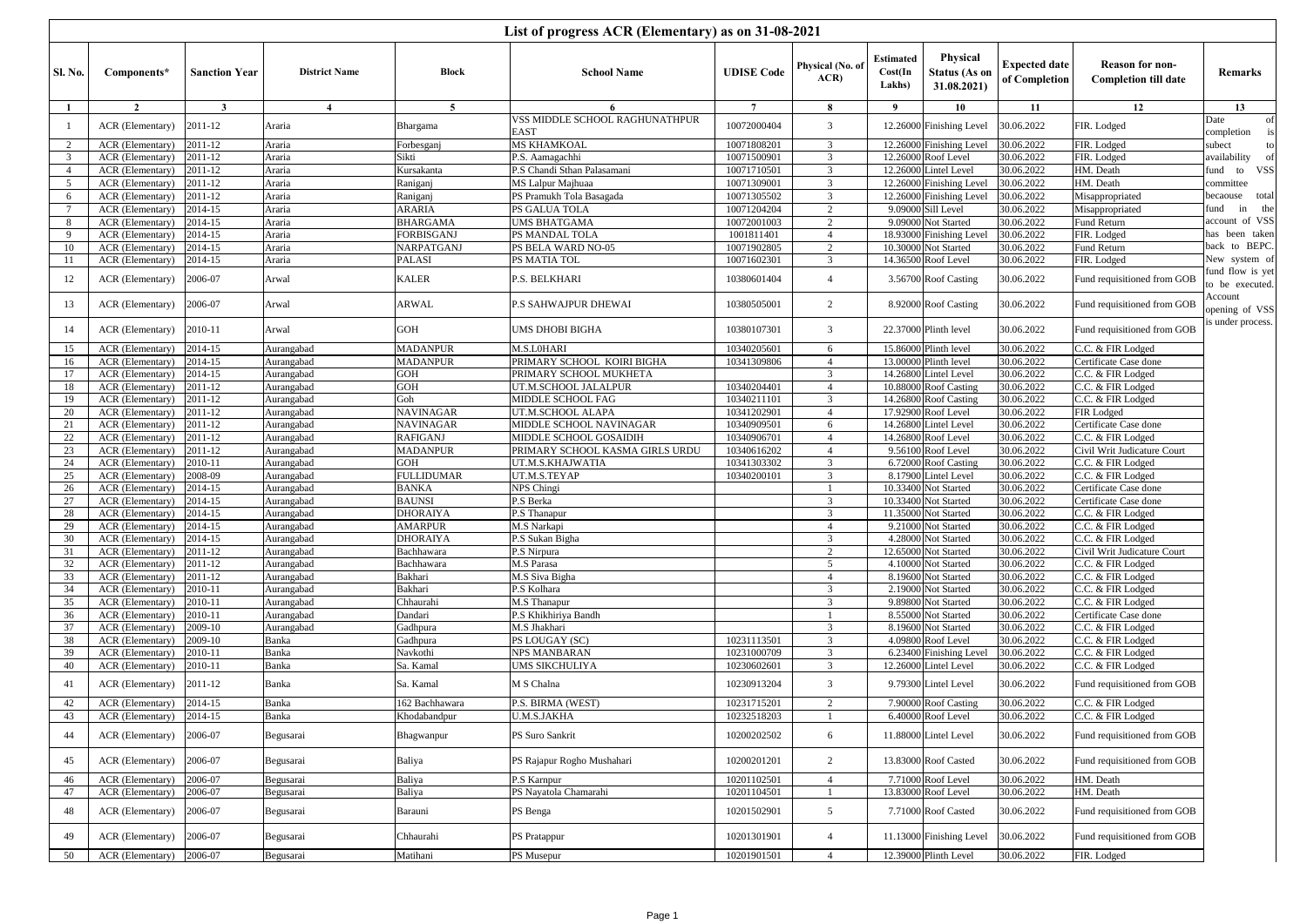| <b>Sl. No.</b> | Components*                          | <b>Sanction Year</b> | <b>District Name</b>   | <b>Block</b>           | <b>School Name</b>                              | <b>UDISE</b> Code          | Physical (No. of<br>ACR          | <b>Estimated</b><br>Cost(In<br>Lakhs) | <b>Physical</b><br><b>Status (As on</b><br>31.08.2021) | <b>Expected date</b><br>of Completion | <b>Reason for non-</b><br><b>Completion till date</b>    | Remarks                           |
|----------------|--------------------------------------|----------------------|------------------------|------------------------|-------------------------------------------------|----------------------------|----------------------------------|---------------------------------------|--------------------------------------------------------|---------------------------------------|----------------------------------------------------------|-----------------------------------|
| -1             | $\overline{2}$                       | $\mathbf{3}$         | 4                      | 5                      | 6                                               | $7\phantom{.0}$            | 8                                | -9                                    | 10                                                     | 11                                    | 12                                                       | 13                                |
| 51             | ACR (Elementary)                     | 2006-07              | Begusarai              | Navkothi               | MS Chhatauna                                    | 10201700901                | 3                                |                                       | 9.98500 Roof Casted                                    | 30.06.2022                            | Fund requisitioned from GOB                              |                                   |
| 52             | ACR (Elementary)                     | 2006-07              | Begusarai              | Sa. Kamal              | PS Salemabad                                    | 10200501701                | 6                                |                                       | 7.71000 Finishing                                      | 30.06.2022                            | Fund requisitioned from GOB                              | Date<br>of<br>completion<br>is    |
| 53             | ACR (Elementary)                     | 2007-08              | Begusarai              | Sa. Kamal              | <b>UMS Sadpur Purvi</b>                         | 10200504603                | $\overline{4}$                   |                                       | 13.34000 Roof Level                                    | 30.06.2022                            | FIR. Lodged                                              | subect<br>to                      |
| 54             | ACR (Elementary)                     | 2009-10              | Begusarai              | Navkothi               | PS Rani Tola Diyara Naya                        | 10200202302                | 3                                |                                       | 9.55000 Roof Casted                                    | 30.06.2022                            | Misappropriated                                          | availability<br>of                |
| 55             | ACR (Elementary)                     | 2009-10              | Begusarai              | Navkothi               | <b>UMS Sirsi Urdu</b>                           | 10200402002                | $\overline{c}$                   |                                       | 9.55000 Roof Casting                                   | 30.06.2022                            | FIR. Lodged                                              | VSS<br>fund to                    |
| 56             | ACR (Elementary)                     | 2009-10              | Begusarai              | Bachhawara             | UMS Akaha                                       | 10201802401                | $\overline{4}$                   |                                       | 8.05000 Plinth Level                                   | 30.06.2022                            | Fund requisitioned from GOB                              | ommittee<br>becaouse total        |
| 57             | ACR (Elementary)                     | 2010-11              | Begusarai              | Bachhawara             | PS Nauranga                                     | 10201603401                | $\overline{4}$                   |                                       | 7.37000 Roof Level                                     | 30.06.2022                            | Fund requisitioned from GOB                              | in the<br>und<br>account of VSS   |
| 58             | ACR (Elementary)                     | 2010-11              | Begusarai              | Bachhawara             | Anu. PS Masudanpur                              | 10201604802                | $\overline{2}$                   |                                       | 8.05000 Finishing                                      | 30.06.2022                            | Fund not available in VSS A/c<br>due to closure of A/c   | has been taken<br>back to BEPC.   |
| 59             | ACR (Elementary)                     | 2010-11              | Begusarai              | Bachhawara             | PS Nauranga                                     | 10201603401                | $\overline{4}$                   |                                       | 15.21000 Foundation                                    | 30.06.2022                            | Fund requisitioned from GOB                              | New system of<br>fund flow is yet |
| 60             | ACR (Elementary)                     | 2010-11              | Begusarai              | Bakhari                | PS Kanya Keshab                                 | 10200800102                | 2                                |                                       | 6.70000 Foundation                                     | 30.06.2022                            | Fund Return                                              | to be executed.                   |
| 61             | ACR (Elementary)                     | 2010-11              | Begusarai              | Bakhari                | <b>UMS</b> Chhaurahi                            | 10201500201                | 3                                |                                       | 15.21000 Finishing                                     | 30.06.2022                            | und not available in VSS A/c<br>due to closure of A/c    | Account<br>opening of VSS         |
| 62             | ACR (Elementary)                     | 2010-11              | Begusarai              | Bakhari                | MS Chitraur                                     | 10200604501                | $\overline{4}$                   |                                       | 8.05000 Lintel Level                                   | 30.06.2022                            | FIR. Lodged                                              | is under process.                 |
| 63             | ACR (Elementary)                     | 2010-11              | Begusarai              | Baliya                 | PS Pathala tola                                 | 10200602701                | $\overline{c}$                   |                                       | 8.05000 Roof level                                     | 30.06.2022                            | Misappropriated                                          |                                   |
| 64             | ACR (Elementary)                     | 2010-11              | Begusarai              | Baliya                 | <b>UMS</b> Chakmuzaffar                         | 10201701501                | 3                                |                                       | 10.88000 Roof Casted                                   | 30.06.2022                            | HM. Death                                                |                                   |
| 65             | ACR (Elementary)                     | 2010-11              | Begusarai              | Barauni                | PS Sana Dih                                     | 10200505102                | $\overline{2}$                   | 15.21000 Finishing                    |                                                        | 30.06.2022                            | FIR. Lodged                                              |                                   |
| 66             | ACR (Elementary)                     | 2010-11              | Begusarai              | Barauni                | UMS ChharraPatti Shrinagar                      | 10200503601                | $\overline{4}$                   |                                       | 15.21000 Roof Casted                                   | 30.06.2022                            | FIR. Lodged                                              |                                   |
| 67             | ACR (Elementary)                     | 2010-11              | Begusarai              | Begusarai              | PS Tekanpur                                     | 10201701001                | $\overline{2}$                   |                                       | 8.05000 Finishing                                      | 30.06.2022                            | und not available in VSS A/c<br>due to closure of A/c    |                                   |
| 68             | ACR (Elementary)                     | 2011-12              | Begusarai              | Begusarai              | PS Vishanpur Uttari                             | 10200202603                | $\overline{2}$                   |                                       | 25.51000 Foundation                                    | 30.06.2022                            | Misappropriated                                          |                                   |
| 69             | ACR (Elementary)                     | 2011-12              | Begusarai              | Begusarai              | PS Rani tola Diyara Naya                        | 10200202302                | 2                                |                                       | 22.73500 Plinth Level                                  | 30.06.2022                            | Misappropriated                                          |                                   |
| 70             | ACR (Elementary)                     | 2011-12              | Begusarai              | Begusarai              | <b>UMS</b> Ranitola Diyara                      | 10200202301                | $\overline{2}$                   |                                       | 11.29500 Lintel Level                                  | 30.06.2022                            | Misappropriated                                          |                                   |
| 71             | ACR (Elementary)                     | 2011-12              | Begusarai              | Bhagwanpur             | <b>UMS</b> Chiraiyatok Dakshin                  | 10200206301                | $\overline{4}$                   |                                       | 15.38000 Lintel Level                                  | 30.06.2022                            | Misappropriated                                          |                                   |
| 72             | ACR (Elementary)                     | 2011-12              | Begusarai              | Che. Bariyarpur        | PS Sugga Mushari                                | 10201103202                | 2                                |                                       | 10.49000 Plinth Level                                  | 30.06.2022                            | HM. Death                                                |                                   |
| 73             | ACR (Elementary)                     | 2011-12              | Begusarai              | Chhaurahi              | PS Sugga Mushari                                | 10201103202                | $\overline{4}$                   | 15.21000 Finishing                    |                                                        | 30.06.2022                            | HM. Death<br>HM. Death                                   |                                   |
| 74<br>75       | ACR (Elementary)<br>ACR (Elementary) | 2011-12<br>2011-12   | Begusarai<br>Begusarai | Chhaurahi<br>Chhaurahi | PS Nayatola Chamrahi<br>PS Harijan Mdhusudanpur | 10201104501<br>10201604802 | $\overline{2}$<br>$\overline{2}$ | 11.29500                              | 20.25000 Roof Level<br><b>Lintel Level</b>             | 30.06.2022<br>30.06.2022              | Misappropriated                                          |                                   |
| 76             | ACR (Elementary)                     | 2011-12              | Begusarai              | Chhaurahi              | NPS Tanti Tola                                  | 10201605903                | 3                                |                                       | 22.73500 Roof Casted                                   | 30.06.2022                            | FIR. Lodged                                              |                                   |
| 77             | ACR (Elementary)                     | 2011-12              | Begusarai              | Dandari                | MS Babhanagama                                  | 10200806102                | $\overline{4}$                   |                                       | 16.58000 Roof Casted                                   | 30.06.2022                            | FIR. Lodged                                              |                                   |
| 78             | ACR (Elementary)                     | 2011-12              | Begusarai              | Gadhpura               | $\overline{\text{MS}}$ Babhanagama              | 10200806102                | $\overline{4}$                   |                                       | 9.55000 Lintel Level                                   | 30.06.2022                            | FIR. Lodged                                              |                                   |
| 79             | ACR (Elementary)                     | 2011-12              | Begusarai              | Khodabandpur           | MS BandDawar                                    | 10201008401                | 9                                |                                       | 10.49000 Finishing                                     | 30.06.2022                            | FIR. Lodged                                              |                                   |
| 80             | ACR (Elementary)                     | 2011-12              | Begusarai              | Khodabandpur           | PS Ramtola Bishanupur                           | 10201001202                | $\overline{2}$                   |                                       | 8.05000 Roof Casted                                    | 30.06.2022                            | Fund requisitioned from GOB                              |                                   |
| 81             | ACR (Elementary)                     | 2011-12              | Begusarai              | Mansurchak             | <b>UMS</b> Jagdispur                            | 10201006201                | 8                                |                                       | 11.29500 Roof Casted                                   | 30.06.2022                            | HM. Death                                                |                                   |
| 82             | ACR (Elementary)                     | 2011-12              | Begusarai              | Mansurchak             | MS Harrarakh                                    | 10201010801                | 6                                | 32.16000 Finishing                    |                                                        | 30.06.2022                            | Fund not available in VSS A/c<br>due to closure of A/c   |                                   |
| 83             | ACR (Elementary)                     | 2011-12              | Begusarai              | Mansurchak             | PS Ravidas Tola Bahadurpur                      | 10201007402                | 3                                |                                       | 8.05000 Fininshing                                     | 30.06.2022                            | Misappropriated                                          |                                   |
| 84             | ACR (Elementary)                     | 2011-12              | Begusarai              | Navkothi               | <b>MS</b> Harichak                              | 10201806401                | $\overline{4}$                   | 20.25000 finishing                    |                                                        | 30.06.2022                            | Fund not available in VSS A/c<br>due to closure of $A/c$ |                                   |
| 85             | ACR (Elementary)                     | 2011-12              | Begusarai              | Navkothi               | PS Milki                                        | 10200302303                | 3                                | 15.21000 finishing                    |                                                        | 30.06.2022                            | Misappropriated                                          |                                   |
| 86             | ACR (Elementary)                     | 2011-12              | Begusarai              | Sa. Kamal              | UMS Chahaudahi                                  | 10201500201                | $\overline{4}$                   |                                       | 8.05000 finishing                                      | 30.06.2022                            | Misappropriated                                          |                                   |
| 87             | ACR (Elementary)                     | 2011-12              | Begusarai              | Sa. Kamal              | NPS Urdu Shahpur                                | 10201503104                | 6                                |                                       | 18.64000 Finishing Level                               | 30.06.2022                            | Fund not available in VSS A/c<br>due to closure of A/c   |                                   |
| 88             | ACR (Elementary) 2011-12             |                      | Begusarai              | Snamno                 | <b>UMS</b> Pirnagar                             | 10201500808                |                                  |                                       | 8.05000 Roof Casted                                    | 30.06.2022                            | Misappropriated                                          |                                   |
| 89             | <b>ACR</b> (Elementary)              | 2011-12              | Begusarai              | Teghada                | <b>MS</b> Pansalla                              | 10201504301                | 6                                |                                       | 11.29500 Roof Level                                    | 30.06.2022                            | Misappropriated                                          |                                   |
| 90             | ACR (Elementary)                     | 2011-12              | Begusarai              | <b>BACHHWARA</b>       | <b>MS</b> Malipur                               | 10201901201                | $\overline{c}$                   |                                       | 12.47000 Roof Casted                                   | 30.06.2022                            | Misappropriated                                          |                                   |
| 91             | ACR (Elementary)                     | 2011-12              | Begusarai              | <b>BAKHRI</b>          | PS Sirsi Dakshin                                | 10200402004                | 3                                |                                       | 18.45000 Roof Casted                                   | 30.06.2022                            | Fund requisitioned from GOB                              |                                   |
| 92             | ACR (Elementary)                     | 2011-12              | Begusarai              | <b>BAKHRI</b>          | PS Sirsi Dakshin Tola                           | 10200402004                | $\overline{c}$                   |                                       | 9.97000 Finishing                                      | 30.06.2022                            | Fund requisitioned from GOB                              |                                   |
| 93             | ACR (Elementary)                     | 2011-12              | Begusarai              | <b>BEGUSARAI</b>       | PS Urdu Darji Tola                              | 10200101207                | 3                                |                                       | 19.94000 Finishing                                     | 30.06.2022                            | HM. Death                                                |                                   |
| 94             | ACR (Elementary)                     | 2011-12              | Begusarai              | <b>BEGUSARAI</b>       | MS Chhabilapur                                  | 10200100301                | 9                                | 18.45000 Finishing                    |                                                        | 30.06.2022                            | Fund not available in VSS A/c<br>due to closure of A/c   |                                   |
| 95             | ACR (Elementary)                     | 2011-12              | Begusarai              | <b>GARHPURA</b>        | NPS Govindpur Kapartola                         | 10200100605                | $\overline{c}$                   |                                       | 18.45000 Lintel Level                                  | 30.06.2022                            | Misappropriated                                          |                                   |
| 96             | ACR (Elementary)                     | 2011-12              | Begusarai              | <b>KHODAWANDPUR</b>    | MS Akaharadiauna                                | 10201700401                | 6                                |                                       | 12.47000 Roof Casted                                   | 30.06.2022                            | Misappropriated                                          |                                   |
| 97             | ACR (Elementary)                     | 2011-12              | Begusarai              | <b>MANSOORCHAK</b>     | PS Chakmuzaffar                                 | 10201701501                | $\overline{4}$                   |                                       | 18.45000 Lintel Level                                  | 30.06.2022                            | HM. Death                                                |                                   |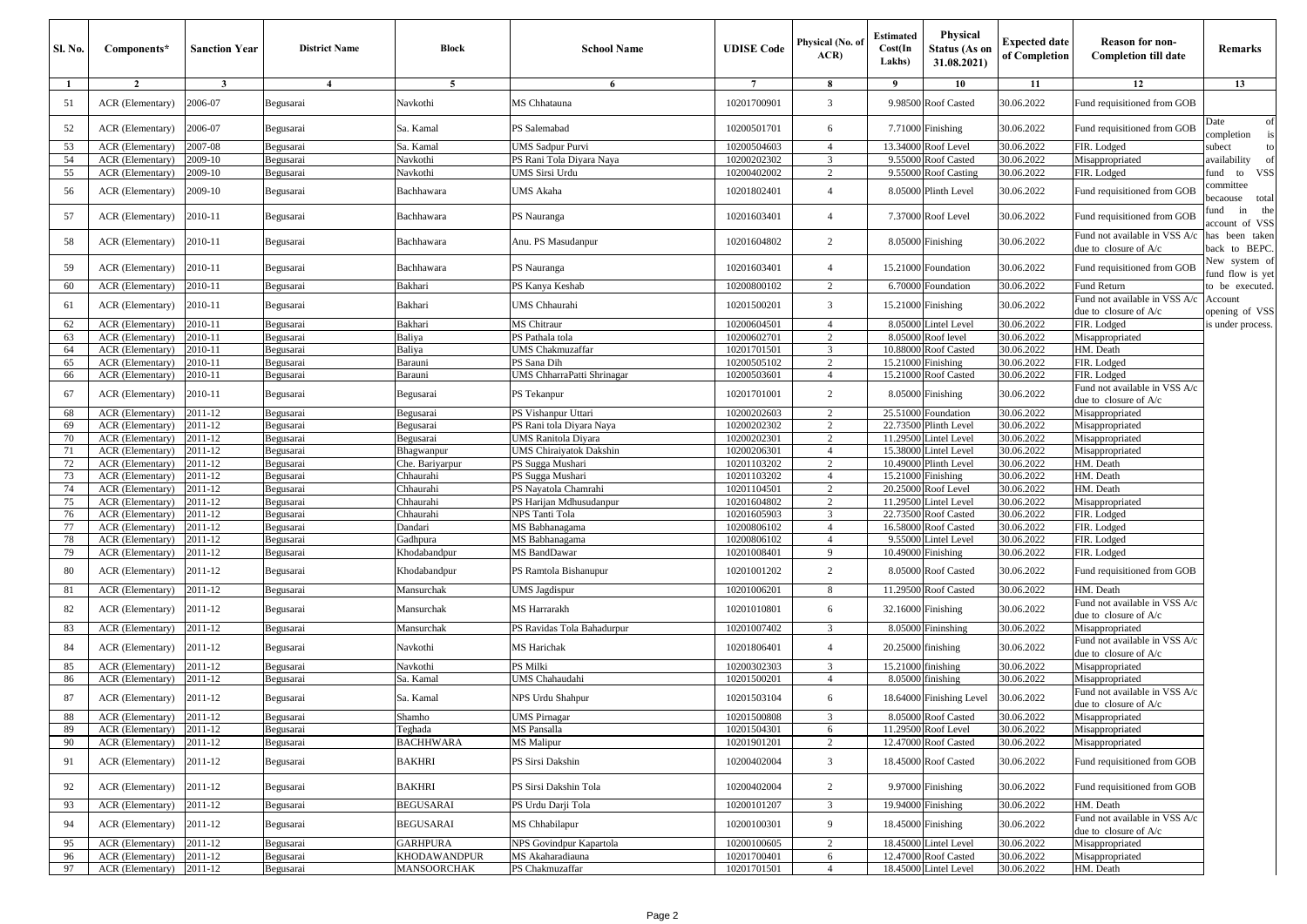| Sl. No.      | Components*               | <b>Sanction Year</b> | <b>District Name</b> | <b>Block</b>        | <b>School Name</b>           | <b>UDISE Code</b> | Physical (No. of<br>ACR | <b>Estimated</b><br>Cost(In<br>Lakhs) | Physical<br><b>Status (As on</b><br>31.08.2021) | <b>Expected date</b><br>of Completion | <b>Reason for non-</b><br><b>Completion till date</b>         | Remarks                                |
|--------------|---------------------------|----------------------|----------------------|---------------------|------------------------------|-------------------|-------------------------|---------------------------------------|-------------------------------------------------|---------------------------------------|---------------------------------------------------------------|----------------------------------------|
| $\mathbf{1}$ | $\overline{2}$            | $\mathbf{3}$         | $\overline{4}$       | 5                   | 6                            |                   | 8                       | 9                                     | 10                                              | 11                                    | 12                                                            | 13                                     |
| 98           | <b>ACR</b> (Elementary)   | 2011-12              | Begusarai            | Bihapur             | PS Sanaha Dih                | 10200505102       | $\overline{c}$          | 7.69900                               | Finishing                                       | 30.06.2022                            | FIR. Lodged                                                   |                                        |
| 99           | ACR (Elementary)          | 2011-12              | Begusarai            | Kharik              | UMS Shrinagar Chharrapatti   | 10200503601       | 5                       | 7.69900                               | Roof Casted                                     | 30.06.2022                            | FIR. Lodged                                                   |                                        |
| 100          | ACR (Elementary)          | 2011-12              | Begusarai            | Sabaur              | PS Pathala Tola              | 10201400802       | 2                       | 6.86300                               | Finishing                                       | 30.06.2022                            | Fund not available in VSS A/c Date<br>due to closure of $A/c$ | of<br>completion                       |
| 101          | ACR (Elementary)          | 2011-12              | Begusarai            | Pirpainthi          | NPS Banhara Paswantola       | 10201204002       | 3                       |                                       | 7.69900 Finishing                               | 30.06.2022                            | Fund not available in VSS A/c<br>due to closure of A/c        | subect<br>availability                 |
| 102          | ACR (Elementary)          | 2011-12              | Begusarai            | Goradih             | MS Ojhatol Barauni           | 10201203105       | $\overline{4}$          |                                       | 7.69900 Lintel Level                            | 30.06.2022                            | Fund not available in VSS A/c<br>due to closure of A/c        | <b>VSS</b><br>fund to<br>ommittee      |
| 103          | ACR (Elementary)          | 2014-15              | Begusarai            | Goradih             | PS JHAMTIYA BIND TOLI        | 10200202202       | 3                       | 8.48300                               | Roof Level                                      | 30.06.2022                            | Fund not available in VSS A/c<br>due to closure of A/c        | total<br>pecaouse<br>fund<br>in<br>the |
| 104          | ACR (Elementary)          | 2014-15              | Begusarai            | Goradih             | PSSUGGAMUSAHRI               | 10201103202       | $\overline{4}$          |                                       | 8.48300 Lintel Level                            | 30.06.2022                            | HM. Death                                                     | account of VSS                         |
| 105          | ACR (Elementary)          | 2014-15              | Begusarai            | Bihapur             | NPS BABHAIN RATAN            | 10201104601       | $\overline{2}$          | 10.03600                              | <b>Lintel Level</b>                             | 30.06.2022                            | Misappropriated                                               | has been taken                         |
| 106          | ACR (Elementary)          | 2014-15              | Begusarai            | Nathnagar           | UMS MACHAHA                  | 10201011402       | $\overline{4}$          |                                       | 7.86000 Lintel Level                            | 30.06.2022                            | Fund not available in VSS A/c<br>due to closure of A/c        | to BEPC.<br>back<br>New system of      |
| 107          | ACR (Elementary)          | 2014-15              | Begusarai            | Nathnagar           | UMS RACHIYAHI                | 10201008301       | $\overline{4}$          |                                       | 5.46200 Finishing                               | 30.06.2022                            | Fund not available in VSS A/c<br>due to closure of A/c        | fund flow is yet<br>to be executed.    |
| 108          | ACR (Elementary)          | 2014-15              | Begusarai            | Kharik              | <b>MS MALIPUR</b>            | 10201901201       | $\overline{4}$          |                                       | 10.03600 Roof Casted                            | 30.06.2022                            | Misappropriated                                               | Account                                |
| 109          | ACR (Elementary)          | 2014-15              | Begusarai            | Kharik              | NPS AMARSINGH ASTHAN MEGHAUL | 10200401605       | 3                       |                                       | 20.07200 Roof Casted                            | 30.06.2022                            | Misappropriated                                               | opening of VSS                         |
| 110          | <b>ACR</b> (Elementary)   | 2014-15              | Begusarai            | Kahalgawn           | <b>UMS BHAVANIPUR</b>        | 10200101401       | $\overline{4}$          | 10.03600                              | Roof Level                                      | 30.06.2022                            | Misappropriated                                               | s under process.                       |
| 111          | ACR (Elementary)          | 2009-10              | Begusarai            | Kahalgawn           | P.S. Vishnupur Uttari Bhag   | 10200202603       | 3                       |                                       | 10.03600 Not Started                            | 30.06.2022                            | Fund Return                                                   |                                        |
| 112          | <b>ACR</b> (Elementary)   | 2010-11              | Begusarai            | Sabaur              | U.M.S Kumbhi Dhera           | 10200300602       | $\overline{4}$          |                                       | 10.03600 Not Started                            | 30.06.2022                            | Fund Return                                                   |                                        |
| 113          | ACR (Elementary)          | 2010-11              | Begusarai            | Jagdishpur          | U.M.S Shiarsa Urdu           | 10200402002       | $\overline{4}$          | 10.03600                              | Not Started                                     | 30.06.2022                            | FIR. Lodged                                                   |                                        |
| 114          | ACR (Elementary)          | 2011-12              | Begusarai            | Navgachhiya         | P.S Surjpura Patti           | 10201806303       | $\overline{4}$          | 10.03600                              | Finishing                                       | 30.06.2022                            | Fund not available in VSS A/c<br>due to closure of A/c        |                                        |
| 115          | ACR (Elementary)          | 2008-09              | Bhagalpur            | Gopalpur            | Urdu MS B.M.C Bihpur         | 10221800303       | 3                       |                                       | 10.03600 Finishing Level                        | 30.06.2022                            | FIR Lodged                                                    |                                        |
| 116          | ACR (Elementary)          | 2008-09              | Bhagalpur            | Pirpainthi          | PS Dastola Mirjafari         | 10222200601       | 3                       |                                       | 10.03600 Finishing Level                        | 30.06.2022                            | Fund requisitioned from GOB                                   |                                        |
| 117          | ACR (Elementary)          | 2008-09              | Bhagalpur            | Pirpainthi          | Urdu MS Banshitikar          | 10221402401       | 3                       |                                       | 6.66400 Finishing Level                         | 30.06.2022                            | Fund requisitioned from GOB                                   |                                        |
| 118          | ACR (Elementary)          | 2008-09              | Bhagalpur            | Pirpainthi          | MS Savaiya                   | 10222603301       | 3                       |                                       | 10.03600 Roof Casting                           | 30.06.2022                            | Fund requisitioned from GOB                                   |                                        |
| 119          | ACR (Elementary)          | 2008-09              | Bhagalpur            | Sanhaula            | MS bangdiha                  | 10221605401       | 3                       |                                       | 10.03600 Lintel Level                           | 30.06.2022                            | Fund requisitioned from GOB                                   |                                        |
| 120          | ACR (Elementary)          | 2009-10              | Bhagalpur            | Shahkund            | Urdu PS Machhipur            | 10221603401       | 3                       |                                       | 13.62550 Roof Level                             | 30.06.2022                            | Misappropriated                                               |                                        |
| 121          | ACR (Elementary)          | 2009-10              | Bhagalpur            | Bihapur             | PS Amanat Sarkar             | 10221605101       | 3                       |                                       | 7.86000 Roof Casting                            | 30.06.2022                            | Fund requisitioned from GOB                                   |                                        |
| 122          | ACR (Elementary)          | 2010-11              | Bhagalpur            | Sultanganj          | MS Sonbarsha Purb Tola       | 10221802201       | 3                       |                                       | 13.88400 Plinth level                           | 30.06.2022                            | Certificate Case done                                         |                                        |
| 123          | ACR (Elementary)          | 2010-11              | Bhagalpur            | Sultanganj          | <b>MS</b> Jitwarpur          | 10222304701       | 3                       |                                       | 13.88400 Roof Casting                           | 30.06.2022                            | Fund requisitioned from GOB                                   |                                        |
| 124          | ACR (Elementary)          | 2010-11              | Bhagalpur            | Kahalgawn           | PS Rasidpur Diyara           | 10222305602       | $\overline{c}$          |                                       | 13.88400 Roof Level                             | 30.06.2022                            | Fund requisitioned from GOB                                   |                                        |
| 125          | ACR (Elementary)          | 2010-11              | Bhagalpur            | Kahalgawn           | MS Battara                   | 10222200901       | 3                       |                                       | 11.17100 Finishing Level                        | 30.06.2022                            | Misappropriated                                               |                                        |
| 126          | ACR (Elementary)          | 2010-11              | Bhagalpur            | Navgachhiya         | <b>MS</b> Dadpur             | 10222200403       | 6                       |                                       | 13.88400 Roof Casting                           | 30.06.2022                            | <b>FIR</b> Lodged                                             |                                        |
| 127          | ACR (Elementary)          | 2010-11              | Bhagalpur            | Pirpainthi          | <b>MS</b> Olpura             | 10221309201       | 3                       | 13.88400                              | <b>Finishing Level</b>                          | 30.06.2022                            | Certificate Case done                                         |                                        |
| 128          | <b>ACR</b> (Elementary)   | 2010-11              | Bhagalpur            | NATH NAGAR          | MS Baijnathpur               | 10221402101       | 3                       | 17.36000                              | <b>Lintel Level</b>                             | 30.06.2022                            | Fund requisitioned from GOB                                   |                                        |
| 129          | <b>ACR</b> (Elementary)   | 2010-11              | Bhagalpur            | PIRPAINTI           | MS Bharokhar                 | 10220305701       | 3                       |                                       | 4.27850 Roof Casting                            | 30.06.2022                            | Fund requisitioned from GOB                                   |                                        |
| 130          | ACR (Elementary)          | 2010-11              | Bhagalpur            | <b>SULTANGANJ</b>   | MS Khaidpur Kadawa           | 10222101707       | 3                       |                                       | 17.36000 Roof Level                             | 30.06.2022                            | Certificate Case done                                         |                                        |
| 151          | ACR (Elementary) 12010-11 |                      | Bhagalpur            | Bihiya              | PS Bauchahi Diyara           | 10221202602       |                         |                                       | 8.15500 Roof Level                              | 30.06.2022                            | C.C. & FIR Lodged                                             |                                        |
| 132          | ACR (Elementary)          | 2010-11              | Bhagalpur            | Agiaon              | PS Jabadi Tola               | 10222602001       | 3                       |                                       | 5.59800 Lintel Level                            | 30.06.2022                            | Fund not available in VSS A/c<br>due to closure of A/c        |                                        |
| 133          | ACR (Elementary)          | 2010-11              | Bhagalpur            | Shahpur             | <b>KMS</b> Govindpur         | 10222600903       | $\overline{2}$          |                                       | 9.51300 Roof Casting                            | 30.06.2022                            | Fund requisitioned from GOB                                   |                                        |
| 134          | ACR (Elementary)          | 2010-11              | Bhagalpur            | Shahpur             | PS Pahariya Tola             | 10222607001       | 3                       |                                       | 11.31600 Roof Level                             | 30.06.2022                            | Certificate Case done                                         |                                        |
| 135          | ACR (Elementary)          | 2010-11              | Bhagalpur            | <b>Udwant Nagar</b> | Urdu PS Bakhara              | 10220224601       | 3                       |                                       | 9.51300 Finishing Level                         | 30.06.2022                            | Fund requisitioned from GOB                                   |                                        |
| 136          | ACR (Elementary)          | 2011-12              | Bhagalpur            | Ara                 | <b>MS</b> Hasanchak          | 10222708501       | $\overline{4}$          |                                       | 9.96400 Finishing Level                         | 30.06.2022                            | HM. Death                                                     |                                        |
| 137          | ACR (Elementary)          | 2011-12              | Bhagalpur            | Garhani             | MS Lattipur Mushahri         | 10221800702       | 2                       |                                       | 9.96400 Not Started                             | 30.06.2022                            | Fund Return                                                   |                                        |
| 138          | ACR (Elementary)          | 2011-12              | Bhagalpur            | Sahar               | PS Padarathpur               | 10220401301       | $\overline{4}$          |                                       | 5.59900 Lintel Level                            | 30.06.2022                            | HM. Death                                                     |                                        |
| 139          | ACR (Elementary)          | 2011-12              | Bhagalpur            | Ara                 | MS Masdi Purv                | 10220401201       | $\overline{4}$          |                                       | 9.38000 Roof Casting                            | 30.06.2022                            | Fund not available in VSS A/c<br>due to closure of A/c        |                                        |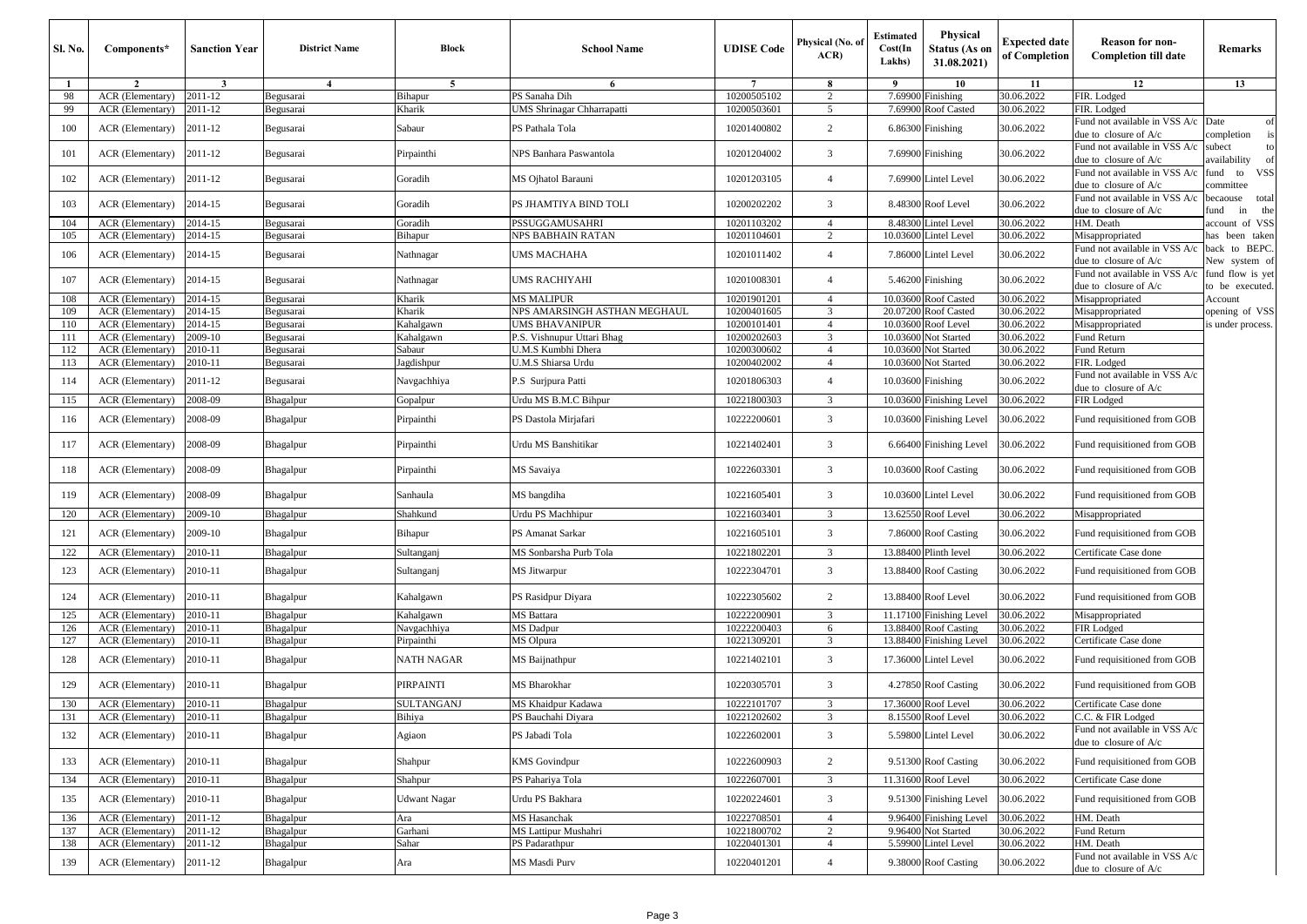| Sl. No.    | Components*                          | <b>Sanction Year</b> | <b>District Name</b> | Block                           | <b>School Name</b>                   | <b>UDISE Code</b>          | Physical (No. of<br>ACR | <b>Estimated</b><br>Cost(In<br>Lakhs) | Physical<br><b>Status (As on</b><br>31.08.2021) | <b>Expected date</b><br>of Completion | <b>Reason for non-</b><br><b>Completion till date</b>        | Remarks                             |
|------------|--------------------------------------|----------------------|----------------------|---------------------------------|--------------------------------------|----------------------------|-------------------------|---------------------------------------|-------------------------------------------------|---------------------------------------|--------------------------------------------------------------|-------------------------------------|
| -1         | $\overline{2}$                       | 3                    | $\overline{4}$       | 5                               | 6                                    | $\overline{7}$             | -8                      | 9                                     | 10                                              | 11                                    | 12                                                           | 13                                  |
| 140        | ACR (Elementary)                     | 2011-12              | Bhagalpur            | Piro                            | MS Olpura                            | 10221309201                | $\overline{4}$          | 12.8000                               | <b>Roof Casting</b>                             | 30.06.2022                            | Civil Writ Judicature Court                                  |                                     |
| 141        | ACR (Elementary)                     | 2011-12              | Bhagalpur            | Shahpur                         | PS Aamapur Kulkuliya                 | 10221300901                | $\overline{\mathbf{3}}$ | 9.3800                                | intel Level                                     | 30.06.2022                            | FIR Lodged                                                   |                                     |
| 142        | ACR (Elementary)                     | 2011-12              | Bhagalpur            | Shahpur                         | MS Dholbajja                         | 10222101710                | $\overline{c}$          | 11.19000                              | Not Started                                     | 30.06.2022                            | Fund Return                                                  |                                     |
| 143        | ACR (Elementary)                     | 2011-12              | Bhagalpur            | Charpokhari                     | MS Chhoti Dilauri                    | 10222607101                | $\overline{4}$          |                                       | 16.74000 Roof Level                             | 30.06.2022                            | Fund requisitioned from GOB                                  | Date<br>of<br>completion<br>is      |
| 144        | ACR (Elementary)                     | 2014-15              | Bhagalpur            | <b>RAJPUR</b>                   | P.S. PURAB TOLA BHOTARIYA            | 10222304302                | $\mathbf{1}$            |                                       | 9.32000 Finishing Level                         | 30.06.2022                            | Fund not available in VSS A/c<br>due to closure of A/c       | subect<br>to<br>availability<br>of  |
| 145        | ACR (Elementary)                     | 2014-15              | Bhagalpur            | <b>BUXAR</b>                    | <b>M.S. NOORPUR</b>                  | 10222301202                | $\overline{4}$          |                                       | 10.11800 Roof Level                             | 30.06.2022                            | Fund not available in VSS A/c<br>due to closure of $A/c$     | VSS<br>fund<br>to<br>committee      |
| 146        | ACR (Elementary)                     | 2014-15              | Bhagalpur            | BRAHMPUR                        | P.S. CHHOTI MOHANPUR                 | 10222608501                | -1                      |                                       | 10.98700 Not Started                            | 30.06.2022                            | Fund Return                                                  | becaouse<br>total                   |
| 147        | ACR (Elementary)                     | 2014-15              | Bhagalpur            | <b>NAWANGAR</b>                 | P.S. HARIBANSHPUR                    | 10220405701                | $\overline{4}$          |                                       | 18.62500 Roof Casting                           | 30.06.2022                            | Fund not available in VSS A/c<br>due to closure of $A/c$     | fund<br>in<br>the<br>account of VSS |
| 148        | ACR (Elementary)                     | 2011-12              | Bhagalpur            | <b>BUXAR</b>                    | MS Sonbarsha Purb Tola               | 10221802201                | 2                       | 6.00000                               | Not Started                                     | 30.06.2022                            | Certificate Case done                                        | has been taken                      |
| 149        | ACR (Elementary)                     | 2007-08              | Bhojpur              | <b>RAJPUR</b>                   | P.S.Narayanpur Makhadumpur           | 10290307002                | $\overline{4}$          | 11.46000                              | Roof Level                                      | 30.06.2022                            | Court Case                                                   | back to BEPC.                       |
| 150        | ACR (Elementary)                     | 2009-10              | Bhojpur              | <b>BUXAR</b>                    | Girls P.S. Tarachak                  | 10291407201                | $\overline{c}$          | 20.24400                              | Roof Level                                      | 30.06.2022                            | HM. Death                                                    | New system of                       |
| 151        | ACR (Elementary)                     | 2009-10              | <b>Bhojpur</b>       | <b>CHOGAI</b>                   | M.S. Dhamwal                         | 10290602101                | 3                       | 9.0860                                | Roof Level                                      | 30.06.2022                            | Misappropriated                                              | fund flow is yet                    |
| 152        | ACR (Elementary)                     | 2009-10              | Bhojpur              | <b>DUMRAW</b>                   | M.S. Sarna                           | 10290601101                | $\overline{4}$          | 14.45300                              | Not Started                                     | 30.06.2022                            | FIR. Lodged                                                  | to be executed.                     |
| 153        | ACR (Elementary)                     | 2009-10              | Bhojpur              | <b>DUMRAW</b>                   | U.M.S Amma Mohammadpur               | 10290507901                | 3                       | 10.66000                              | Plinth level                                    | 30.06.2022                            | HM. Death                                                    | Account                             |
| 154        | ACR (Elementary)                     | 2010-11              | Bhojpur              | <b>ITADHI</b>                   | <b>JMS</b> Bela                      | 10290105101                | 3                       | 14.4530                               | Roof Level                                      | 30.06.2022                            | FIR Lodged                                                   | opening of VSS                      |
| 155        | ACR (Elementary)                     | 2010-11              | <b>Bhojpur</b>       | <b>RAJPUR</b>                   | UMS Chandi Harijan                   | 10291305602                | 3                       | 10.6600                               | Roof Level                                      | 30.06.2022                            | C.C. & FIR Lodged                                            | is under process.                   |
| 156        | ACR (Elementary)                     | 2010-11              | Bhojpur              | <b>RAJPUR</b>                   | PS Devnarayan Nagar                  | 10290804301                | $\overline{2}$          |                                       | 14.45300 Finishing Level                        | 30.06.2022                            | Fund requisitioned from GOB                                  |                                     |
| 157        | ACR (Elementary)                     | 2011-12              | Bhojpur              | <b>RAJPUR</b>                   | UMS Bela                             | 10290105101                | 3                       |                                       | 20.24400 Roof Casting                           | 30.06.2022                            | FIR Lodged                                                   |                                     |
| 158        | ACR (Elementary)                     | 2011-12              | Bhojpur              | <b>RAJPUR</b>                   | <b>MS Piro Balak</b>                 | 10290712302                | $\overline{4}$          | 20.24400                              | Roof Level                                      | 30.06.2022                            | FIR Lodged                                                   |                                     |
| 159        | ACR (Elementary)                     | 2011-12              | Bhojpur              | RAJPUR                          | MS Dhambal                           | 10290602101                | 3                       | 3.08000                               | Roof Level                                      | 30.06.2022                            | Misappropriated                                              |                                     |
| 160        | ACR (Elementary)                     | 2011-12              | Bhojpur              | <b>SIMRI</b>                    | PS Tikathi                           | 10290600901                | $\overline{3}$          | 11.46000                              | Roof Level                                      | 30.06.2022                            | C.C. & FIR Lodged                                            |                                     |
| 161        | ACR (Elementary)                     | 2014-15              | Bhojpur              | NAVANAGAR                       | <b>J.M.S. SEMARAON</b>               | 10290902001                | $\overline{4}$          |                                       | 9.79900 Roof Level                              | 30.06.2022                            | Fund requisitioned from GOB                                  |                                     |
| 162        | ACR (Elementary)                     | 2011-12              | Bhojpur              | <b>RAJPUR</b>                   | <b>U.M.S Banakat</b>                 | 10291409501                | 3                       | 9.45000                               | Not Started                                     | 30.06.2022                            | C.C. & FIR Lodged                                            |                                     |
| 163        | ACR (Elementary)                     | 2010-11              | Bhojpur              |                                 | P.S Gaura                            | 10291302701                | $\overline{4}$          | 11.4600                               | Not Started                                     | 30.06.2022                            | Fund Return                                                  |                                     |
| 164        | ACR (Elementary)                     | 2007-08              | <b>Bhojpur</b>       | Manigacchi                      | M.S Araila                           | 10291112003                | 6                       | 5.89000                               | Not Started                                     | 30.06.2022                            | Misappropriated                                              |                                     |
| 165        | ACR (Elementary)                     | 2011-12              | Bhojpur              | Darbhanga                       | M.S Dumarao Tola                     | 10291107701                | 3                       | 11.36800                              | Not Started                                     | 30.06.2022                            | C.C. & FIR Lodged                                            |                                     |
| 166        | ACR (Elementary)                     | 2011-12              | <b>Bhojpur</b>       | KusheshvarSthan                 | P.S Mahatati                         | 10291107301                | 3                       | 9.63200                               | Not Started                                     | 30.06.2022                            | C.C. & FIR Lodged                                            |                                     |
| 167        | ACR (Elementary)                     | 2014-15              | Bhojpur              | Taradih                         | P.S Mathiya                          | 10290713501                | 3                       | 9.63200                               | Not Started                                     | 30.06.2022                            | HM. Death                                                    |                                     |
| 168        | ACR (Elementary)                     | 2014-15              | Bhojpur              | Bahedi                          | P.S Navin Tola                       | 10290805006                | $\overline{4}$          | 9.6320                                | Not Started                                     | 30.06.2022                            | Certificate Case done                                        |                                     |
| 169        | ACR (Elementary)                     | 2010-11              | Bhojpur              | Bahedi                          | P.S Phuladi                          | 10291201502                | $\overline{2}$          | 9.63200                               | Not Started                                     | 30.06.2022                            | C.C. & FIR Lodged                                            |                                     |
| 170<br>171 | ACR (Elementary)<br>ACR (Elementary) | 2011-12<br>2010-11   | Bhojpur<br>Bhojpur   | Darbhanga Sadar<br>Manigachhi   | P.S Phuladi<br><b>J.M.S Gareya</b>   | 10291201502<br>10290604501 | 3<br>$\overline{2}$     | 9.63200                               | <b>Not Started</b><br>9.77000 Not Started       | 30.06.2022<br>30.06.2022              | C.C. & FIR Lodged<br>Fund requisitioned from GOB             |                                     |
| 172        | ACR (Elementary)                     | 2011-12              |                      | Darbhanga Sadar                 | P.S Semariya                         | 10290604007                |                         | 8.65600                               | Not Started                                     | 30.06.2022                            |                                                              |                                     |
| 173        | ACR (Elementary)                     | 2010-11              | Bhojpur<br>Bhojpur   | Manigachhi                      | M.S Sikarahata Khurd                 | 10291000305                | 3                       | 8.6560                                | Not Started                                     | 30.06.2022                            | Misappropriated<br>C.C. & FIR Lodged                         |                                     |
| 174        | ACR (Elementary)                     | 2011-12              | <b>Bhojpur</b>       | Baheri                          | M.S Sikarahata Khurd                 | 10291000305                | 3                       | 2.90000                               | Not Started                                     | 30.06.2022                            | C.C. & FIR Lodged                                            |                                     |
| 175        | ACR (Elementary)                     | 2010-11              | Bhojpur              | Gaura Bouram                    | P.S Shrirampur                       | 10290505601                |                         | 2.90000                               | Not Started                                     | 30.06.2022                            | FIR Lodged                                                   |                                     |
| 176        | ACR (Elementary)                     | 2010-11              | Bhojpur              | Jale                            | M.S Belaur                           | 10290506711                | 2                       |                                       | 11.54700 Not Started                            | 30.06.2022                            | Fund requisitioned from GOB                                  |                                     |
| 177        | ACR (Elementary)                     | 2011-12              | Bhojpur              | Baheri                          | U.M.S Kharauni                       | 10290507701                | $\overline{c}$          | 10.24200                              | Not Started                                     | 30.06.2022                            | C.C. & FIR Lodged                                            |                                     |
| 178        | ACR (Elementary)                     | 2011-12              | Bhojpur              | Darbhanga                       | .S Basauri                           | 10290505501                | $\overline{2}$          | 10.24200                              | Not Started                                     | 30.06.2022                            | Fund Return                                                  |                                     |
| 179        | ACR (Elementary)                     | 2006-07 & 07-08      | Buxar                | KusheshvarSthan                 | P. S. GOSAIS DIHRA                   | 10301810801                | $\overline{4}$          |                                       | 10.24200 Lintel Level                           | 30.06.2022                            | Civil Writ Judicature Court                                  |                                     |
| 180        | ACR (Elementary)                     | 2006-07 & 07-08      | Buxar                | Darbhanga Sadar                 | D.K. MIDDLE SCHOOL BUXAR             | 10302100401                | $\overline{4}$          | 11.54700 Sill Level                   |                                                 | 30.06.2022                            | Fund not available in VSS A/c<br>due to closure of $A$ / $C$ |                                     |
| 181        | ACR (Elementary)                     | 2008-09              | Buxar                | Ghanshyampur                    | U.H. S. BHADWAR                      | 10302000201                | $\overline{4}$          |                                       | 11.54700 Roof Casting                           | 30.06.2022                            | Fund requisitioned from GOB                                  |                                     |
| 182        | ACR (Elementary)                     | 2008-09              | Buxar                | Hanuman Nagar                   | P. S. MAUDIHAN                       | 10301709301                | $\overline{4}$          |                                       | 11.54700 Roof Casting                           | 30.06.2022                            | HM. Death                                                    |                                     |
| 183        | ACR (Elementary)                     | 2009-10              | Buxar                | Hayaghat                        | P. S. DARHARPUR                      | 10302102301                | $\overline{2}$          |                                       | 11.54700 Plinth level                           | 30.06.2022                            | C.C. & FIR Lodged                                            |                                     |
| 184        | ACR (Elementary)                     | 2010-11              | Buxar                | K.Asthan                        | P. S. SHISHRARH                      | 10301802501                | 3                       |                                       | 11.54700 Roof Casting                           | 30.06.2022                            | FIR Lodged                                                   |                                     |
| 185        | ACR (Elementary)                     | 2011-12              | Buxar                | <b>BAHERI</b>                   | M. S. MAHDAH                         | 10302107101                | 6                       |                                       | 15.91900 Roof Casting                           | 30.06.2022                            | Fund requisitioned from GOB                                  |                                     |
| 186        | ACR (Elementary)                     | 2011-12              | Buxar                | <b>BAHERI</b>                   | N.P.S.BALI KE DERA                   | 10302403201                | 3                       |                                       | 15.91900 Roof Casting                           | 30.06.2022                            | FIR Lodged                                                   |                                     |
| 187        | ACR (Elementary)                     | 2011-12              | Buxar                | BAHERI                          | M.S. ADFA                            | 10301503701                | $\overline{4}$          |                                       | 2.90000 Roof Level                              | 30.06.2022                            | Fund requisitioned from GOB                                  |                                     |
| 188<br>189 | ACR (Elementary)<br>ACR (Elementary) | 2011-12<br>2011-12   | Buxar<br>Buxar       | <b>BAHERI</b><br><b>BENIPUR</b> | N P S BANHEJIDERA<br>N.P.S.KALYANPUR | 10301508627<br>10301604802 | 3<br>$\overline{4}$     |                                       | 12.13000 Roof Level<br>20.30700 Roof Casting    | 30.06.2022<br>30.06.2022              | C.C. & FIR Lodged<br>C.C. & FIR Lodged                       |                                     |
|            |                                      |                      |                      |                                 |                                      |                            |                         |                                       |                                                 |                                       |                                                              |                                     |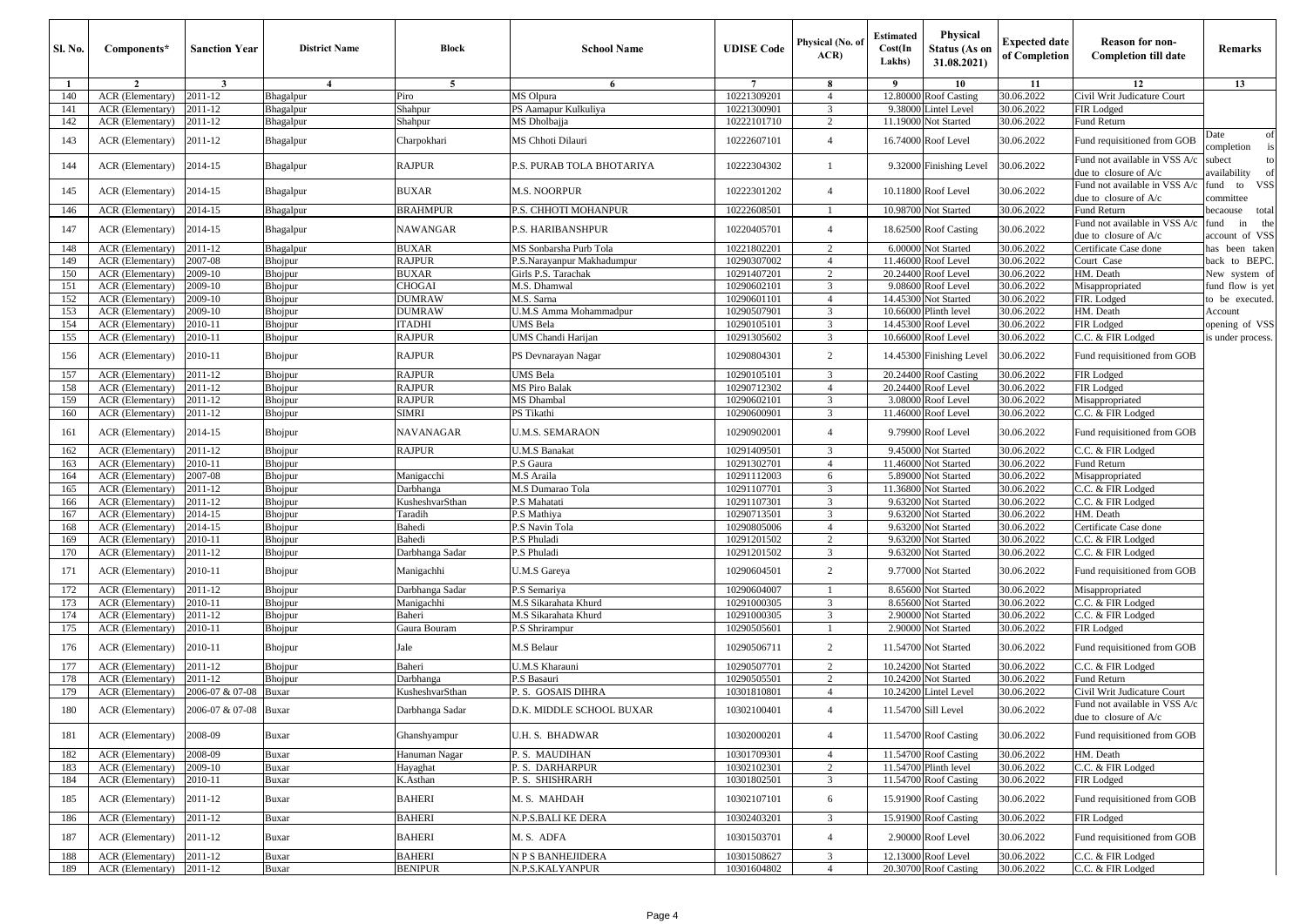| Sl. No.      | Components*                          | <b>Sanction Year</b>    | <b>District Name</b>   | Block                       | <b>School Name</b>            | <b>UDISE Code</b>          | Physical (No. of<br>ACR | <b>Estimated</b><br>Cost(In<br>Lakhs) | Physical<br>Status (As on<br>31.08.2021) | <b>Expected date</b><br>of Completion | <b>Reason for non-</b><br><b>Completion till date</b>        | Remarks                            |
|--------------|--------------------------------------|-------------------------|------------------------|-----------------------------|-------------------------------|----------------------------|-------------------------|---------------------------------------|------------------------------------------|---------------------------------------|--------------------------------------------------------------|------------------------------------|
| $\mathbf{1}$ | $\overline{2}$                       | $\overline{\mathbf{3}}$ | $\overline{4}$         | 5                           | 6                             | $\overline{7}$             | 8                       | - 9                                   | 10                                       | 11                                    | 12                                                           | 13                                 |
| 190          | ACR (Elementary)                     | 2011-12                 | Buxar                  | Gaura Bouram                | P. S. SHISHRARH               | 10301802501                | 3                       | 20.3070                               | Sill Level                               | 30.06.2022                            | FIR Lodged                                                   |                                    |
| 191          | ACR (Elementary)                     | 2011-12                 | <b>Buxar</b>           | Ghanshyampur                | M. S. CHHITAN DIHRA           | 10301806201                | $\overline{4}$          | 20.3070                               | linth level                              | 30.06.2022                            | C.C. & FIR Lodged                                            |                                    |
| 192          | ACR (Elementary)                     | 2011-12                 | Buxar                  | GHANSHYAMPUR                | U.M.S. PARBATCHAK             | 10301809101                | 6                       | 8.6200                                | intel Level                              | 0.06.2022                             | FIR Lodged                                                   |                                    |
| 193          | ACR (Elementary)                     | 2011-12                 | Buxar                  | <b>ALE</b>                  | U.M.S. PIPRADH                | 10301801001                | 6                       | 20.30700                              | Lintel Level                             | 30.06.2022                            | Fund requisitioned from GOB                                  | Date<br>of<br>ompletion<br>is      |
| 194          | ACR (Elementary)                     | 2011-12                 | Buxar                  | K. ASTHAN                   | N.P.S PASWAN TOLA (SISAUNDHA) | 10301810003                | $\mathbf{1}$            | 20.30700                              | Finishing Level                          | 30.06.2022                            | Fund requisitioned from GOB                                  | subect<br>to<br>tvailability<br>of |
| 195          | ACR (Elementary)                     | 2014-15                 | <b>Buxar</b>           | K.Asthan East               | M. S. TIKPOKHAR               | 10301709201                | $\overline{c}$          | 17.97780                              | Roof Level                               | 30.06.2022                            | Misappropriated                                              | fund to VSS                        |
| 196          | ACR (Elementary)                     | 2014-15                 | Buxar                  | MANIGACHHI                  | N.P.S PASWAN TOLA (SISAUNDHA) | 10301810003                | 2                       | 20.30700                              | <b>Roof Casting</b>                      | 30.06.2022                            | Fund requisitioned from GOB                                  | committee<br>total<br>pecaouse     |
| 197          | ACR (Elementary)                     | 2014-15                 | Buxar                  | MANIGACHHI                  | P.S Lal Singh ka Dera         |                            | $\overline{2}$          | 7.41900                               | Not Started                              | 30.06.2022                            | Certificate Case done                                        | und in<br>the                      |
| 198          | ACR (Elementary)                     | 2011-12                 | <b>Buxar</b>           | TARDIH                      | P.S Lal Singh ka Dera         |                            | 3                       | 20.3070                               | <b>lot Started</b>                       | 30.06.2022                            | Certificate Case done                                        | account of VSS                     |
| 199          | ACR (Elementary)                     | 2010-11                 | Buxar                  | <b>IALE</b>                 | M.S Virana                    |                            | 3                       | 19.43000                              | Not Started                              | 30.06.2022                            | FIR Lodged                                                   | has been taken                     |
| 200          | ACR (Elementary)                     | 2010-11                 | Buxar                  | MANIGACHHI                  | NPS Mashria                   |                            | 3                       | 9.5200                                | Finishing Level                          | 30.06.2022                            | Fund not available in VSS A/c<br>due to closure of A/c       | back to BEPC.<br>New system of     |
| 201          | ACR (Elementary)                     | 2006-07                 | Darbhanga              | GHORASAHAN                  | PS Baghant                    | 10130800105                | 3                       | 1.18000                               | Plinth level                             | 30.06.2022                            | Court Case                                                   | fund flow is yet                   |
| 202          | ACR (Elementary)                     | 2007-08                 | Darbhanga              | ADAPUR                      | MS Sonahan                    | 10130714102                | $\overline{4}$          | 2.3910                                | Roof Level                               | 30.06.2022                            | Fund requisitioned from GOB                                  | to be executed.<br>Account         |
| 203          | ACR (Elementary)                     | 2008-09                 | Darbhanga              | ARERAJ                      | UMS Bishahariya               | 10131204101                | 3                       |                                       | 2.54300 Roof Casting                     | 30.06.2022                            | Fund requisitioned from GOB                                  | opening of VSS<br>s under process. |
| 204          | ACR (Elementary)                     | 2008-09                 | Darbhanga              | ARERAJ                      | <b>JMS</b> Sakatraypur        | 10131403701                | 3                       | 2.3910                                | Roof Level                               | 30.06.2022                            | Fund requisitioned from GOB                                  |                                    |
| 205          | ACR (Elementary)                     | 2008-09                 | Darbhanga              | ARERAJ                      | PS Inaee                      | 10130505203                | 3                       | 2.3910                                | Roof Level                               | 30.06.2022                            | Court Case                                                   |                                    |
| 206          | ACR (Elementary)                     | 2008-09                 | Darbhanga              | CHAKIA                      | JM Matharhi                   | 10130508601                | 3                       | 2.54300                               | <b>Roof Level</b>                        | 30.06.2022                            | FIR Lodged                                                   |                                    |
| 207          | ACR (Elementary)                     | 2008-09                 | Darbhanga              | DHAKA                       | UMS Sonhan                    | 10130714102                | 3                       | 2.5430                                | Plinth level                             | 30.06.2022                            | Fund requisitioned from GOB                                  |                                    |
| 208          | ACR (Elementary)                     | 2009-10                 | Darbhanga              | <b>GHORASAHAN</b>           | PS Maina Rahika Mochi Tola    | 10130800208                | $\overline{c}$          | 2.3910                                | <b>Roof Casting</b>                      | 30.06.2022                            | Fund not available in VSS A/c<br>due to closure of A/c       |                                    |
| 209          | ACR (Elementary)                     | 2009-10                 | Darbhanga              | KALYANPUR                   | UMS Bela                      | 10130711001                | 3                       | 2.54300                               | intel Level                              | 30.06.2022                            | Fund Return                                                  |                                    |
| 210          | <b>ACR</b> (Elementary)              | 2009-10                 | Darbhanga              | <b>KALYANPUR</b>            | UMS Baur Kanya                | 10131001403                | $\overline{3}$          | 2.3910                                | <b>Roof</b> Level                        | 30.06.2022                            | Misappropriated                                              |                                    |
| 211          | ACR (Elementary)                     | 2010-11                 | Darbhanga              | KESARIA                     | PS Laxmipur Samadhpura        | 10130507202                | -1                      | 2.3910                                | inishing Level                           | 30.06.2022                            | Misappropriated                                              |                                    |
| 212          | ACR (Elementary)                     | 2010-11                 | Darbhanga              | MADHUBAN                    | PS Godhiyari Belwara          | 10131707301                |                         | 0.0000                                | <b>Roof Casting</b>                      | 30.06.2022                            | Misappropriated                                              |                                    |
| 213          | ACR (Elementary)                     | 2010-11                 | Darbhanga              | MOTIHARI                    | MS BANDHAULI                  | 10130100605                | $\overline{2}$          | 2.3910                                | intel Level                              | 30.06.2022                            | HM. Death                                                    |                                    |
| 214          | ACR (Elementary)                     | 2010-11                 | Darbhanga              | RAMGARHWA                   | UMS Sahahbajpur               | 10130700301                | $\overline{3}$          | 2.5430                                | intel Level                              | 30.06.2022                            | Fund requisitioned from GOB                                  |                                    |
| 215          | ACR (Elementary)                     | 2010-11                 | Darbhanga              | RAXAUL                      | UMS Narayanpur                | 10131205501                | 3                       | 2.54300                               | <b>Roof Casting</b>                      | 30.06.2022                            | Misappropriated                                              |                                    |
| 216          | ACR (Elementary)                     | 2010-11                 | Darbhanga              | SUGAULI                     | MS THAKURANIYA                | 10130708501                | 3                       | 2.54300                               | <b>Roof Casting</b>                      | 30.06.2022                            | Fund requisitioned from GOB                                  |                                    |
| 217          | ACR (Elementary)                     | 2010-11                 | Darbhanga              | SUGAULI                     | MS BAUR GIRLS                 | 10131001403                | 3                       | 2.3910                                | Finishing Level                          | 30.06.2022                            | Misappropriated                                              |                                    |
| 218          | ACR (Elementary)                     | 2010-11                 | Darbhanga              | SUGAULI                     | <b>MS PANCHOBH</b>            | 10131305003                | 2                       | 2.54300                               | Plinth level                             | 30.06.2022                            | Fund requisitioned from GOB                                  |                                    |
| 219          | ACR (Elementary)                     | 2010-11                 | Darbhanga              | TETARIA                     | <b>MS ANANDPUR</b>            | 10130400103                | 3                       | 2.3910                                | <b>Roof Casting</b>                      | 30.06.2022                            | Fund requisitioned from GOB                                  |                                    |
| 220          | ACR (Elementary)                     | 2010-11                 | Darbhanga              | <b>ADAPUR</b>               | <b>MS NARAYANPUR</b>          | 10131205501                | 3                       | 1.6000                                | <b>Roof Casting</b>                      | 30.06.2022                            | Misappropriated                                              |                                    |
| 221          | ACR (Elementary)                     | 2011-12                 | Darbhanga              | BANJARIA                    | PS KARIKATTA                  | 10130508506                | $\overline{4}$          | 3.20000                               | <b>Roof Casting</b>                      | 30.06.2022                            | Certificate Case done                                        |                                    |
| 222          | ACR (Elementary)                     | 2011-12                 | Darbhanga              | CHHAURADANO                 | PS JHARWARIYA                 | 10130504901                | $\overline{4}$          | 1.6000                                | <b>Roof Casting</b>                      | 30.06.2022                            | Misappropriated                                              |                                    |
| 223          | ACR (Elementary)                     | 2011-12                 | Darbhanga              | HARSIDHI                    | PS MAKTAB BAHERI              | 10130500503                |                         | 3.2000                                | oof Casting                              | 30.06.2022                            | Misappropriated                                              |                                    |
| 224          | ACR (Elementary)                     | 2011-12                 | Darbhanga              | KOTWA                       | PS LAXMIPUR SAMADHPURA        | 10130507202                | $\overline{3}$          | 3.2000                                | inishing Level                           | 30.06.2022                            | Misappropriated                                              |                                    |
| 225          | ACR (Elementary)                     | 2011-12                 | Darbhanga              | MADHUBAN                    | PS BAHERA GIRLS               | 10130903702                | 6                       | 3.20000                               | <b>Roof Casting</b>                      | 30.06.2022                            | Court Case                                                   |                                    |
| 226          | ACR (Elementary) 2011-12             |                         | Darbhanga              | MADHUBAN                    | MS ADHARPUR                   | 10131702602                |                         |                                       | 1.60000 Lintel Level                     | 30.06.2022                            | Misappropriated                                              |                                    |
| 227          | ACR (Elementary)                     | 2011-12                 | Darbhanga              | ADAPUR                      | <b>MS BAUR GIRLS</b>          | 10131001403                | 3                       |                                       | 4.44743 Lintel Level                     | 30.06.2022                            | Misappropriated                                              |                                    |
| 228          | ACR (Elementary)                     | 2011-12                 | Darbhanga              | BANJARIA                    | PS PURANDAHI POKHAR TOL       | 10131000105                | 2                       | 4.04600                               | <b>Roof Casting</b>                      | 30.06.2022                            | Misappropriated                                              |                                    |
| 229<br>230   | ACR (Elementary)                     | 2011-12<br>2011-12      | Darbhanga<br>Darbhanga | BANKATWA<br><b>BANKATWA</b> | MS BANDHAULI<br>MS HIRNI BOYS | 10130100605<br>10131203601 | 3                       | 4.44743<br>4.04600                    | Roof Level                               | 30.06.2022<br>30.06.2022              | HM. Death<br>HM. Death                                       |                                    |
| 231          | ACR (Elementary)<br>ACR (Elementary) | 2011-12                 | Darbhanga              | <b>GHORASAHAN</b>           | MS ADALPUR                    | 10131800301                | 6<br>3                  | 8.0905                                | Lintel Level<br><b>Roof Casting</b>      | 30.06.2022                            | Misappropriated                                              |                                    |
| 232          | ACR (Elementary)                     | 2011-12                 | Darbhanga              | MEHSI                       | PS CHHOTKI KONIYA             | 10131801901                | 5                       | 6.05000                               | <b>Finishing Level</b>                   | 30.06.2022                            | C.C. & FIR Lodged                                            |                                    |
|              |                                      |                         |                        |                             |                               |                            |                         |                                       |                                          |                                       |                                                              |                                    |
| 233          | ACR (Elementary)                     | 2011-12                 | Darbhanga              | PAKARIDAYAL                 | <b>MS BALAUR</b>              | 10130800501                | $\overline{4}$          | 4.04600                               | Plinth level                             | 30.06.2022                            | Fund requisitioned from GOB<br>Fund not available in VSS A/c |                                    |
| 234          | ACR (Elementary)                     | 2011-12                 | Darbhanga              | BANJARIA                    | MS GOPAL PUR                  | 10130800903                | $\overline{c}$          | 5.72500                               | Finishing Level                          | 30.06.2022                            | due to closure of A/c                                        |                                    |
| 235          | ACR (Elementary)                     | 2011-12                 | Darbhanga              | CHIRAIYA                    | <b>MS KURSO</b>               | 10131402202                | 6                       |                                       | 10.89456 Roof Level                      | 30.06.2022                            | C.C. & FIR Lodged                                            |                                    |
| 236          | <b>ACR</b> (Elementary)              | 2014-15                 | Darbhanga              | <b>HARSIDHI</b>             | MS KARWA URDU                 | 10130104201                | $\overline{4}$          |                                       | 5.72500 Finishing Level                  | 30.06.2022                            | FIR Lodged                                                   |                                    |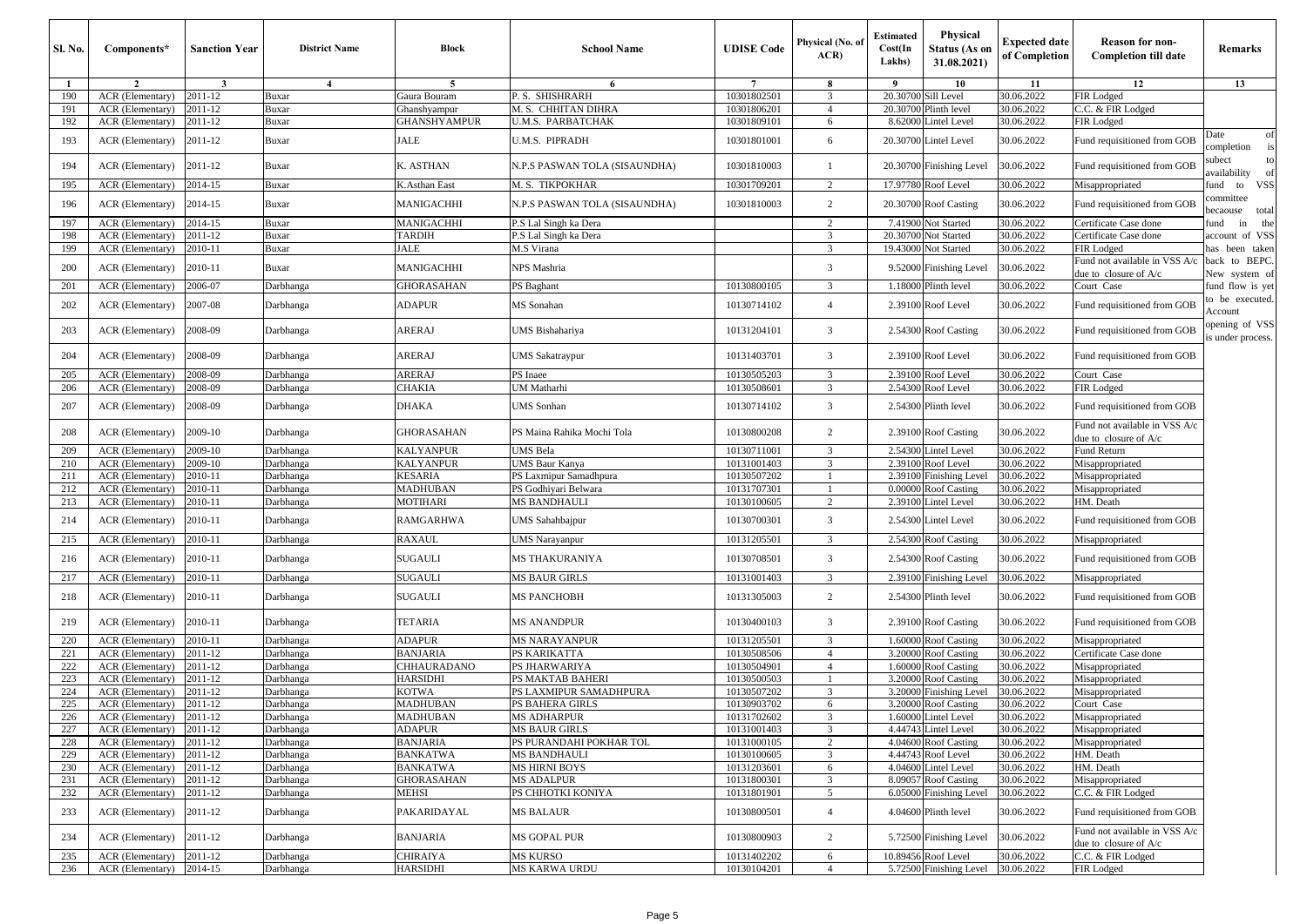| <b>Sl. No.</b> | Components*                          | <b>Sanction Year</b> | <b>District Name</b>                               | Block                              | <b>School Name</b>                  | <b>UDISE Code</b>          | Physical (No. of<br>ACR                   | Estimated<br>Cost(In<br>Lakhs) | <b>Physical</b><br><b>Status (As on</b><br>31.08.2021) | <b>Expected date</b><br>of Completion | <b>Reason for non-</b><br><b>Completion till date</b>    | Remarks                            |
|----------------|--------------------------------------|----------------------|----------------------------------------------------|------------------------------------|-------------------------------------|----------------------------|-------------------------------------------|--------------------------------|--------------------------------------------------------|---------------------------------------|----------------------------------------------------------|------------------------------------|
| $\mathbf{1}$   | $\overline{2}$                       | 3                    | $\overline{4}$                                     | 5                                  | 6                                   | $\overline{7}$             | 8                                         | - 9                            | 10                                                     | 11                                    | 12                                                       | 13                                 |
| 237            | ACR (Elementary)                     | 2014-15              | Darbhanga                                          | HARSIDHI                           | <b>MS RAJE</b>                      | 10130805401                | $\overline{2}$                            |                                | 4.04600 Roof Casting                                   | 30.06.2022                            | Fund not available in VSS A/c<br>due to closure of $A/c$ |                                    |
| 238            | ACR (Elementary)                     | 2011-12              | Darbhanga                                          | KALYANPUR                          | MS Khojkipur                        | 10130713601                | 5                                         |                                | 5.72500 Not Started                                    | 30.06.2022                            | Fund Return                                              |                                    |
| 239            | ACR (Elementary)                     | 2007-08              | Darbhanga                                          | KOTWA                              | <b>MS SONHAN</b>                    | 10130714102                | 6                                         | 10.89456                       | Not Started                                            | 30.06.2022                            | HM. Death                                                |                                    |
| 240            | ACR (Elementary)                     | 2011-12              | Darbhanga                                          | <b>MEHSI</b>                       | PS PARBATTA                         | 10131701403                | 2                                         | 10.89456                       | Not Started                                            | 30.06.2022                            | Fund Return                                              | Date<br>$\Omega$                   |
| 241            | ACR (Elementary)                     | 2011-12              | Darbhanga                                          | PIPRA KOTHI                        | PS MALLIKPUR MUSHARI                | 10130103403                | $\overline{4}$                            | 5.72500                        | Not Started                                            | 30.06.2022                            | HM. Death                                                | completion<br>is                   |
| 242            | ACR (Elementary)                     | 2011-12              | Darbhanga                                          | <b>RAXAUL</b>                      | PS KANHAULI                         | 10130801301                | $\overline{4}$                            | 7.62000                        | Not Started                                            | 30.06.2022                            | Fund Return                                              | subect<br>t c                      |
| 243            | ACR (Elementary)                     | 2006-07              | Darbhanga                                          | TETARIA                            | <b>MS Makrampur</b>                 | 10130902201                | 5                                         | 7.62000                        | Not Started                                            | 30.06.2022                            | Fund Return                                              | <b>vailability</b>                 |
| 244            | ACR (Elementary)                     | 2011-12              | Darbhanga                                          | KESARIA                            | PS PARBATA MUSHHAR TOL              | 10131701403                |                                           |                                | 9.79000 Roof Casting                                   | 30.06.2022                            | Fund not available in VSS A/c<br>due to closure of $A/c$ | iund to<br><b>VSS</b><br>committee |
| 245            | ACR (Elementary)                     | 2011-12              | Darbhanga                                          | <b>MADHUBAN</b>                    | <b>MS ADHARPUR</b>                  | 10131702602                | 3                                         | 14.35100                       | Not Started                                            | 30.06.2022                            | Misappropriated                                          | total<br>ecaouse                   |
| 246            | ACR (Elementary)                     | 2011-12              | Darbhanga                                          | <b>MADHUBAN</b>                    | <b>MS BAUR GIRLS</b>                | 10131001403                | 3                                         | 7.99000                        | Not Started                                            | 30.06.2022                            | Misappropriated                                          | ùnd<br>the<br>in                   |
| 247            | ACR (Elementary)                     | 2011-12              | Darbhanga                                          | <b>SUGAULI</b>                     | <b>MS BANDHAULI</b>                 | 10130100605                | $\overline{\mathbf{3}}$                   | 14.35100                       | Not Started                                            | 30.06.2022                            | HM. Death                                                | account of VSS                     |
| 248            | ACR (Elementary)                     | 2011-12              | Darbhanga                                          | TETARIA                            | <b>MS ADALPUR</b>                   | 10131800301                | 3                                         | 12.90750                       | Not Started                                            | 30.06.2022                            | Fund Return                                              | nas been taken                     |
| 249            | ACR (Elementary)                     | 2010-11              | Darbhanga                                          | CHHAURADANO                        | MS ATAHI                            | 10130500204                |                                           | 8.82600                        | Not Started                                            | 30.06.2022                            | Fund Return                                              | back to BEPC                       |
| 250            | ACR (Elementary)                     | 2010-11              | Darbhanga                                          | ARERAJ                             | <b>MS BANDHAULI</b>                 | 10130100605                |                                           | 11.76000                       | Not Started                                            | 30.06.2022                            | HM. Death<br>Fund not available in VSS A/c               | New system of<br>fund flow is yet  |
| 251            | ACR (Elementary)                     | 2011-12              | Darbhanga                                          | <b>DHAKA</b>                       | NPS GORIYARI BELWAR                 | 10131707301                | 5                                         |                                | 18.21800 Finishing Level                               | 30.06.2022                            | due to closure of A/c                                    | to be executed.                    |
| 252            | ACR (Elementary)                     | 2005-06              | PURBA CHAMPARAN                                    | <b>RAXAUL</b>                      | <b>BHASERWA</b>                     | 10020901202                |                                           | 9.10900                        | Roof Level                                             | 30.06.2022                            | Misappropriated                                          | Account                            |
| 253            | ACR (Elementary)                     | 2005-06              | PURBA CHAMPARAN                                    | <b>ARERAJ</b>                      | <b>BHAWANARI</b>                    | 10020104102                | 2                                         | 18.21800                       | Plinth level                                           | 30.06.2022                            | Misappropriated                                          | opening of VSS                     |
| 254            | ACR (Elementary)                     | 2005-06              | PURBA CHAMPARAN                                    | RAXAUL                             | <b>BHELANARI</b>                    | 10020203801                | 2                                         |                                | 9.10900 Finishing Level                                | 30.06.2022                            | Fund requisitioned from GOB                              | s under process.                   |
| 255            | ACR (Elementary)                     | 2005-06              | PURBA CHAMPARAN                                    | <b>KESARIA</b>                     | <b>DAMODARPUR</b>                   | 10020200702                | $\overline{2}$                            | 9.10900                        | Lintel Level                                           | 30.06.2022                            | C.C. & FIR Lodged                                        |                                    |
| 256            | ACR (Elementary)                     | 2005-06              | PURBA CHAMPARAN                                    | <b>ARERAJ</b>                      | <b>KAMALUA</b>                      | 10020200601                | 2                                         | 11.05200                       | <b>Finishing Level</b>                                 | 30.06.2022                            | C.C. & FIR Lodged                                        |                                    |
| 257            | ACR (Elementary)                     | 2005-06              | PURBA CHAMPARAN                                    | KALYANPUR                          | <b>BEDIBAN MADHUBAN</b>             | 10020504002                | $\overline{2}$                            |                                | 11.05200 Roof Casting                                  | 30.06.2022                            | HM. Death                                                |                                    |
| 258            | ACR (Elementary)                     | 2005-06              | PURBA CHAMPARAN                                    | <b>MADHUBAN</b>                    | <b>CHAND MOHAN BOY</b>              | 10020800902                | $\overline{c}$                            | 13.74570                       | Roof Level                                             | 30.06.2022                            | Misappropriated                                          |                                    |
| 259            | ACR (Elementary)                     | 2005-06              | PURBA CHAMPARAN                                    | <b>MEHSI</b>                       | <b>BHANGAHA</b>                     | 10020901203                | 2                                         | 14.60825                       | Lintel Level                                           | 30.06.2022                            | Misappropriated                                          |                                    |
| 260            | ACR (Elementary)                     | 2005-06              | PURBA CHAMPARAN                                    | <b>ARERAJ</b>                      | <b>KHATOLWA</b><br><b>KUWARPUR</b>  | 10021108201                | 2                                         | 11.05200                       | Roof Level                                             | 30.06.2022                            | FIR Lodged                                               |                                    |
| 261<br>262     | ACR (Elementary)                     | 2005-06<br>2005-06   | PURBA CHAMPARAN<br>PURBA CHAMPARAN                 | ARERAJ                             | <b>DHEKAHA GIRLS</b>                | 10021107003<br>10021201402 | $\overline{2}$<br>2                       | 11.05200                       | 19.69725 Roof Casting<br><b>Finishing Level</b>        | 30.06.2022<br>30.06.2022              | Court Case<br>HM. Death                                  |                                    |
| 263            | ACR (Elementary)<br>ACR (Elementary) | 2005-06              | PURBA CHAMPARAN                                    | <b>GHORASAHAN</b><br>KALYANPUR     | <b>JITAURA GOSAI TOLA</b>           | 10021400103                | 3                                         | 14.60825                       | Roof Level                                             | 30.06.2022                            | Misappropriated                                          |                                    |
| 264            | ACR (Elementary)                     | 2005-06              | PURBA CHAMPARAN                                    | KESARIA                            | LAKHAURA BICHLA TOLA                | 10021600604                | 2                                         |                                | 11.05200 Plinth level                                  | 30.06.2022                            | Fund requisitioned from GOB                              |                                    |
| 265            | ACR (Elementary)                     | 2005-06              | PURBA CHAMPARAN                                    | <b>KOTWA</b>                       | <b>MATHARWA</b>                     | 10022001802                | 2                                         |                                | 11.05200 Not Started                                   | 30.06.2022                            | Fund not available in VSS A/c                            |                                    |
|                |                                      |                      |                                                    |                                    |                                     |                            |                                           |                                |                                                        |                                       | due to A/c closed                                        |                                    |
| 266            | ACR (Elementary)                     | 2005-06              | PURBA CHAMPARAN                                    | <b>MEHSI</b>                       | <b>GAD SISWANIA URDU</b>            | 10022304101                | $\overline{2}$                            |                                | 11.05200 Roof Casting                                  | 30.06.2022                            | Misappropriated                                          |                                    |
| 267            | ACR (Elementary)                     | 2005-06              | PURBA CHAMPARAN                                    | <b>RAMGARHWA</b>                   | CHAGRAHA NEW TOLA                   | 10022504202                | $\overline{2}$                            | 11.05200                       | <b>Roof Casting</b>                                    | 30.06.2022                            | Misappropriated                                          |                                    |
| 268            | ACR (Elementary)                     | 2005-06              | PURBA CHAMPARAN                                    | ARERAJ                             | <b>KEKARWA</b>                      | 10022501104                | 2                                         | 16.50810                       | <b>Roof Casting</b>                                    | 30.06.2022                            | Misappropriated                                          |                                    |
| 269            | ACR (Elementary)                     | 2005-06              | PURBA CHAMPARAN                                    | <b>BANJARIA</b>                    | <b>SAPAHA</b>                       | 10022504504                | $\overline{2}$                            |                                | 22.57565 Roof Level                                    | 30.06.2022                            | Misappropriated                                          |                                    |
| 270            | ACR (Elementary)                     | 2005-06              | PURBA CHAMPARAN                                    | CHIRAIYA                           | MADHUAHA BRIT SOUTH TOLA            | 10022601802                | $\overline{2}$                            | 20.00330                       | intel Level                                            | 30.06.2022                            | Misappropriated                                          |                                    |
| 271<br>272     | ACR (Elementary)<br>ACR (Elementary) | 2005-06              | PURBA CHAMPARAN                                    | <b>KESARIA</b><br>KOTWA            | <b>BHAWANIPUR URDU</b>              | 10020100301<br>10020301206 | -1                                        | 16.50810<br>13.32059           | Lintel Level                                           | 30.06.2022<br>30.06.2022              | Misappropriated<br>HM. Death                             |                                    |
| 273            | ACR (Elementary)                     | 2005-06              | PURBA CHAMPARAN<br>PURBA CHAMPARAN                 | KOTWA                              | AJGARWA HINDI<br><b>BHAGARI</b>     | 10020600802                | 2                                         | 8.27400                        | Lintel Level                                           | 30.06.2022                            |                                                          |                                    |
| 274            | ACR (Elementary)                     | 2005-06<br>2005-06   | PURBA CHAMPARAN                                    | <b>KOTWA</b>                       | <b>DHAWAHI</b>                      | 10021002602                | $\overline{2}$                            | 2.95000                        | Roof Level<br>Roof Level                               | 30.06.2022                            | Misappropriated<br>H.M Death                             |                                    |
| 275            | ACR (Elementary)                     | 2005-06              | PURBA CHAMPARAN                                    | <b>MOTIHARI</b>                    | <b>AHIRAULIA</b>                    | 10021301403                | 2                                         | 16.50810                       | Finishing Level                                        | 30.06.2022                            | Misappropriated                                          |                                    |
| 276            | ACR (Elementary)                     | 2005-06              | PURBA CHAMPARAN                                    | <b>PAHARPUR</b>                    | KRISHAN NAGARA                      | 10021406402                | $\overline{2}$                            | 16.50810                       | inishing Level                                         | 30.06.2022                            | Misappropriated                                          |                                    |
| 277            | ACR (Elementary)                     | 2005-06              | PURBA CHAMPARAN                                    | PAHARPUR                           | <b>NARAYANPUR</b>                   | 10021401101                |                                           | 16.50810                       | Roof Level                                             | 30.06.2022                            | FIR Lodged                                               |                                    |
| 278            | ACR (Elementary)                     | 2005-06              | PURBA CHAMPARAN                                    | PHENHARA                           | <b>KORAIA</b>                       | 10020104603                | 2                                         | 13.32059                       | <b>Roof Casting</b>                                    | 30.06.2022                            | Misappropriated                                          |                                    |
| 279            | ACR (Elementary)                     | 2005-06              | PURBA CHAMPARAN                                    | <b>RAMGARHWA</b>                   | <b>JANERWA URDU</b>                 | 10020301102                | 2                                         | 16.50810                       | Roof Level                                             | 30.06.2022                            | Misappropriated                                          |                                    |
| 280            | ACR (Elementary)                     | 2005-06              | PURBA CHAMPARAN                                    | SUGAULI                            | GOLA PAKARIYA                       | 10020401801                |                                           |                                | 16.50810 Roof Casting                                  | 130.06.2022                           | Fund Return                                              |                                    |
| 281            | ACR (Elementary)                     | 2005-06              | PURBA CHAMPARAN                                    | <b>KALYANPUR</b>                   | <b>GOLA PAKARIYA</b>                | 10020401801                | $\overline{2}$                            |                                | 15.20000 Roof Casting                                  | 30.06.2022                            | Fund Return                                              |                                    |
| 282            | ACR (Elementary)                     | 2005-06              | PURBA CHAMPARAN                                    | <b>RAMGARHWA</b>                   | <b>BIJAI URDU</b>                   | 10020901602                | $\overline{4}$                            |                                | 15.20000 Finishing Level                               | 30.06.2022                            | FIR Lodged                                               |                                    |
| 283            | ACR (Elementary)                     | 2005-06              | PURBA CHAMPARAN                                    | ATRI                               | <b>BAKHARI</b>                      | 10021505201                | $\overline{\mathbf{3}}$                   |                                | 9.99000 Roof Casting                                   | 30.06.2022                            | Fund Return                                              |                                    |
| 284            | ACR (Elementary)                     | 2005-06              | PURBA CHAMPARAN                                    | ATRI                               | AJGARI                              | 10021802103                | 2                                         |                                | 14.05000 Finishing Level                               | 30.06.2022                            | FIR Lodged                                               |                                    |
| 285            | ACR (Elementary)                     |                      | 2006-07 & 07-08 PURBA CHAMPARAN                    | <b>ATRI</b>                        | <b>JANERWA HINDI</b>                | 10020301103                | $\overline{\mathbf{3}}$                   |                                | 14.05000 Roof Level                                    | 30.06.2022                            | H.M Death                                                |                                    |
| 286            | ACR (Elementary)                     | 2006-07 & 07-08      | PURBA CHAMPARAN                                    | <b>BATHANI</b>                     | PANSALWA                            | 10020700801                | 6                                         |                                | 14.05000 Plinth level                                  | 30.06.2022                            | FIR Lodged                                               |                                    |
| 287            | ACR (Elementary)                     |                      | 2006-07 & 07-08 PURBA CHAMPARAN                    | <b>BELAGANJ</b><br><b>BELAGANJ</b> | LOUKARIA HARIJAN                    | 10021001101                | 3                                         |                                | 14.05000 Finishing Level                               | 30.06.2022                            | FIR Lodged                                               |                                    |
| 288<br>289     | ACR (Elementary)<br>ACR (Elementary) | 2006-07 & 07-08      | PURBA CHAMPARAN<br>2006-07 & 07-08 PURBA CHAMPARAN | <b>BELAGANJ</b>                    | YADAVPUR KANCHHEDWA<br>KONIHA HINDI | 10021001603<br>10021109803 | $\overline{c}$<br>$\overline{\mathbf{3}}$ |                                | 14.05000 Finishing Level<br>14.05000 Finishing Level   | 30.06.2022<br>30.06.2022              | Misappropriated<br>Certificate Case done                 |                                    |
| 290            | <b>ACR</b> (Elementary)              |                      | 2006-07 & 07-08 PURBA CHAMPARAN                    | <b>BODHGAYA</b>                    | <b>AHIRAULIA</b>                    | 10021301403                | 6                                         |                                | 14.05000 Finishing Level                               | 30.06.2022                            | Misappropriated                                          |                                    |
| 291            | ACR (Elementary)                     |                      | 2006-07 & 07-08 PURBA CHAMPARAN                    | <b>GURUA</b>                       | <b>JHITKAHIA</b>                    | 10021508702                | 6                                         |                                | 14.05000 Finishing Level                               | 30.06.2022                            | Certificate Case done                                    |                                    |
| 292            | ACR (Elementary)                     |                      | 2006-07 & 07-08 PURBA CHAMPARAN                    | <b>IMAMGANJ</b>                    | <b>PARAULIYA</b>                    | 10022101501                | 3                                         |                                | 9.99000 Roof Casting                                   | 30.06.2022                            | Misappropriated                                          |                                    |
|                |                                      |                      |                                                    |                                    |                                     |                            |                                           |                                |                                                        |                                       |                                                          |                                    |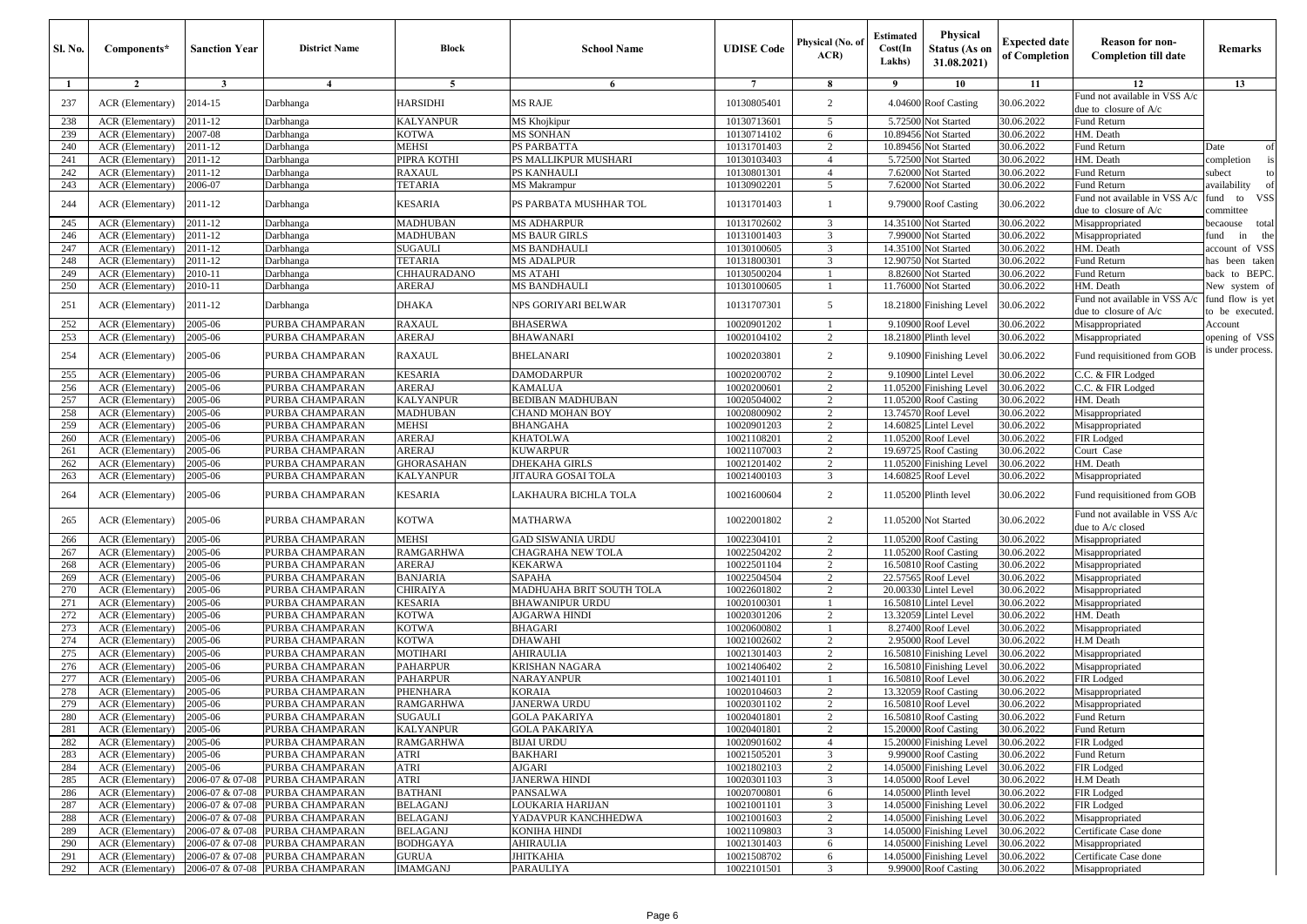| <b>Sl. No.</b> | Components*                          | <b>Sanction Year</b> | <b>District Name</b>               | <b>Block</b>             | <b>School Name</b>                    | <b>UDISE Code</b>          | Physical (No. of<br>ACR) | <b>Estimated</b><br>Cost(In<br>Lakhs) | Physical<br><b>Status (As on</b><br>31.08.2021) | <b>Expected date</b><br>of Completion | <b>Reason for non-</b><br><b>Completion till date</b>    | Remarks                             |
|----------------|--------------------------------------|----------------------|------------------------------------|--------------------------|---------------------------------------|----------------------------|--------------------------|---------------------------------------|-------------------------------------------------|---------------------------------------|----------------------------------------------------------|-------------------------------------|
| -1             | $\overline{2}$                       | $\mathbf{3}$         | $\boldsymbol{4}$                   | 5                        | -6                                    | $7\phantom{.0}$            | 8                        | - 9                                   | 10                                              | 11                                    | 12                                                       | 13                                  |
| 293            | <b>ACR</b> (Elementary)              | 2006-07 & 07-08      | PURBA CHAMPARAN                    | N. PRAKHAND              | <b>SIHORWA</b>                        | 10022301801                | $\overline{4}$           |                                       | 20.37300 Finishing Level                        | 30.06.2022                            | Misappropriated                                          |                                     |
| 294            | <b>ACR</b> (Elementary)              | 2006-07 & 07-08      | PURBA CHAMPARAN                    | N. PRAKHAND              | <b>MANIYARPUR</b>                     | 10022602301                | $\overline{4}$           |                                       | 10.72000 Lintel Level                           | 30.06.2022                            | Court Case                                               |                                     |
| 295            | ACR (Elementary)                     | 2006-07 & 07-08      | PURBA CHAMPARAN                    | TANKUPPA                 | <b>SEMRI MATH</b>                     | 10020401601<br>10021202708 | 5                        |                                       | 10.52000 Roof Casting                           | 30.06.2022                            | H.M Death                                                |                                     |
| 296            | ACR (Elementary)                     |                      | 2006-07 & 07-08 PURBA CHAMPARAN    | <b>TANKUPPA</b>          | <b>SUNDARAPUR</b>                     |                            | $\overline{4}$           |                                       | 14.05000 Roof Casting                           | 30.06.2022                            | Certificate Case done                                    |                                     |
| 297            | ACR (Elementary)                     | 2006-07 & 07-08      | PURBA CHAMPARAN                    | <b>ATRI</b>              | <b>DULAMA</b>                         | 10021400204                | 6                        |                                       | 10.97200 Roof Level                             | 30.06.2022                            | Fund requisitioned from GOB                              | Date<br>of<br>completion            |
| 298            | ACR (Elementary)                     | 2006-07 & 07-08      | PURBA CHAMPARAN                    | <b>DOBHI</b>             | <b>KAJRAHAN</b>                       | 10021403901                | $\overline{4}$           |                                       | 10.97200 Finishing Level                        | 30.06.2022                            | FIR Lodged                                               | subect<br>to                        |
| 299            | ACR (Elementary)                     | 2006-07 & 07-08      | PURBA CHAMPARAN                    | GURUA                    | <b>NAKARDAI URDU</b>                  | 10022504708                | 6                        |                                       | 10.97200 Finishing Level                        | 30.06.2022                            | H.M Death                                                | availability                        |
| 300            | ACR (Elementary)                     | 2006-07 & 07-08      | PURBA CHAMPARAN                    | PARAIYA                  | <b>PANAPUR</b>                        | 10022603703                | 5                        |                                       | 10.97200 Roof Casting                           | 30.06.2022                            | Fund not available in VSS A/c<br>due to closure of A/c   | fund to VSS<br>committee            |
| 301            | ACR (Elementary)                     | 2006-07 & 07-08      | PURBA CHAMPARAN                    | <b>ATRI</b>              | <b>BELWA RAI KHAS</b>                 | 10022700301                | 3                        |                                       | 10.27800 Roof Casting                           | 30.06.2022                            | Misappropriated                                          | becaouse total                      |
| 302            | ACR (Elementary)                     | 2008-09              | PURBA CHAMPARAN                    | <b>ATRI</b>              | <b>KUWARPUR</b>                       | 10021107003                | 3                        |                                       | 10.27800 Finishing Level                        | 30.06.2022                            | Court Case                                               | fund<br>in<br>the                   |
| 303            | ACR (Elementary)                     | 2008-09              | PURBA CHAMPARAN                    | <b>BELAGANJ</b>          | <b>GONAHI</b>                         | 10020604401                | $\overline{1}$           |                                       | 10.27800 Roof Casting                           | 30.06.2022                            | Fund Return                                              | account of VSS                      |
| 304            | ACR (Elementary)                     | 2009-10              | PURBA CHAMPARAN                    | <b>KONCH</b>             | <b>BARAI TOLA EAST</b>                | 10020204404                | $\overline{4}$           |                                       | 10.27800 Lintel Level                           | 30.06.2022                            | Fund not available in VSS A/c<br>due to closure of A/c   | has been taken<br>back to BEPC.     |
| 305            | ACR (Elementary)                     | $2009-10$            | PURBA CHAMPARAN                    | <b>AMAS</b>              | <b>BARHARWA PARSA URDU</b>            | 10020804705                | 6                        |                                       | 8.19000 Plinth level                            | 30.06.2022                            | Certificate Case done                                    | New system of                       |
| 306            | ACR (Elementary)                     | 2009-10              | PURBA CHAMPARAN                    | <b>BATHANI</b>           | <b>RATANPUR</b>                       | 10022302105                |                          |                                       | 8.19000 Finishing Level                         | 30.06.2022                            | Fund not available in VSS A/c<br>due to closure of $A/c$ | fund flow is yet<br>to be executed. |
| 307            | ACR (Elementary)                     | 2009-10              | PURBA CHAMPARAN                    | <b>MANPUR</b>            | <b>TIKULIYA</b>                       | 10020202201                | 6                        |                                       | 9.78200 Finishing Level                         | 30.06.2022                            | Fund not available in VSS A/c<br>due to closure of $A/c$ | Account<br>opening of VSS           |
| 308            | ACR (Elementary)                     | 2009-10              | PURBA CHAMPARAN                    | <b>TANKUPPA</b>          | <b>RATANPUR</b>                       | 10022302105                | 2                        |                                       | 7.29400 Finishing Level                         | 30.06.2022                            | Fund not available in VSS A/c<br>due to closure of A/c   | is under process.                   |
| 309            | ACR (Elementary)                     | 2009-10              | PURBA CHAMPARAN                    | <b>TANKUPPA</b>          | <b>BARHARWA KHURD</b>                 | 10021200601                | 3                        |                                       | 9.78200 Roof Casting                            | 30.06.2022                            | Fund not available in VSS A/c<br>due to closure of A/c   |                                     |
| 310            | ACR (Elementary)                     | 2010-11              | PURBA CHAMPARAN                    | <b>TEKARI</b>            | <b>SISWA</b>                          | 10020200801                | 3                        |                                       | 9.78200 Roof Casting                            | 30.06.2022                            | Certificate Case done                                    |                                     |
| 311            | ACR (Elementary)                     | 2010-11              | PURBA CHAMPARAN                    | <b>KHIZARSARAI</b>       | <b>SHERPUR</b>                        | 10021104003                | 3                        |                                       | 7.29400 Roof Casting                            | 30.06.2022                            | FIR Lodged                                               |                                     |
| 312            | ACR (Elementary)                     | 2010-11              | PURBA CHAMPARAN                    | <b>DOBHI</b>             | <b>RUPNI</b>                          | 10021401401                | 3                        | 12.38000                              | <b>Roof Casting</b>                             | 30.06.2022                            | Certificate Case done                                    |                                     |
| 313            | ACR (Elementary)                     | 2010-11              | PURBA CHAMPARAN                    | <b>NAGAR NIGAM</b>       | <b>MAHAMMADPUR MALIK</b>              | 10021501701                | $\overline{4}$           |                                       | 7.61000 Roof Casting                            | 30.06.2022                            | Fund not available in VSS A/c<br>due to A/c closed       |                                     |
| 314            | ACR (Elementary)                     | 2010-11              | PURBA CHAMPARAN                    | <b>TANKUPPA</b>          | <b>BALHA SANSKRIT</b>                 |                            | 3                        |                                       | 12.38000 Lintel Level                           | 30.06.2022                            | Certificate Case done                                    |                                     |
| 315            | ACR (Elementary)                     | 2010-11              | PURBA CHAMPARAN                    |                          | <b>KHAJURIYA</b>                      | 10020204803                | 3                        | 13.64240                              | Roof Casting                                    | 30.06.2022                            | Misappropriated                                          |                                     |
| 316            | ACR (Elementary)                     | 2010-11              | PURBA CHAMPARAN                    | <b>BAIKUNTHPUR</b>       | <b>BARWA KHURD</b>                    | 10020900201                | 6                        |                                       | 10.95000 Finishing Level                        | 30.06.2022                            | FIR Lodged                                               |                                     |
| 317            | ACR (Elementary)                     | 2010-11              | PURBA CHAMPARAN                    | <b>KATEYA</b>            | YAMUNAPUR KOTHI                       | 10021100401                | 3                        |                                       | 10.95000 Finishing Level                        | 30.06.2022                            | Fund not available in VSS A/c<br>due to A/c closed       |                                     |
| 318            | ACR (Elementary)                     | 2010-11              | PURBA CHAMPARAN                    | <b>UCHAKAGAON</b>        | <b>BAISAKHWA</b>                      | 10021200201                | 3                        |                                       | 18.03000 Roof Level                             | 30.06.2022                            | Fund not available in VSS A/c<br>due to A/c closed       |                                     |
| 319            | ACR (Elementary)                     | 2010-11              | PURBA CHAMPARAN                    | <b>VIJAYPUR</b>          | <b>AHIROULIA</b>                      | 10021301403                | 3                        |                                       | 10.95000 Finishing Level                        | 30.06.2022                            | Certificate Case done                                    |                                     |
| 320            | ACR (Elementary)                     | 2010-11              | PURBA CHAMPARAN                    | VIJAYPUR                 | KANTH CHHAPRA URDU                    | 10021302802                | $\overline{4}$           |                                       | 2.98000 Finishing Level                         | 30.06.2022                            | Fund not available in VSS A/c<br>due to A/c closed       |                                     |
| 321            | ACR (Elementary)                     | 2010-11              | PURBA CHAMPARAN                    | Baikunthpur              | <b>BISHEMBARPUR WEST</b>              | 10021501101                | $\overline{2}$           |                                       | 14.71000 Finishing Level                        | 30.06.2022                            | Fund not available in VSS A/c<br>lue to A/c closed       |                                     |
| 322            | ACR (Elementary)                     | 2010-11              | PURBA CHAMPARAN                    | Bhore                    | <b>TRIVENI</b>                        | 10022201602                | 3                        |                                       | 14.71000 Roof Casting                           | 30.06.2022                            | Fund not available in VSS A/c<br>due to A/c closed       |                                     |
| 323            | ACR (Elementary)                     | 2011-12              | PURBA CHAMPARAN                    | Hathua                   | <b>BARHARWA</b>                       | 10020200304                | $\overline{4}$           |                                       | 14.71000 Roof Casting                           | 30.06.2022                            | Fund not available in VSS A/c<br>due to A/c closed       |                                     |
| 324            | ACR (Elementary)                     | 2011-12              | PURBA CHAMPARAN                    | Vijaypur                 | JATWA URDU(GANI MOHAMMAD)             | 10020301001                | 6                        |                                       | 14.71000 Roof Level                             | 30.06.2022                            | FIR Lodged                                               |                                     |
| 325            | <b>ACR</b> (Elementary)              | 2011-12              | PURBA CHAMPARAN                    | Vijaypur                 | KATKUIAN BHINAK SINGH                 | 10020702002                | 5                        |                                       | 8.42000 Lintel Level                            | 30.06.2022                            | FIR Lodged                                               |                                     |
| 326            | ACR (Elementary)                     | 2011-12              | PURBA CHAMPARAN                    | kateya                   | <b>BARHARWA KHURD</b>                 | 10021200601                | $\overline{4}$           |                                       | 6.74800 Finishing Level                         | 30.06.2022                            | H.M Death                                                |                                     |
| 327            | ACR (Elementary)                     | 2011-12              | PURBA CHAMPARAN                    | Vijaypur                 | CHITARIA HARIJAN TOLI                 | 10021306301                | 3                        |                                       | 2.20000 Finishing Level                         | 30.06.2022                            | Misappropriated                                          |                                     |
| 328            | ACR (Elementary) 2011-12             |                      | PURBA CHAMPARAN                    | Manjha                   | MAHARANI BHOPAT                       | 10021303202                |                          |                                       | 12.95000 Roof Level                             | 30.06.2022                            | FIR Lodged                                               |                                     |
| 329            | ACR (Elementary)                     | 2011-12              | PURBA CHAMPARAN                    | Uchakagaon               | CHITARIA HARIJAN TOLI                 | 10021306301                |                          |                                       | 6.74800 Finishing Level 30.06.2022              |                                       | Certificate Case done                                    |                                     |
| 330            | ACR (Elementary)                     | 2011-12              | PURBA CHAMPARAN                    | Barauli                  | <b>LAKHAURA</b>                       | 10021600605                | $\overline{4}$           |                                       | 8.69900 Roof Casting                            | 30.06.2022                            | Misappropriated                                          |                                     |
| 331            | ACR (Elementary)                     | 2011-12              | PURBA CHAMPARAN                    | <b>Bhore</b>             | <b>NAUWA DIH</b>                      | 10021703501                | $\overline{4}$           |                                       | 8.69900 Roof Casting                            | 30.06.2022                            | Certificate Case done                                    |                                     |
| 332<br>333     | ACR (Elementary)<br>ACR (Elementary) | 2011-12<br>2011-12   | PURBA CHAMPARAN<br>PURBA CHAMPARAN | Manjha<br>Vijaypur       | <b>SISWA KODAR</b><br><b>MATHERWA</b> | 10021705703<br>10022001802 | $\overline{4}$<br>3      |                                       | 8.69900 Finishing Level<br>7.86000 Not Started  | 30.06.2022<br>30.06.2022              | Misappropriated<br>C.C. & FIR Lodged                     |                                     |
| 334            | ACR (Elementary)                     | 2011-12              | PURBA CHAMPARAN                    | CHAKAI                   | <b>SINGHASANI</b>                     | 10022201601                | 1                        |                                       | 4.94621 Finishing Level                         | 30.06.2022                            | Fund not available in VSS A/c                            |                                     |
|                |                                      |                      |                                    |                          | <b>BAHURUPIA</b>                      |                            |                          |                                       |                                                 |                                       | due to A/c closed                                        |                                     |
| 335<br>336     | ACR (Elementary)<br>ACR (Elementary) | 2011-12<br>2014-15   | PURBA CHAMPARAN<br>PURBA CHAMPARAN | <b>JHAJHA</b><br>ALIGANJ | <b>BAKARPUR URDU</b>                  | 10022505402<br>10021102302 | $\overline{4}$<br>3      |                                       | 6.78646 Roof Casting<br>7.80282 Finishing Level | 30.06.2022<br>30.06.2022              | FIR Lodged<br>Fund not available in VSS A/c              |                                     |
| 337            | ACR (Elementary)                     | 2014-15              | PURBA CHAMPARAN                    | CHAKAI                   | <b>BELWA PIPARPATI</b>                | 10022201501                | 3                        |                                       | 5.95385 Finishing Level                         | 30.06.2022                            | due to A/c closed<br>Fund not available in VSS A/c       |                                     |
|                |                                      |                      |                                    |                          |                                       |                            |                          |                                       |                                                 |                                       | due to A/c closed                                        |                                     |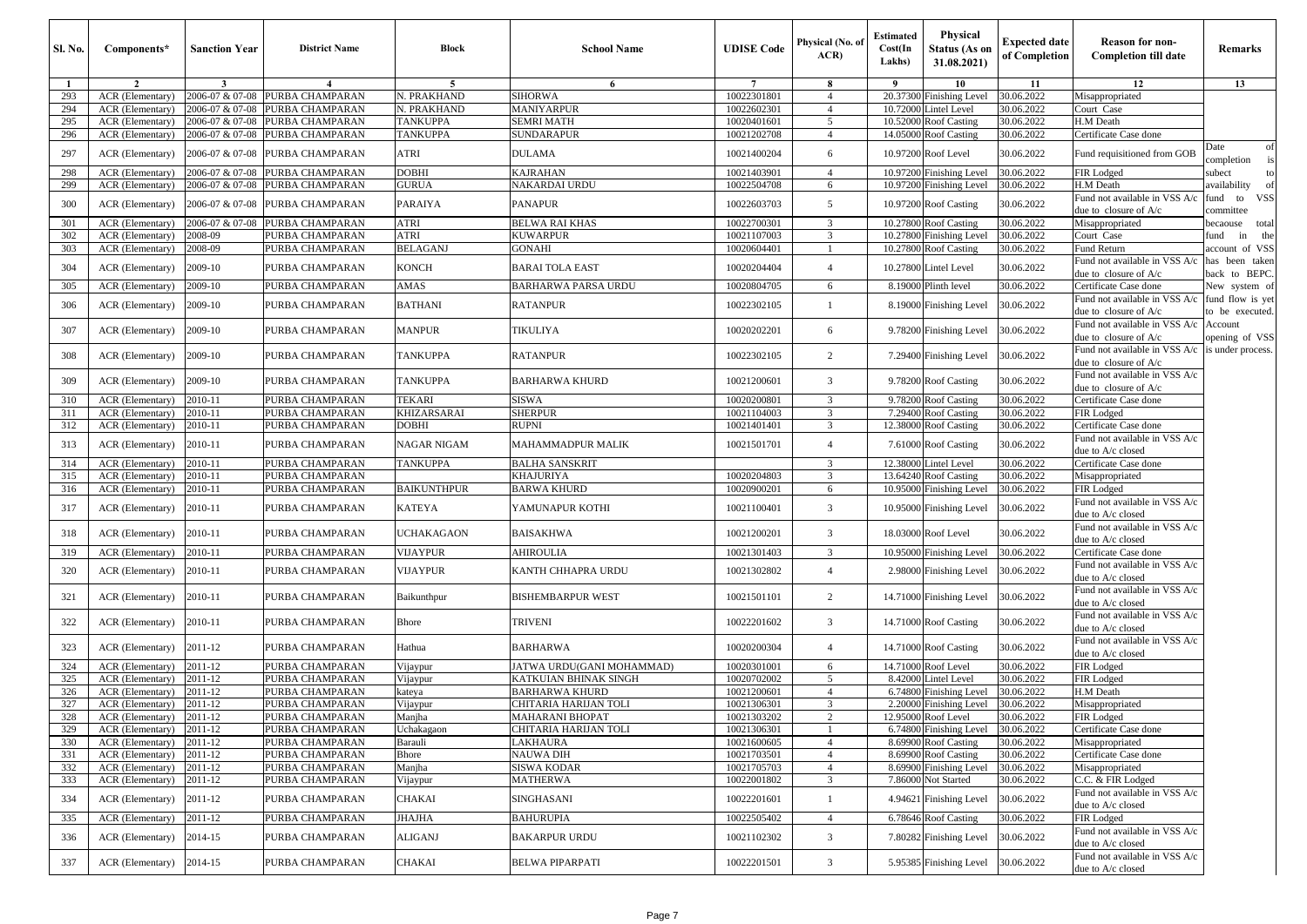| <b>Sl. No.</b> | Components*             | <b>Sanction Year</b> | <b>District Name</b> | Block            | <b>School Name</b>          | <b>UDISE</b> Code | Physical (No. of<br>ACR) | <b>Estimated</b><br>Cost(In<br>Lakhs) | Physical<br>Status (As on<br>31.08.2021) | <b>Expected date</b><br>of Completion | <b>Reason for non-</b><br><b>Completion till date</b>    | Remarks                  |
|----------------|-------------------------|----------------------|----------------------|------------------|-----------------------------|-------------------|--------------------------|---------------------------------------|------------------------------------------|---------------------------------------|----------------------------------------------------------|--------------------------|
| -1             | $\overline{2}$          | $\mathbf{3}$         | $\overline{4}$       | -5               | 6                           | $7\phantom{.0}$   | -8                       | -9                                    | 10                                       | 11                                    | 12                                                       | 13                       |
| 338            | ACR (Elementary)        | 2010-11              | PURBA CHAMPARAN      | <b>AMUI</b>      | <b>UMS Mamarkha Boys</b>    | 10020200301       | 3                        | 7.57380                               | <b>Not Started</b>                       | 30.06.2022                            | C.C. & FIR Lodged                                        |                          |
| 339            | <b>ACR</b> (Elementary) | 2006-07              | PURBA CHAMPARAN      | <b>SIKANDRA</b>  | <b>GMS</b> Damodarpur       | 10020200702       | $\overline{4}$           | 5.6031                                | <b>Vot Started</b>                       | 30.06.2022                            | C.C. & FIR Lodged                                        |                          |
| 340            | ACR (Elementary)        | 2006-07              | PURBA CHAMPARAN      | ALIGANJ          | <b>GMS</b> Kamalua          | 10020200601       | 6                        | 7.87300                               | Not Started                              | 30.06.2022                            | C.C. & FIR Lodged                                        |                          |
| 341            | ACR (Elementary)        | 2005-06              | PURBA CHAMPARAN      | ALIGANJ          | GPS Khajuriya               | 10020204802       | 2                        | 7.56490                               | Not Started                              | 30.06.2022                            | C.C. & FIR Lodged                                        |                          |
| 342            | ACR (Elementary)        | 2007-08              | PURBA CHAMPARAN      | CHAKAI           | GPS Inarawa                 | 10020402002       | 3                        | 7.56490                               | <b>Vot Started</b>                       | 30.06.2022                            | FIR Lodged                                               |                          |
| 343            | <b>ACR</b> (Elementary) | 2011-12              | PURBA CHAMPARAN      | JHAJHA           | <b>UMS</b> Bahuarwa         | 10020700404       | 3                        | 7.99600                               | Not Started                              | 30.06.2022                            | FIR Lodged                                               | Date<br>of               |
| 344            | ACR (Elementary)        | 2011-12              | PURBA CHAMPARAN      | SIKANDRA         | UMS Bara Balua              | 10020700802       | 3                        | 7.99600                               | Not Started                              | 30.06.2022                            | FIR Lodged                                               | completion<br>is         |
| 345            | ACR (Elementary)        | 2010-11              | PURBA CHAMPARAN      | SONO             | GPS Bara Balua              | 10020700802       | 2                        | 7.99600                               | Not Started                              | 30.06.2022                            | FIR Lodged                                               | subect                   |
| 346            | ACR (Elementary)        | 2006-07              | PURBA CHAMPARAN      | JAMUI            | <b>GMS</b> Jatwalla         | 10020801301       | 3                        | 10.79100                              | <b>Vot Started</b>                       | 30.06.2022                            | Fund Return                                              | availability             |
| 347            | ACR (Elementary)        | 2006-07              | PURBA CHAMPARAN      | JHAJHA           | <b>UMS Murli Urdu Girls</b> | 10020806003       | 5                        | 10.20600                              | Not Started                              | 30.06.2022                            | Fund Return                                              | <b>VSS</b><br>fund<br>to |
| 348            | ACR (Elementary)        | 2004-05              | PURBA CHAMPARAN      | ALIGANJ          | GPS Semra                   | 10020800505       | 2                        | 14.52000                              | Not Started                              | 30.06.2022                            | Fund Return                                              | ommittee                 |
| 349            | ACR (Elementary)        | 2003-04              | PURBA CHAMPARAN      | Hulasganj        | <b>GPS</b> Dhaka Chainpur   | 10020806901       | 2                        | 9.08000                               | Not Started                              | 30.06.2022                            | Fund Return                                              | becaouse total           |
| 350            | ACR (Elementary)        | 2003-04              | PURBA CHAMPARAN      | Hulasganj        | <b>GPS</b> Alaula Hindi     | 10021110502       | 2                        | 5.12000                               | <b>Not Started</b>                       | 30.06.2022                            | Misappropriated                                          | the<br>fund<br>in        |
| 351            | ACR (Elementary)        | 2010-11              | PURBA CHAMPARAN      | Kako             | <b>GMS</b> Dhekaha Girls    | 10021201402       | 2                        | 9.76000                               | Not Started                              | 30.06.2022                            | H.M Death                                                | account of VSS           |
| 352            | ACR (Elementary)        | 2011-12              | PURBA CHAMPARAN      | Hulasganj        | <b>GMS</b> Narayanpur       | 10021401101       | 6                        | 9.54900                               | Not Started                              | 30.06.2022                            | FIR Lodged                                               | has been taken           |
| 353            | ACR (Elementary)        | 2010-11              | PURBA CHAMPARAN      | Kako             | UMS Kajrahan                | 10021403901       | 3                        | 9.54900                               | <b>Vot Started</b>                       | 30.06.2022                            | FIR Lodged                                               | back to BEPC.            |
| 354            | ACR (Elementary)        | 2004-05              | PURBA CHAMPARAN      | Kako             | <b>UMS</b> Naurangia        | 10021400902       | -1                       | 7.48000                               | Not Started                              | 30.06.2022                            | Misappropriated                                          | New system of            |
| 355            | ACR (Elementary)        | 2001-02              | PURBA CHAMPARAN      | RATNI FARIDPUR   | <b>GPS</b> Madhaupur        | 10021401001       | -1                       | 9.48000                               | Not Started                              | 30.06.2022                            | Misappropriated                                          | fund flow is yet         |
| 356            | ACR (Elementary)        | 2010-11              | PURBA CHAMPARAN      | Rampur           | UMS Sarai Banwari           | 10021500601       | 3                        | 7.63100                               | Not Started                              | 30.06.2022                            | Misappropriated                                          | to be executed.          |
| 357            | <b>ACR</b> (Elementary) | 2011-12              | PURBA CHAMPARAN      | Bhabua           | <b>UMS</b> Matherwa         | 10022001802       | 3                        | 8.40400                               | Not Started                              | 30.06.2022                            | FIR Lodged                                               | Account                  |
| 358            | ACR (Elementary)        | 2010-11              | PURBA CHAMPARAN      | Nuwanv           | <b>GPS</b> Ijor Bara West   | 10022000902       | $\overline{4}$           | 5.84200                               | Not Started                              | 30.06.2022                            | Certificate Case done                                    | opening of VSS           |
| 359            | ACR (Elementary)        | 2003-04              | PURBA CHAMPARAN      | Adhaura          | <b>GPS Khodwa</b>           | 10022200501       | 2                        | 4.80000                               | Not Started                              | 30.06.2022                            | Misappropriated                                          | is under process.        |
| 360            | ACR (Elementary)        | 2011-12              | PURBA CHAMPARAN      | Chand            | <b>GMS</b> Madhuaha Brit    | 10022601801       | 6                        | 10.81700                              | Not Started                              | 30.06.2022                            | Fund Return                                              |                          |
| 361            | <b>ACR</b> (Elementary) | 2011-12              | Gaya                 | Bhabua           | <b>MS BIRNOI</b>            | 10350705104       | 3                        | 10.19400                              | <b>Roof Casting</b>                      | 30.06.2022                            | Fund not available in VSS A/c<br>due to closure of A/c   |                          |
| 362            | ACR (Elementary)        | 2011-12              | Gaya                 | Chand            | PS KATAIYA                  | 10350707301       | $\overline{4}$           |                                       | 10.81700 Plinth level                    | 30.06.2022                            | Misappropriated                                          |                          |
| 363            | <b>ACR</b> (Elementary) | 2011-12              | Gaya                 | Chainpur         | MS GOVINDPUR BIRNOI         | 10350706901       | $\overline{4}$           |                                       | 10.64200 Finishing Level                 | 30.06.2022                            | Fund not available in VSS A/c<br>due to closure of $A/c$ |                          |
| 364            | <b>ACR</b> (Elementary) | 2011-12              | Gaya                 | AMDABAD          | PS BAGO BIGHA               | 10350303602       | 3                        |                                       | 12.09000 Plinth level                    | 30.06.2022                            | Fund requisitioned from GOB                              |                          |
| 365            | ACR (Elementary)        | 2011-12              | Gaya                 | BARARI           | PS GANGTI                   | 10350300201       | $\overline{4}$           | 10.36000                              | <b>Roof Casting</b>                      | 30.06.2022                            | Misappropriated                                          |                          |
| 366            | <b>ACR</b> (Elementary) | 2011-12              | Gaya                 | KORHA            | MS BALUWA                   | 10350307202       | 3                        | 15.10000                              | <b>Roof Casting</b>                      | 30.06.2022                            | Fund not available in VSS A/c<br>due to closure of A/c   |                          |
| 367            | <b>ACR</b> (Elementary) | 2011-12              | Gaya                 | KURSELA          | <b>MS KURMAWAN</b>          | 10351900901       | $\overline{4}$           |                                       | 19.57000 Lintel Level                    | 30.06.2022                            | Court Case                                               |                          |
| 368            | ACR (Elementary)        | 2011-12              | Gaya                 | Azamnagar        | PS NEMA BIGHA               | 10351201701       | $\overline{4}$           | 10.82500                              | <b>Roof Casting</b>                      | 30.06.2022                            | H.M Death                                                |                          |
| 369            | ACR (Elementary)        | 2011-12              | Gaya                 | Azamnagar        | PS PATHARA 2                | 10351501402       | 2                        |                                       | 16.00000 Finishing Level                 | 30.06.2022                            | FIR Lodged                                               |                          |
| 370            | <b>ACR</b> (Elementary) | 2011-12              | Gaya                 | Azamnagar        | PS KASMA                    | 10350901501       | 6                        |                                       | 9.35500 Finishing Level                  | 30.06.2022                            | Fund not available in VSS A/c<br>due to closure of A/c   |                          |
| 371            | ACR (Elementary)        | 2011-12              | Gaya                 | AMDABAD          | <b>PS KALDASPUR</b>         | 10350904701       | 3                        |                                       | 23.69000 Roof Casting                    | 30.06.2022                            | Misappropriated                                          |                          |
| 372            | <b>ACR</b> (Elementary) | 2011-12              | Gaya                 | BALRAMPUR        | PS BARSIMA                  | 10352009801       | 3                        |                                       | 12.63700 Finishing Level                 | 30.06.2022                            | Fund not available in VSS A/c<br>due to closure of A/c   |                          |
| 373            | <b>ACR</b> (Elementary) | 2011-12              | Gaya                 | <b>BALRAMPUR</b> | PS DEWARA                   | 10352008601       | $\overline{4}$           |                                       | 13.18600 Roof Casting                    | 30.06.2022                            | Fund requisitioned from GOB                              |                          |
| 374            | ACR (Elementary)        | 2010-11              | Gaya                 | BARARI           | UT MS KATALPURA             | 10350702601       | 3                        | 16.00000                              | Roof Level                               | 30.06.2022                            | Misappropriated                                          |                          |
| 375            | <b>ACR</b> (Elementary) | 2010-11              | Gaya                 | KADWA            | UT MS DUMARI                | 10351802901       | 3                        | 11.65500                              | <b>Lintel Level</b>                      | 30.06.2022                            | Misappropriated                                          |                          |
| 376            | ACR (Elementary)        | 2010-11              | Gaya                 | KADWA            | <b>MS MATUYA</b>            | 10351203201       | 3                        | 16.00000                              | Roof Level                               | 30.06.2022                            | FIR Lodged                                               |                          |
| 377            | ACR (Elementary)        | 2010-11              | Gaya                 | KADWA            | MS MANJHIYAWAN              | 10351002001       | 3                        |                                       | 13.18600 Roof Level                      | 30.06.2022                            | FIR Lodged                                               |                          |
| 378            | ACR (Elementary)        | 2010-11              | Gaya                 | KADWA            | <b>PS HABBIBULAPUR</b>      | 10350701301       | $\overline{3}$           |                                       | 16.00000 Roof Casting                    | 30.06.2022                            | Fund not available in VSS A/c<br>due to closure of A/c   |                          |
| 379            | ACR (Elementary)        | 2010-11              | Gaya                 | KADWA            | PS PATHRAURA                | 10350707501       | 3                        |                                       | 16.00000 Lintel Level                    | 30.06.2022                            | FIR Lodged                                               |                          |
| 380            | <b>ACR</b> (Elementary) | 2010-11              | Gaya                 | KADWA            | PS IMALIYACHAK              | 10350311702       | 3                        |                                       | 10.82500 Roof Casting                    | 30.06.2022                            | Fund not available in VSS A/c<br>due to closure of $A/c$ |                          |
| 381            | ACR (Elementary)        | 2010-11              | Gaya                 | KADWA            | PS MAULAGANJ                | 10350100101       | $\mathfrak{Z}$           |                                       | 16.00000 Finishing Level                 | 30.06.2022                            | Fund not available in VSS A/c<br>due to closure of A/c   |                          |
| 382            | ACR (Elementary)        | 2009-10              | Gaya                 | KORHA            | UT MS BAHERA                | 10351303601       | 3                        |                                       | 16,00000 Plinth level                    | 30.06.2022                            | FIR Lodged                                               |                          |
| 383            | ACR (Elementary)        | 2009-10              | Gaya                 | KORHA            | UT MS MORABICHAK            | 10350501801       | 3                        |                                       | 24.68400 Finishing Level                 | 30.06.2022                            | Misappropriated                                          |                          |
|                |                         |                      |                      |                  |                             |                   |                          |                                       |                                          |                                       | Fund not available in VSS A/c                            |                          |
| 384            | ACR (Elementary)        | 2008-09              | Gaya                 | KORHA            | UT MS PARORIYA              | 10350807101       | $\overline{4}$           |                                       | 9.35500 Finishing Level                  | 30.06.2022                            | due to closure of A/c                                    |                          |
| 385            | <b>ACR</b> (Elementary) | 2008-09              | Gaya                 | MANSAHI          | CHAR PS MAYAPUR             | 10352003201       | $\mathbf{3}$             |                                       | 10.33700 Roof Casting                    | 30.06.2022                            | Fund requisitioned from GOB                              |                          |
| 386            | ACR (Elementary)        | 2008-09              | $_{\rm{Gaya}}$       | <b>PRANPUR</b>   | MS ICHOYA                   | 10352005401       | $\overline{4}$           |                                       | 13.18600 Roof Casting                    | 30.06.2022                            | Fund requisitioned from GOB                              |                          |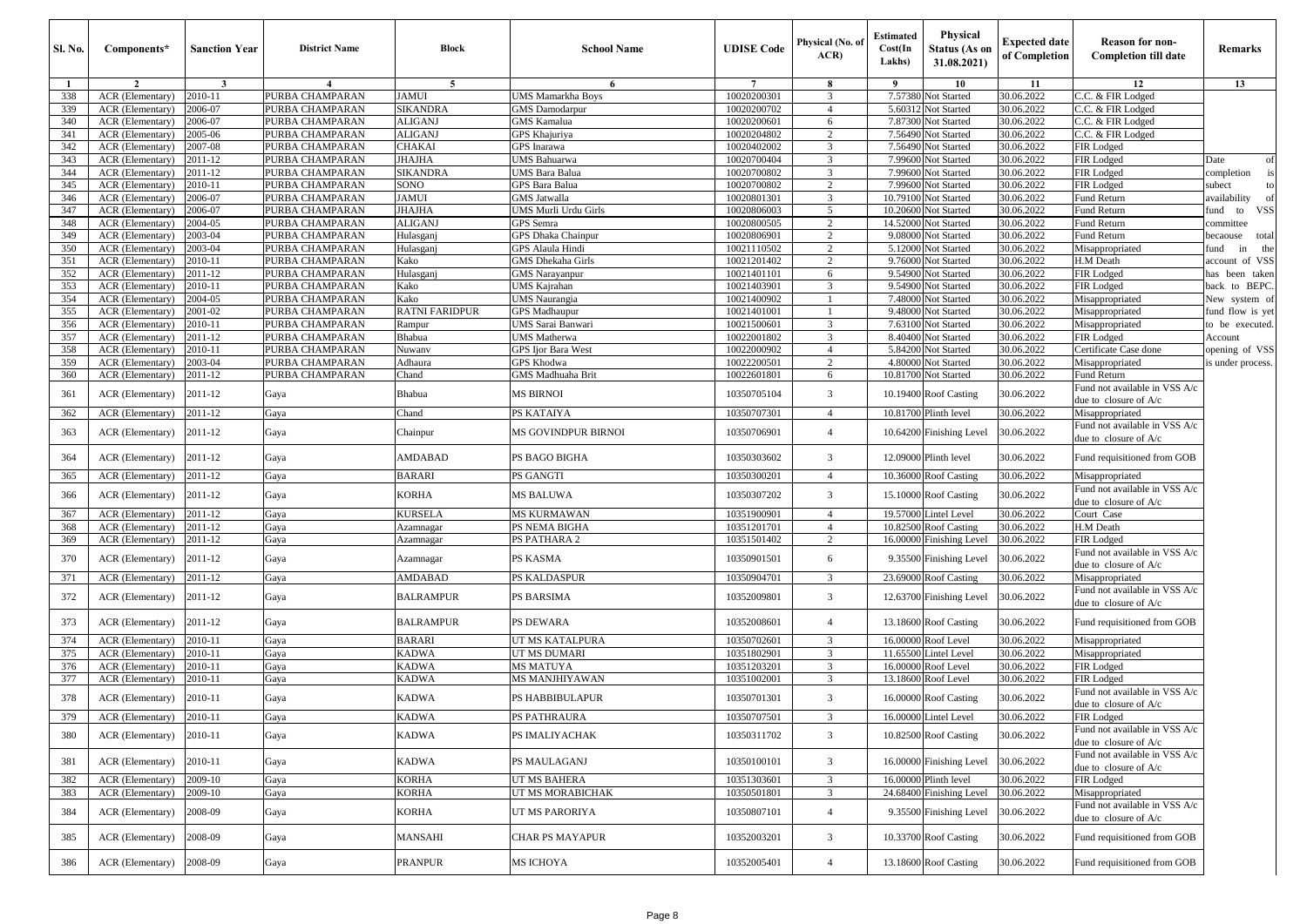| Sl. No.    | Components*                          | <b>Sanction Year</b> | <b>District Name</b> | Block               | <b>School Name</b>               | <b>UDISE</b> Code          | Physical (No. of<br>ACR | <b>Estimated</b><br>Cost(In<br>Lakhs) | <b>Physical</b><br>Status (As on<br>31.08.2021) | <b>Expected date</b><br>of Completion | <b>Reason for non-</b><br><b>Completion till date</b>    | Remarks                            |
|------------|--------------------------------------|----------------------|----------------------|---------------------|----------------------------------|----------------------------|-------------------------|---------------------------------------|-------------------------------------------------|---------------------------------------|----------------------------------------------------------|------------------------------------|
| -1         | $\overline{2}$                       | $\mathbf{3}$         | $\overline{4}$       | 5                   | 6                                | $\overline{7}$             | 8                       | 9                                     | 10                                              | 11                                    | 12                                                       | 13                                 |
| 387        | ACR (Elementary)                     | 2008-09              | Gaya                 | <b>PRANPUR</b>      | <b>MS KESAPA</b>                 | 10350202201                | $\overline{4}$          | 11.65500                              | <b>Roof Casting</b>                             | 30.06.2022                            | Fund requisitioned from GOB                              |                                    |
| 388        | <b>ACR</b> (Elementary)              | 2007-08              | Gaya                 | PRANPUR             | PS HASANPUR                      | 10350402001                | $\overline{4}$          | 13.18600                              | Roof Level                                      | 30.06.2022                            | H.M Death                                                |                                    |
| 389        | ACR (Elementary)                     | 2006-07              | Gaya                 | <b>SAMELI</b>       | MS KUSHMHA                       | 10351810101                | 8                       | 16.00000                              | Plinth level                                    | 30.06.2022                            | Fund requisitioned from GOB                              |                                    |
| 390        | ACR (Elementary)                     | 2006-07              | Gaya                 | SAMELI              | PS GEWALBIGHA HT                 | 10350912406                | $\overline{4}$          | 16.00000                              | <b>Roof Casting</b>                             | 30.06.2022                            | FIR Lodged                                               |                                    |
| 391        | ACR (Elementary)                     | 2006-07              | Gaya                 | SAMELI              | MS SHILA                         | 10352009201                | $\overline{4}$          | 9.35500                               | <b>Roof Casting</b>                             | 30.06.2022                            | Fund requisitioned from GOB                              | Date<br>of<br>completion           |
| 392        | ACR (Elementary)                     | 2014-15              | Gaya                 | BARARI              | M.S. Dauwat S.C Tola             |                            |                         | 13.18600                              | Lintel Level                                    | 30.06.2022                            | FIR Lodged                                               | subect<br>to                       |
| 393        | ACR (Elementary)                     | 2011-12              | Gaya                 | KADWA               | P.S. Gauradabar                  |                            | 3                       | 16.00000                              | <b>Vot Started</b>                              | 30.06.2022                            | FIR Lodged                                               | vailability<br>of                  |
| 394        | ACR (Elementary)                     | 2011-12              | Gaya                 | PRANPUR             | P.S. Nasirchak                   |                            | $\overline{4}$          | 9.35500                               | <b>Vot Started</b>                              | 30.06.2022                            | Fund Return                                              | <b>VSS</b><br>und to               |
| 395        | ACR (Elementary)                     | 2011-12              | Gaya                 | Balrampur           | P.S. Gandhi Nagar                |                            | $\overline{2}$          | 10.7500                               | <b>lot Started</b>                              | 30.06.2022                            | Fund Return                                              | committee                          |
| 396        | ACR (Elementary)                     | 2011-12              | Gaya                 | Kadwa               | P.S Mushi HT                     |                            | $\overline{4}$          | 10.75000                              | <b>Vot Started</b>                              | 30.06.2022                            | Court Case                                               | total<br>pecaouse                  |
| 397        | <b>ACR</b> (Elementary)              | 2011-12              | Gaya                 | Pranpur             | P.S Ekamba                       |                            | 3<br>$\overline{3}$     | 10.75000                              | <b>Vot Started</b>                              | 30.06.2022                            | Fund Return                                              | in<br>the<br>und                   |
| 398<br>399 | ACR (Elementary)<br>ACR (Elementary) | 2010-11<br>2008-09   | Gaya<br>Gaya         | Sameli<br>Balrampur | P.S Belve<br>P.S Sabalpur        |                            | 3                       | 10.75000<br>21.09500                  | <b>lot Started</b><br><b>Vot Started</b>        | 30.06.2022<br>30.06.2022              | Fund Return<br>Misappropriated                           | account of VSS<br>has been taken   |
|            |                                      |                      |                      |                     |                                  |                            |                         |                                       |                                                 |                                       |                                                          | back to BEPC.                      |
| 400        | ACR (Elementary)                     | 2014-15              | Gaya                 | Amdabad             | M.S Belarpur                     |                            | 3                       | 7.9130                                | Roof Level                                      | 30.06.2022                            | Fund requisitioned from GOB                              | New system of                      |
| 401        | ACR (Elementary)                     | 2014-15              | Gopalganj            | Azamnagar           | UMS DUMARIYA                     | 10150104201                | $\overline{c}$          | 11.49800                              | Finishing Level                                 | 30.06.2022                            | Fund not available in VSS A/c<br>due to closure of A/c   | und flow is yet<br>to be executed. |
| 402        | ACR (Elementary)                     | 2014-15              | Gopalganj            | Katihar             | UMS MAHAICHA                     | 10150805501                | $\overline{4}$          | 13.6520                               | Roof Level                                      | 30.06.2022                            | C.C. & FIR Lodged                                        | Account                            |
| 403        | ACR (Elementary)                     | 2014-15              | Gopalganj            | Amdabad             | P.S. PIPARAHI                    | 10150203301                | $\overline{c}$          | 9.5000                                | Finishing Level                                 | 30.06.2022                            | Fund requisitioned from GOB                              | pening of VSS<br>s under process.  |
| 404        | ACR (Elementary)                     | 2014-15              | Gopalganj            | Korha               | U.M.S.RANIPUR                    | 10150205901                | $\mathbf{1}$            | 13.6520                               | Finishing Level                                 | 30.06.2022                            | Fund not available in VSS A/c<br>due to closure of A/c   |                                    |
| 405        | ACR (Elementary)                     | 2011-12              | Gopalganj            | Manihari            | MS Hakam                         | 10151400901                | $\overline{4}$          | 5.95000                               | Finishing Level                                 | 30.06.2022                            | Fund requisitioned from GOB                              |                                    |
| 406        | ACR (Elementary)                     | 2011-12              | Gopalganj            | Manihari            | M.S.KUSHHAN                      | 10150302901                | $\overline{4}$          | 8.7350                                | <b>Roof Casting</b>                             | 30.06.2022                            | Fund requisitioned from GOB                              |                                    |
| 407        | ACR (Elementary)                     | 2011-12              | Gopalganj            | Kadwa               | PS SURWANIYA                     | 10150705301                | $\overline{4}$          | 7.95000                               | <b>Roof Casting</b>                             | 30.06.2022                            | Fund requisitioned from GOB                              |                                    |
| 408        | ACR (Elementary)                     | 2011-12              | Gopalganj            | Barari              | UMS Ranipur                      | 10150205901                | $\overline{4}$          | 11.87500                              | Finishing Level                                 | 30.06.2022                            | Fund not available in VSS A/c<br>due to closure of $A/c$ |                                    |
| 409        | ACR (Elementary)                     | 2011-12              | Gopalganj            | Barari              | UMS Adhaila Mishra               | 10150201401                | $\overline{c}$          | 9.2000                                | Plinth level                                    | 30.06.2022                            | Fund requisitioned from GOB                              |                                    |
| 410        | ACR (Elementary)                     | 2010-11              | Gopalganj            | Barari              | <b>JMS</b> Navalpur              | 10150100301                | 3                       | 9.20000                               | Finishing Level                                 | 30.06.2022                            | FIR Lodged                                               |                                    |
| 411        | ACR (Elementary)                     | 2010-11              | Gopalganj            | Barsoi              | PS Ranipur                       | 10150205901                |                         | 6.6780                                | inishing Level <sup>7</sup>                     | 30.06.2022                            | Fund not available in VSS A/c<br>due to closure of A/c   |                                    |
| 412        | ACR (Elementary)                     | 2010-11              | Gopalganj            | Falka               | UMS Aakiltola                    | 10151105901                | $\overline{4}$          | 4.6000                                | Roof Casting                                    | 30.06.2022                            | Fund requisitioned from GOB                              |                                    |
| 413        | ACR (Elementary)                     | 2010-11              | Gopalganj            | KHAGARIA            | UMS Pakdi Shrikant               | 10150800401                | $\overline{c}$          | 14.37000                              | Lintel Level                                    | 30.06.2022                            | Fund requisitioned from GOB                              |                                    |
| 414        | ACR (Elementary)                     | 2009-10              | Gopalganj            | ALAULI              | PS Charvaha Vidhunapura          | 10151205104                | 3                       | 14.3700                               | Finishing Level                                 | 0.06.2022                             | Fund requisitioned from GOB                              |                                    |
| 415        | ACR (Elementary)                     | 2009-10              | Gopalganj            | BELDAUR             | PS Sakatauli                     | 10150306301                |                         | 7.38000                               | Not Started                                     | 30.06.2022                            | Fund Return                                              |                                    |
| 416        | ACR (Elementary)                     | 2009-10              | Gopalganj            | ALAULI              | UMS Akil Tola                    | 10151105901                | 3                       | 9.9580                                | <b>Roof Casting</b>                             | 30.06.2022                            | Fund requisitioned from GOB                              |                                    |
| 417        | ACR (Elementary)                     | 2006-08              | Gopalganj            | GOGARI              | UMS Chhitauni                    | 10150204701                | $\overline{4}$          |                                       | 16.70000 Roof Casting                           | 30.06.2022                            | Fund requisitioned from GOB                              |                                    |
| 418        | ACR (Elementary) 2014-15             |                      | Gopalganj            | BELDAUR             | NPS Darji Tola Patti             | 10150401102                |                         |                                       | 10.98000 Not Started                            | 30.06.2022                            | C.C. & FIR Lodged                                        |                                    |
| 419        | ACR (Elementary)                     | 2014-15              | Gopalganj            | KHAGARIA            | NPS Rajpur Khap                  | 10150601202                | $\overline{c}$          |                                       | 11.52100 Not Started                            | 30.06.2022                            | Fund Return                                              |                                    |
| 420        | ACR (Elementary)                     | 2014-15              | Gopalganj            | KHAGARIA            | UMS Mahaicha                     | 10150805501                | $\overline{4}$          | 9.21000                               | Not Started                                     | 30.06.2022                            | C.C. & FIR Lodged                                        |                                    |
| 421        | ACR (Elementary)                     | 2011-12              | Gopalganj            | BELDAUR             | UMS Rande Bande Mathiya          | 10150203502                | $\overline{c}$          |                                       | 6.56700 Not Started                             | 30.06.2022                            | FIR Lodged                                               |                                    |
| 422<br>423 | ACR (Elementary)<br>ACR (Elementary) | 2010-11<br>2006-07   | Gopalganj<br>Jamui   | BELDAUR<br>BELDAUR  | JMS Bhat Poeeya<br>PS Bajapeydih | 10150403901<br>10371509001 | $\overline{c}$<br>3     |                                       | 10.98000 Not Started<br>8.84000 Plinth level    | 30.06.2022<br>30.06.2022              | Certificate Case done<br>Fund requisitioned from GOB     |                                    |
|            |                                      | 2006-07              |                      |                     |                                  |                            | $\overline{4}$          |                                       | 8.84000 Plinth level                            |                                       |                                                          |                                    |
| 424        | ACR (Elementary)                     |                      | Jamui                | CHAUTHAM            | PS Kalyug                        | 10371908001                |                         |                                       |                                                 | 30.06.2022                            | Fund requisitioned from GOB                              |                                    |
| 425        | ACR (Elementary)                     | 2006-07              | Jamui                | CHAUTHAM            | PS Mandra                        | 10371202401                | $\overline{4}$          | 7.38000                               | <b>Roof Casting</b>                             | 30.06.2022                            | Fund requisitioned from GOB                              |                                    |
| 426        | ACR (Elementary)                     | 2006-07              | Jamui                | ALAULI              | PPS Barmasiya                    | 10371512601                | 3                       |                                       | 11.52100 Roof Casting                           | 30.06.2022                            | Fund requisitioned from GOB                              |                                    |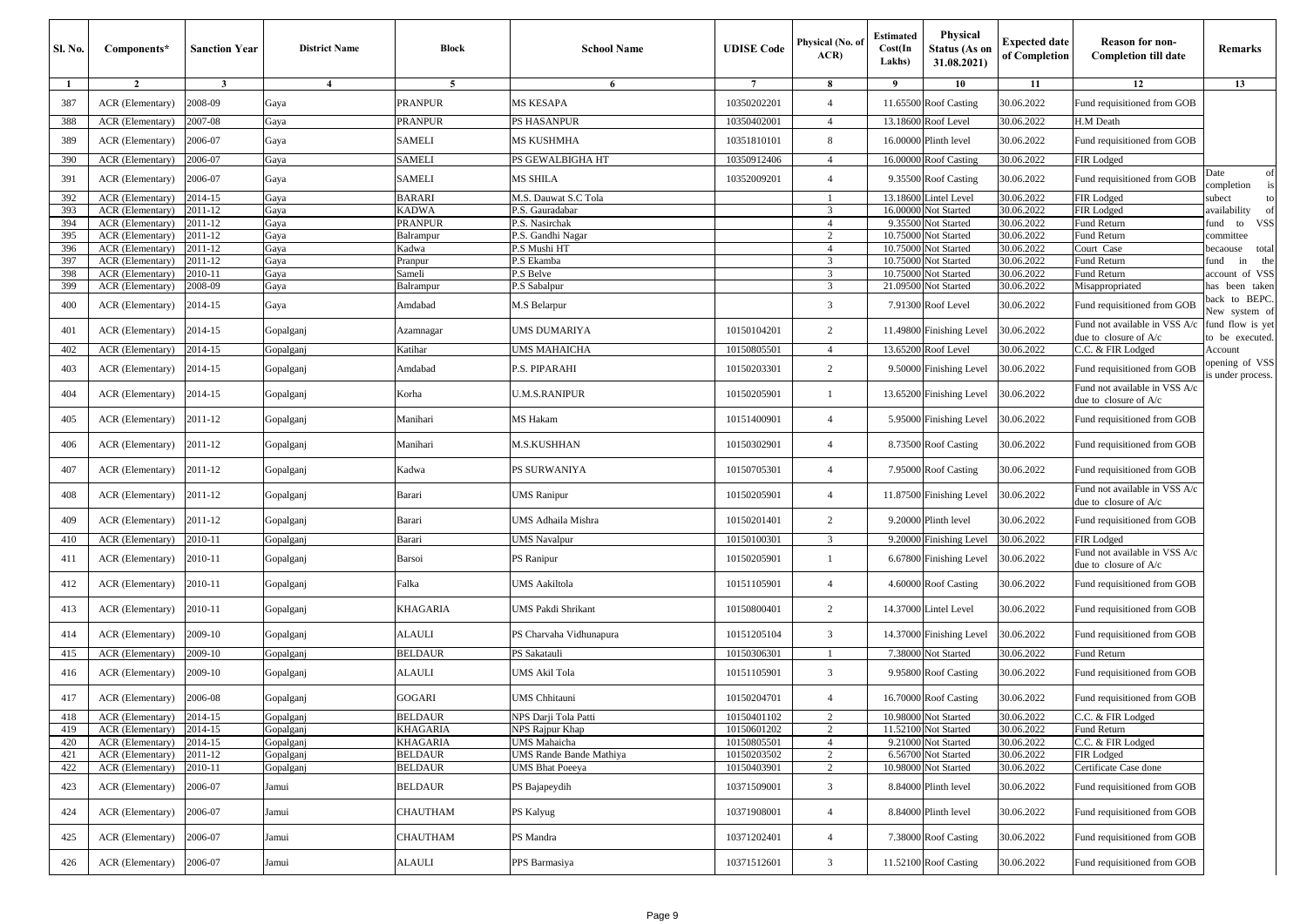| <b>Sl. No.</b> | Components*                          | <b>Sanction Year</b> | <b>District Name</b>   | <b>Block</b>           | <b>School Name</b>                | <b>UDISE</b> Code          | Physical (No. of<br>ACR | <b>Estimated</b><br>Cost(In<br>Lakhs) | <b>Physical</b><br>Status (As on<br>31.08.2021) | <b>Expected date</b><br>of Completion | <b>Reason for non-</b><br><b>Completion till date</b>    | Remarks                                    |
|----------------|--------------------------------------|----------------------|------------------------|------------------------|-----------------------------------|----------------------------|-------------------------|---------------------------------------|-------------------------------------------------|---------------------------------------|----------------------------------------------------------|--------------------------------------------|
| -1             | $\overline{2}$                       | 3                    | $\overline{4}$         | 5                      | 6                                 | $\overline{7}$             | 8                       | 9                                     | 10                                              | 11                                    | 12                                                       | 13                                         |
| 427            | ACR (Elementary)                     | 2006-07              | Jamui                  | ALAULI                 | MS Bhajaur                        | 10371000101                | $\overline{4}$          |                                       | 14.37000 Roof Casting                           | 30.06.2022                            | Fund requisitioned from GOB                              |                                            |
| 428            | ACR (Elementary)                     | 2006-07              | Jamui                  | <b>ALAULI</b>          | PS Jajal                          | 10371106701                | 3                       |                                       | 14.37000 Roof Casting                           | 30.06.2022                            | Fund requisitioned from GOB                              |                                            |
| 429            | ACR (Elementary)                     | 2008-09              | Jamui                  | <b>ALAULI</b>          | NPS Dhanama Utar Tola             | 10371202604                | 2                       | 10.9800                               | Roof Level                                      | 30.06.2022                            | C.C. & FIR Lodged                                        |                                            |
| 430            | ACR (Elementary)                     | 2008-09              | Jamui                  | CHAUTHAM               | PS Mandra Mushari                 | 10371202402                | 3                       | 14.37000                              | <b>Roof Casting</b>                             | 30.06.2022                            | C.C. & FIR Lodged                                        |                                            |
| 431            | <b>ACR</b> (Elementary)              | 2008-09              | Jamui                  | CHAUTHAM               | MS Khairashala                    | 10371501401                | 2                       | 11.80000                              | <b>Lintel Level</b>                             | 30.06.2022                            | Fund requisitioned from GOB                              | Date<br>of<br>completion<br>is             |
| 432            | ACR (Elementary)                     | 2008-09              | Jamui                  | BELDAUR                | <b>JMS</b> Dumarmoha              | 10371912401                | 3                       | 11.52100                              | <b>Roof Casting</b>                             | 30.06.2022                            | Misappropriated                                          | subect<br>to                               |
| 433            | ACR (Elementary)                     | 2008-09              | Jamui                  | KHAGARIA               | MS Jajal                          | 10371106701                | 3                       |                                       | 10.40500 Roof Casting                           | 30.06.2022                            | Fund requisitioned from GOB                              | availability<br>of<br><b>VSS</b><br>und to |
| 434            | ACR (Elementary)                     | 2008-09              | Jamui                  | ALAULI                 | <b>JMS Lalilevar Tola</b>         | 10371706102                | $\overline{1}$          |                                       | 10.40500 Roof Casting                           | 30.06.2022                            | Fund requisitioned from GOB                              | committee<br>becaouse total                |
| 435            | ACR (Elementary)                     | 2010-11              | Jamui                  | ALAULI                 | <b>UMS Pratapur</b>               | 10371003001                | 3                       |                                       | 10.98000 Roof Level                             | 30.06.2022                            | C.C. & FIR Lodged                                        | ùnd<br>in<br>the                           |
| 436            | ACR (Elementary)                     | 2010-11              | Jamui                  | <b>BELDAUR</b>         | JMS Dumaramoh                     | 10371912401                | 3                       | 13.1310                               | <b>Roof Casting</b>                             | 30.06.2022                            | Misappropriated                                          | account of VSS                             |
| 437<br>438     | ACR (Elementary)<br>ACR (Elementary) | 2014-15<br>2008-09   | Jamui<br>Jamui         | KHAGARIA<br>KHAGARIA   | M.S.ALIGANJ<br>P.S Ruppokhar      | 10371204503<br>10371202503 | 3<br>3                  | 9.21000<br>14.37000                   | <b>Roof Casting</b><br>Not Started              | 30.06.2022<br>30.06.2022              | C.C. & FIR Lodged<br>C.C. & FIR Lodged                   | has been taken<br>back to BEPC.            |
| 439            | ACR (Elementary)                     | 2008-09              | Jamui                  | KHAGARIA               | <b>J.M.S Ganeshadih</b>           | 10371909001                |                         | 14.37000                              | Not Started                                     | 30.06.2022                            | Misappropriated                                          | New system of                              |
| 440            | ACR (Elementary)                     | 2008-09              | Jamui                  | <b>MANSI</b>           | P.S Manikathan Bakhari            | 10371917201                | -1                      |                                       | 9.21000 Not Started                             | 30.06.2022                            | Fund requisitioned from GOB                              | und flow is yet<br>to be executed.         |
| 441            | ACR (Elementary)                     | 2008-09              | Jamui                  | <b>ALAULI</b>          | N.P.S Dhanama Uttar Tola          | 10371202604                |                         | 14.37000                              | Not Started                                     | 30.06.2022                            | C.C. & FIR Lodged                                        | Account                                    |
| 442            | ACR (Elementary)                     | 2009-10              | Jamui                  | <b>BELDAUR</b>         | P.S Mandara                       | 10371202401                | 3                       | 11.8000                               | <b>Vot Started</b>                              | 30.06.2022                            | C.C. & FIR Lodged                                        | opening of VSS                             |
| 443            | ACR (Elementary)                     | 2010-11              | Jamui                  | <b>BELDAUR</b>         | M.S Dharmapur                     | 10371203201                | $\overline{3}$          | 3.1140                                | <b>Vot Started</b>                              | 30.06.2022                            | FIR Lodged                                               | is under process.                          |
| 444            | ACR (Elementary)                     | 2010-11              | Jamui                  | CHAUTHAM               | N.P.S Chunamaraydih               | 10371522601                | 2                       | 14.37000                              | <b>Not Started</b>                              | 30.06.2022                            | Certificate Case done                                    |                                            |
| 445            | ACR (Elementary)                     | 2011-12              | Jamui                  | ALAULI                 | U.M.S Lakshmipur                  | 10371510601                | 3                       | 14.37000                              | <b>Not Started</b>                              | 30.06.2022                            | C.C. & FIR Lodged                                        |                                            |
| 446            | ACR (Elementary)                     | 2008-09              | Jehanabad              | <b>ALAULI</b>          | J.P.M.S. Latt                     | 10330302701                | $\overline{4}$          | 10.4050                               | <b>Roof Casting</b>                             | 30.06.2022                            | FIR Lodged                                               |                                            |
| 447            | ACR (Elementary)                     | 2009-10              | Jehanabad              | <b>BELDAUR</b>         | UMS Latt                          | 10330302701                | 2                       | 11.5210                               | <b>Roof Casting</b>                             | 30.06.2022                            | FIR Lodged                                               |                                            |
| 448            | ACR (Elementary)                     | 2010-11              | Jehanabad              | CHAUTHAM               | M.S. Bhadsara                     | 10330401601                | 3                       | 11.8000                               | inishing Level                                  | 30.06.2022                            | FIR Lodged                                               |                                            |
| 449            | ACR (Elementary)                     | 2010-11              | Jehanabad              | CHAUTHAM               | U.M.S Lat                         | 10330302701                | 3                       | 7.38000                               | intel Level                                     | 30.06.2022                            | FIR Lodged                                               |                                            |
| 450            | <b>ACR</b> (Elementary)              | 2010-11              | Jehanabad              | CHAUTHAM               | U.M.S Sulemanpur                  | 10330409701                | 3<br>2                  | 10.4050<br>14.37000                   | inishing Level <sup>3</sup>                     | 30.06.2022                            | FIR Lodged                                               |                                            |
| 451<br>452     | ACR (Elementary)<br>ACR (Elementary) | 2011-12<br>2014-15   | Jehanabad<br>Jehanabad | GOGARI<br>GOGARI       | PS Bhadsara<br>P.S.RASULPUR       | 10330401601<br>10330907501 | $\overline{c}$          |                                       | Roof Level<br>11.80000 Roof Casting             | 30.06.2022<br>30.06.2022              | FIR Lodged<br>Fund requisitioned from GOB                |                                            |
| 453            | ACR (Elementary)                     | 2014-15              | Jehanabad              | GOGARI                 | NPS Budhan Tola                   | 10331102001                | 2                       | 7.38000                               | Not Started                                     | 30.06.2022                            | Misappropriated                                          |                                            |
| 454            | ACR (Elementary)                     | 2007-08              | Kaimur                 | GOGARI                 | <b>JMS</b> Punaw                  | 10310410301                | 3                       |                                       | 9.45400 Roof Level                              | 30.06.2022                            | Fund requisitioned from GOB                              |                                            |
| 455            | ACR (Elementary)                     | 2006-07              | Kaimur                 | KHAGARIA               | PS Bagaicha                       | 10310129601                | $\overline{4}$          | 14.37000                              | <b>Roof Casting</b>                             | 30.06.2022                            | FIR Lodged                                               |                                            |
| 456            | ACR (Elementary)                     | 2006-07              | Kaimur                 | <b>ALAULI</b>          | PS Devariya                       | 10311006601                | 3                       | 14.37000                              | intel Level                                     | 30.06.2022                            | Fund Return                                              |                                            |
| 457            | ACR (Elementary)                     | 2005-06              | Kaimur                 | GOGARI                 | U.M.S KAJHAR KALA                 | 10310128801                | 3                       | 11.80000                              | intel Level                                     | 30.06.2022                            | Fund Return                                              |                                            |
| 458            | ACR (Elementary)                     | 2010-11              | Kaimur                 | <b>MANSI</b>           | PS DARUNPUR                       | 10310604401                | 3                       | 8.84000                               | oundation                                       | 30.06.2022                            | Fund Return                                              |                                            |
| 459<br>460     | ACR (Elementary)<br>ACR (Elementary) | 2010-11<br>2011-12   | Kaimur<br>Kaimur       | PARBATTA<br>Dighalbank | NEW P.S.KURASAN<br>NEW P.S.MORNWA | 10310112301                | 3<br>3                  | 8.8400<br>5.31800                     | <b>Roof Casting</b><br>intel Level              | 30.06.2022<br>30.06.2022              | Fund Return<br>Certificate Case done                     |                                            |
| 461            | ACR (Elementary)                     | 2011-12              | Kaimur                 | Bahadurganj            | MS DAHAR                          | 10310909901                | 3                       | 11.5000                               | inishing Level                                  | 30.06.2022                            | FIR Lodged                                               |                                            |
| 462            | ACR (Elementary)                     | 2010-11              | Kaimur                 | Tedhaganch             | $\overline{U.M}$ .S Bandha-2      |                            | $\overline{3}$          | 11.5000                               | <b>Jot Started</b>                              | 30.06.2022                            | FIR Lodged                                               |                                            |
| 463            | ACR (Elementary)                     | 2008-09              | Kaimur                 | POTHIA                 | U.M.D Arra                        |                            | $\overline{1}$          | 2.79000                               | <b>Not Started</b>                              | 30.06.2022                            | Misappropriated                                          |                                            |
| 464            | ACR (Elementary)                     | 2014-15              | Katihar                | POTHIA                 | NPS NASI TOLA                     | 10101502903                | 3                       | 5.6700                                | inishing Level                                  | 30.06.2022                            | FIR Lodged                                               |                                            |
| 465            | ACR (Elementary)                     | 2014-15              | Katihar                | TERHA GACHH            | <b>JMS DHENUA</b>                 | 10100601904                | $\overline{2}$          | 10.3300                               | intel Level                                     | 30.06.2022                            | C.C. & FIR Lodged                                        |                                            |
| 466            | ACR (Elementary)                     | 2014-15              | Katihar                | TERHA GACHH            | PS NAKKIPUR TAPU                  | 10100413601                | 3                       |                                       | 10.33000 Roof Level                             | 30.06.2022                            | Fund not available in VSS A/c<br>due to closure of A/c   |                                            |
| 467            | ACR (Elementary)                     | 2014-15              | Katihar                | THAKURGANJ             | PS MEHERMIA                       | 10100503401                | $\overline{4}$          |                                       | 15.04000 Finishing Level                        | 30.06.2022                            | Fund not available in VSS A/c<br>due to closure of $A/c$ |                                            |
| 468            | ACR (Elementary)                     | 2011-12              | Katihar                | pkuu                   | PS MANJARIYA                      | 10101213901                | 3                       |                                       | 5.55800 Roof Level                              | 30.06.2022                            | Fund requisitioned from GOB                              |                                            |
| 469            | ACR (Elementary)                     | 2011-12              | Katihar                | Suryagarha             | PS GWALTOLI SIGHPUR               | 10101221601                | $\overline{4}$          |                                       | 7.83600 Roof Level                              | 30.06.2022                            | Fund requisitioned from GOB                              |                                            |
| 470            | ACR (Elementary)                     | 2011-12              | Katihar                | Suryagarha             | PS DAULATABAD                     | 10101205801                | $\overline{c}$          | 5.76500                               | <b>Finishing Level</b>                          | 30.06.2022                            | Fund not available in VSS A/c<br>due to closure of A/c   |                                            |
| 471            | ACR (Elementary)                     | 2011-12              | Katihar                | Lakhisarai             | UMS LACHOUR                       | 10100905601                | $\overline{4}$          | 7.47900                               | <b>Roof Casting</b>                             | 30.06.2022                            | C.C. & FIR Lodged                                        |                                            |
| 472            | ACR (Elementary)                     | 2011-12              | Katihar                | Barhiya                | PS DARIBHITTA                     | 10100910002                | 3                       | 5.64000                               | <b>Lintel Level</b>                             | 30.06.2022                            | C.C. & FIR Lodged                                        |                                            |
| 473            | ACR (Elementary)                     | $\overline{20}11-12$ | Katihar                | Suryagarha             | PS MOHNACHANDPUR                  | 10100601702                | $\overline{4}$          | 8.85600                               | Roof Level                                      | 30.06.2022                            | C.C. & FIR Lodged                                        |                                            |
| 474            | ACR (Elementary)                     | 2011-12              | Katihar                | Piparia                | PS CHOUNI DHURIA                  | 10101002401                | 3                       |                                       | 7.05800 Roof Level                              | 30.06.2022                            | Fund requisitioned from GOB                              |                                            |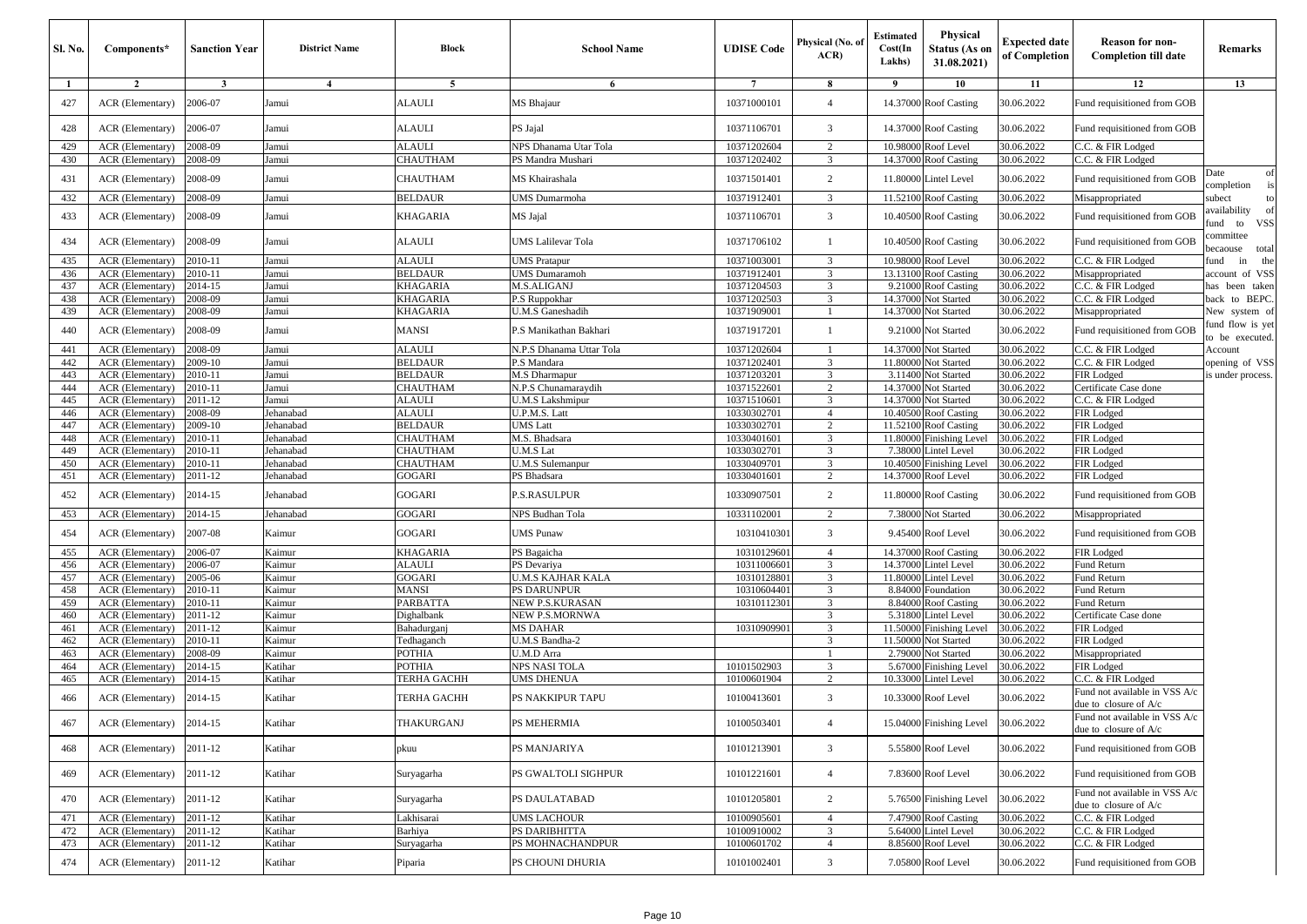| <b>Sl. No.</b> | Components*              | <b>Sanction Year</b> | <b>District Name</b> | Block                | <b>School Name</b>           | <b>UDISE</b> Code | Physical (No. of<br>ACR | <b>Estimated</b><br>Cost(In<br>Lakhs) | Physical<br><b>Status (As on</b><br>31.08.2021) | <b>Expected date</b><br>of Completion | <b>Reason for non-</b><br><b>Completion till date</b>  | Remarks                             |
|----------------|--------------------------|----------------------|----------------------|----------------------|------------------------------|-------------------|-------------------------|---------------------------------------|-------------------------------------------------|---------------------------------------|--------------------------------------------------------|-------------------------------------|
| -1             | $\overline{2}$           | $\mathbf{3}$         | $\overline{4}$       | 5                    | 6                            | $\overline{7}$    | 8                       | - 9                                   | 10                                              | 11                                    | 12                                                     | 13                                  |
| 475            | ACR (Elementary)         | 2011-12              | Katihar              | Ramgadhchouk         | UMS BARHUA                   | 10101001401       | $\overline{4}$          |                                       | 14.14400 Roof Casting                           | 30.06.2022                            | Fund requisitioned from GOB                            |                                     |
| 476            | ACR (Elementary)         | 2011-12              | Katihar              | Barhiya              | PS SINGHRA TOLA DAKSHIN BHAG | 10101019301       | 3                       |                                       | 7.60600 Roof Level                              | 30.06.2022                            | FIR Lodged                                             |                                     |
| 477            | ACR (Elementary)         | 2011-12              | Katihar              | pkuu                 | PS DEHKI REYANPUR            | 10101014201       | $\overline{4}$          |                                       | 8.08500 Finishing Level                         | 30.06.2022                            | FIR Lodged                                             |                                     |
| 478            | ACR (Elementary)         | 2011-12              | Katihar              | Barhiya              | PS MADHYAM TOLA RAHMATI      | 10101016201       | 3                       |                                       | 8.08500 Roof Level                              | 30.06.2022                            | FIR Lodged                                             |                                     |
| 479            | ACR (Elementary)         | 2011-12              | Katihar              | GAMHARIYA            | PS BER TOLA PACHGACHHI       | 10101016101       | $\overline{4}$          |                                       | 8.70000 Finishing Level                         | 30.06.2022                            | FIR Lodged                                             |                                     |
| 480            | ACR (Elementary)         | 2011-12              | Katihar              | Shankarpur           | PS CHIKNI TOLA               | 10101305802       | 3                       |                                       | 17.04600 Plinth level                           | 30.06.2022                            | FIR Lodged                                             |                                     |
| 481            | ACR (Elementary)         | 2011-12              | Katihar              | <b>BIHARIGANJ</b>    | PS BASWA TOLA NAYA JALLA     | 10101307801       | 3                       |                                       | 20.77900 Finishing Level                        | 30.06.2022                            | Fund requisitioned from GOB                            | of<br>Date<br>completion<br>is      |
| 482            | ACR (Elementary)         | 2011-12              | Katihar              | <b>BABUBARHI</b>     | PS BHAGAT TOLA               | 10101306201       | 3                       |                                       | 5.07000 Roof Casting                            | 30.06.2022                            | Misappropriated                                        | subect<br>to                        |
| 483            | ACR (Elementary)         | 2011-12              | Katihar              | BABUBARHI            | PS TELI TOLA MAHADEVPUR      | 10101306301       | 3                       |                                       | 3.20000 Roof Level                              | 30.06.2022                            | FIR Lodged                                             | availability<br>of                  |
| 484            | ACR (Elementary)         | 2011-12              | Katihar              | BENIPATTI            | PS MARANGI TOLA              | 10100604801       | $\overline{4}$          |                                       | 3.20000 Plinth level                            | 30.06.2022                            | Fund requisitioned from GOB                            | to VSS<br>ùnd<br>committee          |
| 485            | ACR (Elementary)         | 2011-12              | Katihar              | BISFI                | PS DARMAHI                   | 10100702201       | $\overline{4}$          |                                       | 3.20000 Plinth level                            | 30.06.2022                            | FIR Lodged                                             | becaouse total                      |
| 486            | ACR (Elementary)         | 2011-12              | Katihar              | GHOGHARDIHA          | <b>MS CHAND PUR</b>          | 10100700401       | $\overline{2}$          |                                       | 3.20000 Roof Level                              | 30.06.2022                            | Misappropriated                                        | the<br>fund<br>in                   |
| 487            | ACR (Elementary)         | 2011-12              | Katihar              | GHOGHARDIHA          | NPS CHIKNI                   | 10100605001       | 3                       |                                       | 3.20000 Roof Level                              | 30.06.2022                            | FIR Lodged                                             | account of VSS                      |
| 488            | ACR (Elementary)         | 2011-12              | Katihar              | GHOGHARDIHA          | PS MIRJADPUR                 | 10101004301       | $\overline{4}$          |                                       | 3.20000 Finishing Level                         | 30.06.2022                            | FIR Lodged                                             | has been taken                      |
| 489            | ACR (Elementary)         | 2011-12              | Katihar              | HARLAKHI             | UMS KHOJATIHAT               | 10101302601       | $\overline{c}$          |                                       | 3.20000 Roof Casting                            | 30.06.2022                            | Fund not available in VSS A/c<br>due to closure of A/c | back to BEPC.<br>New system of      |
| 490            | ACR (Elementary)         | 2010-11              | Katihar              | KHAJOLI              | <b>UMS SIHAGAON</b>          | 10100900402       | 3                       |                                       | 3.20000 Roof Level                              | 30.06.2022                            | Fund requisitioned from GOB                            | fund flow is yet<br>to be executed. |
| 491            | ACR (Elementary)         | 2010-11              | Katihar              | KHUTONA              | UMS AMDOUL                   | 10101303901       | 3                       |                                       | 3.20000 Not Started                             | 30.06.2022                            | Misappropriated                                        | Account                             |
| 492            | ACR (Elementary)         | 2010-11              | Katihar              | LAKHNAUR             | UMS DEERA CHANDPUR           | 10100700402       | 3                       |                                       | 3.22700 Finishing Level                         | 30.06.2022                            | Fund not available in VSS A/c<br>due to closure of A/c | opening of VSS<br>s under process.  |
| 493            | ACR (Elementary)         | 2010-11              | Katihar              | LAKHNAUR             | UMS BEDHOUL                  | 10100912701       | 6                       |                                       | 3.20000 Roof Casting                            | 30.06.2022                            | Fund requisitioned from GOB                            |                                     |
| 494            | ACR (Elementary)         | 2010-11              | Katihar              | LOKAHI               | MS SADALPUR KALA             | 10100400601       | 3                       |                                       | 3.20000 Roof Level                              | 30.06.2022                            | Fund requisitioned from GOB                            |                                     |
| 495            | ACR (Elementary)         | 2010-11              | Katihar              | MADHEPUR             | AMS RAILWAY COLONY           | 10100101601       | $\overline{4}$          |                                       | 3.22700 Lintel Level                            | 30.06.2022                            | Fund requisitioned from GOB                            |                                     |
| 496            | ACR (Elementary)         | 2010-11              | Katihar              | <b>MADHEPUR</b>      | NPS RAJMAHAL COLONY          | 10101505801       | 3                       |                                       | 3.20000 Finishing Level                         | 30.06.2022                            | FIR Lodged                                             |                                     |
| 497            | ACR (Elementary)         | 2010-11              | Katihar              | MADHEPUR             | PS TIWARI TOLA BAWANGANJ     | 10100400102       | $\overline{4}$          |                                       | 6.72000 Finishing Level                         | 30.06.2022                            | Fund requisitioned from GOB                            |                                     |
| 498            | ACR (Elementary)         | 2008-09              | Katihar              | MADHEPUR             | MS Katigang Bouliya          | 10101603202       | 2                       |                                       | 6.72000 Roof Level                              | 30.06.2022                            | C.C. & FIR Lodged                                      |                                     |
| 499            | ACR (Elementary)         | 2008-09              | Katihar              | <b>MADHWAPUR</b>     | UMS Pagalbari                | 10101600901       | 3                       |                                       | 3.20000 Roof Casting                            | 30.06.2022                            | C.C. & FIR Lodged                                      |                                     |
| 500            | ACR (Elementary)         | 2007-08              | Katihar              | MADHWAPUR            | PS Barhaiya                  | 10101010601       | 3                       |                                       | 4.80000 Roof Level                              | 30.06.2022                            | FIR Lodged                                             |                                     |
| 501            | ACR (Elementary)         | 2006-07              | Katihar              | RAHIKA               | PS Harinkole                 | 10100601901       | 6                       |                                       | 3.20000 Roof Casting                            | 30.06.2022                            | C.C. & FIR Lodged                                      |                                     |
| 502            | ACR (Elementary)         | 2006-07              | Katihar              | ANDHARATHADHI        | <b>UMS Kawar</b>             | 10100600801       | $\overline{4}$          |                                       | 2.24000 Lintel Level                            | 30.06.2022                            | Fund requisitioned from GOB                            |                                     |
| 503            | ACR (Elementary)         | 2006-07              | Katihar              | ANDHARATHADHI        | UMS Sahariya                 | 10100601902       | $\overline{4}$          |                                       | 8.43500 Roof Casting                            | 30.06.2022                            | FIR Lodged                                             |                                     |
| 504            | ACR (Elementary)         | 2006-07              | Katihar              | <b>ANDHARATHADHI</b> | PS Fakatola                  | 10101122001       | 3                       |                                       | 4.32400 Roof Level                              | 30.06.2022                            | C.C. & FIR Lodged                                      |                                     |
| 505            | ACR (Elementary)         | 2006-07              | Katihar              | ANDHARATHADHI        | MS Md.Nagar Rajdhani         | 10100801601       | $\overline{c}$          |                                       | 10.67500 Roof Level                             | 30.06.2022                            | Fund requisitioned from GOB                            |                                     |
| 506            | ACR (Elementary)         | 2014-15              | Katihar              | BABUBARHI            | P.S Mohan Chandapur          |                   | 2                       |                                       | 10.87000 Not Started                            | 30.06.2022                            | C.C. & FIR Lodged                                      |                                     |
| 507            | ACR (Elementary)         | 2014-15              | Katihar              | BABUBARHI            | P.S Chikani                  |                   | 2                       |                                       | 6.54600 Not Started                             | 30.06.2022                            | FIR Lodged                                             |                                     |
| 508            | ACR (Elementary)         | 2014-15              | Katihar              | <b>BABUBARHI</b>     | U.M.S dhachana               |                   | 3                       |                                       | 8.43500 Not Started                             | 30.06.2022                            | FIR Lodged                                             |                                     |
| 509            | ACR (Elementary)         | 2011-12              | Katihar              | BABUBARHI            | J.M.S Pagalbadi              |                   | 6                       | 8.43500                               | Not Started                                     | 30.06.2022                            | C.C. & FIR Lodged                                      |                                     |
| 510            | ACR (Elementary)         | 2011-12              | Katihar              | BABUBARHI            | U.M.S Dira Chandpur          |                   | 5                       |                                       | 8.43500 Not Started                             | 30.06.2022                            | Fund Return                                            |                                     |
| 511            | ACR (Elementary)         | 2010-11              | Katihar              | BABUBARHI            | U.M.S Badhaiya               |                   | 3                       |                                       | 8.43500 Not Started                             | 30.06.2022                            | FIR Lodged                                             |                                     |
| 512            | ACR (Elementary) 2010-11 |                      | Katıhar              | BABUBARHI            | U.M.S Makarchallah           |                   | $\mathfrak{I}$          |                                       | 8.43500 Not Started                             | 30.06.2022                            | FIR Lodged                                             |                                     |
| 513            | ACR (Elementary)         | 2010-11              | Katihar              | BABUBARHI            | P.S Lapara                   |                   | $\overline{c}$          |                                       | 8.43500 Not Started                             | 30.06.2022                            | FIR Lodged                                             |                                     |
| 514            | ACR (Elementary)         | 2010-11              | Katihar              | <b>BABUBARHI</b>     | N.P.S Tonga                  |                   | 3                       |                                       | 8.43500 Not Started                             | 30.06.2022                            | Fund requisitioned from GOB                            |                                     |
| 515            | ACR (Elementary)         | 2008-09              | Katihar              | <b>BABUBARHI</b>     | U.M.S Meghu tola             |                   | $\overline{3}$          |                                       | 6.54600 Not Started                             | 30.06.2022                            | FIR Lodged                                             |                                     |
| 516            | ACR (Elementary)         | 2007-08              | Katihar              | <b>BABUBARHI</b>     | M.S Mohammadnagar Rajdhani   |                   | $\overline{2}$          |                                       | 10.67500 Not Started                            | 30.06.2022                            | Fund requisitioned from GOB                            |                                     |
| 517            | ACR (Elementary)         | 2006-07              | Katihar              | BABUBARHI            | P.S Mirabari Mirkel          |                   | 3                       |                                       | 8.43500 Not Started                             | 30.06.2022                            | FIR Lodged                                             |                                     |
| 518            | ACR (Elementary)         | 2004-05              | Katihar              | <b>BABUBARHI</b>     | P.S. Jharkaha                | 10100601703       | $\overline{c}$          |                                       | 8.43500 Roof Level                              | 30.06.2022                            | Fund requisitioned from GOB                            |                                     |
| 519            | ACR (Elementary)         | 2011-12              | Khagaria             | BABUBARHI            | <b>M.S SONBARSA GANGTOLI</b> | 10210101206       | $\mathbf{3}$            |                                       | 8.43500 Foundation                              | 30.06.2022                            | C.C. & FIR Lodged                                      |                                     |
| 520            | ACR (Elementary)         | 2011-12              | Khagaria             | <b>BABUBARHI</b>     | M.S. SANJHOUTI               | 10210601801       | $\overline{4}$          |                                       | 8.43500 Foundation                              | 30.06.2022                            | Fund requisitioned from GOB                            |                                     |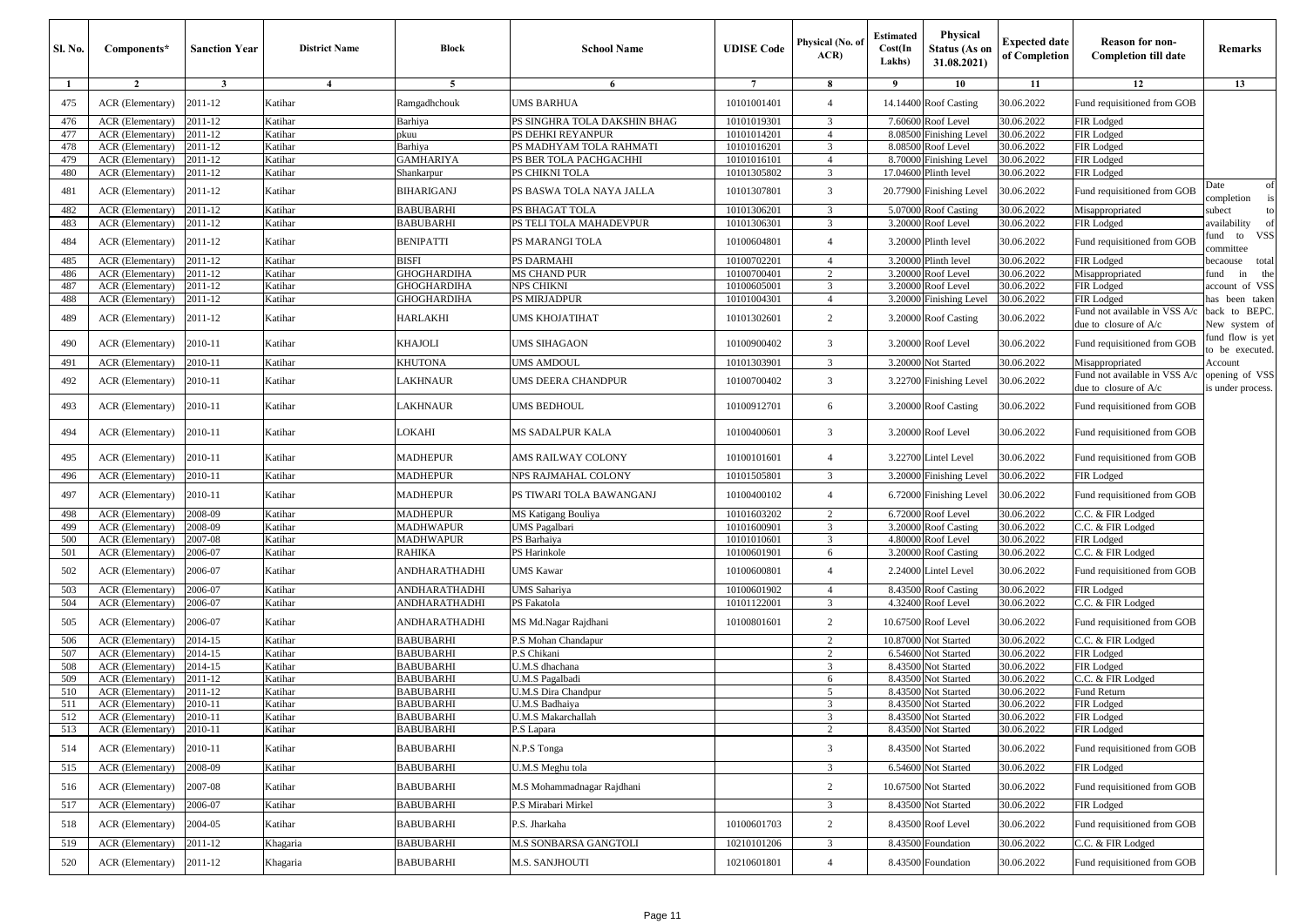| <b>Sl. No.</b> | Components*                               | <b>Sanction Year</b> | <b>District Name</b> | <b>Block</b>                             | <b>School Name</b>                   | <b>UDISE Code</b>          | Physical (No. of<br>ACR          | Estimated<br>Cost(In<br>Lakhs) | Physical<br>Status (As on<br>31.08.2021)        | <b>Expected date</b><br>of Completion | <b>Reason for non-</b><br><b>Completion till date</b> | Remarks                                 |
|----------------|-------------------------------------------|----------------------|----------------------|------------------------------------------|--------------------------------------|----------------------------|----------------------------------|--------------------------------|-------------------------------------------------|---------------------------------------|-------------------------------------------------------|-----------------------------------------|
| $\mathbf{1}$   | $\overline{2}$                            | 3                    | $\overline{4}$       | 5                                        | 6                                    | 7                          | 8                                | - 9                            | 10                                              | 11                                    | 12                                                    | 13                                      |
| 521            | ACR (Elementary)                          | 2011-12              | Khagaria             | <b>BABUBARHI</b>                         | PS Sonama Wasa                       | 10210500109                | $\overline{2}$                   |                                | 10.67500 Finishing Level                        | 30.06.2022                            | Certificate Case done                                 |                                         |
| 522            | ACR (Elementary)                          | 2014-15              | Khagaria             | <b>BABUBARHI</b>                         | PS Sahorwa                           | 10210400601                | 3                                |                                | 8.43500 Finishing Level                         | 30.06.2022                            | Certificate Case done                                 |                                         |
| 523            | <b>ACR</b> (Elementary)                   | 2011-12              | Khagaria             | <b>BABUBARHI</b>                         | <b>MS BORNA</b>                      | 10210200701                | 5                                |                                | 4.32400 Roof Casting                            | 30.06.2022                            | Fund requisitioned from GOB                           |                                         |
| 524            | ACR (Elementary)                          | 2011-12              | Khagaria             | <b>BABUBARHI</b>                         | P.S.CHAKARMANIYA MUSHAHARI           | 10210500206                | 3                                |                                | 6.54600 Finishing Level                         | 30.06.2022                            | Certificate Case done                                 |                                         |
| 525            | ACR (Elementary)                          | 2014-15              | Khagaria             | BABUBARHI                                | PS Rasaunk Gharari                   | 10210100303                | 2                                |                                | 8.43500 Lintel Level                            | 30.06.2022                            | Certificate Case done                                 |                                         |
| 526            | <b>ACR</b> (Elementary)                   | 2014-15              | Khagaria             | <b>BASOPATTI</b>                         | PS Tirasi                            | 10210500602                |                                  |                                | 12.75900 Roof Casting                           | 30.06.2022                            | Certificate Case done                                 |                                         |
| 527            | <b>ACR</b> (Elementary)                   | 2011-12              | Khagaria             | <b>BASOPATTI</b>                         | PS Shobha Pahalvan Vasa              | 10210500903                | 3                                |                                | 13.12400 Roof Casting                           | 30.06.2022                            | Certificate Case done                                 |                                         |
| 528            | ACR (Elementary)                          | 2011-12              | Khagaria             | <b>BASOPATTI</b>                         | <b>M.S. SWARNPURI</b>                | 10210501703                | 2                                |                                | 8.43500 Roof Casting                            | 30.06.2022                            | Certificate Case done                                 | Date                                    |
| 529            | ACR (Elementary)                          | 2011-12              | Khagaria             | <b>BASOPATTI</b>                         | M.S.KAITHI                           | 10210401405                | 2                                |                                | 8.43500 Roof Casting                            | 30.06.2022                            | Misappropriated                                       | completion                              |
| 530<br>531     | ACR (Elementary)<br>ACR (Elementary)      | 2011-12<br>2014-15   | Khagaria             | <b>BASOPATTI</b><br><b>BASOPATTI</b>     | M.S. KATHMARA<br>PS Jankinagar       | 10210400802<br>10210602709 | 2<br>$\overline{2}$              |                                | 8.43500 Roof Casting<br>8.43500 Finishing Level | 30.06.2022<br>30.06.2022              | C.C. & FIR Lodged                                     | subect                                  |
| 532            | ACR (Elementary)                          | 2011-12              | Khagaria<br>Khagaria | <b>BASOPATTI</b>                         | M.S. SANOKHAR                        | 10210603805                | $\overline{4}$                   |                                | 4.32400 Roof Level                              | 30.06.2022                            | Certificate Case done<br>Certificate Case done        | availability<br>und<br><b>VSS</b><br>to |
| 533            | ACR (Elementary)                          | 2011-12              | Khagaria             | <b>BENIPATTI</b>                         | M S BOHORBA DAKSHINI                 | 10210600907                | $\overline{4}$                   |                                | 4.48000 Finishing Level                         | 30.06.2022                            | Certificate Case done                                 | committee                               |
| 534            | ACR (Elementary)                          | 2011-12              | Khagaria             | <b>BENIPATTI</b>                         | P.S. NAVTOLIYA MUSHRI                | 10210603406                | 3                                |                                | 13.09200 Roof Casting                           | 30.06.2022                            | Certificate Case done                                 | pecaouse total                          |
| 535            | <b>ACR</b> (Elementary)                   | 2011-12              | Khagaria             | <b>BENIPATTI</b>                         | M.S. TEGACHHI                        | 10210401403                | $\overline{4}$                   |                                | 8.43500 Finishing Level                         | 30.06.2022                            | C.C. & FIR Lodged                                     | ùnd<br>the<br>in                        |
| 536            | ACR (Elementary)                          | 2011-12              | Khagaria             | <b>BENIPATTI</b>                         | P S Naya Tola Dhanchhar              | 10210400107                | 3                                |                                | 2.24000 Roof Casting                            | 30.06.2022                            | Certificate Case done                                 | account of VSS                          |
| 537            | ACR (Elementary)                          | 2014-15              | Khagaria             | <b>BENIPATTI</b>                         | MS Pacharasi                         | 10210500301                | $\overline{2}$                   |                                | 13.12400 Roof Level                             | 30.06.2022                            | Certificate Case done                                 | has been taken                          |
| 538            | <b>ACR</b> (Elementary)                   | 2010-11              | Khagaria             | <b>BENIPATTI</b>                         | MS Bangaraha                         | 10210101901                | 3                                | 8.43500                        | <b>Finishing Level</b>                          | 30.06.2022                            | Misappropriated                                       | back to BEPC                            |
| 539            | ACR (Elementary)                          | 2010-11              | Khagaria             | BISFI                                    | <b>MS KALWARA</b>                    | 10210603104                | 3                                |                                | 19.11000 Finishing Level                        | 30.06.2022                            | C.C. & FIR Lodged                                     | New system of                           |
| 540            | ACR (Elementary)                          | 2011-12              | Khagaria             | <b>BISFI</b>                             | MS Sardehi                           | 10210603803                | 3                                |                                | 8.38700 Finishing Level                         | 30.06.2022                            | Certificate Case done                                 | fund flow is yet                        |
| 541            | ACR (Elementary)                          | 2014-15              | Khagaria             | <b>BISFI</b>                             | MS Vishani Bathan                    | 10210502803                | 3                                |                                | 2.16200 Finishing Level                         | 30.06.2022                            | C.C. & FIR Lodged                                     | o be executed.                          |
| 542            | <b>ACR</b> (Elementary)                   | 2014-15              | Khagaria             | <b>BISFI</b>                             | Hari. PS Kothiya                     | 10210103603                | 2                                |                                | 8.43500 Finishing Level                         | 30.06.2022                            | Misappropriated                                       | Account                                 |
| 543            | ACR (Elementary)                          | 2011-12              | Khagaria             | <b>BISFI</b>                             | P.S. RAJAJAN Babhana                 | 10210103910                | $\overline{4}$                   |                                | 10.79500 Finishing Level                        | 30.06.2022                            | Certificate Case done                                 | opening of VSS                          |
| 544            | ACR (Elementary)                          | 2011-12              | Khagaria             | BISFI                                    | PS Madhura                           | 10210100205                | $\overline{4}$                   |                                | 4.21750 Lintel Level                            | 30.06.2022                            | Certificate Case done                                 | s under process                         |
| 545            | ACR (Elementary)                          | 2014-15              | Khagaria             | <b>BISFI</b>                             | PS Ganga Kinare                      | 10210300409                | $\overline{c}$                   |                                | 10.67500 Roof Casting                           | 30.06.2022                            | Misappropriated                                       |                                         |
| 546            | ACR (Elementary)                          | 2011-12              | Khagaria             | <b>BISFI</b>                             | MS Sanokhar                          | 10210603805                | $\overline{4}$                   |                                | 4.21750 Plinth level                            | 30.06.2022                            | C.C. & FIR Lodged                                     |                                         |
| 547            | ACR (Elementary)                          | 2011-12              | Khagaria             | <b>BISFI</b>                             | P.S. BHARNA MUSHAHRI                 | 10210501002                | 3                                |                                | 4.32400 Plinth level                            | 30.06.2022                            | Certificate Case done                                 |                                         |
| 548            | ACR (Elementary)                          | 2011-12              | Khagaria             | BISFI                                    | PS Sonamavasa                        | 10210500109                |                                  |                                | 6.54600 Finishing Level                         | 30.06.2022                            | Certificate Case done                                 |                                         |
| 549<br>550     | ACR (Elementary)                          | 2011-12              | Khagaria             | GHOGHARDIHA                              | M.S. THUTHI<br>M.S. SHAHARBANNI      | 10210400901                | $\overline{4}$<br>$\overline{4}$ |                                | 8.43500 Plinth level                            | 30.06.2022<br>30.06.2022              | C.C. & FIR Lodged                                     |                                         |
| 551            | ACR (Elementary)<br>ACR (Elementary)      | 2011-12<br>2010-11   | Khagaria<br>Khagaria | GHOGHARDIHA<br>GHOGHARDIHA               | <b>MS RAMPUR ALLAULI</b>             | 10210602901<br>10210601109 | 3                                |                                | 8.43500 Roof Casting<br>8.43500 Roof Casting    | 30.06.2022                            | FIR Lodged<br>Misappropriated                         |                                         |
| 552            | ACR (Elementary)                          | 2014-15              | Khagaria             | GHOGHARDIHA                              | PS Barun                             | 10210501801                | 2                                |                                | 10.79500 Finishing Level                        | 30.06.2022                            | C.C. & FIR Lodged                                     |                                         |
| 553            | ACR (Elementary)                          | 2011-12              | Khagaria             | GHOGHARDIHA                              | <b>M.S. HARIJAN TOLA KAITHI</b>      | 10210401408                | 2                                |                                | 15.36400 Roof Casting                           | 30.06.2022                            | Certificate Case done                                 |                                         |
| 554            | ACR (Elementary)                          | 2010-11              | Khagaria             | HARLAKHI                                 | PS Fanago Purnavas                   | 10210400302                | 3                                |                                | 8.43500 Finishing Level                         | 30.06.2022                            | Certificate Case done                                 |                                         |
| 555            | <b>ACR</b> (Elementary)                   | 2011-12              | Khagaria             | <b>HARLAKHI</b>                          | <b>MS PITONJHIYA</b>                 | 10210203405                | $\overline{4}$                   |                                | 4.21750 Roof Casting                            | 30.06.2022                            | Fund requisitioned from GOB                           |                                         |
| 556            | ACR (Elementary)                          | 2011-12              | Khagaria             | <b>HARLAKHI</b>                          | P. S Paura Purbi                     | 10210205901                | 3                                |                                | 8.43500 Finishing Level                         | 30.06.2022                            | Certificate Case done                                 |                                         |
| 557            | ACR (Elementary)                          | 2011-12              | Khagaria             | <b>HARLAKHI</b>                          | URDU MS SALIMNAGAR                   | 10210200304                | 2                                |                                | 8.43500 Finishing Level                         | 30.06.2022                            | FIR Lodged                                            |                                         |
| 558            | ACR (Elementary)                          | 2009-10              | Khagaria             | <b>HARLAKHI</b>                          | P.MAKTAB BAURNA                      | 10210200702                | 3                                |                                | 2.10875 Roof Casting                            | 30.06.2022                            | Misappropriated                                       |                                         |
| 559            | ACR (Elementary)                          | 2011-12              | Khagaria             | <b>HARLAKHI</b>                          | PS Kharardhar Mushari                | 10210102203                | $\overline{4}$                   |                                | 8.43500 Roof Casting                            | 30.06.2022                            | Misappropriated                                       |                                         |
| 560            | ACR (Elementary)                          | 2011-12              | Khagaria             | <b>HARLAKHI</b>                          | M.S. MARANDIH                        | 10210603102                | $\overline{4}$                   |                                | 6.54600 Roof Level                              | 30.06.2022                            | Certificate Case done                                 |                                         |
| 561            | ACR (Elementary)                          | 2011-12              | Khagaria             | <b>HARLAKHI</b>                          | PS BARI BHADLAY                      | 10210200705                | 3                                |                                | 8.43500 Lintel Level                            | 30.06.2022                            | Certificate Case done                                 |                                         |
| 562            | ACR (Elementary)                          | 2011-12              | Khagaria             | <b>HARLAKHI</b>                          | P.S. KANYA BALAHA BAZAR              | 10210300704                | $\overline{2}$                   |                                | 8.43500 Not Started                             | 30.06.2022                            | <b>Fund Return</b>                                    |                                         |
| 563            | ACR (Elementary)                          | 2011-12              | Khagaria             | HARLAKHI                                 | P.S. RAHIMPUR MORE                   | 10210702501                | $\overline{1}$                   |                                | 4.21750 Not Started                             | 30.06.2022                            | Fund Return                                           |                                         |
| 564            | ACR (Elementary)                          | 2014-15              | Khagaria             | JAYNAGAR                                 | P.S Sukhasan                         |                            |                                  | 4.21750                        | Not Started                                     | 30.06.2022                            | Certificate Case done                                 |                                         |
| 565            | <b>ACR</b> (Elementary)                   | 2011-12              | Khagaria             | JAYNAGAR                                 | M.S Amba                             |                            | $\overline{4}$                   |                                | 13.12400 Not Started                            | 30.06.2022                            | Certificate Case done                                 |                                         |
| 566            | ACR (Elementary)                          | 2011-12              | Khagaria             | JAYNAGAR                                 | M.S Kalwara                          |                            | $\overline{4}$                   |                                | 8.43500 Not Started                             | 30.06.2022                            | C.C. & FIR Lodged                                     |                                         |
| 567            | ACR (Elementary)                          | 2011-12              | Khagaria             | JAYNAGAR                                 | M.S Amousi                           |                            | $\overline{4}$                   |                                | 4.21750 Not Started                             | 30.06.2022                            | Certificate Case done                                 |                                         |
| 568            | $\overline{ACR}$ (Elementary) $2011 - 12$ |                      | Khagaria             | JAYNAGAR                                 | P.S Shishbanni                       |                            | 5                                |                                | 8.43500 Not Started                             | 30.06.2022                            | FIR Lodged                                            |                                         |
| 569            | ACR (Elementary)                          | 2011-12              | Khagaria             | JAYNAGAR                                 | M.S Kokraha                          |                            | 3                                |                                | 8.43500 Not Started                             | 30.06.2022                            | Certificate Case done                                 |                                         |
| 570            | ACR (Elementary)                          | 2011-12              | Khagaria             | JAYNAGAR                                 | M.S Barua                            |                            | 3                                |                                | 8.43500 Not Started                             | 30.06.2022                            | Fund Return                                           |                                         |
| 571<br>572     | ACR (Elementary)<br>ACR (Elementary)      | 2011-12<br>2011-12   | Khagaria             | <b>JHANJHARPUR</b><br><b>JHANJHARPUR</b> | M.S Keharmandal Tola<br>P.S Kathmara |                            | 2<br>$\overline{4}$              |                                | 8.43500 Not Started                             | 30.06.2022<br>30.06.2022              | C.C. & FIR Lodged<br>C.C. & FIR Lodged                |                                         |
| 573            | <b>ACR</b> (Elementary)                   | 2011-12              | Khagaria<br>Khagaria | <b>JHANJHARPUR</b>                       | M.S Thuthi                           |                            | 3                                |                                | 13.09200 Not Started<br>4.32400 Not Started     | 30.06.2022                            | C.C. & FIR Lodged                                     |                                         |
| 574            | ACR (Elementary)                          | 2011-12              | Khagaria             | JHANJHARPUR                              | M.S Katamara                         |                            | 3                                |                                | 4.32400 Not Started                             | 30.06.2022                            | C.C. & FIR Lodged                                     |                                         |
| 575            | <b>ACR</b> (Elementary)                   | 2011-12              | Khagaria             | <b>JHANJHARPUR</b>                       | P.S Bhelauri                         |                            | $\overline{c}$                   |                                | 8.43500 Not Started                             | 30.06.2022                            | Certificate Case done                                 |                                         |
| 576            | ACR (Elementary)                          | 2011-12              | Khagaria             | JHANJHARPUR                              | P.S Jhajha                           |                            | $\overline{c}$                   |                                | 8.43500 Not Started                             | 30.06.2022                            | Fund Return                                           |                                         |
| 577            | ACR (Elementary)                          | 2014-15              | Khagaria             | JHANJHARPUR                              | P.S Navtolia                         |                            | 2                                |                                | 4.32400 Not Started                             | 30.06.2022                            | Fund Return                                           |                                         |
| 578            | <b>ACR</b> (Elementary)                   | 2010-11              | Khagaria             | KALUAHI                                  | P.S Firangi Tola                     |                            | 3                                |                                | 2.18200 Not Started                             | 30.06.2022                            | C.C. & FIR Lodged                                     |                                         |
| 579            | ACR (Elementary)                          | 2008-09              | Kishanganj           | <b>KALUAHI</b>                           | <b>VSS UMS Palsa</b>                 | 10082503801                | $\overline{c}$                   |                                | 14.98100 Finishing Level                        | 30.06.2022                            | <b>FIR Lodged</b>                                     |                                         |
|                |                                           |                      |                      |                                          |                                      |                            |                                  |                                |                                                 |                                       |                                                       |                                         |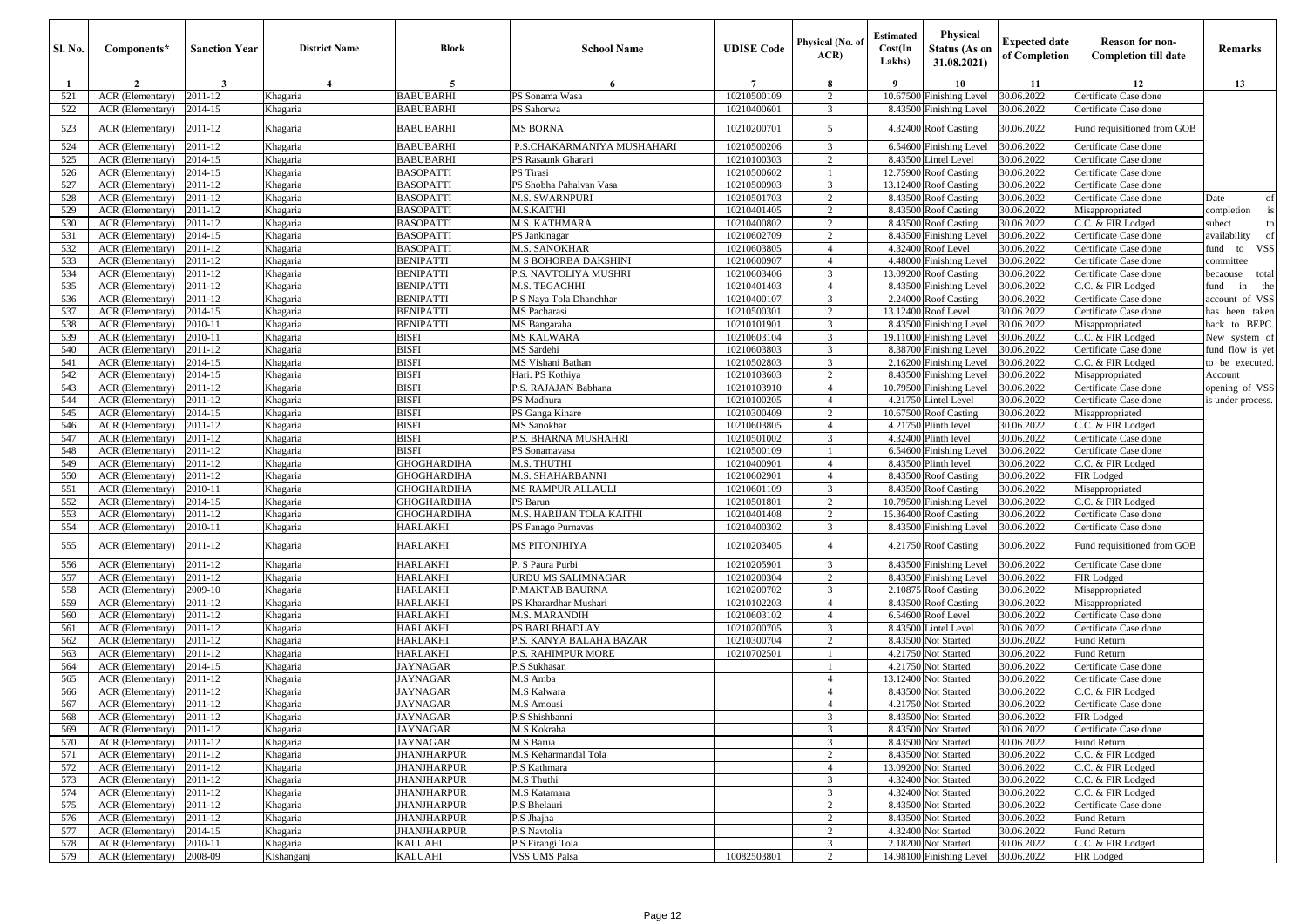| Sl. No.    | Components*                          | <b>Sanction Year</b> | <b>District Name</b>   | <b>Block</b>                       | <b>School Name</b>                | <b>UDISE</b> Code          | Physical (No. of<br>ACR | <b>Estimated</b><br>Cost(In<br>Lakhs) | <b>Physical</b><br><b>Status (As on</b><br>31.08.2021) | <b>Expected date</b><br>of Completion | <b>Reason for non-</b><br><b>Completion till date</b>  | <b>Remarks</b>                     |
|------------|--------------------------------------|----------------------|------------------------|------------------------------------|-----------------------------------|----------------------------|-------------------------|---------------------------------------|--------------------------------------------------------|---------------------------------------|--------------------------------------------------------|------------------------------------|
| -1         | $\overline{2}$                       | $\mathbf{3}$         | $\overline{4}$         | 5                                  | 6                                 | $7\overline{ }$            | 8                       | - 9                                   | 10                                                     | 11                                    | 12                                                     | 13                                 |
| 580        | ACR (Elementary)                     | 2009-10              | Kishanganj             | KALUAHI                            | PS Ganjabari                      | 10082318801                | $\overline{c}$          |                                       | 2.18200 Roof Level                                     | 30.06.2022                            | Fund requisitioned from GOB                            |                                    |
| 581        | ACR (Elementary)                     | 2010-11              | Kishanganj             | <b>KALUAHI</b>                     | PS Laucha Teghariya               | 10082604707                | 3                       |                                       | 2.18200 Roof Level                                     | 30.06.2022                            | FIR Lodged                                             |                                    |
| 582        | ACR (Elementary)                     | 2010-11              | Kishanganj             | <b>KALUAHI</b>                     | MS Matiyari                       | 10082200901                | 3                       |                                       | 2.24000 Lintel Level                                   | 30.06.2022                            | FIR Lodged                                             |                                    |
| 583        | ACR (Elementary)                     | 2014-15              | Kishanganj             | <b>KALUAHI</b>                     | NPS ATHIYABARI DAKSHIN TOLA       | 10082301704                | -1                      | 6.54600                               | Foundation                                             | 30.06.2022                            | FIR Lodged                                             |                                    |
| 584        | ACR (Elementary)                     | 2014-15              | Kishanganj             | <b>KALUAHI</b>                     | <b>NPS DHULABARI-2</b>            | 10082304501                | $\mathbf{1}$            |                                       | 15.36400 Finishing Level                               | 30.06.2022                            | Fund not available in VSS A/c<br>due to closure of A/c |                                    |
| 585        | ACR (Elementary)                     | 2014-15              | Kishanganj             | <b>KALUAHI</b>                     | PS MAHESH BATHNA                  | 10082209901                | 2                       |                                       | 8.43500 Finishing Level                                | 30.06.2022                            | Fund not available in VSS A/c<br>due to closure of A/c |                                    |
| 586        | ACR (Elementary)                     | 2006-07 & 07-08      | Lakhisarai             | KHAJAULI                           | <b>M.S.DHANWAH</b>                | 10252702005                | 2                       |                                       | 8.43500 Plinth level                                   | 30.06.2022                            | Fund requisitioned from GOB                            | Date<br>of<br>completion           |
| 587        | ACR (Elementary)                     | 2006-07 & 07-08      | Lakhisarai             | <b>KHAJAULI</b>                    | PS RAMPUR CHAUKRA                 | 10252506501                | $\overline{4}$          |                                       | 6.32400 Roof Level                                     | 30.06.2022                            | H.M Death                                              | subect                             |
| 588        | ACR (Elementary)                     | 2006-07 & 07-08      | Lakhisarai             | <b>KHUTAUNA</b>                    | MS Khava Jhapani                  | 10252502502                | 3                       |                                       | 12.69300 Roof Level                                    | 30.06.2022                            | H.M Death                                              | availability                       |
| 589<br>590 | ACR (Elementary)                     | 2008-09<br>2008-09   | akhisarai              | <b>KHUTAUNA</b>                    | MS Lakshmipur Kalyanpur           | 10252501401                | 3                       |                                       | 8.43500 Roof Casting                                   | 30.06.2022                            | FIR Lodged                                             | <b>VSS</b><br>fund to              |
| 591        | ACR (Elementary)<br>ACR (Elementary) | 2009-10              | akhisarai<br>akhisarai | <b>KHUTAUNA</b><br><b>KHUTAUNA</b> | <b>MS</b> Hasanpur<br>MS Gadhtola | 10252400601<br>10251400103 | 3<br>2                  |                                       | 13.09200 Roof Casting<br>8.43500 Roof Casting          | 30.06.2022<br>30.06.2022              | FIR Lodged                                             | committee                          |
| 592        |                                      |                      |                        |                                    |                                   |                            | 3                       |                                       |                                                        |                                       | FIR Lodged                                             | becaouse<br>total                  |
| 593        | ACR (Elementary)<br>ACR (Elementary) | 2009-10<br>2010-11   | akhisarai<br>akhisarai | <b>KHUTAUNA</b><br>KHUTAUNA        | MS Maheshpur<br>PS Golapar        | 10252506102<br>10242400202 | 2                       |                                       | 8.43500 Plinth level<br>10.79500 Roof Level            | 30.06.2022<br>30.06.2022              | FIR Lodged<br>Fund requisitioned from GOB              | in<br>the<br>fund<br>ccount of VSS |
| 594        | ACR (Elementary)                     | 2011-12              | akhisarai              | <b>KHUTAUNA</b>                    | <b>JMS</b> Gulani                 | 10252601602                | $\overline{4}$          |                                       | 8.43500 Plinth level                                   | 30.06.2022                            | FIR Lodged                                             | as been taken<br>back to BEPC.     |
| 595        | ACR (Elementary)                     | 2011-12              | akhisarai              | <b>KHUTAUNA</b>                    | <b>UMS</b> Gadhtola               | 10251400103                | $\overline{c}$          |                                       | 4.21750 Roof Casting                                   | 30.06.2022                            | FIR Lodged                                             | New system of                      |
| 596        | ACR (Elementary)                     | 2011-12              | akhisarai              | <b>KHUTAUNA</b>                    | PS Gohari                         | 10252703701                | 2                       |                                       | 6.54600 Plinth level                                   | 30.06.2022                            | FIR Lodged                                             | fund flow is yet                   |
| 597        | ACR (Elementary)                     | 2011-12              | akhisarai              | KHUTAUNA                           | PS Golapr                         | 10252400202                | $\overline{4}$          |                                       | 10.67500 Lintel Level                                  | 30.06.2022                            | Fund requisitioned from GOB                            | to be executed.                    |
| 598        | ACR (Elementary)                     | 2011-12              | akhisarai              | <b>KHUTAUNA</b>                    | MS Pali                           | 10251402301                | 2                       |                                       | 10.67500 Roof Level                                    | 30.06.2022                            | FIR Lodged                                             | Account<br>opening of VSS          |
| 599        | ACR (Elementary)                     | 2014-15              | akhisarai              | <b>KHUTAUNA</b>                    | M.S Haravanspur                   | 10252702004                | $\overline{4}$          |                                       | 10.67500 Not Started                                   | 30.06.2022                            | Fund Return                                            | is under process.                  |
| 600        | ACR (Elementary)                     | 2014-15              | akhisarai              | <b>LADNIA</b>                      | M.S Manpur                        | 10252701001                | $\overline{4}$          |                                       | 8.43500 Not Started                                    | 30.06.2022                            | Fund Return                                            |                                    |
| 601        | ACR (Elementary)                     | 2006-07 & 07-08      | Madhepura              | LADNIA                             | <b>PS TERAHI</b>                  | 10110600902                | $\overline{4}$          |                                       | 8.43500 Roof Casting                                   | 30.06.2022                            | H.M Death                                              |                                    |
| 602        | ACR (Elementary)                     | 2006-07 & 07-08      | Madhepura              | LADNIA                             | PS EKMA                           | 10110400903                | $\overline{4}$          |                                       | 8.43500 Plinth level                                   | 30.06.2022                            | H.M Death                                              |                                    |
| 603        | ACR (Elementary)                     | 2011-12              | Madhepura              | LADNIA                             | UT MV Athagama                    | 10110501206                | $\overline{4}$          |                                       | 8.43500 Roof Level                                     | 30.06.2022                            | H.M Death                                              |                                    |
| 604        | ACR (Elementary)                     | 2011-12              | Madhepura              | LADNIA                             | UMS Artaha                        | 10110100801                | $\overline{4}$          |                                       | 16.82200 Lintel Level                                  | 30.06.2022                            | Civil Writ Judicature Court                            |                                    |
| 605        | ACR (Elementary)                     | 2014-15              | Madhepura              | LADNIA                             | P.S. MOHANPUR (GOPI TOLA)         | 10111001001                | $\overline{4}$          |                                       | 8.43500 Plinth level                                   | 30.06.2022                            | H.M Death                                              |                                    |
| 606        | ACR (Elementary)                     | 2010-11              | Madhepura              | <b>LADNIA</b>                      | P.S Bhitta Tola                   | 10111000303                | 3                       |                                       | 8.43500 Not Started                                    | 30.06.2022                            | Fund Return                                            |                                    |
| 607        | ACR (Elementary)                     | 2010-11              | Madhepura              | LADNIA                             | U.M.S Lahi                        | 10110100316                | 3                       |                                       | 8.43500 Not Started                                    | 30.06.2022                            | H.M Death                                              |                                    |
| 608        | ACR (Elementary)                     | 2011-12              | Madhepura              | LADNIA                             | M.S Sihar                         |                            | $\overline{4}$          |                                       | 4.32400 Not Started                                    | 30.06.2022                            | C.C. & FIR Lodged                                      |                                    |
| 609        | ACR (Elementary)                     | 2011-12              | Madhepura              | LADNIA                             | N.P.S Paswan Tola Kolhaypatti     | 10110403401                | 3                       | 8.43500                               | <b>Vot Started</b>                                     | 30.06.2022                            | C.C. & FIR Lodged                                      |                                    |
| 610        | ACR (Elementary)                     | 2011-12              | Madhepura              | LADNIA                             | U.M.S Lahi                        | 10110100316                | $\overline{4}$          | 8.43500                               | Not Started                                            | 30.06.2022                            | H.M Death                                              |                                    |
| 611        | ACR (Elementary)                     | 2011-12              | Madhepura              | LADNIA                             | M.S Sinbara                       | 10111301402                | $\overline{4}$          |                                       | 6.32400 Not Started                                    | 30.06.2022                            | FIR Lodged                                             |                                    |
| 612        | ACR (Elementary)                     | 2005-06              | Madhubani              | LAKHANAUR                          | PS Barail                         | 10050202301                | 3                       |                                       | 16.87000 Plinth level                                  | 30.06.2022                            | Misappropriated                                        |                                    |
| 613        | ACR (Elementary)                     | 2005-06              | Madhubani              | LAKHANAUR                          | PS Jabdi                          | 10050204001                | $\overline{c}$          |                                       | 8.43500 Roof Casting                                   | 30.06.2022                            | Fund requisitioned from GOB                            |                                    |
| 614        | ACR (Elementary)                     | 2005-06              | Madhubani              | LAKHANAUR                          | PS Sirvara                        | 10050402404                | $\overline{c}$          |                                       | 8.43500 Roof Level                                     | 30.06.2022                            | Fund requisitioned from GOB                            |                                    |
| 615        | ACR (Elementary)                     | 2005-06              | Madhubani              | LAKHANAUR                          | <b>UMS</b> Damala                 | 10050501001                | $\overline{c}$          |                                       | 10.79500 Roof Casting                                  | 30.06.2022                            | Fund not available in VSS A/c<br>due to closure of A/c |                                    |
| 616        | ACR (Elementary)                     | 2005-06              | Madhubani              | <b>LAKHANAUR</b>                   | PS Barmhotara                     | 10050603301                | $\overline{c}$          |                                       | 8.43500 Lintel Level                                   | 30.06.2022                            | Misappropriated                                        |                                    |
| 617        | ACR (Elementary)                     | 2005-06              | Madhubani              | LAKHANAUR                          | <b>UMS</b> Alola                  | 10050602501                | 2                       | 8.43500                               | Roof Level                                             | 30.06.2022                            | Misappropriated                                        |                                    |
| 618        | ACR (Elementary)                     | 2005-06              | Madhubani              | LAKHANAUR                          | UMS Nauaabakhar                   | 10050603201                | 2                       |                                       | 4.32400 Lintel Level                                   | 30.06.2022                            | Misappropriated                                        |                                    |
| 619        | ACR (Elementary)                     | 2005-06              | Madhubani              | LAUKAHI                            | PS Mohanpur                       | 10050701101                | $\mathcal{D}$           |                                       | 8.43500 Roof Casting                                   | 30.06.2022                            | Fund requisitioned from GOB                            |                                    |
| 620        | ACR (Elementary)                     | 2005-06              | Madhubani              | LAUKAHI                            | <b>UMS Lakshmipur Dakshin</b>     | 10051100902                | $\overline{2}$          |                                       | 6.42042 Roof Casting                                   | 30.06.2022                            | Fund not available in VSS A/c<br>due to closure of A/c |                                    |
| 621        | ACR (Elementary)                     | 2005-06              | Madhubani              | LAUKAHI                            | PS Murarapatti                    | 10051204202                | $\overline{c}$          |                                       | 10.79500 Roof Level                                    | 30.06.2022                            | Fund requisitioned from GOB                            |                                    |
| 622        | ACR (Elementary)                     | 2005-06              | Madhubani              | LAUKAHI                            | <b>UMS</b> Jatahi                 | 10051204205                | $\overline{2}$          |                                       | 8.43500 Roof Casting                                   | 30.06.2022                            | Fund requisitioned from GOB                            |                                    |
| 623        | ACR (Elementary)                     | 2005-06              | Madhubani              | LAUKAHI                            | MS Berama                         | 10051401201                | $\overline{c}$          |                                       | 10.67500 Roof Casting                                  | 30.06.2022                            | Fund not available in VSS A/c<br>due to closure of A/c |                                    |
| 624        | <b>ACR</b> (Elementary)              | 2005-06              | Madhubani              | LAUKAHI                            | <b>UMS</b> Sonare                 | 10051400901                | $\overline{c}$          |                                       | 8.43500 Roof Casting                                   | 30.06.2022                            | Fund not available in VSS A/c<br>due to closure of A/c |                                    |
| 625        | ACR (Elementary)                     | 2005-06              | Madhubani              | <b>LAUKAHI</b>                     | PS Dhobiyahi                      | 10051501001                | $\overline{c}$          |                                       | 10.67500 Plinth level                                  | 30.06.2022                            | Misappropriated                                        |                                    |
|            |                                      |                      |                        |                                    |                                   |                            |                         |                                       |                                                        |                                       |                                                        |                                    |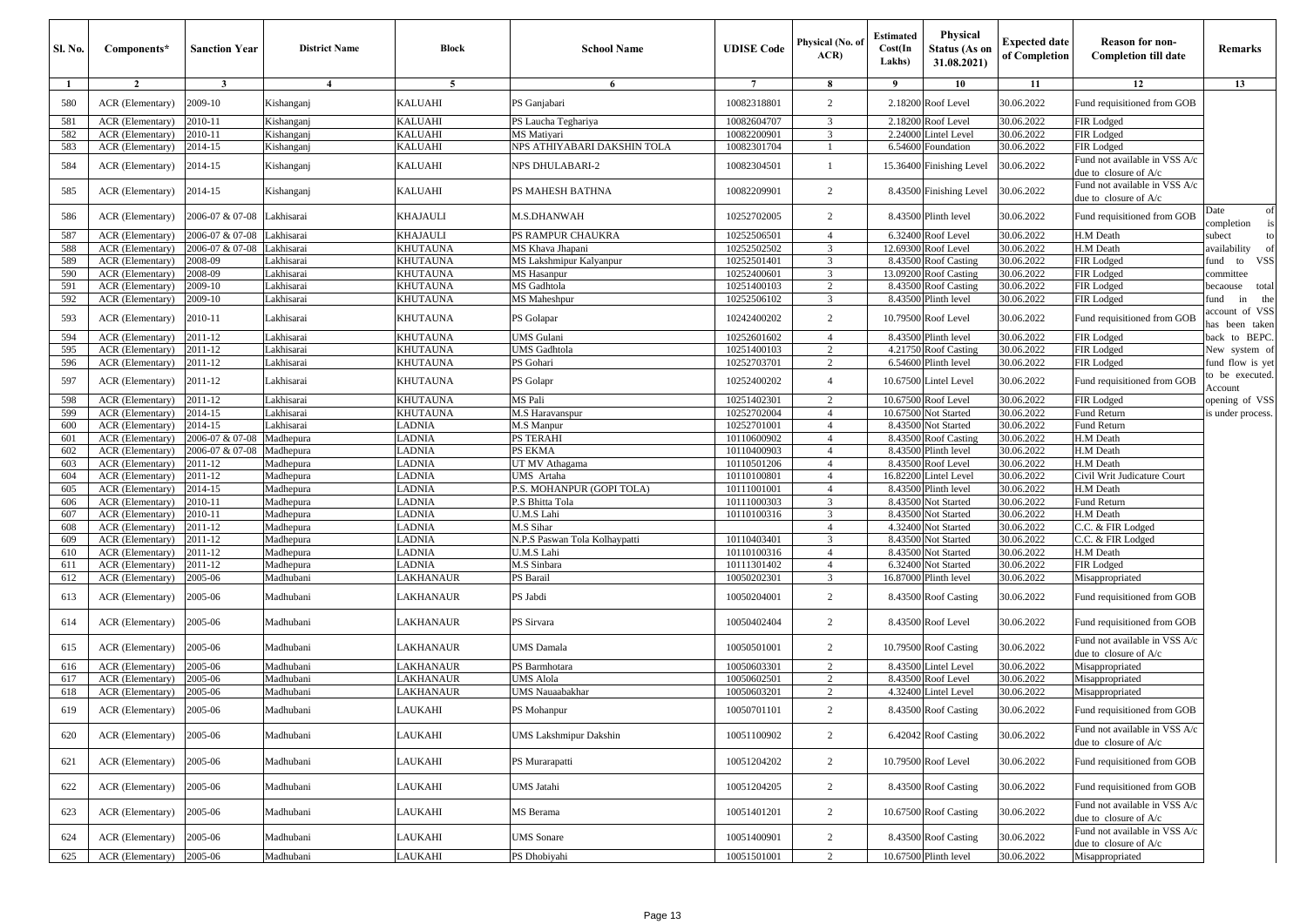| Sl. No. | Components*             | <b>Sanction Year</b> | <b>District Name</b> | Block           | <b>School Name</b>        | <b>UDISE Code</b> | Physical (No. of<br>ACR) | <b>Estimated</b><br>Cost(In<br>Lakhs) | Physical<br><b>Status (As on</b><br>31.08.2021) | <b>Expected date</b><br>of Completion | <b>Reason for non-</b><br><b>Completion till date</b>  | Remarks                                |
|---------|-------------------------|----------------------|----------------------|-----------------|---------------------------|-------------------|--------------------------|---------------------------------------|-------------------------------------------------|---------------------------------------|--------------------------------------------------------|----------------------------------------|
| 1       | $\overline{2}$          | $\mathbf{3}$         | $\overline{4}$       | 5               | 6                         | $\overline{7}$    | 8                        | 9                                     | 10                                              | 11                                    | 12                                                     | 13                                     |
| 626     | <b>ACR</b> (Elementary) | 2005-06              | Madhubani            | <b>MADHEPUR</b> | PS Piprahi Kanya          | 10051507201       | $\overline{c}$           |                                       | 16.87000 Roof Level                             | 30.06.2022                            | Fund not available in VSS A/c<br>due to closure of A/c |                                        |
| 627     | ACR (Elementary)        | 2005-06              | Madhubani            | MADHEPUR        | MS Bath                   | 10051601301       | 2                        |                                       | 12.69300 Roof Level                             | 30.06.2022                            | Fund requisitioned from GOB                            |                                        |
| 628     | ACR (Elementary)        | 2005-06              | Madhubani            | MADHEPUR        | PS Mahisam Laeentol       | 10051602002       | $\overline{c}$           |                                       | 10.79500 Roof Casting                           | 30.06.2022                            | Misappropriated                                        |                                        |
| 629     | ACR (Elementary)        | 2005-06              | Madhubani            | MADHEPUR        | PS Lakshmipur Kanya       | 10051601705       | $\overline{c}$           |                                       | 13.09200 Roof Level                             | 30.06.2022                            | Fund requisitioned from GOB                            |                                        |
| 630     | ACR (Elementary)        | 2005-06              | Madhubani            | MADHEPUR        | JMS Kharik                | 10051605201       | 3                        |                                       | 16.87000 Roof Casting                           | 30.06.2022                            | Misappropriated<br>Fund not available in VSS A/c       |                                        |
| 631     | ACR (Elementary)        | 2005-06              | Madhubani            | MADHEPUR        | <b>JMS</b> Bauchahi       | 10051601002       | $\overline{\mathbf{3}}$  |                                       | 4.28028 Roof Casting                            | 30.06.2022                            | due to closure of A/c                                  |                                        |
| 632     | ACR (Elementary)        | 2005-06              | Madhubani            | MADHEPUR        | PS Sobarauli Dhobitol     | 10051701802       | $\overline{c}$           |                                       | 10.79500 Roof Level                             | 30.06.2022                            | Fund requisitioned from GOB                            | of<br>Date<br>completion<br>is         |
| 633     | ACR (Elementary)        | 2005-06              | Madhubani            | MADHEPUR        | JMS Mahuaa                | 10051702201       | 3                        |                                       | 16.87000 Roof Casting                           | 30.06.2022                            | Fund requisitioned from GOB                            | subect<br>to<br>availability<br>of     |
| 634     | ACR (Elementary)        | 2005-06              | Madhubani            | MADHEPUR        | <b>JMS Mominpur Hindi</b> | 10052000703       | $\overline{c}$           |                                       | 8.43500 Roof Casting                            | 30.06.2022                            | Fund not available in VSS A/c<br>due to closure of A/c | <b>VSS</b><br>fund to<br>committee     |
| 635     | ACR (Elementary)        | 2006-07              | Madhubani            | MADHEPUR        | MS JALSAIN                | 10050104401       |                          |                                       | 6.54600 Roof Casting                            | 30.06.2022                            | Fund requisitioned from GOB                            | total<br>pecaouse<br>the<br>in<br>fund |
| 636     | ACR (Elementary)        | 2006-07              | Madhubani            | <b>MADHEPUR</b> | PS SHIVA KANYA            | 10050101801       | $\overline{4}$           |                                       | 8.43500 Finishing Level                         | 30.06.2022                            | Fund requisitioned from GOB                            | account of VSS<br>has been taken       |
| 637     | ACR (Elementary)        | 2006-07              | Madhubani            | <b>MADHEPUR</b> | <b>UMS KARNPUR</b>        | 10050100301       | $\overline{2}$           |                                       | 10.67500 Roof Casting                           | 30.06.2022                            | Fund requisitioned from GOB                            | back to BEPC.<br>New system of         |
| 638     | <b>ACR</b> (Elementary) | 2006-07              | Madhubani            | MADHEPUR        | PS MADNA ERAJI            | 10050102701       | $\overline{4}$           |                                       | 6.54600 Roof Casting                            | 30.06.2022                            | Fund requisitioned from GOB                            | fund flow is yet<br>to be executed.    |
| 639     | ACR (Elementary)        | 2006-07              | Madhubani            | MADHWAPUR       | MS BHUPATTI KANYA         | 10050203103       | 5                        |                                       | 16.87000 Roof Casting                           | 30.06.2022                            | Fund requisitioned from GOB                            | Account<br>opening of VSS              |
| 640     | ACR (Elementary)        | 2006-07              | Madhubani            | MADHWAPUR       | MS BHUPATTI BOY           | 10050203106       | $\overline{\mathbf{3}}$  |                                       | 6.54600 Roof Casting                            | 30.06.2022                            | Fund requisitioned from GOB                            | s under process.                       |
| 641     | ACR (Elementary)        | 2006-07              | Madhubani            | MADHWAPUR       | PS MAHESWARADIH           | 10050200402       | $\overline{4}$           |                                       | 6.54600 Roof Casting                            | 30.06.2022                            | Fund requisitioned from GOB                            |                                        |
| 642     | ACR (Elementary)        | 2006-07              | Madhubani            | MADHWAPUR       | PS BELDARHI               | 10050200403       | $\overline{4}$           |                                       | 8.43500 Roof Casting                            | 30.06.2022                            | Fund requisitioned from GOB                            |                                        |
| 643     | ACR (Elementary)        | 2006-07              | Madhubani            | MADHWAPUR       | PS TEGHRA KANYA           | 10050202202       | $\overline{4}$           |                                       | 8.43500 Roof Casting                            | 30.06.2022                            | Fund requisitioned from GOB                            |                                        |
| 644     | ACR (Elementary)        | 2006-07              | Madhubani            | MADHWAPUR       | PS MAHESWARADIH           | 10050200402       | $\overline{4}$           |                                       | 8.43500 Roof Casting                            | 30.06.2022                            | Fund requisitioned from GOB                            |                                        |
| 645     | ACR (Elementary)        | 2006-07              | Madhubani            | MADHWAPUR       | PS BELA RAUAHI            | 10050201901       | $\overline{4}$           |                                       | 6.54600 Roof Casting                            | 30.06.2022                            | Fund requisitioned from GOB                            |                                        |
| 646     | ACR (Elementary)        | 2006-07              | Madhubani            | PANDAUL         | PS BELA RAMPUR            | 10050201906       | $\overline{4}$           |                                       | 6.54600 Roof Casting                            | 30.06.2022                            | Fund requisitioned from GOB                            |                                        |
| 647     | ACR (Elementary)        | 2006-07              | Madhubani            | PANDAUL         | PS PIPRA RAMPUR           | 10050201907       | $\overline{4}$           |                                       | 10.67500 Roof Casting                           | 30.06.2022                            | Fund requisitioned from GOB                            |                                        |
| 648     | ACR (Elementary)        | 2006-07              | Madhubani            | PANDAUL         | MS SONMATI                | 10050202601       | 3                        |                                       | 16.87000 Roof Casting                           | 30.06.2022                            | Fund requisitioned from GOB                            |                                        |
| 649     | ACR (Elementary)        | 2006-07              | Madhubani            | PANDAUL         | MS PIRHI                  | 10050203201       | 5                        |                                       | 6.54600 Roof Level                              | 30.06.2022                            | Fund requisitioned from GOB                            |                                        |
| 650     | ACR (Elementary)        | 2006-07              | Madhubani            | PANDAUL         | PS NAVNAGAR               | 10050202701       | 2                        |                                       | 4.21750 Roof Level                              | 30.06.2022                            | Fund requisitioned from GOB                            |                                        |
| 651     | ACR (Elementary)        | 2006-07              | Madhubani            | PHULPARAS       | P MAK SARRA               | 10050205402       | $\overline{4}$           |                                       | 4.21750 Roof Level                              | 30.06.2022                            | Fund requisitioned from GOB                            |                                        |
| 652     | ACR (Elementary)        | 2006-07              | Madhubani            | PHULPARAS       | PS BAGHA KHAL             | 10050204902       | $\overline{4}$           |                                       | 10.67500 Roof Casting                           | 30.06.2022                            | Fund requisitioned from GOB                            |                                        |
| 653     | ACR (Elementary)        | 2006-07              | Madhubani            | <b>RAHIKA</b>   | PS KHARGBNI EAST          | 10050203101       | $\overline{4}$           |                                       | 4.15840 Roof Casting                            | 30.06.2022                            | Fund requisitioned from GOB                            |                                        |
| 654     | ACR (Elementary)        | 2006-07              | Madhubani            | RAHIKA          | PS KHARBAGNI WEST         | 10050203102       | $\overline{c}$           |                                       | 8.43500 Roof Casting                            | 30.06.2022                            | Fund requisitioned from GOB                            |                                        |
| 655     | ACR (Elementary)        | 2006-07              | Madhubani            | RAHIKA          | PS PARBATIA TOL           | 10050203204       | $\overline{4}$           |                                       | 10.47100 Roof Level                             | 30.06.2022                            | Fund requisitioned from GOB                            |                                        |
| 656     | ACR (Elementary)        | 2006-07              | Madhubani            | RAHIKA          | PS JATHI                  | 10051204205       | $\overline{c}$           |                                       | 8.43500 Roof Casting                            | 30.06.2022                            | Fund requisitioned from GOB                            |                                        |
| 657     | ACR (Elementary)        | 2006-07              | Madhubani            | RAHIKA          | UMS DUDAHI                | 10050203501       | $\overline{3}$           |                                       | 4.21750 Roof Casting                            | 30.06.2022                            | Fund requisitioned from GOB                            |                                        |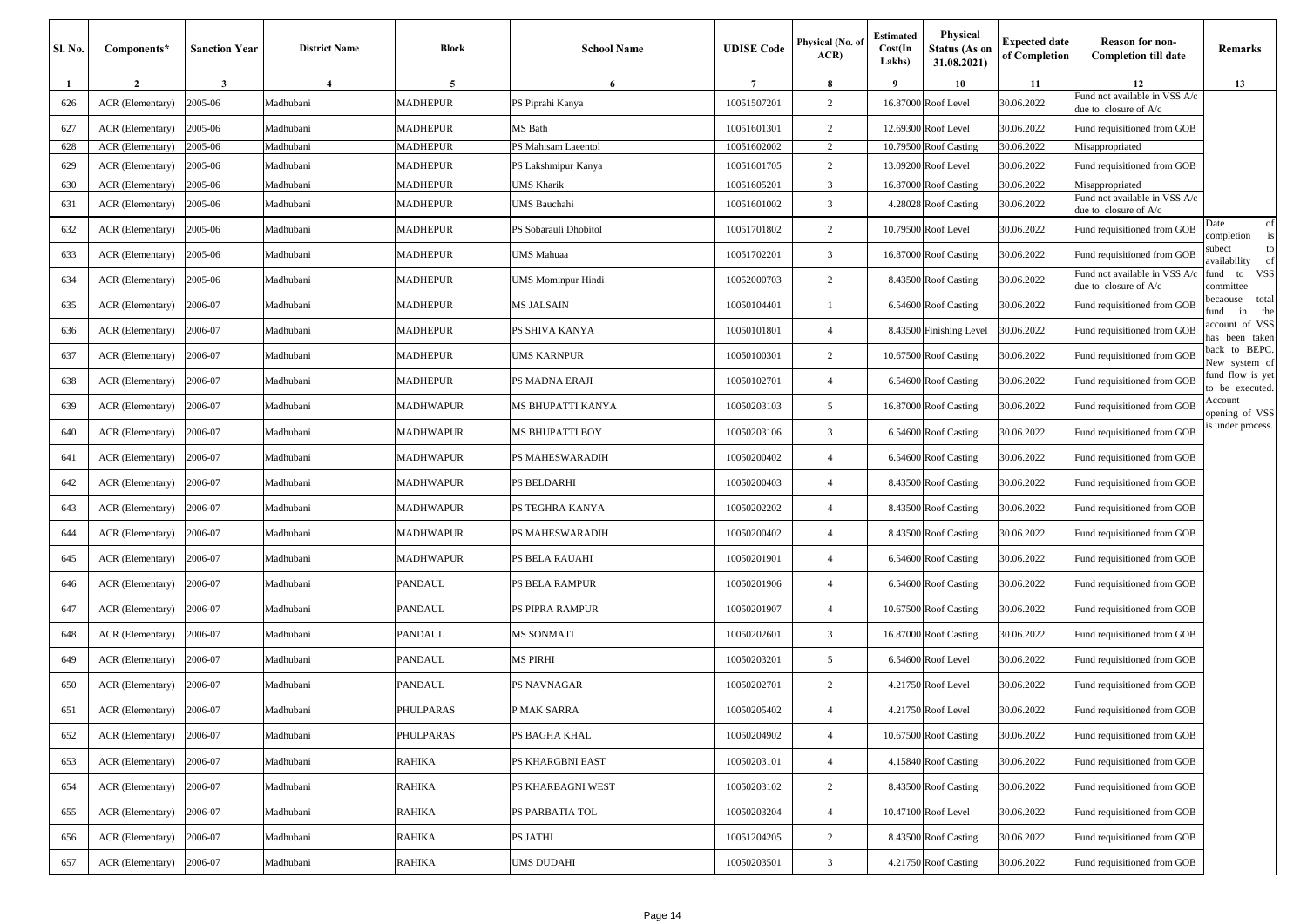| Sl. No. | Components*      | <b>Sanction Year</b> | <b>District Name</b> | <b>Block</b>       | <b>School Name</b>     | <b>UDISE</b> Code | Physical (No. of<br>ACR) | Estimated<br>Cost(In<br>Lakhs) | Physical<br>Status (As on<br>31.08.2021) | <b>Expected date</b><br>of Completion | <b>Reason for non-</b><br><b>Completion till date</b> | Remarks                                |
|---------|------------------|----------------------|----------------------|--------------------|------------------------|-------------------|--------------------------|--------------------------------|------------------------------------------|---------------------------------------|-------------------------------------------------------|----------------------------------------|
| -1      | $\overline{2}$   | $\mathbf{3}$         | 4                    | 5                  | 6                      | $\overline{7}$    | 8                        | - 9                            | 10                                       | 11                                    | 12                                                    | 13                                     |
| 658     | ACR (Elementary) | 2006-07              | Madhubani            | RAHIKA             | PS DHAMAURA            | 10050203901       | 2                        |                                | 8.43500 Roof Casting                     | 30.06.2022                            | Fund requisitioned from GOB                           |                                        |
| 659     | ACR (Elementary) | 2006-07              | Madhubani            | <b>RAHIKA</b>      | P MAK BALKARBHA        | 10050302405       | 2                        |                                | 10.79500 Roof Casting                    | 30.06.2022                            | Fund requisitioned from GOB                           |                                        |
| 660     | ACR (Elementary) | 2006-07              | Madhubani            | <b>RAHIKA</b>      | MS MEHTARPATTI         | 10050301505       | 6                        |                                | 10.67500 Finishing Level                 | 30.06.2022                            | Fund requisitioned from GOB                           |                                        |
| 661     | ACR (Elementary) | 2006-07              | Madhubani            | RAHIKA             | MS SIRIAPUR            | 10050302803       | 6                        |                                | 13.12400 Roof Casting                    | 30.06.2022                            | Fund requisitioned from GOB                           |                                        |
| 662     | ACR (Elementary) | 2006-07              | Madhubani            | <b>RAHIKA</b>      | MS CHACHRAHA           | 10050301806       | $\overline{4}$           |                                | 10.67500 Lintel Level                    | 30.06.2022                            | Fund requisitioned from GOB                           |                                        |
| 663     | ACR (Elementary) | 2006-07              | Madhubani            | <b>RAHIKA</b>      | PS BALAT MUSHARI       | 10050301607       | $\overline{4}$           |                                | 4.24900 Lintel Level                     | 30.06.2022                            | Fund requisitioned from GOB                           | of<br>Date<br>is<br>completion         |
| 664     | ACR (Elementary) | 2006-07              | Madhubani            | <b>RAJNAGAR</b>    | PS KODARKATTA          | 10050302408       | $\overline{4}$           |                                | 13.09200 Roof Casting                    | 30.06.2022                            | Fund requisitioned from GOB                           | subect<br>to<br>availability<br>of     |
| 665     | ACR (Elementary) | 2006-07              | Madhubani            | <b>RAJNAGAR</b>    | PS UCHHAL HARIZON      | 10050301803       | $\overline{4}$           |                                | 2.18200 Lintel Level                     | 30.06.2022                            | Fund requisitioned from GOB                           | <b>VSS</b><br>fund to<br>committee     |
| 666     | ACR (Elementary) | 2006-07              | Madhubani            | <b>RAJNAGAR</b>    | MS GAUSNAGAR           | 10050302804       | 2                        |                                | 16.87000 Roof Casting                    | 30.06.2022                            | Fund requisitioned from GOB                           | total<br>becaouse<br>the<br>fund<br>in |
| 667     | ACR (Elementary) | 2006-07              | Madhubani            | <b>RAJNAGAR</b>    | MS SALHA               | 10050401001       | $\overline{c}$           |                                | 10.67500 Roof Casting                    | 30.06.2022                            | Fund requisitioned from GOB                           | account of VSS<br>has been taken       |
| 668     | ACR (Elementary) | 2006-07              | Madhubani            | RAJNAGAR           | <b>MS PARJUAR WEST</b> | 10050407207       | 6                        |                                | 10.67500 Roof Casting                    | 30.06.2022                            | Fund requisitioned from GOB                           | back to BEPC.<br>New system of         |
| 669     | ACR (Elementary) | 2006-07              | Madhubani            | RAJNAGAR           | MS Virauli             | 10050408904       | $\overline{4}$           |                                | 6.54600 Roof Casting                     | 30.06.2022                            | Fund requisitioned from GOB                           | fund flow is yet<br>to be executed.    |
| 670     | ACR (Elementary) | 2006-07              | Madhubani            | <b>RAJNAGAR</b>    | PS Balaeen Purb        | 10050407902       | -1                       |                                | 8.43500 Lintel Level                     | 30.06.2022                            | Fund requisitioned from GOB                           | Account<br>opening of VSS              |
| 671     | ACR (Elementary) | 2006-07              | Madhubani            | <b>RAJNAGAR</b>    | MS Badari              | 10050402405       | $\overline{4}$           |                                | 13.12400 Roof Level                      | 30.06.2022                            | Fund requisitioned from GOB                           | s under process.                       |
| 672     | ACR (Elementary) | 2006-07              | Madhubani            | RAJNAGAR           | PS Barhi               | 10050406803       | $\overline{4}$           |                                | 8.43500 Roof Level                       | 30.06.2022                            | Fund requisitioned from GOB                           |                                        |
| 673     | ACR (Elementary) | 2006-07              | Madhubani            | JAYNAGAR           | MS Aunsi Babhangama    | 10050504801       | 5                        |                                | 3.02000 Roof Casting                     | 30.06.2022                            | Fund requisitioned from GOB                           |                                        |
| 674     | ACR (Elementary) | 2006-07              | Madhubani            | PHULPARAS          | PS Lohara              | 10050500206       | $\overline{4}$           |                                | 3.02100 Roof Casting                     | 30.06.2022                            | Fund requisitioned from GOB                           |                                        |
| 675     | ACR (Elementary) | 2006-07              | Madhubani            | PHULPARAS          | PS Genaur              | 10050503801       |                          |                                | 3.02100 Roof Casting                     | 30.06.2022                            | Fund requisitioned from GOB                           |                                        |
| 676     | ACR (Elementary) | 2006-07              | Madhubani            | RAHIKA             | PS Rajman              | 10050504502       | $\overline{4}$           |                                | 6.04200 Lintel Level                     | 30.06.2022                            | Misappropriated                                       |                                        |
| 677     | ACR (Elementary) | 2006-07              | Madhubani            | <b>RAHIKA</b>      | MS Nahas Khangaraitha  | 10050503306       | 5                        |                                | 3.02100 Roof Casting                     | 30.06.2022                            | Fund requisitioned from GOB                           |                                        |
| 678     | ACR (Elementary) | 2006-07              | Madhubani            | BASOPATTI          | PS Bhagauti            | 10050504401       | 2                        |                                | 3.70000 Roof Level                       | 30.06.2022                            | Fund requisitioned from GOB                           |                                        |
| 679     | ACR (Elementary) | 2006-07              | Madhubani            | JAINAGAR           | MS Bhoj Pandaul        | 10050504901       | 5                        |                                | 6.07500 Roof Level                       | 30.06.2022                            | Fund requisitioned from GOB                           |                                        |
| 680     | ACR (Elementary) | 2006-07              | Madhubani            | <b>KHUTAUNA</b>    | PS Puaari              | 10050504403       | 2                        |                                | 3.70000 Lintel Level                     | 30.06.2022                            | Fund requisitioned from GOB                           |                                        |
| 681     | ACR (Elementary) | 2006-07              | Madhubani            | LADANIA            | PS Dubiyahi            | 10050505009       | 2                        |                                | 6.07500 Roof Casting                     | 30.06.2022                            | Fund requisitioned from GOB                           |                                        |
| 682     | ACR (Elementary) | 2006-07              | Madhubani            | MADHWAPUR          | PS Mak. Nurchak        | 10050502703       | 3                        |                                | 6.07500 Finishing Level                  | 30.06.2022                            | Fund requisitioned from GOB                           |                                        |
| 683     | ACR (Elementary) | 2006-07              | Madhubani            | <b>RAHIKA</b>      | PS Viraul              | 10050603801       | $\overline{4}$           |                                | 6.06500 Roof Casting                     | 30.06.2022                            | Fund requisitioned from GOB                           |                                        |
| 684     | ACR (Elementary) | 2006-07              | Madhubani            | <b>BABUBARHI</b>   | PS Kupaha              | 10050603001       | $\overline{4}$           |                                | 9.10181 Roof Casting                     | 30.06.2022                            | Fund requisitioned from GOB                           |                                        |
| 685     | ACR (Elementary) | 2006-07              | Madhubani            | <b>BASOPATTI</b>   | PS Nidhama             | 10050603101       | $\overline{4}$           |                                | 3.03393 Roof Casting                     | 30.06.2022                            | Fund requisitioned from GOB                           |                                        |
| 686     | ACR (Elementary) | 2006-07              | Madhubani            | <b>BISFI</b>       | PS Mainahi             | 10050602701       | 5                        |                                | 9.10181 Lintel Level                     | 30.06.2022                            | Fund requisitioned from GOB                           |                                        |
| 687     | ACR (Elementary) | 2006-07              | Madhubani            | <b>JHANJHARPUR</b> | PS Parsa               | 10050600401       | 2                        |                                | 9.10181 Lintel Level                     | 30.06.2022                            | Fund requisitioned from GOB                           |                                        |
| 688     | ACR (Elementary) | 2006-07              | Madhubani            | KHAJAULI           | MS Amahi               | 10050604401       | $\overline{7}$           |                                | 9.10181 Plinth level                     | 30.06.2022                            | Misappropriated                                       |                                        |
| 689     | ACR (Elementary) | 2006-07              | Madhubani            | MADHWAPUR          | <b>MS PIPRAUN</b>      | 10050701905       | $\overline{4}$           |                                | 9.10181 Lintel Level                     | 30.06.2022                            | Fund requisitioned from GOB                           |                                        |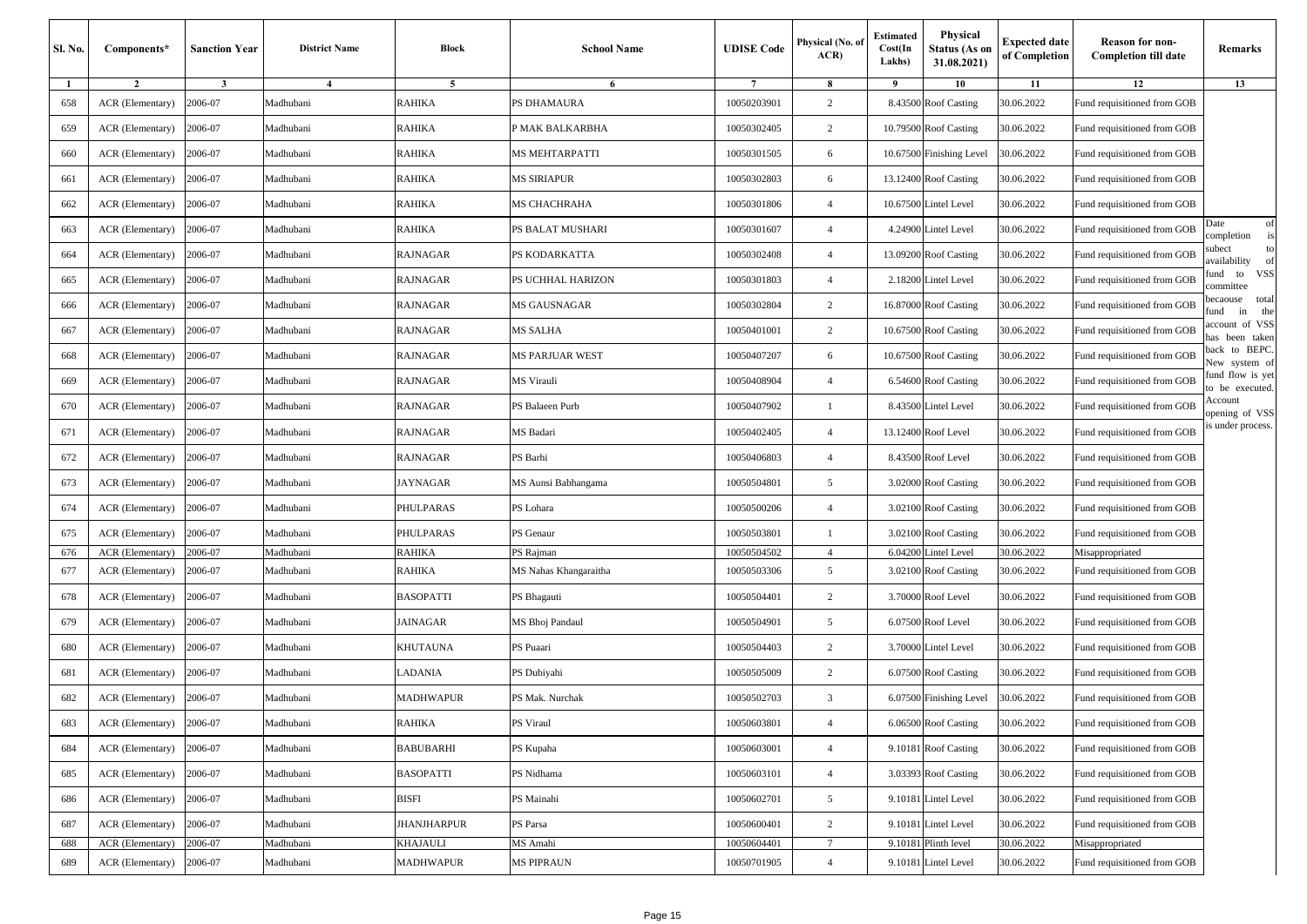| <b>Sl. No.</b> | Components*      | <b>Sanction Year</b> | <b>District Name</b> | <b>Block</b>       | <b>School Name</b>                  | <b>UDISE</b> Code | Physical (No. of<br>ACR) | Estimated<br>Cost(In<br>Lakhs) | Physical<br>Status (As on<br>31.08.2021) | <b>Expected date</b><br>of Completion | <b>Reason for non-</b><br><b>Completion till date</b> | Remarks                                |
|----------------|------------------|----------------------|----------------------|--------------------|-------------------------------------|-------------------|--------------------------|--------------------------------|------------------------------------------|---------------------------------------|-------------------------------------------------------|----------------------------------------|
| $\mathbf{1}$   | $\overline{2}$   | $\mathbf{3}$         | 4                    | 5                  | 6                                   | $\overline{7}$    | 8                        | 9                              | 10                                       | 11                                    | 12                                                    | 13                                     |
| 690            | ACR (Elementary) | 2006-07              | Madhubani            | RAJNAGAR           | MS BAURHAR                          | 10050703202       | 2                        |                                | 9.10181 Plinth level                     | 30.06.2022                            | Fund requisitioned from GOB                           |                                        |
| 691            | ACR (Elementary) | 2006-07              | Madhubani            | RAJNAGAR           | PS SOTHGAON URDU                    | 10050701805       | $\overline{4}$           |                                | 3.03393 Roof Casting                     | 30.06.2022                            | Fund requisitioned from GOB                           |                                        |
| 692            | ACR (Elementary) | 2006-07              | Madhubani            | BABUBARHI          | PS BITUHAR TOL KATHARWA             | 10050701701       | $\overline{4}$           |                                | 10.89000 Roof Casting                    | 30.06.2022                            | Fund requisitioned from GOB                           |                                        |
| 693            | ACR (Elementary) | 2006-07              | Madhubani            | BABUBARHI          | PS SOTHGAON KANYA                   | 10050701801       | -1                       |                                | 10.89000 Roof Casting                    | 30.06.2022                            | Fund requisitioned from GOB                           |                                        |
| 694            | ACR (Elementary) | 2006-07              | Madhubani            | <b>BASOPATTI</b>   | PS PACHHGACHHIA                     | 10050703602       | $\overline{4}$           |                                | 10.89000 Roof Casting                    | 30.06.2022                            | Fund requisitioned from GOB                           |                                        |
| 695            | ACR (Elementary) | 2006-07              | Madhubani            | <b>BENIPATTI</b>   | UMS Kamlapat Patti                  | 10050700101       | $\overline{3}$           |                                | 10.89000 Roof Casting                    | 30.06.2022                            | Fund requisitioned from GOB                           | Date<br>of<br>is<br>completion         |
| 696            | ACR (Elementary) | 2006-07              | Madhubani            | BENIPATTI          | PS Baluaaha                         | 10050701603       | $\overline{3}$           |                                | 10.89000 Finishing Level                 | 30.06.2022                            | Fund requisitioned from GOB                           | subect<br>to<br>availability<br>of     |
| 697            | ACR (Elementary) | 2006-07              | Madhubani            | BENIPATTI          | PS Kauaahi Pashchim                 | 10050702301       | $\overline{4}$           |                                | 3.63000 Roof Casting                     | 30.06.2022                            | Fund requisitioned from GOB                           | VSS<br>fund to<br>committee            |
| 698            | ACR (Elementary) | 2006-07              | Madhubani            | JHANJHARPUR        | PS Harini Urdu                      | 10050702202       | 2                        |                                | 10.89000 Roof Casting                    | 30.06.2022                            | Fund requisitioned from GOB                           | total<br>becaouse<br>the<br>fund<br>in |
| 699            | ACR (Elementary) | 2006-07              | Madhubani            | LADANIA            | MS Gadha                            | 10050800101       | 2                        |                                | 10.89000 Lintel Level                    | 30.06.2022                            | Fund requisitioned from GOB                           | account of VSS<br>has been taken       |
| 700            | ACR (Elementary) | 2006-07              | Madhubani            | MADHWAPUR          | Ymunadhar Rungata Kanya MS Japnagar | 10050801303       | 3                        |                                | 10.89000 Roof Casting                    | 30.06.2022                            | Fund requisitioned from GOB                           | back to BEPC.<br>New system of         |
| 701            | ACR (Elementary) | 2006-07              | Madhubani            | MADHWAPUR          | MS Dihtol Karharva                  | 10050801602       | $\overline{4}$           |                                | 10.89000 Roof Level                      | 30.06.2022                            | Fund requisitioned from GOB                           | fund flow is yet<br>to be executed.    |
| 702            | ACR (Elementary) | 2006-07              | Madhubani            | MADHWAPUR          | PS Baluaatol                        | 10050801205       | 2                        |                                | 10.89000 Lintel Level                    | 30.06.2022                            | Fund requisitioned from GOB                           | Account<br>opening of VSS              |
| 703            | ACR (Elementary) | 2006-07              | Madhubani            | PHULPARAS          | MS Pithvatol                        | 10050800701       | $\overline{4}$           |                                | 3.63000 Roof Level                       | 30.06.2022                            | Fund requisitioned from GOB                           | s under process.                       |
| 704            | ACR (Elementary) | 2006-07              | Madhubani            | RAJNAGAR           | MS Korhiya                          | 10050801601       | $\overline{4}$           |                                | 3.63000 Roof Casting                     | 30.06.2022                            | Fund requisitioned from GOB                           |                                        |
| 705            | ACR (Elementary) | 2006-07              | Madhubani            | <b>RAJNAGAR</b>    | PS Silakor                          | 10050801001       | 2                        |                                | 10.89000 Roof Casting                    | 30.06.2022                            | Fund requisitioned from GOB                           |                                        |
| 706            | ACR (Elementary) | 2006-07              | Madhubani            | <b>BABUBARHI</b>   | MS Naruaar                          | 10050900501       | $\overline{4}$           |                                | 7.98500 Roof Casting                     | 30.06.2022                            | Fund requisitioned from GOB                           |                                        |
| 707            | ACR (Elementary) | 2006-07              | Madhubani            | <b>BABUBARHI</b>   | MS Kothiya                          | 10050901603       | 6                        |                                | 15.24700 Roof Casting                    | 30.06.2022                            | Fund requisitioned from GOB                           |                                        |
| 708            | ACR (Elementary) | 2006-07              | Madhubani            | <b>BABUBARHI</b>   | PS Mehath Uttar                     | 10050903403       |                          |                                | 15.24000 Roof Casting                    | 30.06.2022                            | Misappropriated                                       |                                        |
| 709            | ACR (Elementary) | 2006-07              | Madhubani            | <b>BABUBARHI</b>   | PS Haithivali                       | 10050900505       | 2                        |                                | 15.24000 Roof Casting                    | 30.06.2022                            | Fund requisitioned from GOB                           |                                        |
| 710            | ACR (Elementary) | 2006-07              | Madhubani            | BASOPATTI          | PS Shankarpur                       | 10050902401       | $\overline{4}$           | 15.24000                       | Lintel Level                             | 30.06.2022                            | Misappropriated                                       |                                        |
| 711            | ACR (Elementary) | 2006-07              | Madhubani            | <b>BASOPATTI</b>   | PS Khararrk                         | 10050900101       | $\overline{4}$           |                                | 15.24000 Roof Casting                    | 30.06.2022                            | Fund requisitioned from GOB                           |                                        |
| 712            | ACR (Elementary) | 2006-07              | Madhubani            | BENIPATTI          | MS Sirakhiriya                      | 10050906401       | 2                        |                                | 7.98500 Roof Casting                     | 30.06.2022                            | Fund requisitioned from GOB                           |                                        |
| 713            | ACR (Elementary) | 2006-07              | Madhubani            | BENIPATTI          | PS Pursauliya Purab                 | 10051000202       |                          |                                | 7.98500 Plinth level                     | 30.06.2022                            | Misappropriated                                       |                                        |
| 714            | ACR (Elementary) | 2006-07              | Madhubani            | BENIPATTI          | MS Kapariya                         | 10051001501       | $7\phantom{.0}$          |                                | 3.59000 Roof Level                       | 30.06.2022                            | Fund requisitioned from GOB                           |                                        |
| 715            | ACR (Elementary) | 2006-07              | Madhubani            | BISFI              | MS Malmal                           | 10051000401       | $\overline{1}$           |                                | 11.61600 Lintel Level                    | 30.06.2022                            | Fund requisitioned from GOB                           |                                        |
| 716            | ACR (Elementary) | 2006-07              | Madhubani            | <b>GHOGHARDIHA</b> | PS Bhalani                          | 10051001205       | -1                       |                                | 11.61600 Lintel Level                    | 30.06.2022                            | Fund requisitioned from GOB                           |                                        |
| 717            | ACR (Elementary) | 2006-07              | Madhubani            | <b>GHOGHARDIHA</b> | PS Belahi                           | 10051000902       |                          |                                | 15.24000 Lintel Level                    | 30.06.2022                            | Misappropriated                                       |                                        |
| 718            | ACR (Elementary) | 2006-07              | Madhubani            | <b>HARLAKHI</b>    | MS Radh                             | 10051000402       | $\overline{\mathbf{3}}$  |                                | 11.61000 Roof Casting                    | 30.06.2022                            | Fund requisitioned from GOB                           |                                        |
| 719            | ACR (Elementary) | 2006-07              | Madhubani            | JAINAGAR           | MS Haripur Gauridas Tol             | 10051000501       | $\overline{c}$           |                                | 7.98500 Lintel Level                     | 30.06.2022                            | Fund requisitioned from GOB                           |                                        |
| 720            | ACR (Elementary) | 2006-07              | Madhubani            | JAINAGAR           | PS Jahda Malmal                     | 10051000406       | 2                        |                                | 11.61600 Roof Level                      | 30.06.2022                            | Fund requisitioned from GOB                           |                                        |
| 721            | ACR (Elementary) | 2006-07              | Madhubani            | JAINAGAR           | MS Gobaraura                        | 10051101509       | $\overline{1}$           |                                | 11.61600 Roof Casting                    | 30.06.2022                            | Fund requisitioned from GOB                           |                                        |
| 722            | ACR (Elementary) | 2006-07              | Madhubani            | JAINAGAR           | MS Sukki                            | 10051100505       | $\mathbf{3}$             |                                | 3.01000 Roof Casting                     | 30.06.2022                            | Fund requisitioned from GOB                           |                                        |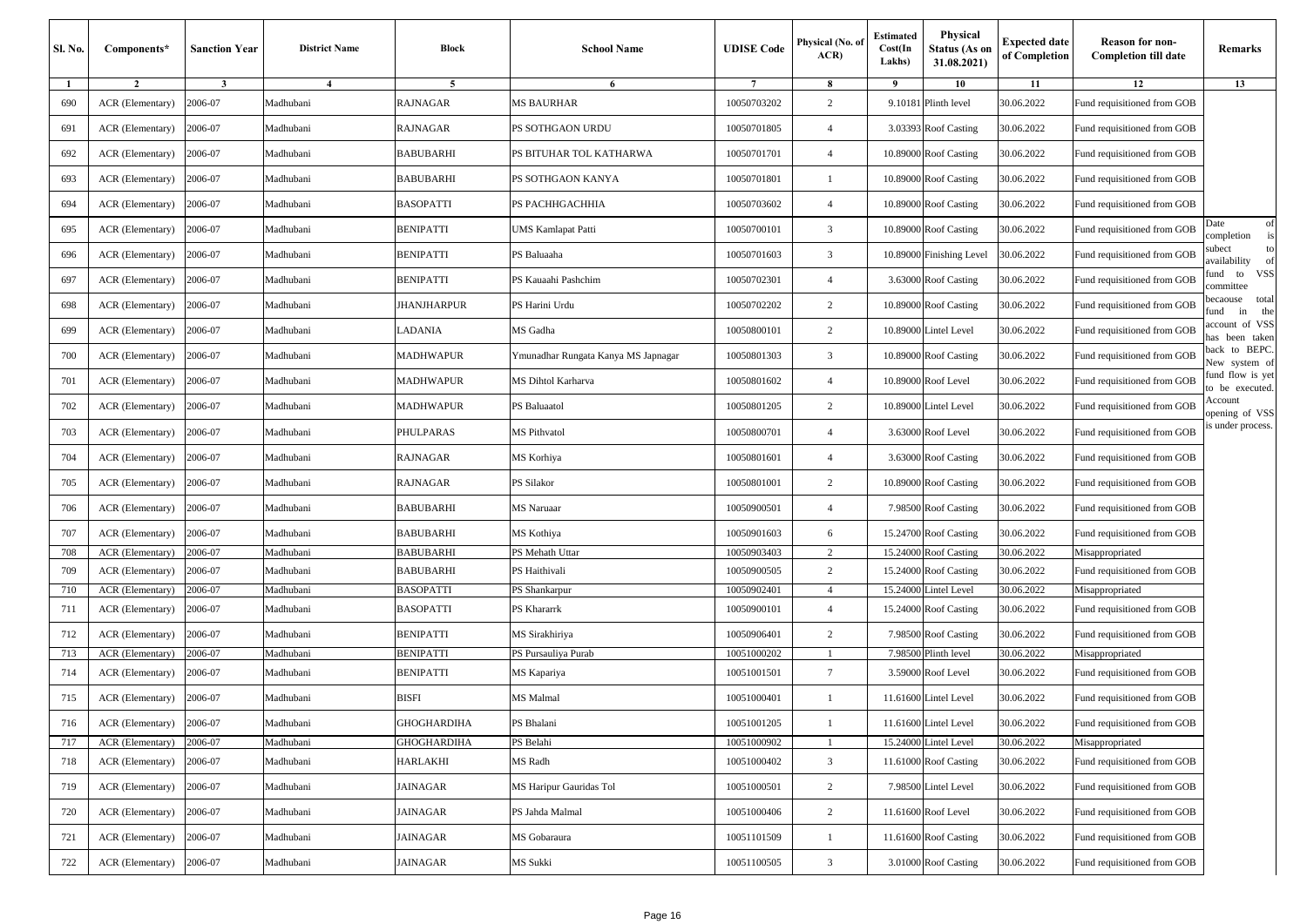| Sl. No. | Components*      | <b>Sanction Year</b> | <b>District Name</b> | <b>Block</b>       | <b>School Name</b>       | <b>UDISE</b> Code | Physical (No. of<br>ACR) | Estimated<br>Cost(In<br>Lakhs) | Physical<br><b>Status (As on</b><br>31.08.2021) | <b>Expected date</b><br>of Completion | <b>Reason for non-</b><br><b>Completion till date</b> | Remarks                                |
|---------|------------------|----------------------|----------------------|--------------------|--------------------------|-------------------|--------------------------|--------------------------------|-------------------------------------------------|---------------------------------------|-------------------------------------------------------|----------------------------------------|
| 1       | $\overline{2}$   | $\mathbf{3}$         | $\overline{4}$       | 5                  | 6                        | $\overline{7}$    | 8                        | 9                              | 10                                              | 11                                    | 12                                                    | 13                                     |
| 723     | ACR (Elementary) | 2006-07              | Madhubani            | <b>JHANJHARPUR</b> | PS Marukiya              | 10051103301       | 2                        |                                | 11.61600 Roof Casting                           | 30.06.2022                            | Fund requisitioned from GOB                           |                                        |
| 724     | ACR (Elementary) | 2006-07              | Madhubani            | KHUTAUNA           | PS Tulasiyahi            | 10051101502       | 2                        |                                | 11.61600 Roof Casting                           | 30.06.2022                            | Fund requisitioned from GOB                           |                                        |
| 725     | ACR (Elementary) | 2006-07              | Madhubani            | LAKHNAUR           | MS Tangarar              | 10051204206       | 6                        |                                | 7.69500 Roof Casting                            | 30.06.2022                            | Fund requisitioned from GOB                           |                                        |
| 726     | ACR (Elementary) | 2006-07              | Madhubani            | LAUKHI             | P. Mak. Ghoramohana      | 10051200103       | $\overline{4}$           |                                | 11.61600 Roof Casting                           | 30.06.2022                            | Fund requisitioned from GOB                           |                                        |
| 727     | ACR (Elementary) | 2006-07              | Madhubani            | LAUKHI             | P. Mak. Virpur Hanif Tol | 10051200302       | 6                        |                                | 4.35000 Roof Casting                            | 30.06.2022                            | Fund requisitioned from GOB                           |                                        |
| 728     | ACR (Elementary) | 2006-07              | Madhubani            | MADHWAPUR          | PS Kalripatti Musahari   | 10051203201       | $\overline{4}$           |                                | 11.61000 Roof Casting                           | 30.06.2022                            | Fund requisitioned from GOB                           | Date<br>of<br>is<br>completion         |
| 729     | ACR (Elementary) | 2006-07              | Madhubani            | PHULPARAS          | PS Jhajhari A. Ja.       | 10051201902       | $\overline{4}$           |                                | 4.34000 Roof Casting                            | 30.06.2022                            | Fund requisitioned from GOB                           | subect<br>to<br>of<br>availability     |
| 730     | ACR (Elementary) | 2006-07              | Madhubani            | PHULPARAS          | PS Bholapur              | 10051200530       | 5                        |                                | 11.61600 Roof Casting                           | 30.06.2022                            | Fund requisitioned from GOB                           | VSS<br>fund<br>to<br>ommittee          |
| 731     | ACR (Elementary) | 2006-07              | Madhubani            | PHULPARAS          | P. Mak. Ekhatthha P.     | 10051201001       | $\overline{4}$           |                                | 11.61600 Roof Casting                           | 30.06.2022                            | Fund requisitioned from GOB                           | total<br>pecaouse<br>the<br>fund<br>in |
| 732     | ACR (Elementary) | 2006-07              | Madhubani            | PHULPARAS          | PS Jabdi Ekdara          | 10051200802       | 2                        |                                | 7.98500 Roof Level                              | 30.06.2022                            | Fund requisitioned from GOB                           | account of VSS<br>has been taken       |
| 733     | ACR (Elementary) | 2006-07              | Madhubani            | PHULPARAS          | PS Mehse                 | 10051200513       | 3                        |                                | 4.35000 Roof Casting                            | 30.06.2022                            | Fund requisitioned from GOB                           | to BEPC.<br>back<br>New system of      |
| 734     | ACR (Elementary) | 2006-07              | Madhubani            | PHULPARAS          | PS Mogalaha              | 10051200607       | 5                        |                                | 4.35000 Roof Casting                            | 30.06.2022                            | Fund requisitioned from GOB                           | fund flow is yet<br>to be executed.    |
| 735     | ACR (Elementary) | 2006-07              | Madhubani            | RAHIKA             | PS Hudara                | 10051203401       | 5                        |                                | 15.24000 Roof Casting                           | 30.06.2022                            | Fund requisitioned from GOB                           | Account<br>opening of VSS              |
| 736     | ACR (Elementary) | 2006-07              | Madhubani            | RAJNAGAR           | PS Ghtatol               | 10051301806       | $\overline{\mathbf{3}}$  |                                | 7.98500 Roof Casting                            | 30.06.2022                            | Fund requisitioned from GOB                           | s under process.                       |
| 737     | ACR (Elementary) | 2006-07              | Madhubani            | RAJNAGAR           | PS Barmhotara            | 10051302201       | $\overline{4}$           |                                | 11.61600 Roof Casting                           | 30.06.2022                            | Fund requisitioned from GOB                           |                                        |
| 738     | ACR (Elementary) | 2006-07              | Madhubani            | RAJNAGAR           | P. Mak. Dalokhar D.      | 10051300102       | $\overline{4}$           |                                | 11.61600 Roof Casting                           | 30.06.2022                            | Fund requisitioned from GOB                           |                                        |
| 739     | ACR (Elementary) | 2006-07              | Madhubani            | <b>BASOPATTI</b>   | PS Kamepatti             | 10051302603       | $\overline{4}$           |                                | 3.36000 Roof Casting                            | 30.06.2022                            | Fund requisitioned from GOB                           |                                        |
| 740     | ACR (Elementary) | 2006-07              | Madhubani            | JAINAGAR           | PS Kataha                | 10051301703       | $\overline{4}$           |                                | 11.61600 Roof Casting                           | 30.06.2022                            | Fund requisitioned from GOB                           |                                        |
| 741     | ACR (Elementary) | 2006-07              | Madhubani            | KHAJAULI           | PS Pindrawn              | 10051302101       | $\overline{4}$           |                                | 3.01000 Roof Casting                            | 30.06.2022                            | Fund requisitioned from GOB                           |                                        |
| 742     | ACR (Elementary) | 2006-07              | Madhubani            | KHUTAUNA           | UMS Hathisara            | 10051302503       | 8                        |                                | 3.63000 Finishing Level                         | 30.06.2022                            | Fund requisitioned from GOB                           |                                        |
| 743     | ACR (Elementary) | 2006-07              | Madhubani            | BABUBARHI          | PS Visahariya            | 10051301107       | $\overline{4}$           |                                | 3.91500 Roof Casting                            | 30.06.2022                            | Fund requisitioned from GOB                           |                                        |
| 744     | ACR (Elementary) | 2006-07              | Madhubani            | BABUBARHI          | PS Sidhap Parasahi       | 10051302301       | $\overline{4}$           |                                | 8.65000 Roof Casting                            | 30.06.2022                            | Fund requisitioned from GOB                           |                                        |
| 745     | ACR (Elementary) | 2006-07              | Madhubani            | BASOPATTI          | MS Ekahari               | 10051302506       | $\overline{4}$           |                                | 13.66000 Roof Casting                           | 30.06.2022                            | Fund requisitioned from GOB                           |                                        |
| 746     | ACR (Elementary) | 2006-07              | Madhubani            | BENIPATTI          | PS Chikanotava           | 10051301401       | 2                        |                                | 12.57000 Roof Casting                           | 30.06.2022                            | Fund requisitioned from GOB                           |                                        |
| 747     | ACR (Elementary) | 2006-07              | Madhubani            | <b>BENIPATTI</b>   | PS Vindavan A. Ja.       | 10051302502       | $\overline{4}$           |                                | 16.32200 Roof Casting                           | 30.06.2022                            | Fund requisitioned from GOB                           |                                        |
| 748     | ACR (Elementary) | 2006-07              | Madhubani            | GHOGHARDIHA        | MS Ladaniya Kanya        | 10051301607       | $\overline{4}$           |                                | 16.32200 Roof Casting                           | 30.06.2022                            | Fund requisitioned from GOB                           |                                        |
| 749     | ACR (Elementary) | 2006-07              | Madhubani            | <b>HARLAKHI</b>    | MS Harahi                | 10051300403       | 2                        |                                | 8.65000 Roof Casting                            | 30.06.2022                            | Fund requisitioned from GOB                           |                                        |
| 750     | ACR (Elementary) | 2006-07              | Madhubani            | JHANJHARPUR        | MS Devaahi Deep          | 10051401902       | $\overline{4}$           |                                | 8.65000 Roof Casting                            | 30.06.2022                            | Fund requisitioned from GOB                           |                                        |
| 751     | ACR (Elementary) | 2006-07              | Madhubani            | KALUAHI            | MS Kedhiniyan            | 10051402101       | $\overline{4}$           |                                | 15.24000 Roof Casting                           | 30.06.2022                            | Fund requisitioned from GOB                           |                                        |
| 752     | ACR (Elementary) | 2006-07              | Madhubani            | KALUAHI            | PS biharapur             | 10051400501       | $\overline{4}$           |                                | 8.65000 Roof Casting                            | 30.06.2022                            | Fund requisitioned from GOB                           |                                        |
| 753     | ACR (Elementary) | 2006-07              | Madhubani            | LADANIA            | MS Deep                  | 10051401901       | 5                        |                                | 12.57000 Roof Casting                           | 30.06.2022                            | Fund requisitioned from GOB                           |                                        |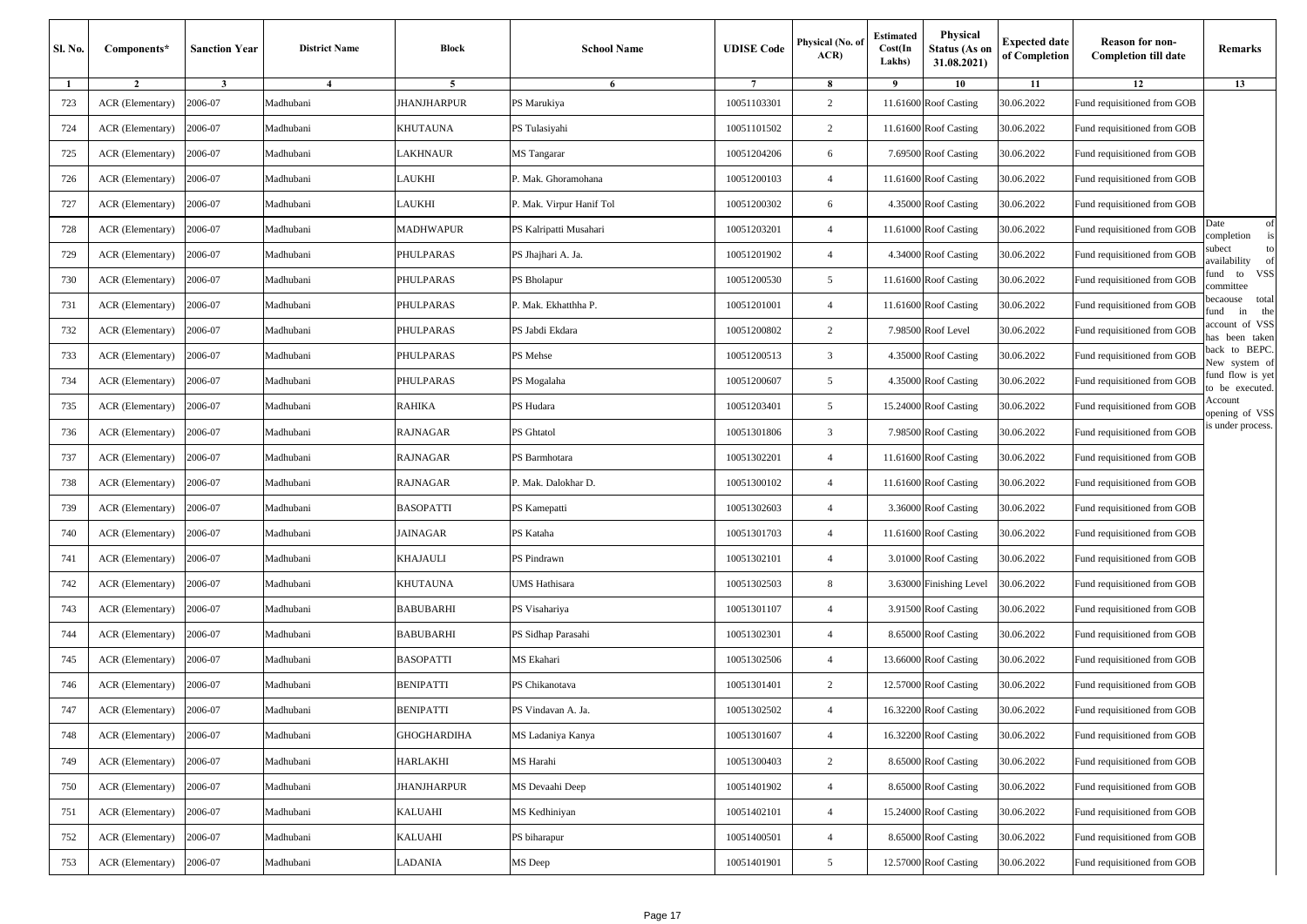| Sl. No. | Components*      | <b>Sanction Year</b> | <b>District Name</b> | Block              | <b>School Name</b>       | <b>UDISE</b> Code | Physical (No. of<br>ACR | <b>Estimated</b><br>Cost(In<br>Lakhs) | Physical<br>Status (As on<br>31.08.2021) | <b>Expected date</b><br>of Completion | <b>Reason for non-</b><br><b>Completion till date</b> | Remarks                                |
|---------|------------------|----------------------|----------------------|--------------------|--------------------------|-------------------|-------------------------|---------------------------------------|------------------------------------------|---------------------------------------|-------------------------------------------------------|----------------------------------------|
|         | $\overline{2}$   | $\mathbf{3}$         | $\overline{4}$       | 5                  | 6                        | $\overline{7}$    | 8                       | 9                                     | 10                                       | 11                                    | 12                                                    | 13                                     |
| 754     | ACR (Elementary) | 2006-07              | Madhubani            | ADANIA             | PS Bela                  | 10051401702       | $\overline{4}$          |                                       | 4.74000 Roof Casting                     | 30.06.2022                            | Fund requisitioned from GOB                           |                                        |
| 755     | ACR (Elementary) | 2006-07              | Madhubani            | LADANIA            | PS Lakshmipur Mushari    | 10051402104       | $\overline{4}$          |                                       | 4.74000 Roof Casting                     | 30.06.2022                            | Fund requisitioned from GOB                           |                                        |
| 756     | ACR (Elementary) | 2006-07              | Madhubani            | ADANIA             | PS Bhakharauli           | 10051401301       | $\overline{c}$          |                                       | 4.74000 Roof Casting                     | 30.06.2022                            | Fund requisitioned from GOB                           |                                        |
| 757     | ACR (Elementary) | 2006-07              | Madhubani            | AKHNAUR            | PS Kachanrava            | 10051501501       | $\overline{4}$          |                                       | 3.91500 Roof Casting                     | 30.06.2022                            | Fund requisitioned from GOB                           |                                        |
| 758     | ACR (Elementary) | 2006-07              | Madhubani            | <b>AUKHI</b>       | MS Sohapur Narhiya Kanya | 10050905901       | 3                       |                                       | 3.45500 Lintel Level                     | 30.06.2022                            | Fund requisitioned from GOB                           |                                        |
| 759     | ACR (Elementary) | 2006-07              | Madhubani            | MADHWAPUR          | PS Piprahi Kanya         | 10051507201       | 5                       |                                       | 4.74000 Roof Level                       | 30.06.2022                            | Fund requisitioned from GOB                           | of<br>Date<br>completion<br>is         |
| 760     | ACR (Elementary) | 2006-07              | Madhubani            | PANDAUL            | PS Kakahiya              | 10051501101       | $\overline{2}$          |                                       | 12.57000 Roof Casting                    | 30.06.2022                            | Fund requisitioned from GOB                           | subect<br>to<br>availability<br>of     |
| 761     | ACR (Elementary) | 2006-07              | Madhubani            | PHULPARAS          | PS Kaharaba              | 10051500208       | 3                       |                                       | 3.45500 Roof Level                       | 30.06.2022                            | Fund requisitioned from GOB                           | VSS<br>fund<br>to<br>ommittee          |
| 762     | ACR (Elementary) | 2006-07              | Madhubani            | PHULPARAS          | <b>JMS Bhagvanpur</b>    | 10051500901       | $\overline{4}$          |                                       | 3.45500 Roof Casting                     | 30.06.2022                            | Fund requisitioned from GOB                           | total<br>becaouse<br>the<br>fund<br>in |
| 763     | ACR (Elementary) | 2006-07              | Madhubani            | RAHIKA             | PS Gharahara             | 10051503101       | 3                       |                                       | 3.45500 Roof Level                       | 30.06.2022                            | Fund requisitioned from GOB                           | account of VSS<br>has been taken       |
| 764     | ACR (Elementary) | 2006-07              | Madhubani            | RAHIKA             | MS Kurso                 | 10051602701       | 3                       |                                       | 4.74000 Roof Casting                     | 30.06.2022                            | Fund requisitioned from GOB                           | back to BEPC.<br>New system of         |
| 765     | ACR (Elementary) | 2006-07              | Madhubani            | BABUBARHI          | PS Bela                  | 10051608401       | 6                       |                                       | 4.75000 Roof Casting                     | 30.06.2022                            | Fund requisitioned from GOB                           | fund flow is yet<br>to be executed.    |
| 766     | ACR (Elementary) | 2006-07              | Madhubani            | BABUBARHI          | Sudi Samaj MS Madhepur   | 10051601701       | 3                       |                                       | 3.69000 Plinth level                     | 30.06.2022                            | Misappropriated                                       | Account                                |
| 767     | ACR (Elementary) | 2006-07              | Madhubani            | BABUBARHI          | M.S. Parsad              | 10051603401       | 6                       |                                       | 4.75000 Roof Casting                     | 30.06.2022                            | Fund requisitioned from GOB                           | opening of VSS<br>is under process.    |
| 768     | ACR (Elementary) | 2006-07              | Madhubani            | BENIPATTI          | MS Bhargama              | 10051606301       | 5                       |                                       | 10.13000 Roof Casting                    | 30.06.2022                            | Fund requisitioned from GOB                           |                                        |
| 769     | ACR (Elementary) | 2006-07              | Madhubani            | BENIPATTI          | MS Tengaraha             | 10051606401       | $\overline{c}$          |                                       | 10.13000 Roof Casting                    | 30.06.2022                            | Fund requisitioned from GOB                           |                                        |
| 770     | ACR (Elementary) | 2006-07              | Madhubani            | BISFI              | PS Radikaur              | 10051606201       | 3                       |                                       | 4.75000 Roof Casting                     | 30.06.2022                            | Fund requisitioned from GOB                           |                                        |
| 771     | ACR (Elementary) | 2006-07              | Madhubani            | GHOGHARDIHA        | MS Bath                  | 10051601301       | 6                       |                                       | 4.75000 Roof Casting                     | 30.06.2022                            | Fund requisitioned from GOB                           |                                        |
| 772     | ACR (Elementary) | 2006-07              | Madhubani            | HARLAKHI           | PS Kalikapur             | 10051600101       | $\overline{\mathbf{3}}$ |                                       | 4.75000 Roof Casting                     | 30.06.2022                            | Fund requisitioned from GOB                           |                                        |
| 773     | ACR (Elementary) | 2006-07              | Madhubani            | JAINAGAR           | PS Virajit               | 10051601403       | 3                       |                                       | 4.75000 Roof Casting                     | 30.06.2022                            | Fund requisitioned from GOB                           |                                        |
| 774     | ACR (Elementary) | 2006-07              | Madhubani            | JAINAGAR           | P. Mak. Bheja            | 10051605502       | $\overline{c}$          |                                       | 4.75000 Roof Casting                     | 30.06.2022                            | Fund requisitioned from GOB                           |                                        |
| 775     | ACR (Elementary) | 2006-07              | Madhubani            | JAINAGAR           | PS Lahvan                | 10051608303       | $\overline{2}$          |                                       | 3.69000 Lintel Level                     | 30.06.2022                            | Fund requisitioned from GOB                           |                                        |
| 776     | ACR (Elementary) | 2006-07              | Madhubani            | JHANJHARPUR        | PS Rupauli               | 10051602601       | 3                       |                                       | 4.75000 Roof Casting                     | 30.06.2022                            | Fund requisitioned from GOB                           |                                        |
| 777     | ACR (Elementary) | 2006-07              | Madhubani            | <b>IHANJHARPUR</b> | RMS Sujatpur             | 10051703403       | 8                       |                                       | 4.75000 Roof Casting                     | 30.06.2022                            | Fund requisitioned from GOB                           |                                        |
| 778     | ACR (Elementary) | 2006-07              | Madhubani            | <b>ADANIA</b>      | PS Loma                  | 10051702101       | 3                       |                                       | 4.75000 Roof Casting                     | 30.06.2022                            | Fund requisitioned from GOB                           |                                        |
| 779     | ACR (Elementary) | 2006-07              | Madhubani            | LAKHNAUR           | MS Utara                 | 10051703903       | $\overline{3}$          |                                       | 4.75000 Roof Casting                     | 30.06.2022                            | Fund requisitioned from GOB                           |                                        |
| 780     | ACR (Elementary) | 2006-07              | Madhubani            | AKHNAUR            | PS Bokaha Purab          | 10051702302       | $\overline{4}$          |                                       | 4.75000 Lintel Level                     | 30.06.2022                            | Fund requisitioned from GOB                           |                                        |
| 781     | ACR (Elementary) | 2006-07              | Madhubani            | MADHAWAPUR         | PS Dumara                | 10051702601       | $\overline{c}$          |                                       | 4.75000 Roof Casting                     | 30.06.2022                            | Fund requisitioned from GOB                           |                                        |
| 782     | ACR (Elementary) | 2006-07              | Madhubani            | <b>MADHAWAPUR</b>  | MS Taraiya               | 10051703503       | $\overline{4}$          |                                       | 4.75000 Roof Casting                     | 30.06.2022                            | Fund requisitioned from GOB                           |                                        |
| 783     | ACR (Elementary) | 2006-07              | Madhubani            | MADHEPUR           | PS Parri                 | 10051703601       | 3                       |                                       | 4.75000 Plinth level                     | 30.06.2022                            | Misappropriated                                       |                                        |
| 784     | ACR (Elementary) | 2006-07              | Madhubani            | DHARHARA           | <b>MS</b> Navtol         | 10051703701       | 3                       |                                       | 14.00000 Roof Casting                    | 30.06.2022                            | Fund requisitioned from GOB                           |                                        |
| 785     | ACR (Elementary) | 2006-07              | Madhubani            | JAMALPUR           | MS Madhepura             | 10051803101       | $\overline{5}$          |                                       | 12.11000 Roof Casting                    | 30.06.2022                            | Fund requisitioned from GOB                           |                                        |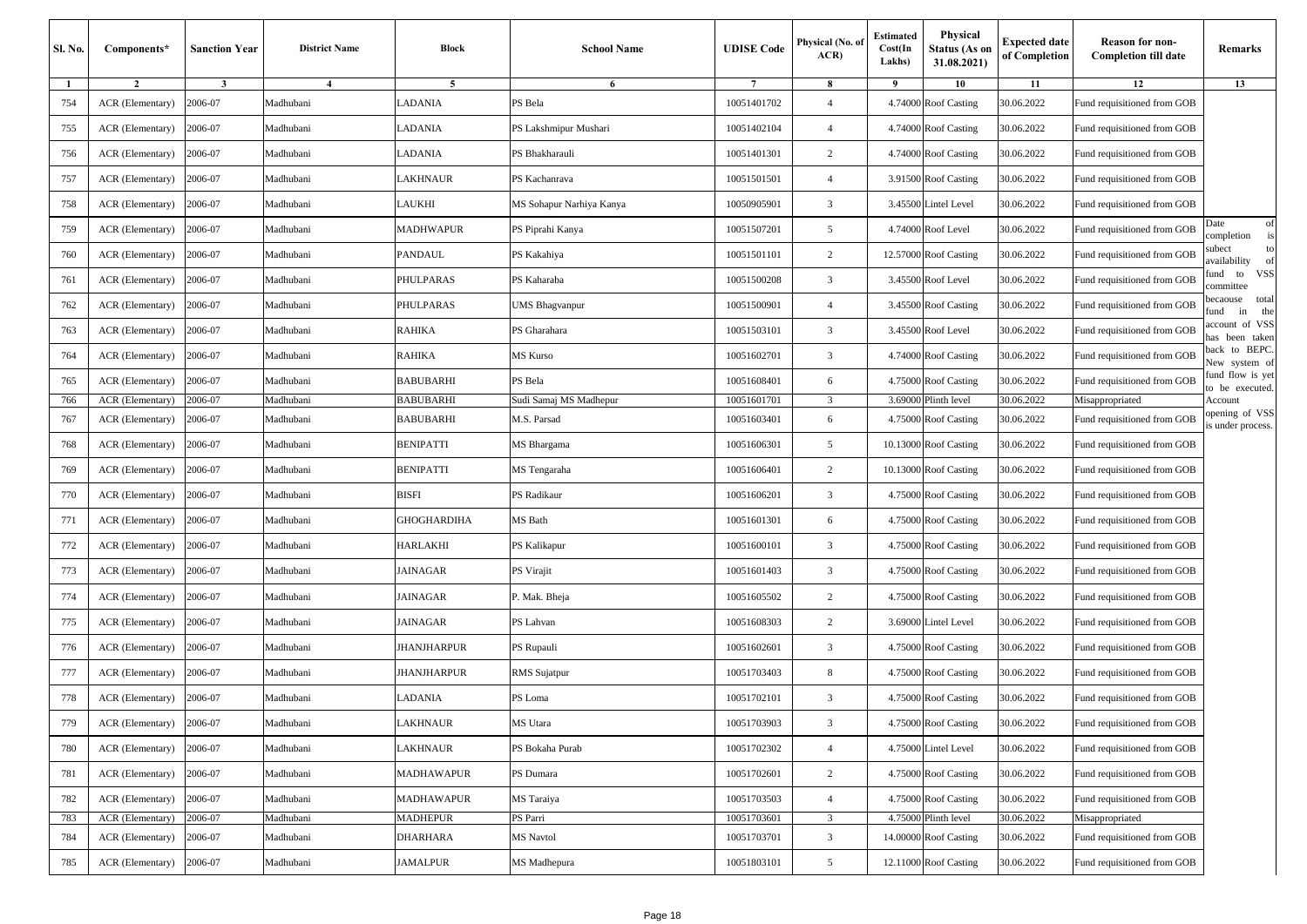| Sl. No. | Components*      | <b>Sanction Year</b> | <b>District Name</b> | <b>Block</b>          | <b>School Name</b>             | <b>UDISE</b> Code | Physical (No. of<br>ACR) | Estimated<br>Cost(In<br>Lakhs) | Physical<br>Status (As on<br>31.08.2021) | <b>Expected date</b><br>of Completion | <b>Reason for non-</b><br><b>Completion till date</b>  | Remarks                                |
|---------|------------------|----------------------|----------------------|-----------------------|--------------------------------|-------------------|--------------------------|--------------------------------|------------------------------------------|---------------------------------------|--------------------------------------------------------|----------------------------------------|
| -1      | $\overline{2}$   | $\mathbf{3}$         | 4                    | 5                     | 6                              | $\overline{7}$    | 8                        | 9                              | 10                                       | 11                                    | 12                                                     | 13                                     |
| 786     | ACR (Elementary) | 2006-07              | Madhubani            | KHARAGPUR             | PS Gumrha                      | 10051802301       | $\overline{4}$           |                                | 18.03000 Plinth level                    | 30.06.2022                            | Fund requisitioned from GOB                            |                                        |
| 787     | ACR (Elementary) | 2006-07              | Madhubani            | KHARAGPUR             | UMS Baturi                     | 10051801601       | 3                        |                                | 14.00000 Roof Casting                    | 30.06.2022                            | Fund requisitioned from GOB                            |                                        |
| 788     | ACR (Elementary) | 2006-07              | Madhubani            | KHARAGPUR             | PS Barahagoriya                | 10051804001       | $\overline{c}$           |                                | 4.53000 Lintel Level                     | 30.06.2022                            | Fund requisitioned from GOB                            |                                        |
| 789     | ACR (Elementary) | 2006-07              | Madhubani            | <b><i>TARAPUR</i></b> | PS Sisauni                     | 10051901201       | $\overline{c}$           |                                | 8.82000 Roof Casting                     | 30.06.2022                            | Fund requisitioned from GOB                            |                                        |
| 790     | ACR (Elementary) | 2006-07              | Madhubani            | TARAPUR               | MS Saini                       | 10051901503       | 5                        |                                | 14.00000 Plinth level                    | 30.06.2022                            | Fund requisitioned from GOB                            |                                        |
| 791     | ACR (Elementary) | 2006-07              | Madhubani            | <b>TARAPUR</b>        | MS lakshmisagar                | 10052007604       | 2                        |                                | 9.97000 Roof Casting                     | 30.06.2022                            | Fund requisitioned from GOB                            | of<br>Date<br>is<br>completion         |
| 792     | ACR (Elementary) | 2006-07              | Madhubani            | TETIA BAMBER          | PS Baraha Musahartol           | 10052000802       | $\overline{4}$           |                                | 9.97000 Roof Casting                     | 30.06.2022                            | Fund requisitioned from GOB                            | subect<br>to<br>availability<br>of     |
| 793     | ACR (Elementary) | 2006-07              | Madhubani            | DHARHARA              | UMS Marar                      | 10052007001       | 5                        |                                | 10.39000 Roof Casting                    | 30.06.2022                            | Fund requisitioned from GOB                            | VSS<br>fund to<br>committee            |
| 794     | ACR (Elementary) | 2006-07              | Madhubani            | KHARAGPUR             | PS Dhanushi Chanpura           | 10052002002       | $\overline{4}$           |                                | 10.39000 Finishing Level                 | 30.06.2022                            | Fund requisitioned from GOB                            | total<br>becaouse<br>the<br>fund<br>in |
| 795     | ACR (Elementary) | 2006-07              | Madhubani            | JAMALPUR              | PS Dhepura                     | 10052000704       | $\overline{c}$           |                                | 10.41100 Roof Casting                    | 30.06.2022                            | Fund requisitioned from GOB                            | account of VSS<br>has been taken       |
| 796     | ACR (Elementary) | 2006-07              | Madhubani            | KHARAGPUR             | PS Babhanagari                 | 10052002201       | $\overline{4}$           |                                | 7.61000 Roof Casting                     | 30.06.2022                            | Fund requisitioned from GOB                            | back to BEPC.<br>New system of         |
| 797     | ACR (Elementary) | 2006-07              | Madhubani            | <b>MUNGER SADAR</b>   | PS Tunni Mishara Tol Jagatapur | 10052007002       | 5                        |                                | 12.63000 Roof Casting                    | 30.06.2022                            | Fund requisitioned from GOB                            | fund flow is yet<br>to be executed.    |
| 798     | ACR (Elementary) | 2006-07              | Madhubani            | TETIA BAMBER          | <b>MS</b> Basauli              | 10052000204       | 5                        |                                | 12.63000 Roof Casting                    | 30.06.2022                            | Fund requisitioned from GOB                            | Account<br>opening of VSS              |
| 799     | ACR (Elementary) | 2006-07              | Madhubani            | DHARHARA              | <b>MS</b> Basuaada             | 10052007703       | 6                        |                                | 10.39000 Roof Casting                    | 30.06.2022                            | Fund requisitioned from GOB                            | s under process.                       |
| 800     | ACR (Elementary) | 2006-07              | Madhubani            | KHARAGPUR             | MS Chauri                      | 10052004002       | 3                        |                                | 8.33000 Roof Casting                     | 30.06.2022                            | Fund requisitioned from GOB                            |                                        |
| 801     | ACR (Elementary) | 2006-07              | Madhubani            | KHARAGPUR             | MS Bhiththi                    | 10052002301       | 2                        |                                | 8.33000 Finishing Level                  | 30.06.2022                            | Fund requisitioned from GOB                            |                                        |
| 802     | ACR (Elementary) | 2006-07              | Madhubani            | <b>MUNGER SADAR</b>   | MS Chakdah                     | 10052106402       | 3                        |                                | 11.01000 Finishing Level                 | 30.06.2022                            | Fund requisitioned from GOB                            |                                        |
| 803     | ACR (Elementary) | 2006-07              | Madhubani            | TETIA BAMBER          | PS Raghupur chak               | 10052102401       |                          |                                | 13.46000 Not Started                     | 30.06.2022                            | Fund requisitioned from GOB                            |                                        |
| 804     | ACR (Elementary) | 2006-07              | Madhubani            | GAIGHAT               | UMS Sugauna Pokhar             | 10052105803       | 8                        |                                | 10.75000 Roof Casting                    | 30.06.2022                            | Fund requisitioned from GOB                            |                                        |
| 805     | ACR (Elementary) | 2006-07              | Madhubani            | AURAI                 | UMS Magarpatti                 | 10052101501       | 3                        |                                | 22.12000 Lintel Level                    | 30.06.2022                            | Misappropriated                                        |                                        |
| 806     | ACR (Elementary) | 2006-07              | Madhubani            | BANDRA                | PS Mahinathpur                 | 10052102501       | 3                        |                                | 22.12000 Roof Level                      | 30.06.2022                            | Fund requisitioned from GOB                            |                                        |
| 807     | ACR (Elementary) | 2006-07              | Madhubani            | <b>MEENAPUR</b>       | PS Murlikha                    | 10052102205       | 3                        |                                | 22.12000 Roof Casting                    | 30.06.2022                            | Fund requisitioned from GOB                            |                                        |
| 808     | ACR (Elementary) | 2006-07              | Madhubani            | <b>MEENAPUR</b>       | P. Mak. Gausnagar              | 10052102202       | $\overline{4}$           |                                | 22.12000 Roof Casting                    | 30.06.2022                            | Fund requisitioned from GOB                            |                                        |
| 809     | ACR (Elementary) | 2006-07              | Madhubani            | MOTIPUR               | MS Rampatti                    | 10052102502       | 3                        |                                | 16.16000 Roof Casting                    | 30.06.2022                            | Fund requisitioned from GOB                            |                                        |
| 810     | ACR (Elementary) | 2006-07              | Madhubani            | MOTIPUR               | PS Alichak                     | 10052101804       | 2                        |                                | 9.17000 Roof Casting                     | 30.06.2022                            | Fund requisitioned from GOB                            |                                        |
| 811     | ACR (Elementary) | 2008-09              | Madhubani            | <b>GAIGHAT</b>        | PS PARSAHI                     | 10050801604       | $\mathbf{1}$             |                                | 13.51251 Roof Level                      | 30.06.2022                            | Fund not available in VSS A/c<br>due to closure of A/c |                                        |
| 812     | ACR (Elementary) | 2008-09              | Madhubani            | GAIGHAT               | NPS GATIPATTI                  | 10051900502       | $\overline{1}$           |                                | 7.42200 Finishing Level                  | 30.06.2022                            | Fund not available in VSS A/c<br>due to closure of A/c |                                        |
| 813     | ACR (Elementary) | 2008-09              | Madhubani            | <b>KANTI</b>          | UMS BAHURABA NAVTOL            | 10051900602       | -1                       |                                | 8.71000 Finishing Level                  | 30.06.2022                            | Fund not available in VSS A/c<br>due to closure of A/c |                                        |
| 814     | ACR (Elementary) | 2008-09              | Madhubani            | <b>KANTI</b>          | PS LAHERIAGANJ WARD NO.-2      | 10052004701       | 2                        |                                | 3.01953 Finishing Level                  | 30.06.2022                            | Fund requisitioned from GOB                            |                                        |
| 815     | ACR (Elementary) | 2008-09              | Madhubani            | KATRA                 | PS BASUARA                     | 10052002003       | $\overline{1}$           |                                | 8.71000 Finishing Level                  | 30.06.2022                            | Fund not available in VSS A/c<br>due to closure of A/c |                                        |
| 816     | ACR (Elementary) | 2009-10              | Madhubani            | Marwan                | <b>MS BELAUNA</b>              | 10050303403       |                          |                                | 7.42200 Lintel Level                     | 30.06.2022                            | Misappropriated                                        |                                        |
| 817     | ACR (Elementary) | 2009-10              | Madhubani            | MOTIPUR               | PS, PIPRA TOL                  | 10050801801       | 2                        |                                | 13.51256 Finishing Level                 | 30.06.2022                            | Fund not available in VSS A/c<br>due to closure of A/c |                                        |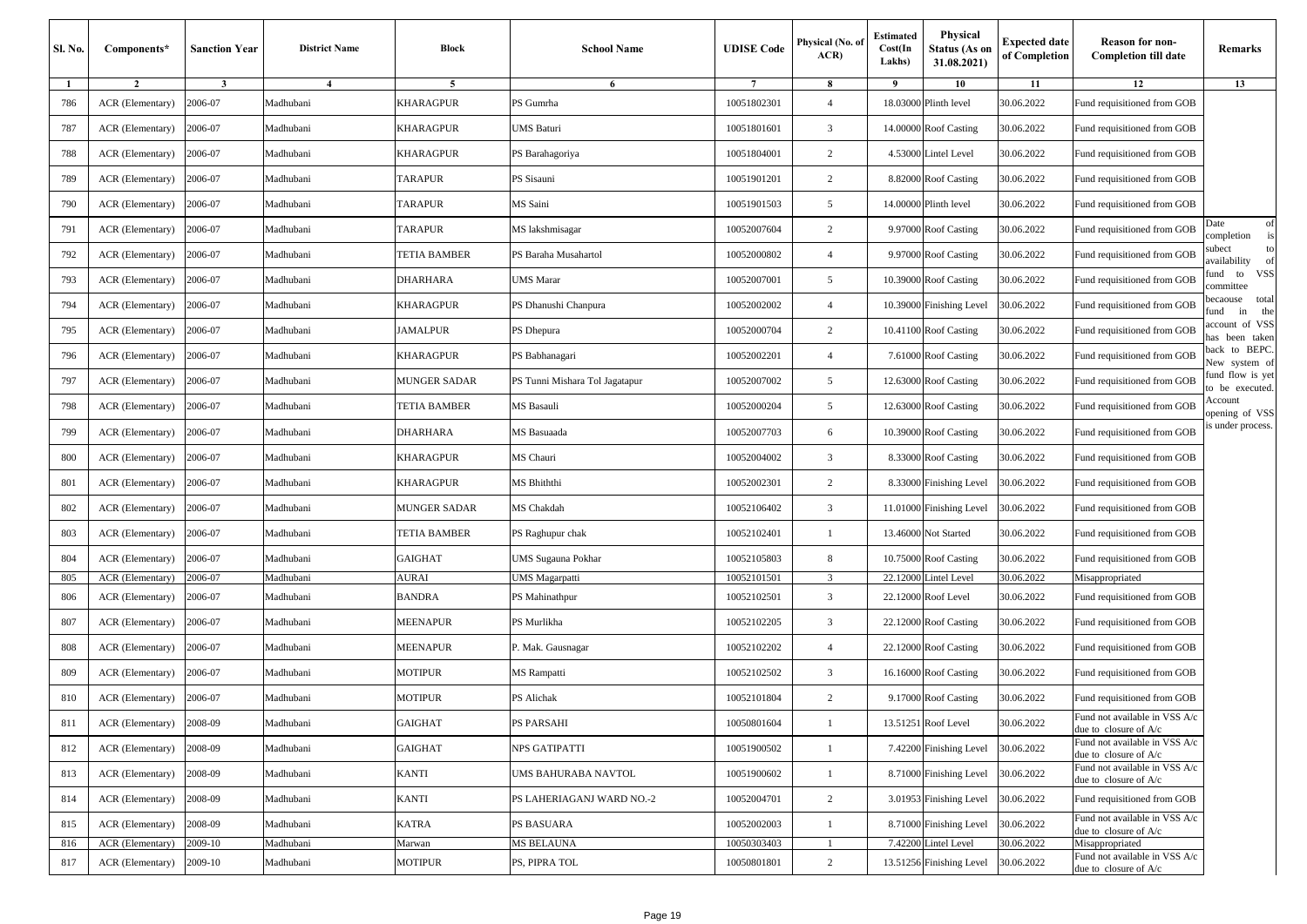| <b>Sl. No.</b> | Components*                          | <b>Sanction Year</b> | <b>District Name</b>   | <b>Block</b>             | <b>School Name</b>                     | <b>UDISE</b> Code          | Physical (No. of<br>ACR | <b>Estimated</b><br>Cost(In<br>Lakhs) | Physical<br><b>Status (As on</b><br>31.08.2021) | <b>Expected date</b><br>of Completion | <b>Reason for non-</b><br><b>Completion till date</b>    | Remarks                                     |
|----------------|--------------------------------------|----------------------|------------------------|--------------------------|----------------------------------------|----------------------------|-------------------------|---------------------------------------|-------------------------------------------------|---------------------------------------|----------------------------------------------------------|---------------------------------------------|
| $\mathbf{1}$   | $\overline{2}$                       | $\mathbf{3}$         | $\overline{4}$         | 5                        | 6                                      | $\overline{7}$             | 8                       | 9                                     | 10                                              | 11                                    | 12                                                       | 13                                          |
| 818            | ACR (Elementary)                     | 2009-10              | Madhubani              | Paroo                    | MS KALARIPATTI                         | 10051203202                |                         |                                       | 13.51256 Roof Casting                           | 30.06.2022                            | Fund not available in VSS A/c<br>due to closure of $A/c$ |                                             |
| 819            | ACR (Elementary)                     | 2009-10              | Madhubani              | SARAIYA                  | PS GODAM TOL                           | 10051301602                | 2                       |                                       | 7.42200 Lintel Level                            | 30.06.2022                            | Fund not available in VSS A/c<br>due to closure of $A/c$ |                                             |
| 820            | ACR (Elementary)                     | 2009-10              | Madhubani              | MINAPUR                  | PS BHAUGACHHI                          | 10051704201                | 2                       |                                       | 13.51256 Finishing Level                        | 30.06.2022                            | Fund not available in VSS A/c<br>due to closure of A/c   |                                             |
| 821            | ACR (Elementary)                     | 2009-10              | Madhubani              | MINAPUR                  | PS RAHIKA BANGH                        | 10052001405                | 2                       |                                       | 13.51256 Roof Level                             | 30.06.2022                            | Fund not available in VSS A/c<br>due to closure of A/c   |                                             |
| 822            | ACR (Elementary)                     | 2009-10              | Madhubani              | <b>MINAPUR</b>           | PS Dudahi                              | 10050203501                | 3                       |                                       | 13.51256 Plinth level                           | 30.06.2022                            | Misappropriated                                          |                                             |
| 823            | ACR (Elementary)                     | 2009-10              | Madhubani              | Mushahari                | PS Kauaaha Sthan                       | 10050301403                | $\overline{1}$          |                                       | 3.01953 Roof Level                              | 30.06.2022                            | Fund requisitioned from GOB                              |                                             |
| 824            | ACR (Elementary)                     | 2009-10              | Madhubani              | Sahebganj                | PS Patauna (Hindi)                     | 10050502404                | 3                       |                                       | 7.01000 Finishing Level                         | 30.06.2022                            | Misappropriated                                          | Date<br>of                                  |
| 825            | ACR (Elementary)                     | 2009-10              | Madhubani              | SARAIYA                  | PS Hathibali                           | 10050900505                | $\overline{3}$          |                                       | 7.42200 Roof Casting                            | 30.06.2022                            | Fund requisitioned from GOB                              | is<br>completion<br>subect<br>to            |
| 826            | ACR (Elementary)                     | 2009-10              | Madhubani              | SARAIYA                  | PS Tulasiyahi                          | 10051101502                | 3                       |                                       | 13.51256 Roof Casting                           | 30.06.2022                            | Fund requisitioned from GOB                              | availability of<br><b>VSS</b><br>fund<br>to |
| 827            | ACR (Elementary)                     | 2009-10              | Madhubani              | BIHAR SHARIF             | PS Bihari                              | 10051700701                | 3                       |                                       | 13.86000 Not Started                            | 30.06.2022                            | Fund not available in VSS A/c<br>due to closure of A/c   | committee<br>total<br>becaouse              |
| 828            | ACR (Elementary)                     | 2009-10              | Madhubani              | <b>BIHAR SHARIF</b>      | PS Mahinathpur                         | 10050300401                | 3                       |                                       | 13.25000 Roof Level                             | 30.06.2022                            | Fund requisitioned from GOB                              | the<br>in<br>fund<br>account of VSS         |
| 829            | ACR (Elementary)                     | 2009-10              | Madhubani              | <b>CHANDI</b>            | PS Kushamaul                           | 10052102204                |                         | 4.45000                               | Not Started                                     | 30.06.2022                            | Misappropriated                                          | has been taken                              |
| 830            | ACR (Elementary)                     | 2010-11              | Madhubani              | <b>ASTHAWAN</b>          | UMS BALANSER EAST                      | 10050205303                | 3                       | 6.98000                               | <b>Roof Casting</b>                             | 30.06.2022                            | FIR Lodged                                               | back to BEPC.                               |
| 831            | ACR (Elementary)                     | 2010-11              | Madhubani              | <b>CHANDI</b>            | UMS KHARAGWANI EAST                    | 10050203101                | 3                       | 6.98000                               | <b>Roof Casting</b>                             | 30.06.2022                            | FIR Lodged                                               | New system of                               |
| 832            | <b>ACR</b> (Elementary)              | 2010-11              | Madhubani              | <b>HARNAUT</b>           | UMS MOHANPATTI                         | 10050302406                | $\overline{3}$          | 6.98000                               | Finishing Level                                 | 30.06.2022                            | Misappropriated                                          | fund flow is yet                            |
| 833            | ACR (Elementary)                     | 2010-11              | Madhubani              | <b>HILSA</b>             | PS AGORPATTI                           | 10050402601                | 3                       |                                       | 6.98000 Roof Casting                            | 30.06.2022                            | Fund requisitioned from GOB                              | to be executed.<br>Account                  |
| 834            | ACR (Elementary)                     | 2010-11              | Madhubani              | <b>ISLAMPUR</b>          | UMS KARHI                              | 10050406801                | 3                       |                                       | 6.98000 Roof Casting                            | 30.06.2022                            | Fund not available in VSS A/c<br>due to closure of A/c   | opening of VSS<br>is under process.         |
| 835            | ACR (Elementary)                     | 2010-11              | Madhubani              | CHANDI                   | UMS JATIYAHI                           | 10050407201                | $\overline{1}$          |                                       | 13.27000 Roof Casting                           | 30.06.2022                            | Fund not available in VSS A/c<br>due to closure of $A/c$ |                                             |
| 836            | ACR (Elementary)                     | 2010-11              | Madhubani              | THARTHARI                | PS CHANAURAGOTH                        | 10050904802                | 3                       |                                       | 13.27000 Roof Casting                           | 30.06.2022                            | Fund requisitioned from GOB                              |                                             |
| 837            | ACR (Elementary)                     | 2010-11              | Madhubani              | <b>BIHARSHARIF</b>       | UMS HATHISARA                          | 10051100602                | 3                       |                                       | 5.65000 Roof Casting                            | 30.06.2022                            | Misappropriated                                          |                                             |
| 838            | ACR (Elementary)                     | 2010-11              | Madhubani              | <b>HILSA</b>             | UMS BOKHA WEST                         | 10051702303                | 3                       |                                       | 5.65000 Finishing Level                         | 30.06.2022                            | Fund not available in VSS A/c<br>due to closure of A/c   |                                             |
| 839            | ACR (Elementary)                     | 2010-11              | Madhubani              | KARAIPASURAI             | UMS MINTI                              | 10051702701                | 3                       | 5.65000                               | <b>Roof Casting</b>                             | 30.06.2022                            | Misappropriated                                          |                                             |
| 840            | ACR (Elementary)                     | 2010-11              | Madhubani              | <b>BIHARSHARIF</b>       | UMS PAHIPURA                           | 10051702304                | 3                       | 8.32000                               | <b>Roof Casting</b>                             | 30.06.2022                            | FIR Lodged                                               |                                             |
| 841            | ACR (Elementary)                     | 2010-11              | Madhubani              | <b>ISLAMPUR</b>          | UMS BELHA EAST                         | 10051901406                |                         |                                       | 8.32000 Not Started                             | 30.06.2022                            | Fund not available in VSS A/c<br>due to closure of A/c   |                                             |
| 842            | ACR (Elementary)                     | 2010-11              | Madhubani              | GIRIYAK                  | UMS HIRAPATTI                          | 10052105509                |                         | 4.38100                               | Not Started                                     | 30.06.2022                            | Misappropriated                                          |                                             |
| 843<br>844     | ACR (Elementary)<br>ACR (Elementary) | 2010-11<br>2010-11   | Madhubani<br>Madhubani | HILSA<br><b>ISLAMPUR</b> | UMS MADHUBANI TOL<br>PS CHHAURHI NORTH | 10052100601<br>10050201502 | 3<br>2                  | 4.38100                               | <b>Roof Casting</b><br>4.38100 Roof Casting     | 30.06.2022<br>30.06.2022              | Misappropriated<br>Fund not available in VSS A/c         |                                             |
| 845            | ACR (Elementary)                     | 2010-11              | Madhubani              | NAGARNAUSA               | MS MAUAHI                              | 10050203701                | $\overline{4}$          |                                       | 5.99200 Roof Casting                            | 30.06.2022                            | due to closure of A/c<br>Fund requisitioned from GOB     |                                             |
| 846            | ACR (Elementary)                     | 2010-11              | Madhubani              | RAHUI                    | PS PATAILA DHAMAURA                    | 10050203902                | $\overline{4}$          |                                       | 4.38100 Roof Casting                            | 30.06.2022                            | Fund not available in VSS A/c<br>due to closure of A/c   |                                             |
| 847            | ACR (Elementary)                     | 2010-11              | Madhubani              | SARMERA                  | PS PIPARA RAMPUR                       | 10050201907                | $\overline{4}$          |                                       | 4.38100 Roof Casting                            | 30.06.2022                            | Fund not available in VSS A/c<br>due to closure of A/c   |                                             |
| 848            | ACR (Elementary)                     | 2010-11              | Madhubani              | Govindpur                | MS CHILMILIYA                          | 10050302201                | $\overline{4}$          |                                       | 7.39000 Finishing Level 30.06.2022              |                                       | Fund not available in VSS A/c                            |                                             |
| 849            | ACR (Elementary)                     | 2010-11              | Madhubani              | Govindpur                | UMS PANCHRATAN                         | 10050302201                | $\overline{4}$          |                                       | 7.39000 Roof Casting                            | 30.06.2022                            | due to closure of A/c<br>Fund not available in VSS A/c   |                                             |
| 850            | ACR (Elementary)                     | 2010-11              | Madhubani              | Govindpur                | MS BIRAULI                             | 10050408904                | $\overline{2}$          |                                       | 15.75600 Lintel Level                           | 30.06.2022                            | due to closure of A/c<br>Fund requisitioned from GOB     |                                             |
|                | ACR (Elementary)                     | 2010-11              | Madhubani              | Govindpur                | PS MURETH HINDI                        | 10050407501                | 2                       |                                       | 2.33800 Roof Casting                            | 30.06.2022                            | FIR Lodged                                               |                                             |
| 851            |                                      |                      |                        |                          |                                        |                            |                         |                                       |                                                 |                                       | Fund not available in VSS A/c                            |                                             |
| 852            | ACR (Elementary)                     | 2010-11              | Madhubani              | Hisua                    | UMS KARAHI                             | 10050406801                | $\overline{1}$          |                                       | 6.07000 Roof Level                              | 30.06.2022                            | due to closure of A/c<br>Fund not available in VSS A/c   |                                             |
| 853            | ACR (Elementary)                     | 2010-11              | Madhubani              | Kawakole                 | RATHAUS GHAT GIRL                      | 10050500204                | $\mathbf{3}$            |                                       | 3.67600 Finishing Level                         | 30.06.2022                            | due to closure of A/c                                    |                                             |
| 854            | ACR (Elementary)                     | 2010-11              | Madhubani              | Meskaur                  | PS MAINHI                              | 10050602701                | $\overline{3}$          |                                       | 10.44500 Roof Level                             | 30.06.2022                            | Fund requisitioned from GOB                              |                                             |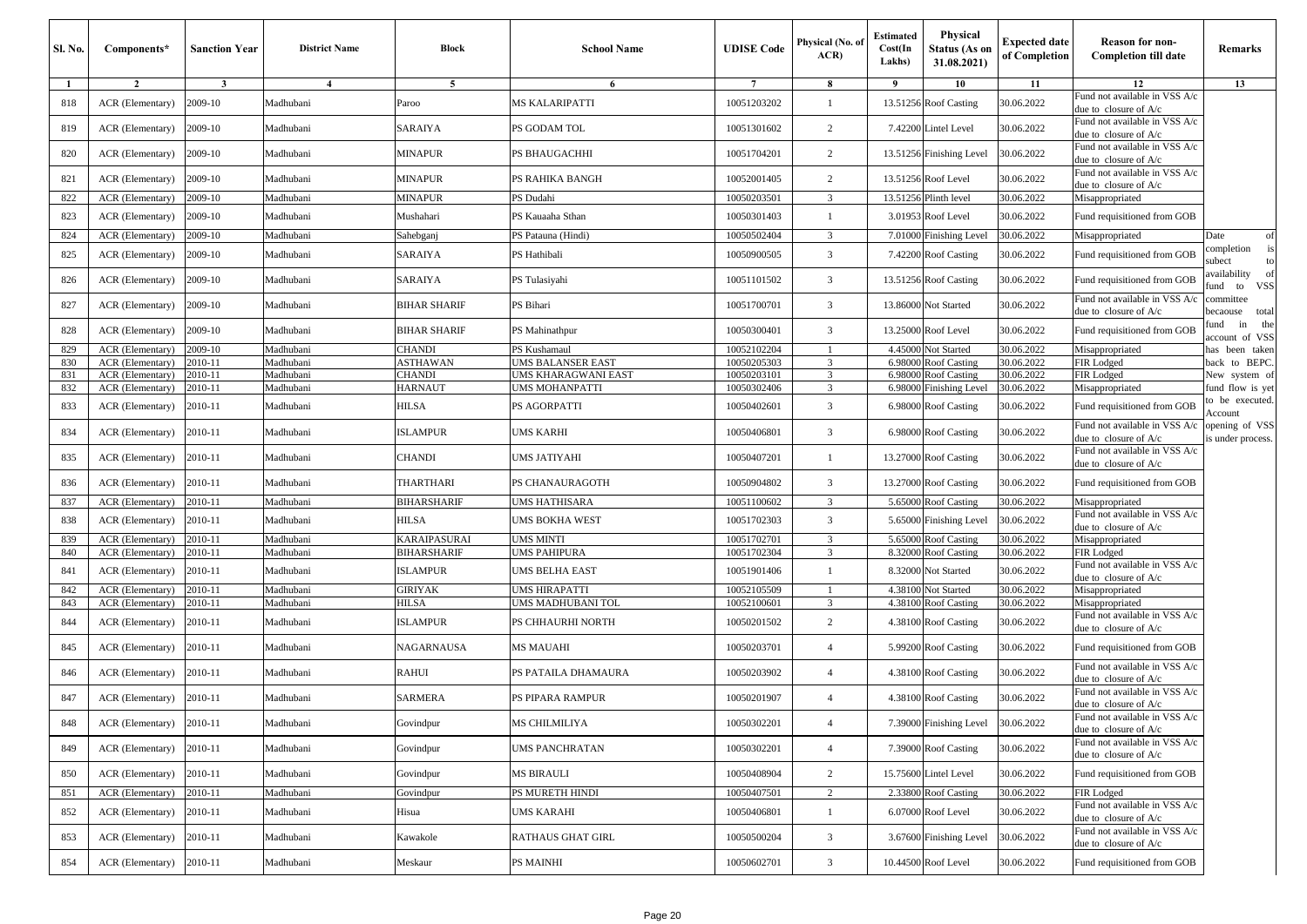| <b>Sl. No.</b> | Components*                                 | <b>Sanction Year</b>    | <b>District Name</b>   | <b>Block</b>           | <b>School Name</b>            | <b>UDISE</b> Code          | Physical (No. of<br>ACR | <b>Estimated</b><br>Cost(In<br>Lakhs) | Physical<br><b>Status (As or</b><br>31.08.2021) | <b>Expected date</b><br>of Completion | <b>Reason for non-</b><br><b>Completion till date</b>        | Remarks                                |
|----------------|---------------------------------------------|-------------------------|------------------------|------------------------|-------------------------------|----------------------------|-------------------------|---------------------------------------|-------------------------------------------------|---------------------------------------|--------------------------------------------------------------|----------------------------------------|
| $\mathbf{1}$   | $\overline{2}$                              | $\overline{\mathbf{3}}$ | $\overline{4}$         | 5                      | 6                             | $7\phantom{.0}$            | 8                       | 9                                     | 10                                              | 11                                    | 12                                                           | 13                                     |
| 855            | ACR (Elementary)                            | 2010-11                 | Madhubani              | Meskaur                | PS SUDAI                      | 10050601401                | $\overline{4}$          |                                       | 10.44500 Finishing Level                        | 30.06.2022                            | Fund requisitioned from GOB                                  |                                        |
| 856            | ACR (Elementary)                            | 2010-11                 | Madhubani              | Meskaur                | NPS TAKIYATOL HISAR           | 10050702710                | 3                       |                                       | 7.39000 Roof Casting                            | 30.06.2022                            | Fund not available in VSS A/c<br>due to closure of A/c       |                                        |
| 857            | ACR (Elementary)                            | 2010-11                 | Madhubani              | Meskaur                | PS PARSAHI                    | 10050801604                | 2                       | 5.96000                               | <b>Finishing Level</b>                          | 30.06.2022                            | Fund not available in VSS A/c<br>due to closure of A/c       |                                        |
| 858            | ACR (Elementary)                            | 2010-11                 | Madhubani              | Meskaur                | PS SELRA GOTH                 | 10050801902                | 3                       | 7.42000                               | Finishing Level                                 | 30.06.2022                            | FIR Lodged                                                   |                                        |
| 859            | ACR (Elementary)                            | 2010-11                 | Madhubani              | Nardiganj              | PS TEDHA                      | 10050801605                | 3                       | 4.0600                                | inishing Level                                  | 30.06.2022                            | FIR Lodged<br>Fund not available in VSS A/c                  |                                        |
| 860            | ACR (Elementary)                            | 2010-11                 | Madhubani              | Nardiganj              | PS PARASAHI                   | 10050801604                | $\mathbf{1}$            | 7.39000                               | Roof Level                                      | 30.06.2022                            | due to closure of $A/c$                                      |                                        |
| 861<br>862     | <b>ACR</b> (Elementary)<br>ACR (Elementary) | 2010-11<br>2010-11      | Madhubani<br>Madhubani | Nardiganj<br>Nardiganj | SANTNAGAR GIRL<br>PS KOLHATTA | 10050902502<br>10051200514 | 3<br>3                  | 7.39000<br>22.4000                    | Roof Casting<br>intel Level                     | 30.06.2022<br>30.06.2022              | Misappropriated<br>FIR Lodged                                |                                        |
| 863            | ACR (Elementary)                            | 2010-11                 | Madhubani              | Nardiganj              | PS DHAMKKA                    | 10051401704                | $\overline{2}$          | 1.1000                                | Lintel Level                                    | 30.06.2022                            | Misappropriated                                              | Date<br>of                             |
| 864            | ACR (Elementary)                            | 2010-11                 | Madhubani              | Nardiganj              | THALHI                        | 10050601801                | 3                       | 1.10000                               | 0 Roof Casting                                  | 30.06.2022                            | Fund requisitioned from GOB                                  | completion<br>is<br>subect             |
| 865            | ACR (Elementary)                            | 2010-11                 | Madhubani              | Narhat                 | PS AKHAR GHAT                 | 10051701505                | 3                       |                                       | 25.36700 Roof Casting                           | 30.06.2022                            | Fund not available in VSS A/c<br>due to closure of A/c       | availability<br>of<br>VSS<br>ùnd<br>to |
| 866            | ACR (Elementary)                            | 2010-11                 | Madhubani              | Narhat                 | FULPARAS WEST                 | 10051903402                | $\overline{1}$          |                                       | 6.86230 Not Started                             | 30.06.2022                            | Fund not available in VSS A/c<br>due to closure of $A/c$     | committee<br>total<br>pecaouse         |
| 867            | ACR (Elementary)                            | 2010-11                 | Madhubani              | Narhat                 | PS HANUMAN NAGAR MUSHARI      | 10051700901                | 3                       | 7.61000                               | <b>Finishing Level</b>                          | 30.06.2022                            | FIR Lodged                                                   | fund<br>in<br>the                      |
| 868            | ACR (Elementary)                            | 2010-11                 | Madhubani              | Pakribarawan           | MS AMAUJA                     | 10051901403                | 2                       |                                       | 10.44500 Finishing Level                        | 30.06.2022                            | Fund requisitioned from GOB                                  | account of VSS<br>as been taken        |
| 869            | ACR (Elementary)                            | 2010-11                 | Madhubani              | Pakribarawan           | MS BASUARA                    | 10052007703                | $\overline{4}$          | 6.86230                               | <b>Finishing Level</b>                          | 30.06.2022                            | Fund not available in VSS A/c<br>due to closure of A/c       | back to BEPC.<br>New system of         |
| 870            | ACR (Elementary)                            | 2010-11                 | Madhubani              | Pakribarawan           | P MAK BALHA                   | 10052101006                | 2                       |                                       | 8.96000 Finishing Level                         | 30.06.2022                            | Fund not available in VSS A/c<br>due to closure of A/c       | fund flow is yet<br>to be executed.    |
| 871            | ACR (Elementary)                            | 2010-11                 | Madhubani              | Pakribarawan           | <b>PS MERAN</b>               | 10052100701                | 3                       | 1.10000                               | <b>Roof Casting</b>                             | 30.06.2022                            | FIR Lodged                                                   | Account                                |
| 872            | ACR (Elementary)                            | 2010-11                 | Madhubani              | Rajouli                | PS PARIHARIPUR EAST           | 10052101101                | 3                       |                                       | 3.31400 Roof Casting                            | 30.06.2022                            | Fund not available in VSS A/c<br>due to closure of $A/c$     | opening of VSS<br>is under process.    |
| 873            | ACR (Elementary)                            | 2010-11                 | Madhubani              | Rajouli                | MS BELAUNA                    | 10050303403                | $\overline{1}$          | 7.39000                               | <b>Lintel Level</b>                             | 30.06.2022                            | Misappropriated                                              |                                        |
| 874            | ACR (Elementary)                            | 2010-11                 | Madhubani              | Rajouli                | P S BARAHI MUSHAHARI          | 10050801105                | 3                       | 7.39000                               | Roof Level                                      | 30.06.2022                            | Fund not available in VSS A/c<br>due to closure of A/c       |                                        |
| 875            | ACR (Elementary)                            | 2010-11                 | Madhubani              | Sirdala                | MS KALARIPATTI                | 10051203202                | -1                      |                                       | 7.39000 Roof Casting                            | 30.06.2022                            | Fund not available in VSS A/c<br>due to closure of $A/c$     |                                        |
| 876            | ACR (Elementary)                            | 2011-12                 | Madhubani              | Sirdala                | M S BAKSAHI                   | 10050200604                | $\overline{1}$          |                                       | 3.31400 Not Started                             | 30.06.2022                            | Fund not available in VSS A/c<br>due to closure of A/c       |                                        |
| 877            | ACR (Elementary)                            | 2011-12                 | Madhubani              | Sirdala                | U M S HANUMAN NAGAR URDU      | 10050201701                | 2                       |                                       | 17.74800 Roof Casting                           | 30.06.2022                            | Fund not available in VSS A/c<br>due to closure of $A/c$     |                                        |
| 878            | ACR (Elementary)                            | 2011-12                 | Madhubani              | Sirdala                | MS BELAUNA                    | 10050303403                | $\overline{4}$          |                                       | 6.86230 Lintel Level                            | 30.06.2022                            | Misappropriated                                              |                                        |
| 879            | ACR (Elementary)                            | 2011-12                 | Madhubani              | Sirdala                | U M S ANDHRI                  | 10050405001                | $\overline{4}$          |                                       | 5.96000 Roof Casting                            | 30.06.2022                            | Fund not available in VSS A/c<br>due to closure of A/c       |                                        |
| 880            | ACR (Elementary)                            | 2011-12                 | Madhubani              | Sirdala                | M S PARSA                     | 10050505102                | $\overline{4}$          |                                       | 7.42000 Roof Casting                            | 30.06.2022                            | Fund requisitioned from GOB                                  |                                        |
| 881            | ACR (Elementary)                            | 2011-12                 | Madhubani              | Sirdala                | PS DHAPHAR TOL HISAR          | 10050702703                | $\overline{2}$          | 7.42000                               | Roof Casting                                    | 30.06.2022                            | Misappropriated                                              |                                        |
| 882            | ACR (Elementary)                            | 2011-12                 | Madhubani              | Sirdala                | PS JHANJHARPUR EAST           | 10050906809                | $\overline{c}$          |                                       | 7.61000 Roof Casting                            | 30.06.2022                            | Fund not available in VSS A/c<br>due to closure of A/c       |                                        |
| 883            | ACR (Elementary)                            | 2011-12                 | Madhubani              | Sirdala                | PS HARIPUR DIHTOL SC          | 10051000514                | $\overline{c}$          |                                       | 7.61000 Roof Casting                            | 30.06.2022                            | Fund not available in VSS A/c<br>due to closure of A/c       |                                        |
| 884            | ACR (Elementary)                            | 2011-12                 | Madhubani              | Hisua                  | <b>UMSBHAGWATIPUR</b>         | 10051301702                | $\overline{3}$          | 7.39000                               | Roof Level                                      | 30.06.2022                            | FIR Lodged                                                   |                                        |
| 885            | ACR (Elementary)                            | 2011-12                 | Madhubani              | Kawakole               | <b>PS BRINDABAN</b>           | 10052007603                | $\mathbf{1}$            |                                       | 10.44500 Roof Level                             | 30.06.2022                            | Fund not available in VSS A/c<br>due to closure of $A/c$     |                                        |
| 886            | ACR (Elementary)                            | 2011-12                 | Madhubani              | Meskaur                | PS GODAM TOL                  | 10051301602                | -1                      |                                       | 4.06000 Finishing Level                         | 30.06.2022                            | Fund not available in VSS A/c<br>due to closure of A/c       |                                        |
| 887            | ACR (Elementary)                            | 2011-12                 | Madhubani              | Meskaur                | PS DHAMAKKA                   | 10051401704                | $\mathbf{1}$            |                                       | 3.31400 Lintel Level                            | 30.06.2022                            | Misappropriated                                              |                                        |
| 888            | ACR (Elementary)                            | 2011-12                 | Madhubani              | Meskaur                | <b>M S PANDAUL BOYS</b>       | 10051801513                | 3                       |                                       | 10.30800 Finishing Level                        | 30.06.2022                            | Fund requisitioned from GOB<br>Fund not available in VSS A/c |                                        |
| 889            | ACR (Elementary)                            | 2011-12                 | Madhubani              | Rajouli                | PS BASUARA                    | 10052007701                | $\mathbf{1}$            |                                       | 2.90600 Roof Casting                            | 30.06.2022                            | due to closure of A/c                                        |                                        |
| 890            | ACR (Elementary)                            | 2011-12                 | Madhubani              | Roh                    | PS RAHIKA BANGH               | 10052001405                | -1                      |                                       | 4.14000 Roof Casting                            | 30.06.2022                            | Fund not available in VSS A/c<br>due to closure of A/c       |                                        |
| 891            | ACR (Elementary)                            | 2014-15                 | Madhubani              | Roh                    | P.S. BELA RAUAHI              | 10050201901                | $\mathbf{1}$            |                                       | 13.26000 Roof Casting                           | 30.06.2022                            | Fund not available in VSS A/c<br>due to closure of A/c       |                                        |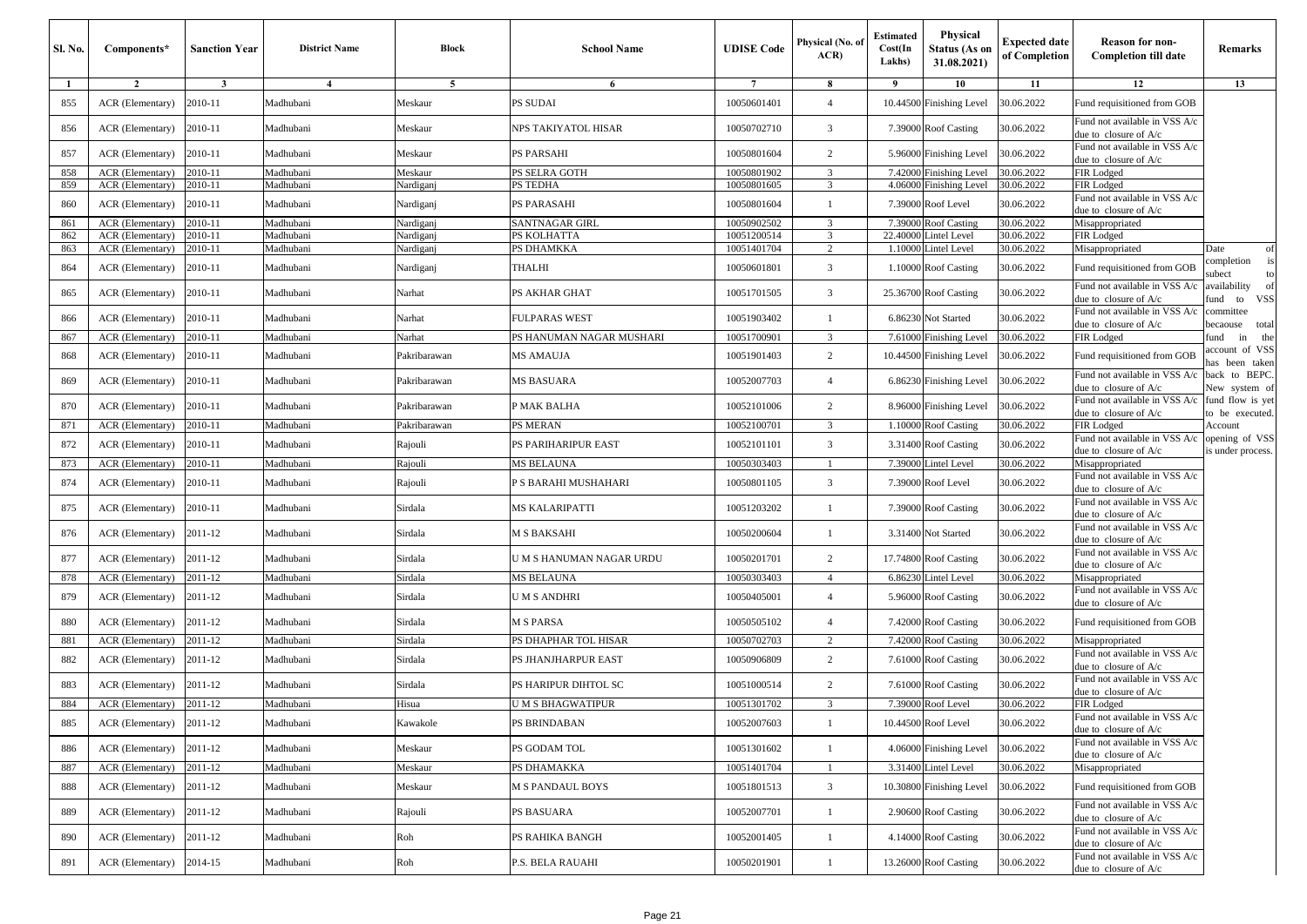| <b>Sl. No.</b> | Components*                          | <b>Sanction Year</b> | <b>District Name</b>   | Block              | <b>School Name</b>           | <b>UDISE</b> Code | Physical (No. of<br>ACR | <b>Estimated</b><br>Cost(In<br>Lakhs) | Physical<br><b>Status (As on</b><br>31.08.2021) | <b>Expected date</b><br>of Completion | <b>Reason for non-</b><br><b>Completion till date</b>    | Remarks                             |
|----------------|--------------------------------------|----------------------|------------------------|--------------------|------------------------------|-------------------|-------------------------|---------------------------------------|-------------------------------------------------|---------------------------------------|----------------------------------------------------------|-------------------------------------|
| 1              | $\overline{2}$                       | $\mathbf{3}$         | 4                      | 5                  | 6                            | $\overline{7}$    | 8                       | 9                                     | 10                                              | 11                                    | 12                                                       | 13                                  |
| 892            | ACR (Elementary)                     | 2014-15              | Madhubani              | Belchi             | U.M.S. SHAYAMSIDHAP          | 10050202001       |                         |                                       | 8.71300 Roof Casting                            | 30.06.2022                            | Fund not available in VSS A/c<br>due to closure of $A/c$ |                                     |
| 893            | ACR (Elementary)                     | 2014-15              | Madhubani              | Dhanrua            | U.M.S. KHOIR                 | 10050204404       | -1                      |                                       | 19.92000 Roof Casting                           | 30.06.2022                            | Fund not available in VSS A/c<br>due to closure of $A/c$ |                                     |
| 894            | ACR (Elementary)                     | 2014-15              | Madhubani              | Dhanrua            | M.S. NARHI                   | 10050407503       | $\overline{2}$          |                                       | 19.92000 Finishing Level                        | 30.06.2022                            | Fund not available in VSS A/c<br>due to closure of $A/c$ |                                     |
| 895            | ACR (Elementary)                     | 2014-15              | Madhubani              | Dhanrua            | M.S. GANGULI                 | 10050404704       | 2                       |                                       | 8.71300 Roof Casting                            | 30.06.2022                            | Fund not available in VSS A/c<br>due to closure of $A/c$ |                                     |
| 896            | ACR (Elementary)                     | 2014-15              | Madhubani              | Ghoswari           | P.S. GENAUR                  | 10050503801       | $\overline{1}$          |                                       | 19.92000 Roof Level                             | 30.06.2022                            | Fund not available in VSS A/c<br>due to closure of A/c   |                                     |
| 897            | ACR (Elementary)                     | 2014-15              | Madhubani              | Baarh              | U.M.S. LAXMINIYA             | 10050600101       | -1                      |                                       | 17.40000 Plinth level                           | 30.06.2022                            | Fund not available in VSS A/c<br>due to closure of $A/c$ |                                     |
| 898            | ACR (Elementary)                     | 2014-15              | Madhubani              | Maner              | PS DHAPHAR TOL HISAR         | 10050702703       |                         | 19.92000                              | <b>Roof Casting</b>                             | 30.06.2022                            | Misappropriated                                          |                                     |
| 899            | ACR (Elementary)                     | 2014-15              | Madhubani              | Maner              | NPS BAGEWA TOL               | 10050803701       |                         |                                       | 19.92000 Foundation                             | 30.06.2022                            | Misappropriated                                          | Date<br>of                          |
| 900            | ACR (Elementary)                     | 2014-15              | Madhubani              | nkukiqj            | P.S.TEDHA                    | 10050801605       |                         |                                       | 8.71000 Finishing Level                         | 30.06.2022                            | Fund not available in VSS A/c<br>due to closure of $A/c$ | completion<br>is<br>subect<br>to    |
| 901            | ACR (Elementary)                     | 2014-15              | Madhubani              | nkukiqj            | P.S.PACHAHAR SOUTH           | 10050801908       | $\overline{1}$          |                                       | 8.71000 Roof Level                              | 30.06.2022                            | Fund not available in VSS A/c<br>due to closure of $A/c$ | availability<br>- of<br>fund to VSS |
| 902            | ACR (Elementary)                     | 2014-15              | Madhubani              | nkukiqj            | N.P.S. MALLAHTOL GODHANPUR   | 10050907601       | $\overline{1}$          |                                       | 19.92000 Finishing Level                        | 30.06.2022                            | Fund not available in VSS A/c<br>due to closure of A/c   | committee<br>total<br>becaouse      |
| 903            | ACR (Elementary)                     | 2014-15              | Madhubani              | QrqgkW             | M.S. KHARAUA                 | 10050905901       | $\overline{1}$          |                                       | 14.47000 Finishing Level                        | 30.06.2022                            | Fund not available in VSS A/c<br>due to closure of $A/c$ | in the<br>fund<br>account of VSS    |
| 904            | ACR (Elementary)                     | 2014-15              | Madhubani              | Masaurhi           | N.P.S. PARSAHI GOTH          | 10051302509       |                         |                                       | 19.92000 Roof Level                             | 30.06.2022                            | Misappropriated                                          | has been taken                      |
| 905            | ACR (Elementary)                     | 2014-15              | Madhubani              | Masaurhi           | P.S. RAHITOL                 | 10051402302       | $\overline{1}$          |                                       | 8.71300 Finishing Level                         | 30.06.2022                            | Fund not available in VSS A/c<br>due to closure of $A/c$ | back to BEPC.<br>New system of      |
| 906            | ACR (Elementary)                     | 2014-15              | Madhubani              | Bikram             | P.S. NEMUA MUSHARI           | 10051400602       | $\overline{1}$          |                                       | 7.96000 Finishing Level                         | 30.06.2022                            | Fund not available in VSS A/c<br>due to closure of $A/c$ | fund flow is yet<br>to be executed. |
| 907            | ACR (Elementary)                     | 2014-15              | Madhubani              | Bikram             | N.P.S. MOKARI                | 10051703602       | -1                      |                                       | 11.91000 Roof Casting                           | 30.06.2022                            | Fund not available in VSS A/c<br>due to closure of $A/c$ | Account<br>opening of VSS           |
| 908            | ACR (Elementary)                     | 2014-15              | Madhubani              | Paliganj           | PS AKHARHAR GHAT             | 10051701505       | $\overline{1}$          |                                       | 11.91000 Roof Casting                           | 30.06.2022                            | Fund not available in VSS A/c<br>due to closure of A/c   | is under process.                   |
| 909            | ACR (Elementary)                     | 2014-15              | Madhubani              | Paliganj           | P.S. MEHSHA CHHATAUNI        | 10051607001       |                         |                                       | 8.71300 Roof Casting                            | 30.06.2022                            | FIR Lodged                                               |                                     |
| 910            | ACR (Elementary)                     | 2014-15              | Madhubani              | Paliganj           | P.S Parbatiya Tol            |                   |                         | 17.42600                              | Plinth level                                    | 30.06.2022                            | FIR Lodged                                               |                                     |
| 911            | ACR (Elementary)                     | 2014-15              | Madhubani              | Naubatpur          | P.S Bela Girl                |                   |                         | 17.40000                              | Foundation                                      | 30.06.2022                            | Misappropriated                                          |                                     |
| 912            | ACR (Elementary)                     | 2014-15              | Madhubani              | Baarh              | M.S Chilmilya                |                   |                         | 4.35500                               | Not Started                                     | 30.06.2022                            | Misappropriated                                          |                                     |
| 913            | ACR (Elementary)                     | 2014-15              | Madhubani              | Naubatpur          | N.P.S Bagewa Tol             |                   |                         |                                       | 11.91000 Foundation                             | 30.06.2022                            | Misappropriated<br>Fund not available in VSS A/c         |                                     |
| 914            | ACR (Elementary)                     | 2011-12<br>2011-12   | Madhubani<br>Madhubani | ATHMALGOLA<br>BARH | M.S Tirhuta<br>M.S Basuari   |                   | 3                       |                                       | 25.52000 Roof Casting<br>18.28000 Roof Casting  | 30.06.2022<br>30.06.2022              | due to closure of A/c                                    |                                     |
| 915<br>916     | ACR (Elementary)<br>ACR (Elementary) | 2011-12              | Madhubani              | KHUSRUPUR          | P.S Barahi Mushari           |                   | $\overline{2}$          | 14.33000                              | Not Started                                     | 30.06.2022                            | FIR Lodged<br>Misappropriated                            |                                     |
| 917            | ACR (Elementary)                     | 2010-11              | Madhubani              | <b>MASAURHI</b>    | P.S Madhwapur                |                   | $\overline{4}$          | 9.92000                               | Not Started                                     | 30.06.2022                            | Misappropriated                                          |                                     |
| 918            | ACR (Elementary)                     | 2010-11              | Madhubani              | MOKAMA             | P.S Agropatti                |                   | 3                       | 18.28000                              | Not Started                                     | 30.06.2022                            | Misappropriated                                          |                                     |
| 919            | ACR (Elementary)                     | 2010-11              | Madhubani              | Daniyawa           | U.M.S Murarpatti             |                   | $\overline{\mathbf{3}}$ | 9.30000                               | Not Started                                     | 30.06.2022                            | FIR Lodged                                               |                                     |
| 920            | ACR (Elementary)                     | 2014-15              | Munger                 | Bikram             | P.S.CHHARAPATTI              | 10240806101       | 3                       | 9.30000                               | <b>Roof Casting</b>                             | 30.06.2022                            | FIR Lodged                                               |                                     |
| 921            | ACR (Elementary)                     | 2014-15              | Munger                 | Amour              | M.S. GOVADDA                 | 10240504901       | $\overline{4}$          | 8.28000                               | <b>Finishing Level</b>                          | 30.06.2022                            | FIR Lodged                                               |                                     |
| 922            | ACR (Elementary)                     | 2014-15              | Munger                 | Amour              | M.S. KULHADIYA               | 10240505801       | 3                       | 6.93000                               | <b>Finishing Level</b>                          | 30.06.2022                            | FIR Lodged                                               |                                     |
| 923            | ACR (Elementary)                     | 2014-15              | Munger                 | Amour              | M.S. KATHANA                 | 10240507601       |                         | 8.2800                                | Roof Level                                      | 30.06.2022                            | FIR Lodged                                               |                                     |
| 924            | ACR (Elementary)                     | 2014-15              | Munger                 | Amour              | P.S. AFZALNAGAR RAVODAS TOLA | 10240308504       | $\overline{2}$          | 6.93000                               | <b>Finishing Level</b>                          | 30.06.2022                            | H.M Death                                                |                                     |
| 925            | ACR (Elementary)                     | 2014-15              | Munger                 | Amour              | P S AFZAL NAGAR              | 10240308501       | 3                       |                                       | 8.28000 Finishing Level                         | 30.06.2022                            | Fund not available in VSS A/c<br>due to closure of $A/c$ |                                     |
| 926            | ACR (Elementary)                     | 2014-15              | Munger                 | B Kothi            | M.S. TARAPUR II              | 10240306701       | 2                       |                                       | 8.28000 Roof Level                              | 30.06.2022                            | Fund not available in VSS A/c<br>due to closure of A/c   |                                     |
| 927            | ACR (Elementary)                     | 2014-15              | Munger                 | Amour              | P.S. CHHOTKI KHDUI           | 10240604402       | 2                       |                                       | 8.73000 Roof Level                              | 30.06.2022                            | Fund not available in VSS A/c<br>due to closure of A/c   |                                     |
| 928            | ACR (Elementary)                     | 2014-15              | Munger                 | <b>B</b> Kothi     | UMS Khajuriya                | 10240805001       | $\overline{3}$          |                                       | 9.00000 Finishing Level                         | 30.06.2022                            | Fund not available in VSS A/c<br>due to closure of A/c   |                                     |
| 929            | ACR (Elementary)                     | 2014-15              | Munger                 | Amour              | MS Kandani                   | 10240506401       | $\overline{\mathbf{3}}$ |                                       | 13.21000 Roof Level                             | 30.06.2022                            | Misappropriated                                          |                                     |
| 930            | ACR (Elementary)                     | 2006-07              | Munger                 | B. Kothi           | M.S. PATAM(Jamalpur)         | 10240205201       | 5                       |                                       | 14.31000 Roof Casting                           | 30.06.2022                            | H.M Death                                                |                                     |
| 931            | ACR (Elementary)                     | 2010-11              | Munger                 | Waysi              | PS Mahakolavasa              | 10240507302       | 2                       |                                       | 14.31000 Roof Casting                           | 30.06.2022                            | Fund requisitioned from GOB                              |                                     |
| 932            | ACR (Elementary)                     | 2010-11              | Munger                 | vekSj              | PS Milkichak No.2            | 10240107802       | $\overline{4}$          |                                       | 18.71000 Lintel Level                           | 30.06.2022                            | FIR Lodged                                               |                                     |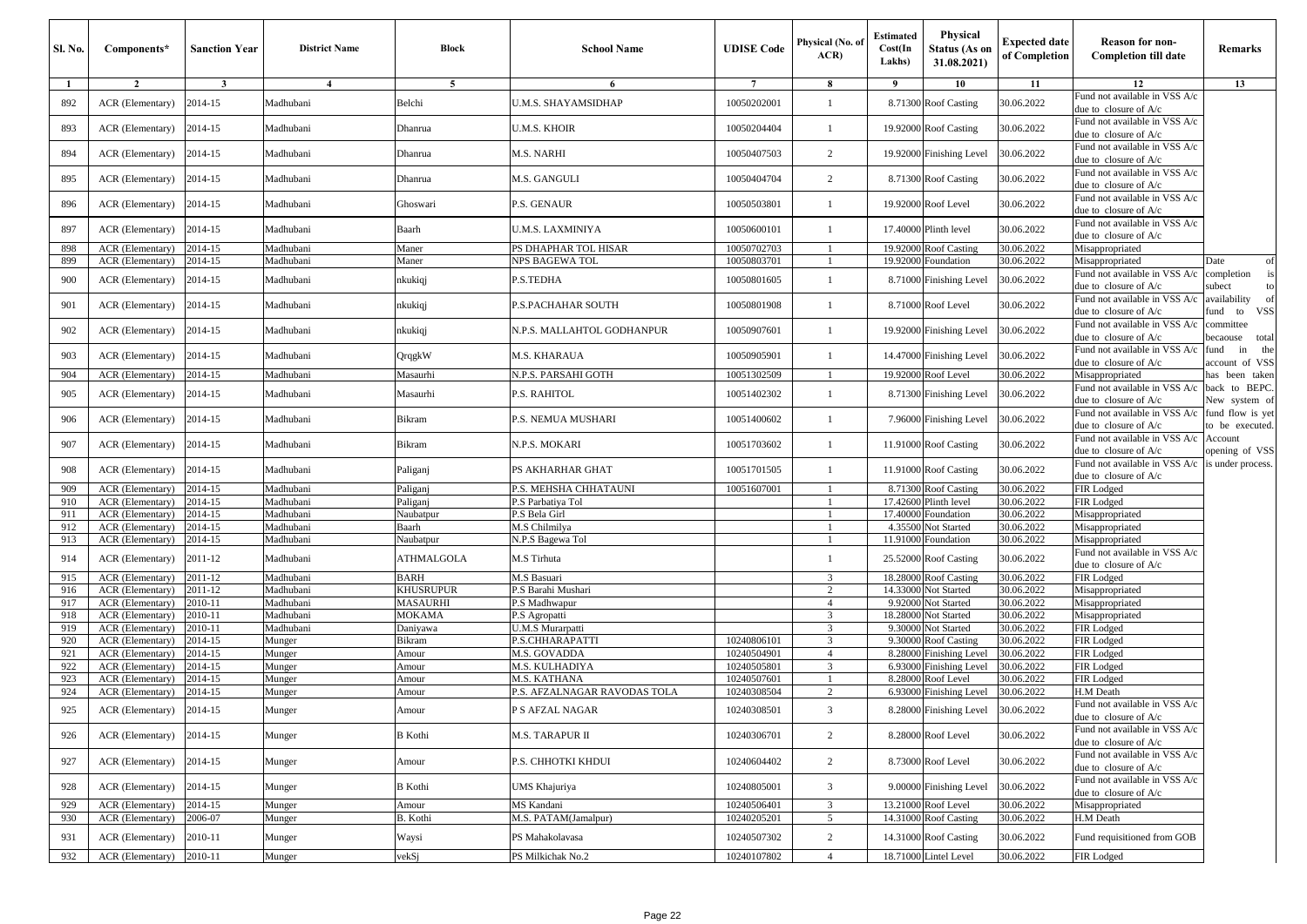| <b>Sl. No.</b> | Components*                          | <b>Sanction Year</b>              | <b>District Name</b>       | <b>Block</b>           | <b>School Name</b>                  | <b>UDISE Code</b> | Physical (No. of<br>ACR | <b>Estimated</b><br>Cost(In<br>Lakhs) | <b>Physical</b><br>Status (As on<br>31.08.2021) | <b>Expected date</b><br>of Completion | <b>Reason for non-</b><br><b>Completion till date</b>  | Remarks                            |
|----------------|--------------------------------------|-----------------------------------|----------------------------|------------------------|-------------------------------------|-------------------|-------------------------|---------------------------------------|-------------------------------------------------|---------------------------------------|--------------------------------------------------------|------------------------------------|
| -1             | $\overline{2}$                       | $\overline{\mathbf{3}}$           | $\overline{4}$             | 5                      | -6                                  | $7\phantom{.0}$   | 8                       | 9                                     | 10                                              | 11                                    | 12                                                     | 13                                 |
| 933            | ACR (Elementary)                     | 2010-11                           | Munger                     | vekSj                  | MS Banahara                         | 10240605206       | $\overline{4}$          | 15.90000                              | Finishing Level                                 | 30.06.2022                            | Fund requisitioned from GOB                            |                                    |
| 934            | ACR (Elementary)                     | 2010-11                           | Munger                     | AMAUR                  | PS Nimiyataud Sarobag               | 10240800702       | 3                       | 18.94000                              | Roof Level                                      | 30.06.2022                            | Misappropriated                                        |                                    |
| 935            | ACR (Elementary)                     | 2011-12                           | Munger                     | <b>BANMA</b>           | PS Makatab Gaura                    | 10240503201       | $\overline{2}$          | 3.03400                               | Finishing Level                                 | 30.06.2022                            | Earthquake effected                                    |                                    |
| 936            | ACR (Elementary)                     | 2011-12                           | Munger                     | SATARKATAIYA           | PS Harijan Tola Salempur            | 10240107401       | 3                       | 3.03400                               | <b>Roof Casting</b>                             | 30.06.2022                            | Fund not available in VSS A/c<br>due to closure of A/c |                                    |
| 937            | ACR (Elementary)                     | 2011-12                           | Munger                     | SATARKATAIYA           | MS Bhandar                          | 10240600101       | $\overline{4}$          | 4.79000                               | Not Started                                     | 30.06.2022                            | FIR Lodged                                             |                                    |
| 938            | ACR (Elementary)                     | 2011-12                           | Muzaffarpur                | <b>SALAKHUA</b>        | <b>U.M.S, BASANTPUR</b>             | 1014100009        | 6                       | 3.03400                               | <b>Roof Casting</b>                             | 30.06.2022                            | Fund not available in VSS A/c<br>due to closure of A/c |                                    |
| 939            | ACR (Elementary)                     | 2011-12                           | Muzaffarpur                | <b>SALAKHUA</b>        | <b>B.S, RATWARA</b>                 | 10141603704       | 6                       | 3.03400                               | <b>Lintel Level</b>                             | 30.06.2022                            | Fund requisitioned from GOB                            |                                    |
| 940            | ACR (Elementary)                     | 2011-12                           | Muzaffarpur                | <b>SALAKHUA</b>        | <b>U.M.S. CHATURSHIR</b>            | 10140701801       | 6                       | 4.69200                               | Lintel Level                                    | 30.06.2022                            | FIR Lodged                                             |                                    |
| 941            | ACR (Elementary)                     | 2011-12                           | Muzaffarpur                | SAURBAZAR              | U.M.S, GOPINATHPUR URDU             | 10140209601       | $\overline{4}$          | 3.20000                               | <b>Roof Casting</b>                             | 30.06.2022                            | H.M Death                                              |                                    |
| 942            | ACR (Elementary)                     | 2011-12                           | Muzaffarpur                | SAURBAZAR              | P.S. HARPUR JUNAIDA                 | 10140213006       | 2                       | 3.03400                               | <b>Roof Casting</b>                             | 30.06.2022                            | Fund requisitioned from GOB                            |                                    |
| 943            | ACR (Elementary)                     | 2010-11                           | Muzaffarpur                | SIMRI                  | U.M.S. Jarang Mallah Toli           | 10141202809       | $\overline{4}$          | 3.03400                               | <b>Finishing Level</b>                          | 30.06.2022                            | Fund requisitioned from GOB                            | Date<br>of<br>completion<br>is     |
| 944            | ACR (Elementary)                     | 2010-11                           | Muzaffarpur                | SONVARSA               | P.S. Najirpur Urdu                  | 10141205509       | 2                       | 3.20000                               | Roof Level                                      | 30.06.2022                            | C.C. & FIR Lodged                                      | subect<br>to                       |
| 945            | ACR (Elementary)                     | 2010-11                           | Muzaffarpur                | <b>BANMA</b>           | U.M.S. MADHUBAN                     | 10140616801       | 2                       | 4.66300                               | <b>Finishing Level</b>                          | 30.06.2022                            | Fund requisitioned from GOB                            | vailability<br>of<br>und to VSS    |
| 946            | ACR (Elementary)                     | 2010-11                           | Muzaffarpur                | <b>BANMA</b>           | U.M.S. MADHUBAN                     | 10140616801       |                         | 8.47700                               | <b>Finishing Level</b>                          | 30.06.2022                            | Fund requisitioned from GOB                            | ommittee<br>ecaouse total          |
| 947            | ACR (Elementary)                     | 2010-11                           | Muzaffarpur                | KAHRA                  | UPG.M.S. NEUDI URDU                 | 10141104401       | 2                       | 8.47700                               | <b>Roof Casting</b>                             | 30.06.2022                            | Fund not available in VSS A/c<br>due to closure of A/c | the<br>ùnd<br>in<br>account of VSS |
| 948            | ACR (Elementary)                     | 2010-11                           | Muzaffarpur                | KAHRA                  | P.S. Mahamadpur Khaje               | 10141701603       | 2                       | 8.47700                               | <b>Finishing Level</b>                          | 30.06.2022                            | Fund requisitioned from GOB                            | as been taken<br>back to BEPC.     |
| 949            | ACR (Elementary)                     | 2010-11                           | Muzaffarpur                | MAHISI                 | M.S. Mahual                         | 10140206301       | $\overline{4}$          | 4.96000                               | <b>Finishing Level</b>                          | 30.06.2022                            | Fund requisitioned from GOB                            | New system of<br>und flow is yet   |
| 950            | ACR (Elementary)                     | 2010-11                           | Muzaffarpur                | <b>MAHISI</b>          | M.S. Bara Daud                      | 10140316601       | $\overline{4}$          | 4.66300                               | <b>Roof Casting</b>                             | 30.06.2022                            | C.C. & FIR Lodged                                      | to be executed.                    |
| 951            | ACR (Elementary)                     | 2010-11                           | Muzaffarpur                | <b>MAHISI</b>          | P.S. Bahilwar Rupnath               | 10140414505       | $\overline{c}$          | 4.68000                               | intel Level                                     | 30.06.2022                            | FIR Lodged                                             | Account                            |
| 952            | ACR (Elementary)                     | 2010-11                           | Muzaffarpur                | MAHISI                 | U.M.S. Harahiyan Kurmi Tola         | 10140701101       | $\overline{4}$          | 9.30500                               | <b>Roof Casting</b>                             | 30.06.2022                            | Fund requisitioned from GOB                            | opening of VSS<br>s under process. |
| 953            | ACR (Elementary)                     | 2010-11                           | Muzaffarpur                | MAHISI                 | U.M.S. Jhonjha                      | 10140703503       | $\overline{4}$          | 11.66400                              | <b>Roof Casting</b>                             | 30.06.2022                            | Fund requisitioned from GOB                            |                                    |
| 954            | ACR (Elementary)                     | 2010-11                           | Muzaffarpur                | <b>NAVHATTA</b>        | U.M.S. Dhediya                      | 10140713901       | $\overline{4}$          | 8.47700                               | <b>Lintel Level</b>                             | 30.06.2022                            | Fund requisitioned from GOB                            |                                    |
| 955            | ACR (Elementary)                     | 2010-11                           | Muzaffarpur                | <b>NAVHATTA</b>        | <b>M.S. RAGHUNATHPUR</b>            | 10140805901       |                         | 9.30500                               | Lintel Level                                    | 30.06.2022                            | C.C. & FIR Lodged                                      |                                    |
| 956            | ACR (Elementary)                     | 2010-11                           | Muzaffarpur                | PATARGHAT              | PS SEMRA NANHKAR URDU               | 10140110101       | 2                       | 8.4770                                | <b>Finishing Level</b>                          | 30.06.2022                            | FIR Lodged                                             |                                    |
| 957            | ACR (Elementary)                     | 2010-11                           | Muzaffarpur                | SATARKATAIYA           | U.M.S. SHEKH DHANWAT                | 10140412801       | 2                       | 4.66300                               | Lintel Level                                    | 30.06.2022                            | Fund requisitioned from GOB                            |                                    |
| 958            | ACR (Elementary)                     | 2010-11                           | Muzaffarpur                | SATARKATAIYA           | P.S. Muja Malikana                  | 10140411402       | $\overline{4}$          | 8.47700                               | Roof Level                                      | 30.06.2022                            | Fund requisitioned from GOB                            |                                    |
| 959            | ACR (Elementary)                     | 2010-11                           | Muzaffarpur                | SATARKATAIYA           | M.S Saghanpura                      |                   |                         | 8.47700                               | Not Started                                     | 30.06.2022                            | Fund Return                                            |                                    |
| 960            | ACR (Elementary)                     | 2010-11                           | Muzaffarpur                | SALAKHUA               | P.S Basantipurapatti Rathore Tola   |                   |                         | 4.66300                               | Not Started                                     | 30.06.2022                            | Fund Return                                            |                                    |
| 961<br>962     | ACR (Elementary)                     | 2011-12<br>$\overline{2011} - 12$ | Muzaffarpur                | SALAKHUA               | P.S Nazirpur Urdu<br>M.S Boaari Dih |                   | $\overline{2}$<br>2     | 9.30500<br>4.66300                    | Not Started<br><b>Not Started</b>               | 30.06.2022<br>30.06.2022              | C.C. & FIR Lodged<br>Fund Return                       |                                    |
| 963            | ACR (Elementary)<br>ACR (Elementary) | 2011-12                           | Muzaffarpur<br>Muzaffarpur | SAURBAZAR<br>SAURBAZAR | M.S Budhakara                       |                   | 6                       | 8.47700                               | Not Started                                     | 30.06.2022                            | Misappropriated                                        |                                    |
| 964            | ACR (Elementary)                     | 2011-12                           | Muzaffarpur                | SAURBAZAR              | M.S Badadaud                        |                   | 12                      | 8.47700                               | <b>Vot Started</b>                              | 30.06.2022                            | C.C. & FIR Lodged                                      |                                    |
| 965            | ACR (Elementary)                     | 2011-12                           | Muzaffarpur                | <b>SIMRI</b>           | <b>U.M.S Somgadh</b>                |                   | 3                       | 4.66300                               | Not Started                                     | 30.06.2022                            | FIR Lodged                                             |                                    |
| 966            | $ACR$ (Elementary) [2014-15]         |                                   | Muzaffarpur                | SIMRI                  | P.S Dhash Pura Saghan               |                   |                         |                                       | 4.66300 Not Started                             | 30.06.2022                            | Fund Return                                            |                                    |
| 967            | ACR (Elementary)                     | 2014-15                           | Nalanda                    | SIMRI                  | P.S. DHANUKI BIGHA                  | 10270316708       | 3                       |                                       | 8.47700 Lintel Level                            | 30.06.2022                            | Fund requisitioned from GOB                            |                                    |
| 968            | ACR (Elementary)                     | 2014-15                           | Nalanda                    | SIMRI                  | UMS ASHA NAGAR                      | 10270309802       | $\overline{3}$          | 8.47700                               | <b>Lintel Level</b>                             | 30.06.2022                            | Fund requisitioned from GOB                            |                                    |
| 969            | ACR (Elementary)                     | 2014-15                           | Nalanda                    | SIMRI                  | PS MADHOPUR GARH                    | 10270503907       | $\mathbf{1}$            |                                       | 8.47700 Roof Level                              | 30.06.2022                            | Fund requisitioned from GOB                            |                                    |
| 970            | ACR (Elementary)                     | 2011-12                           | Nalanda                    | SONVARSA               | P.S. SHERPUR                        | 10270104203       | $\overline{c}$          |                                       | 6.74900 Roof Level                              | 30.06.2022                            | Fund requisitioned from GOB                            |                                    |
| 971            | ACR (Elementary)                     | 2011-12                           | Nalanda                    | SONVARSA               | P.S. DHAKNIYA                       | 10270501402       | $\overline{c}$          |                                       | 8.47700 Finishing Level                         | 30.06.2022                            | Fund requisitioned from GOB                            |                                    |
| 972            | ACR (Elementary)                     | 2011-12                           | Nalanda                    | SONVARSA               | M.S. CHIDIH                         | 10270807403       | $\overline{c}$          |                                       | 8.47700 Roof Level                              | 30.06.2022                            | Fund requisitioned from GOB                            |                                    |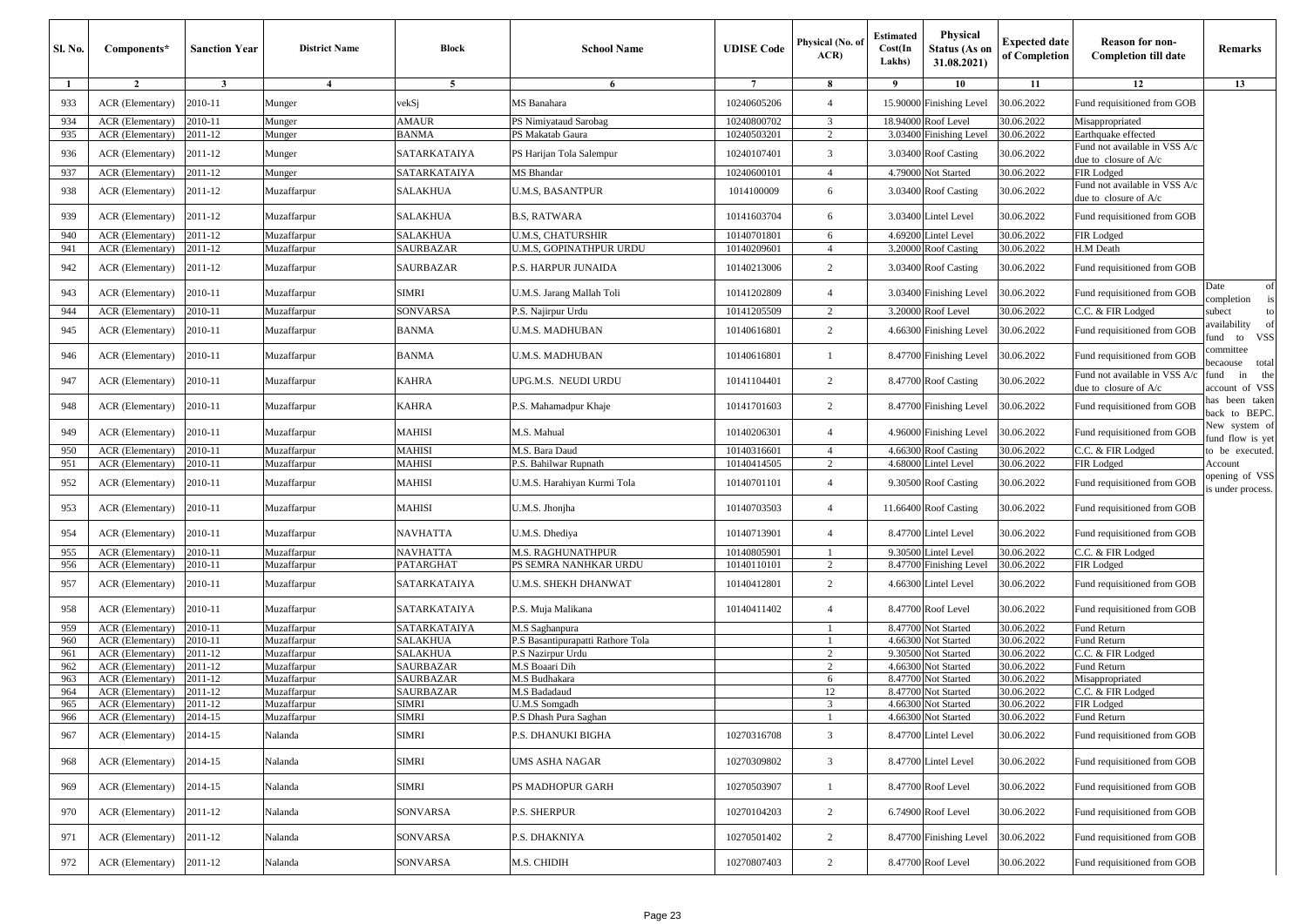| Sl. No. | Components*             | <b>Sanction Year</b> | <b>District Name</b> | Block           | <b>School Name</b>     | <b>UDISE Code</b> | Physical (No. of<br>ACR | <b>Estimated</b><br>Cost(In<br>Lakhs) | <b>Physical</b><br><b>Status (As on</b><br>31.08.2021) | Expected date<br>of Completion | <b>Reason for non-</b><br><b>Completion till date</b>  | Remarks                                |
|---------|-------------------------|----------------------|----------------------|-----------------|------------------------|-------------------|-------------------------|---------------------------------------|--------------------------------------------------------|--------------------------------|--------------------------------------------------------|----------------------------------------|
| -1      | $\overline{2}$          | $\mathbf{3}$         | $\overline{4}$       | 5               | 6                      | $\overline{7}$    | -8                      | $\overline{9}$                        | 10                                                     | 11                             | 12                                                     | 13                                     |
| 973     | ACR (Elementary)        | 2011-12              | Nalanda              | SONVARSA        | U.M.S. GULNI           | 10270901701       | $\overline{c}$          |                                       | 8.47700 Roof Casting                                   | 30.06.2022                     | Fund requisitioned from GOB                            |                                        |
| 974     | ACR (Elementary)        | 2011-12              | Nalanda              | SONVARSA        | URDU P.S. SATYARGANJ   | 10271009701       | $\overline{c}$          |                                       | 8.47700 Plinth level                                   | 30.06.2022                     | Fund requisitioned from GOB                            |                                        |
| 975     | <b>ACR</b> (Elementary) | 2011-12              | Nalanda              | <b>SONVARSA</b> | P.S. MUKIMPUR          | 10270504301       | $\overline{4}$          |                                       | 8.47700 Lintel Level                                   | 30.06.2022                     | Fund requisitioned from GOB                            |                                        |
| 976     | <b>ACR</b> (Elementary) | 2011-12              | Nalanda              | BANMA           | M.S. DIHA              | 10272001001       | $\overline{4}$          |                                       | 5.38000 Finishing Level                                | 30.06.2022                     | Fund requisitioned from GOB                            |                                        |
| 977     | <b>ACR</b> (Elementary) | 2010-11              | Nalanda              | MAHISI          | P.S.BAHUYARA           | 10270301101       | 2                       |                                       | 5.38000 Roof Casting                                   | 30.06.2022                     | Fund requisitioned from GOB                            |                                        |
| 978     | ACR (Elementary)        | 2010-11              | Nalanda              | <b>MAHISI</b>   | P.S.KHORAMPUR          | 10270906001       | $\overline{c}$          |                                       | 13.88600 Roof Casting                                  | 30.06.2022                     | Fund requisitioned from GOB                            |                                        |
| 979     | ACR (Elementary)        | 2010-11              | Nalanda              | SAURBAZAR       | K.P.S.SALEMPUR         | 10271104001       | 2                       |                                       | 5.38000 Plinth level                                   | 30.06.2022                     | Fund requisitioned from GOB                            |                                        |
| 980     | <b>ACR</b> (Elementary) | 2010-11              | Nalanda              | SIMRI           | P.S.PALTPURA           | 10270306801       | 3                       |                                       | 5.64500 Finishing Level                                | 30.06.2022                     | Fund requisitioned from GOB                            |                                        |
| 981     | ACR (Elementary)        | 2010-11              | Nalanda              | <b>SIMRI</b>    | P.S.KEWALI             | 10271003901       | $\overline{3}$          |                                       | 9.95000 Roof Level                                     | 30.06.2022                     | Fund requisitioned from GOB                            | of<br>Date<br>is<br>completion         |
| 982     | ACR (Elementary)        | 2006-07              | Nalanda              | SONVARSA        | U.M.S. SAI DIH         | 10271803303       | $\overline{c}$          |                                       | 5.38000 Roof Level                                     | 30.06.2022                     | Fund requisitioned from GOB                            | to<br>subect<br>availability<br>of     |
| 983     | <b>ACR</b> (Elementary) | 2006-07              | Nalanda              | SONVARSA        | P.S. ALIPUR            | 10270900102       | $\overline{c}$          |                                       | 5.38000 Lintel Level                                   | 30.06.2022                     | Fund requisitioned from GOB                            | fund to VSS<br>committee               |
| 984     | <b>ACR</b> (Elementary) | 2006-07              | Nalanda              | SONVARSA        | <b>U.M.S. KEWALI</b>   | 10271003901       | $\overline{c}$          |                                       | 13.88600 Roof Level                                    | 30.06.2022                     | Fund requisitioned from GOB                            | total<br>becaouse<br>the<br>fund<br>in |
| 985     | ACR (Elementary)        | 2006-07              | Nalanda              | SIMRI           | U.M.S. MONIYAMPUR      | 10271303201       | $\overline{\mathbf{3}}$ |                                       | 9.33200 Roof Level                                     | 30.06.2022                     | Fund requisitioned from GOB                            | account of VSS<br>has been taken       |
| 986     | ACR (Elementary)        | 2006-07              | Nalanda              | KAHRA           | P.S. PACHASA           | 10271604701       | 2                       |                                       | 11.30500 Roof Casting                                  | 30.06.2022                     | Fund requisitioned from GOB                            | back to BEPC.<br>New system of         |
| 987     | <b>ACR</b> (Elementary) | 2006-07              | Nalanda              | SAUR            | P.S. SADHA             | 10270704101       | 2                       |                                       | 11.05200 Roof Casting                                  | 30.06.2022                     | Fund requisitioned from GOB                            | fund flow is yet<br>to be executed.    |
| 988     | ACR (Elementary)        | 2011-12              | Nalanda              | SIMRI           | P.S Amirganj           |                   | $\overline{c}$          |                                       | 7.81500 Not Started                                    | 30.06.2022                     | Fund requisitioned from GOB                            | Account<br>opening of VSS              |
| 989     | ACR (Elementary)        | 2008-09              | Nalanda              | SONVARSA        | P.S Sadaha             |                   | 3                       |                                       | 11.05200 Not Started                                   | 30.06.2022                     | FIR Lodged                                             | is under process.                      |
| 990     | ACR (Elementary)        | 2011-12              | Nawada               | <b>KAHRA</b>    | U.M.S. MADOPUR HINDI   | 10360206701       | 2                       |                                       | 11.91500 Roof Level                                    | 30.06.2022                     | Fund requisitioned from GOB                            |                                        |
| 991     | <b>ACR</b> (Elementary) | 2011-12              | Nawada               | <b>MAHISI</b>   | U.M.S. PURANI          | 10360204901       | $\overline{c}$          |                                       | 12.45300 Roof Casting                                  | 30.06.2022                     | Fund requisitioned from GOB                            |                                        |
| 992     | ACR (Elementary)        | 2011-12              | Nawada               | MAHISI          | UMS Madhopur           | 10360206701       | 5                       |                                       | 12.45300 Roof Level                                    | 30.06.2022                     | Fund requisitioned from GOB                            |                                        |
| 993     | ACR (Elementary)        | 2003-04              | Nawada               | <b>NAVHATTA</b> | PS Baliya              | 10360202401       | $\overline{c}$          |                                       | 11.91500 Lintel Level                                  | 30.06.2022                     | Fund not available in VSS A/c<br>due to closure of A/c |                                        |
| 994     | ACR (Elementary)        | 2008-09              | Nawada               | SALAKHUA        | MS Bhadaseni           | 10360300501       | 3                       |                                       | 12.45300 Roof Level                                    | 30.06.2022                     | FIR Lodged                                             |                                        |
| 995     | ACR (Elementary)        | 2003-04              | Nawada               | <b>SIMRI</b>    | PS Ijarabara           | 10360501601       | 3                       |                                       | 11.91500 Lintel Level                                  | 30.06.2022                     | Fund requisitioned from GOB                            |                                        |
| 996     | ACR (Elementary)        | 2011-12              | Nawada               | SONVARSA        | PS Nima                | 10360603901       | 3                       | 11.91500                              | <b>Finishing Level</b>                                 | 30.06.2022                     | FIR Lodged                                             |                                        |
| 997     | ACR (Elementary)        | 2011-12              | Nawada               | SONVARSA        | PS Noni                | 10360605601       | 3                       | 11.91500                              | <b>Roof Casting</b>                                    | 30.06.2022                     | C.C. & FIR Lodged                                      |                                        |
| 998     | ACR (Elementary)        | 2011-12              | Nawada               | <b>MAHISI</b>   | P.S. NONI              | 10360605601       | $\overline{2}$          | 12.4900                               | intel Level                                            | 30.06.2022                     | C.C. & FIR Lodged                                      |                                        |
| 999     | ACR (Elementary)        | 2009-10              | Nawada               | SONVARSA        | PS Noni                | 10360605601       | 2                       | 16.3245                               | <b>Finishing Level</b>                                 | 30.06.2022                     | C.C. & FIR Lodged                                      |                                        |
| 1000    | ACR (Elementary)        | 2008-09              | Nawada               | SATARKATIYA     | UMS Hasangan           | 10360604201       | 3                       | 8.58000                               | <b>Roof Casting</b>                                    | 30.06.2022                     | FIR Lodged                                             |                                        |
| 1001    | ACR (Elementary)        | 2011-12              | Nawada               | <b>NAVHATTA</b> | PS Dakshini Yadav Tola | 10360802808       | -1                      |                                       | 9.01500 Roof Casting                                   | 30.06.2022                     | Fund requisitioned from GOB                            |                                        |
| 1002    | ACR (Elementary)        | 2011-12              | Nawada               | SALAKHUA        | PS Fatehpur Koshala    | 10360801406       | 2                       |                                       | 16.56700 Roof Casting                                  | 30.06.2022                     | Fund requisitioned from GOB                            |                                        |
| 1003    | ACR (Elementary)        | 2011-12              | Nawada               | SALAKHUA        | PS Jorabardih          | 10360803602       | $\overline{c}$          |                                       | 17.09900 Roof Level                                    | 30.06.2022                     | Fund requisitioned from GOB                            |                                        |
| 1004    | ACR (Elementary)        | 2011-12              | Nawada               | SALAKHUA        | MS Dohada              | 10360804901       | $7\phantom{.0}$         |                                       | 9.01500 Roof Casting                                   | 30.06.2022                     | Fund requisitioned from GOB                            |                                        |
| 1005    | ACR (Elementary)        | 2002-03              | Nawada               | SATARKATIYA     | PS Dhaniyawa           | 10360800501       | 1                       |                                       | 9.01500 Roof Level                                     | 30.06.2022                     | Fund requisitioned from GOB                            |                                        |
| 1006    | ACR (Elementary)        | 2002-03              | Nawada               | <b>SIMRI</b>    | PS Variyo              | 10360803203       | $\mathbf{1}$            |                                       | 16.56700 Not Started                                   | 30.06.2022                     | Fund requisitioned from GOB                            |                                        |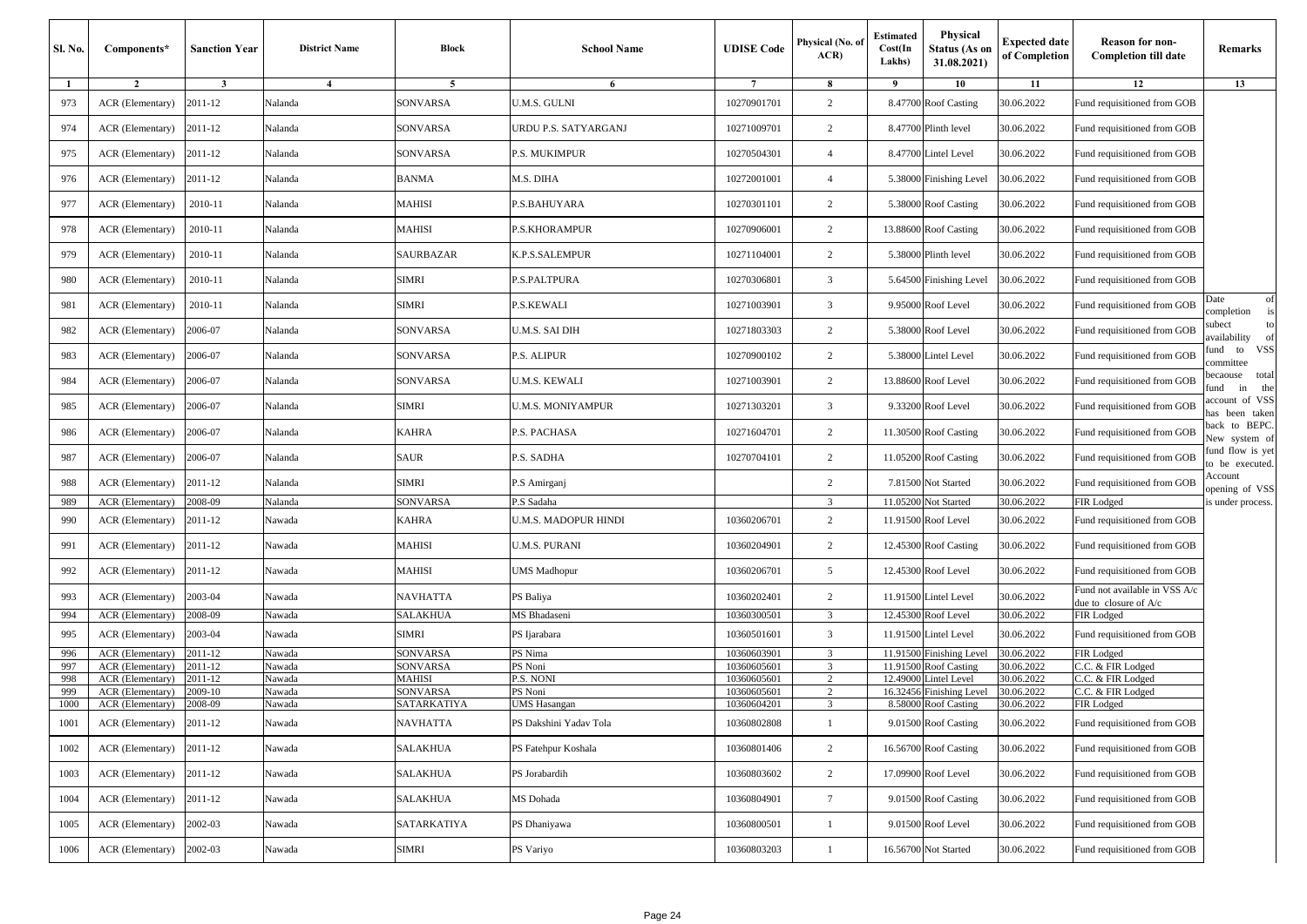| Sl. No.      | Components*                          | <b>Sanction Year</b> | <b>District Name</b> | Block             | <b>School Name</b>                         | <b>UDISE</b> Code          | Physical (No. of<br>ACR          | Estimated<br>Cost(In<br>Lakhs) | <b>Physical</b><br><b>Status (As on</b><br>31.08.2021) | <b>Expected date</b><br>of Completion | <b>Reason for non-</b><br><b>Completion till date</b>         | Remarks                               |
|--------------|--------------------------------------|----------------------|----------------------|-------------------|--------------------------------------------|----------------------------|----------------------------------|--------------------------------|--------------------------------------------------------|---------------------------------------|---------------------------------------------------------------|---------------------------------------|
| -1           | $\overline{2}$                       | $\mathbf{3}$         | $\overline{4}$       | 5                 | 6                                          | $7\phantom{.0}$            | 8                                | -9                             | 10                                                     | 11                                    | 12                                                            | 13                                    |
| 1007         | ACR (Elementary)                     | 2002-03              | Nawada               | <b>SIMRI</b>      | PS Gondara-1                               | 10360801702                | $\mathbf{1}$                     | 16.56700                       | Not Started                                            | 30.06.2022                            | Fund requisitioned from GOB                                   |                                       |
| 1008         | ACR (Elementary)                     | 2011-12              | Nawada               | <b>SIMRI</b>      | M.S SHIKHPURA URDU                         | 10360703501                | 8                                |                                | 9.01500 Lintel Level                                   | 30.06.2022                            | Fund requisitioned from GOB                                   |                                       |
| 1009         | ACR (Elementary)                     | 2010-11              | Nawada               | <b>SONVARSA</b>   | UMS Dedhgawn                               | 10360705701                | $\overline{c}$                   |                                | 16.56700 Roof Level                                    | 30.06.2022                            | Fund requisitioned from GOB                                   |                                       |
| 1010         | ACR (Elementary)                     | 2006-07              | Nawada               | SONVARSA          | PS Kajipura                                | 10360701201                | $\overline{4}$                   |                                | 9.01500 Finishing Level                                | 30.06.2022                            | Fund requisitioned from GOB                                   |                                       |
| 1011         | ACR (Elementary)                     | 2005-06              | Nawada               | SONVARSA          | JMS Jamuaawa                               | 10360906702                | 3                                |                                | 16.56700 Roof Level                                    | 30.06.2022                            | FIR Lodged                                                    |                                       |
| 1012         | ACR (Elementary)                     | 2011-12              | Nawada               | SONVARSA          | PS Asama                                   | 10361005801                | 3                                |                                | 16.56700 Roof Level                                    | 30.06.2022                            | FIR Lodged                                                    |                                       |
| 1013         | ACR (Elementary)                     | 2011-12              | Nawada               | SONVARSA          | PS Bhaluaa                                 | 10361005304                | 3                                |                                | 9.01500 Not Started                                    | 30.06.2022                            | Fund requisitioned from GOB                                   |                                       |
| 1014         | ACR (Elementary)                     | 2011-12              | Nawada               | SONVARSA          | MS Ukauda                                  | 10361002501                | 6                                |                                | 9.01500 Roof Casting                                   | 30.06.2022                            | Fund not available in VSS A/c<br>lue to closure of A/c        |                                       |
| 1015         | ACR (Elementary)                     | 2010-11              | Nawada               | SONVARSA          | MS Ukauda                                  | 10361002501                | $\overline{2}$                   |                                | 9.01500 Roof Level                                     | 30.06.2022                            | Fund not available in VSS A/c<br>due to closure of A/c        |                                       |
| 1016         | ACR (Elementary)                     | 2010-11              | Nawada               | SONVARSA          | JMS Mathgulani                             | 10361004305                | 3                                |                                | 16.56700 Roof Casting                                  | 30.06.2022                            | Misappropriated                                               |                                       |
| 1017         | ACR (Elementary)                     | 2002-03              | Nawada               | SONVARSA          | PS Jamhariya Urdu Kanya                    | 10361003202                | $\mathbf{1}$                     |                                | 3.81000 Roof Level                                     | 30.06.2022                            | Fund requisitioned from GOB                                   | Date<br>of<br>ompletion               |
| 1018         | ACR (Elementary)                     | 2011-12              | Nawada               | NAVHATTA          | PS Dularapura                              | 10361117801                | 1                                |                                | 16.56700 Finishing Level                               | 30.06.2022                            | Fund not available in VSS A/c<br>due to closure of A/c        | subect<br>to<br>availability<br>of    |
| 1019         | ACR (Elementary)                     | 2011-12              | Nawada               | <b>SAUR</b>       | PS Vinova Nagar                            | 10361118401                | 2                                |                                | 9.01500 Roof Casting                                   | 30.06.2022                            | Fund requisitioned from GOB                                   | <b>VSS</b><br>und<br>to<br>committee  |
| 1020         | ACR (Elementary)                     | 2011-12              | Nawada               | SONVARSA          | <b>S DULARPURA</b>                         | 10361117801                | 2                                |                                | 9.01500 Finishing Level                                | 30.06.2022                            | Fund not available in VSS A/c<br>lue to closure of A/c        | total<br>pecaouse<br>the<br>und<br>in |
| 1021         | ACR (Elementary)                     | 2011-12              | Nawada               | MAHISI            | P.S BELADIH                                | 10361111201                | $\overline{2}$                   |                                | 16.56700 Roof Level                                    | 30.06.2022                            | Fund not available in VSS A/c<br>due to closure of A/c        | account of VSS<br>has been taken      |
| 1022         | ACR (Elementary)                     | 2011-12              | Nawada               | MAHISI            | PS Hemaja Devpal                           | 10361304701                | $\overline{2}$                   |                                | 10.63000 Roof Level                                    | 30.06.2022                            | FIR Lodged                                                    | back to BEPC.                         |
| 1023         | ACR (Elementary)                     | 2011-12              | Nawada               | NAVHATTA          | N.P.S CHHOMUHA                             | 10361308001                |                                  |                                | 20.10500 Roof Casting                                  | 30.06.2022                            | H.M Death                                                     | New system of                         |
| 1024         | ACR (Elementary)                     | 2011-12              | Nawada               | <b>SALAKHUA</b>   | <b>M.S LONDH</b>                           | 10361304401                | 6                                |                                | 10.63000 Roof Casting                                  | 30.06.2022                            | FIR Lodged                                                    | und flow is yet                       |
| 1025         | ACR (Elementary)                     | 2010-11              | Nawada               | DALSINGHSARAI     | JMS Bholakurha                             | 10361300105                | $\overline{2}$                   |                                | 15.22000 Plinth level                                  | 30.06.2022                            | FIR Lodged                                                    | o be executed.                        |
| 1026         | ACR (Elementary)                     | 2010-11              | Nawada               | SARAIRANJAN       | JMS Manjhauli                              | 10361301901                | $\overline{2}$<br>$\overline{2}$ |                                | 19.50000 Roof Level                                    | 30.06.2022<br>30.06.2022              | Certificate Case done                                         | Account                               |
| 1027<br>1028 | ACR (Elementary)<br>ACR (Elementary) | 2009-10<br>2008-09   | Nawada<br>Nawada     | PUSA<br>Kalyanpur | <b>S Haranarayanpur</b><br>JMS Bhola Kurha | 10361300106<br>10361300105 | 3                                | 9.55600                        | <b>Roof Casting</b><br>28.05000 Plinth level           | 30.06.2022                            | FIR Lodged<br>FIR Lodged                                      | opening of VSS<br>s under process.    |
| 1029         | ACR (Elementary)                     | 2008-09              | Nawada               | Mohanpur          | <b>JMS</b> Upardih                         | 10361303801                | 3                                |                                | 28.05000 Plinth level                                  | 30.06.2022                            | FIR Lodged                                                    |                                       |
| 1030         | ACR (Elementary)                     | 2006-07              | Nawada               | Morwa             | PS Janghaul                                | 10361304201                | $\overline{4}$                   |                                | 16.84000 Roof Casting                                  | 30.06.2022                            | Fund requisitioned from GOB                                   |                                       |
| 1031         | ACR (Elementary)                     | 2006-07              | Nawada               | Bithan            | PS Nad                                     | 10361302901                | $\overline{4}$                   |                                | 12.50000 Roof Casting                                  | 30.06.2022                            | H.M Death                                                     |                                       |
| 1032         | ACR (Elementary)                     | 2003-04              | Nawada               | Bithan            | PS Khanapur                                | 10361403901                | $\overline{2}$                   | 16.84000                       | <b>Lintel Level</b>                                    | 30.06.2022                            | Fund requisitioned from GOB                                   |                                       |
| 1033         | ACR (Elementary)                     | 2011-12              | Nawada               | Bithan            | PS Dhivari                                 | 10360300201                | $\overline{2}$                   |                                | 16.84000 Lintel Level                                  | 30.06.2022                            | Misappropriated                                               |                                       |
| 1034         | ACR (Elementary)                     | 2011-12              | Nawada               | Siwajinagar       | PS Vishunapur                              | 10360503401                | 3                                |                                | 22.52000 Roof Casting                                  | 30.06.2022                            | Fund requisitioned from GOB                                   |                                       |
| 1035         | ACR (Elementary)                     | 2011-12              | Nawada               | Siwajinagar       | PS Baijnathpur Kanya                       | 10360602602                | 2                                |                                | 28.05000 Roof Casting                                  | 30.06.2022                            | FIR Lodged                                                    |                                       |
| 1036         | ACR (Elementary)                     | 2011-12              | Nawada               | Singhiya          | UMS Sitamarhi                              | 10360602301                | $\mathbf{1}$                     | 28.05000                       | <b>Roof Casting</b>                                    | 30.06.2022                            | Fund requisitioned from GOB                                   |                                       |
| 1037         | ACR (Elementary)                     | 2011-12              | Nawada               | Wibhutipur        | PS Nima                                    | 10360603901                | -1                               |                                | 16.84000 Finishing Level                               | 30.06.2022                            | FIR Lodged                                                    |                                       |
| 1038         | ACR (Elementary)                     | 2011-12              | Nawada               | Samastipur        | MS Baijnathpur                             | 10360602601                | $\overline{c}$                   |                                | 16.84000 Roof Casting                                  | 30.06.2022                            | Fund not available in VSS A/c<br>due to closure of A/c        |                                       |
| 1039         | ACR (Elementary)                     | 2011-12              | Nawada               | Sarayganj         | MS Baijnathpur                             | 10360602601                | $\overline{c}$                   |                                | 12.50000 Roof Casting                                  | 30.06.2022                            | and not available in VSS $A\sqrt{c}$<br>due to closure of A/c |                                       |
| 1040         | ACR (Elementary)                     | 2011-12              | Nawada               | Sarayganj         | MS Baijnathpur                             | 10360602601                | 3                                |                                | 12.50000 Finishing Level                               | 30.06.2022                            | Fund not available in VSS A/c<br>due to closure of A/c        |                                       |
| 1041         | ACR (Elementary)                     | $2011 - 12$          | Nawada               | Ujiyarpur         | NPS Hanumangadh                            | 10361100503                | $\overline{c}$                   |                                | 16.84000 Finishing Level                               | 30.06.2022                            | Fund not available in VSS A/c<br>due to closure of A/c        |                                       |
| 1042         | ACR (Elementary)                     | 2014-15              | Nawada               | Ujiyarpur         | PS Karmachak                               | 10360901802                | $\overline{2}$                   |                                | 9.48000 Roof Level                                     | 30.06.2022                            | Fund not available in VSS A/c<br>due to closure of A/c        |                                       |
| 1043         | ACR (Elementary)                     | 2014-15              | Nawada               | Bithan            | PS Hanumangadh                             | 10361100503                | 1                                |                                | 8.62000 Roof Casting                                   | 30.06.2022                            | Fund not available in VSS A/c<br>due to closure of A/c        |                                       |
| 1044         | ACR (Elementary)                     | 2014-15              | Nawada               | PUSA              | PS Kharijama Siur                          | 10361201701                | 1                                |                                | 2.48000 Finishing Level                                | 30.06.2022                            | Fund requisitioned from GOB                                   |                                       |
| 1045         | ACR (Elementary)                     | 2014-15              | Nawada               | Kalyanpur         | UMS Kumharava Urdu                         | 10361203003                | $\overline{3}$                   |                                | 7.25500 Roof Casting                                   | 30.06.2022                            | Misappropriated                                               |                                       |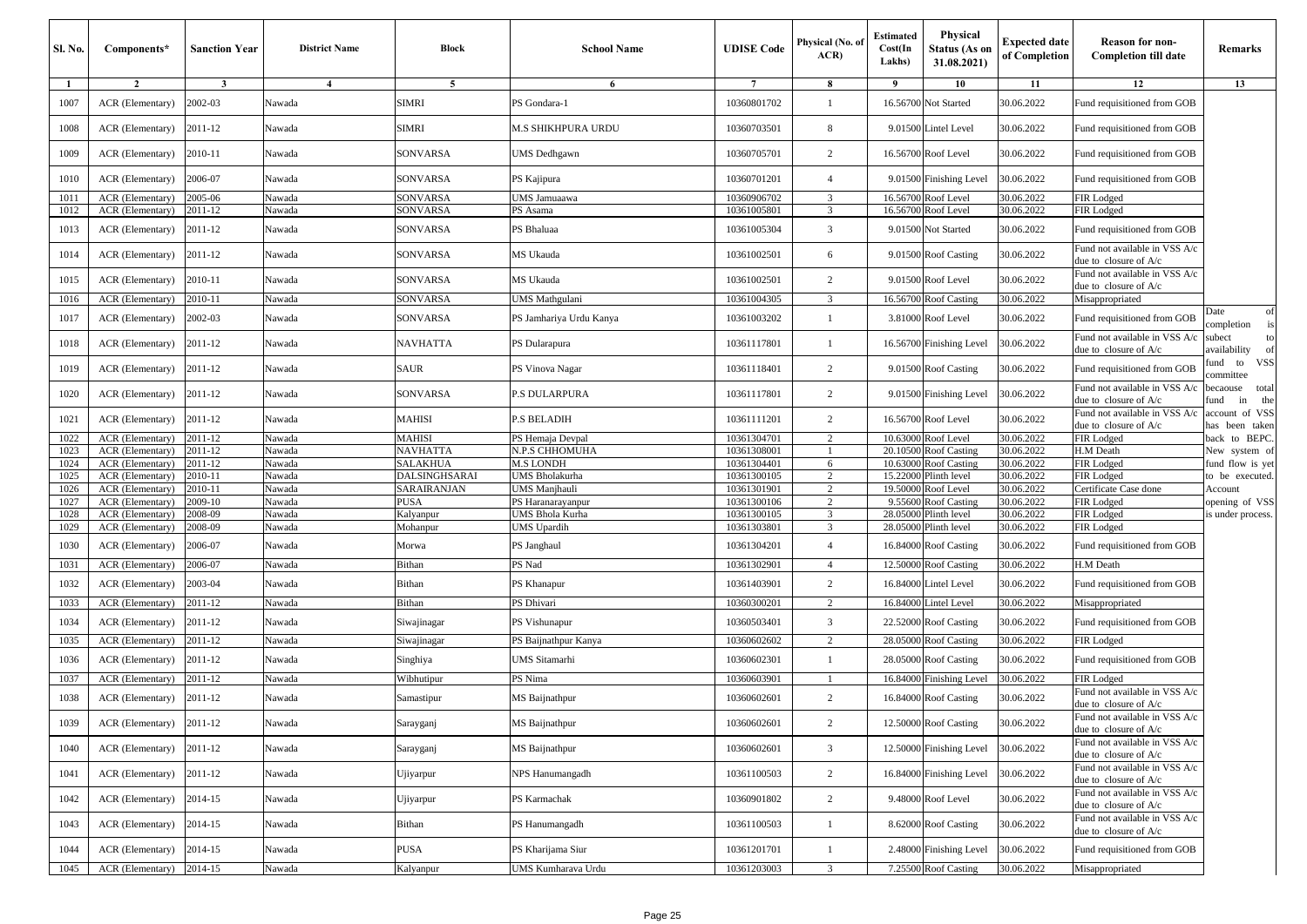| <b>Sl. No.</b> | Components*                          | <b>Sanction Year</b>    | <b>District Name</b> | <b>Block</b>                | <b>School Name</b>                | <b>UDISE</b> Code          | Physical (No. o<br>ACR | Estimated<br>Cost(In<br>Lakhs) | Physical<br><b>Status (As on</b><br>31.08.2021) | <b>Expected date</b><br>of Completion | <b>Reason for non-</b><br><b>Completion till date</b>  | Remarks                                |
|----------------|--------------------------------------|-------------------------|----------------------|-----------------------------|-----------------------------------|----------------------------|------------------------|--------------------------------|-------------------------------------------------|---------------------------------------|--------------------------------------------------------|----------------------------------------|
| -1             | $\overline{2}$                       | $\overline{\mathbf{3}}$ | $\overline{4}$       | 5                           | 6                                 | $\overline{7}$             | 8                      | 9                              | 10                                              | 11                                    | 12                                                     | 13                                     |
| 1046           | ACR (Elementary)                     | 2011-12                 | Nawada               | Mohiudinagar                | U.M.S Dedhgawn                    | 10360705701                | 6                      | 7.97500                        | Not Started                                     | 30.06.2022                            | Certificate Case done                                  |                                        |
| 1047           | ACR (Elementary)                     | 2011-12                 | Nawada               | Mohanpur                    | <b>U.M.S Manjhouli</b>            | 10361301901                | 5                      | 11.60000                       | Not Started                                     | 30.06.2022                            | Certificate Case done                                  |                                        |
| 1048           | ACR (Elementary)                     | 2014-15                 | Nawada               | Siwajinagar                 | P.S Rampur                        | 10360800804                |                        |                                | 7.25500 Not Started                             | 30.06.2022                            | Certificate Case done                                  |                                        |
| 1049           | ACR (Elementary)                     | 2014-15                 | Nawada               | Vidyapatinagar              | U.M.S Jamuama                     | 10360906702                |                        | 11.64000                       | Not Started                                     | 30.06.2022                            | FIR Lodged                                             |                                        |
| 1050           | ACR (Elementary)                     | 2011-12                 | Patna                | Jjiyarpur                   | MS Sikandra                       | 10282100101                | $\overline{2}$         | 11.60000                       | <b>Roof Casting</b>                             | 30.06.2022                            | Misappropriated                                        |                                        |
| 1051           | ACR (Elementary)                     | 2011-12                 | Patna                | BITHAN                      | <b>UMS Hulaschak</b>              | 10281301401                | 6                      | 11.60000                       | Foundation                                      | 30.06.2022                            | Misappropriated                                        |                                        |
| 1052           | ACR (Elementary)                     | 2011-12                 | Patna                | WARISNAGAR                  | UMS Gulariya Bigada               | 10281304603                | 6                      | 11.60000                       | <b>Lintel Level</b>                             | 30.06.2022                            | Misappropriated                                        |                                        |
| 1053           | ACR (Elementary)                     | 2011-12                 | Patna                | BITHAN                      | PS Atarapura                      | 10281304701                | $\overline{2}$         |                                | 11.77000 Roof Casting                           | 30.06.2022                            | Misappropriated<br>Fund not available in VSS A/c       |                                        |
| 1054           | ACR (Elementary)                     | 2011-12                 | Patna                | PUSA                        | PS Alinagar Paijuna               | 10282200303                | 6                      |                                | 3.06310 Roof Casting                            | 30.06.2022                            | due to closure of A/c<br>Fund not available in VSS A/c |                                        |
| 1055           | ACR (Elementary)                     | 2011-12                 | Patna                | Siwajinagar                 | PS Bajitpur                       | 10281805202                | $\overline{4}$         |                                | 11.60000 Finishing Level                        | 30.06.2022                            | due to closure of A/c                                  |                                        |
| 1056           | ACR (Elementary)                     | 2011-12                 | Patna                | Patori                      | PS Shankarpur Dera                | 10280700903                | 6                      |                                | 11.60000 Roof Level                             | 30.06.2022                            | FIR Lodged                                             |                                        |
| 1057           | ACR (Elementary)                     | 2011-12                 | Patna                | Samastipur                  | MS Mehdawa                        | 10280703418                | 6                      |                                | 11.60000 Plinth level                           | 30.06.2022                            | Misappropriated                                        |                                        |
| 1058           | ACR (Elementary)                     | 2011-12                 | Patna                | Sarayganj                   | PS Harsamchak Ke Tola             | 10280802402                | 2                      |                                | 11.60000 Lintel Level                           | 30.06.2022                            | Fund not available in VSS A/c<br>due to closure of A/c |                                        |
| 1059           | ACR (Elementary)                     | 2011-12                 | Patna                | Sarayganj                   | PS Bind Toli                      | 10280802701                | 2                      |                                | 11.60000 Lintel Level                           | 30.06.2022                            | Misappropriated                                        |                                        |
| 1060           | ACR (Elementary)                     | 2011-12                 | Patna                | Warisnagar                  | MS Mobarkarpur                    | 10280807804                | 6                      | 11.60000                       | <b>Roof Casting</b>                             | 30.06.2022                            | Misappropriated                                        |                                        |
| 1061           | ACR (Elementary)                     | 2011-12                 | Patna                | Mohiudinagar                | MS Gavasapur                      | 10281401702                | $\overline{4}$         | 6.04000                        | Plinth level                                    | 30.06.2022                            | FIR Lodged                                             | Date<br>of                             |
| 1062           | ACR (Elementary)<br>ACR (Elementary) | 2011-12<br>2011-12      | Patna<br>Patna       | Kalyanpur                   | UMS Nishiyawa<br>PS Harnathachak  | 10281201402<br>10281204801 | 6<br>2                 |                                | 9.00000 Roof Casting<br>9.00000 Finishing Level | 30.06.2022<br>30.06.2022              | Misappropriated<br>Misappropriated                     | completion<br>subect<br>to             |
| 1063           |                                      |                         |                      | Siwajinagar                 |                                   |                            |                        |                                |                                                 |                                       | Fund not available in VSS A/c                          | availability<br>of                     |
| 1064           | ACR (Elementary)                     | 2011-12                 | Patna                | Patori                      | MS Datiyana Kanya                 | 10280400406                | 2                      |                                | 9.00000 Roof Casting                            | 30.06.2022                            | due to closure of A/c                                  | <b>VSS</b><br>fund to                  |
| 1065           | ACR (Elementary)<br>ACR (Elementary) | 2011-12                 | Patna                | Morwa                       | Urdu PS Mojakka                   | 10280406501<br>10280203502 | 3<br>3                 |                                | 6.24200 Plinth level                            | 30.06.2022                            | Court Case                                             | committee                              |
| 1066           |                                      | 2011-12                 | Patna                | Singhiya                    | PS Kurkuri Tola                   |                            |                        |                                | 6.24200 Lintel Level                            | 30.06.2022                            | Court Case<br>Fund not available in VSS A/c            | total<br>pecaouse<br>the<br>fund<br>in |
| 1067           | ACR (Elementary)                     | 2011-12                 | Patna                | Singhiya                    | PS Kodihara                       | 10280210901                | $\overline{2}$         |                                | 8.23600 Roof Level                              | 30.06.2022                            | due to closure of $A/c$                                | account of VSS                         |
| 1068           | ACR (Elementary)                     | 2011-12                 | Patna                | Vibhutipur                  | MS Chandhok                       | 10280201201                | $\overline{4}$         |                                | 2.96000 Finishing Level                         | 30.06.2022                            | Fund not available in VSS A/c<br>due to closure of A/c | has been taken<br>back to BEPC.        |
| 1069           | ACR (Elementary)                     | 2011-12                 | Patna                | Revilganj                   | <b>UMS</b> Gadaeepur              | 10280607801                | $\overline{4}$         |                                | 9.41500 Roof Casting                            | 30.06.2022                            | Fund not available in VSS A/c<br>due to closure of A/c | New system of<br>fund flow is yet      |
| 1070           | ACR (Elementary)                     | 2011-12                 | Patna                | AMNOUR                      | MS Vedhana                        | 10281801401                | -1                     |                                | 12.53300 Finishing Level                        | 30.06.2022                            | Fund not available in VSS A/c<br>due to closure of A/c | to be executed.<br>Account             |
| 1071           | ACR (Elementary)                     | 2011-12                 | Patna                | AMNOUR                      | PS Shambhu Kuda                   | 10280611101                | 3                      |                                | 8.98600 Finishing Level                         | 30.06.2022                            | Misappropriated                                        | opening of VSS                         |
| 1072           | ACR (Elementary)                     | 2014-15                 | Patna                | <b>MAKER</b>                | <b>UMS. USMANPUR</b>              | 10282001801                | 6                      |                                | 8.98600 Roof Casting                            | 30.06.2022                            | FIR Lodged                                             | is under process.                      |
| 1073           | ACR (Elementary)                     | 2014-15                 | Patna                | Ekma                        | M.S. BEDHANA                      | 10281801401                | $\overline{4}$         |                                | 8.89000 Finishing Level                         | 30.06.2022                            | Fund not available in VSS A/c<br>due to closure of A/c |                                        |
| 1074           | ACR (Elementary)                     | 2014-15                 | Patna                | Jalal pur                   | <b>UMS ARAI BENIPUR</b>           | 10281603201                | 3                      |                                | 8.89000 Finishing Level                         | 30.06.2022                            | Misappropriated                                        |                                        |
| 1075           | ACR (Elementary)                     | 2014-15                 | Patna                | Lahlad pur                  | P.S. NAGASTHAN                    | 10281201504                | $\overline{2}$         |                                | 8.89000 Lintel Level                            | 30.06.2022                            | Fund not available in VSS A/c<br>due to closure of A/c |                                        |
| 1076           | ACR (Elementary)                     | 2014-15                 | Patna                | Marhaurah                   | <b>M.S.TATWA TOLI</b>             | 10281900102                | $\overline{4}$         |                                | 8.89000 Roof Casting                            | 30.06.2022                            | Fund Return                                            |                                        |
| 1077           | ACR (Elementary)                     | 2009-10                 | Patna                | Pana pur                    | UMS Kharbhaiya                    | 10281500401                | 3                      |                                | 8.89000 Lintel Level                            | 30.06.2022                            | Misappropriated                                        |                                        |
| 1078           | ACR (Elementary)                     | 2009-10                 | Patna                | <b>DARIAPUR</b>             | <b>UMS Nagahar</b>                | 10280400102                | 3                      |                                | 11.74885 Lintel Level                           | 30.06.2022                            | Misappropriated                                        |                                        |
| 1079           | ACR (Elementary)                     | 2008-09                 | Patna                | EKMA                        | PS R.S. Maktab Mokama             | 10281900605                | $\overline{4}$         |                                | 6.61250 Lintel Level                            | 30.06.2022                            | Misappropriated                                        |                                        |
| 1080<br>1081   | ACR (Elementary)<br>ACR (Elementary) | 2014-15<br>2014-15      | Patna<br>Patna       | <b>DIGHWARA</b><br>JALALPUR | M.S Korari<br>P.S Saidanpur Balak |                            | $\overline{4}$<br>-1   | 5.08600                        | Not Started<br>6.61250 Not Started              | 30.06.2022<br>30.06.2022              | FIR Lodged<br>FIR Lodged                               |                                        |
| 1082           | ACR (Elementary)                     | 2014-15                 | Patna                | MARHAURAH                   | P.S Trimuhan Dadhi Tola           |                            | $\overline{2}$         | 5.08600                        | Not Started                                     | 30.06.2022                            | FIR Lodged                                             |                                        |
| 1083           | ACR (Elementary)                     | 2014-15                 | Patna                | Marhaura                    | P.S Shembhukura                   |                            |                        | 3.74500                        | Not Started                                     | 30.06.2022                            | Misappropriated                                        |                                        |
| 1084           | ACR (Elementary)                     | 2014-15                 | Patna                | BANIYAPUR                   | P.S Behrawan                      |                            | $\overline{2}$         | 4.37000                        | Not Started                                     | 30.06.2022                            | Fund Return                                            |                                        |
| $1085$         | $ACR$ (Elementary) [2011-12]         |                         | Patna                | NAGARA                      | M.S Kurmichak                     |                            | 6                      |                                | 4.37000 Not Started                             | 30.06.2022                            | Fund Return                                            |                                        |
| 1086           | ACR (Elementary)                     | 2011-12                 | Patna                | Sheikhpura                  | P.S Trimuhan Dadhi Tola           |                            | $\overline{4}$         |                                | 2.70600 Not Started                             | 30.06.2022                            | FIR Lodged                                             |                                        |
| 1087           | ACR (Elementary)                     | 2011-12                 | Patna                | Sheikhpura                  | P.S Panchmahal Dih Harijan        |                            | $\overline{4}$         |                                | 3.92200 Not Started                             | 30.06.2022                            | H.M Death                                              |                                        |
| 1088           | ACR (Elementary)                     | 2011-12                 | Patna                | Chewara                     | P.S Bariyarpur                    |                            | $\overline{2}$         |                                | 4.86200 Not Started                             | 30.06.2022                            | FIR Lodged                                             |                                        |
| 1089           | <b>ACR</b> (Elementary)              | 2011-12                 | Patna                | Sheikhpura                  | P.S Shambhu Kuda                  |                            | 3                      |                                | 4.86200 Not Started                             | 30.06.2022                            | Misappropriated                                        |                                        |
| 1090           | ACR (Elementary)                     | 2011-12                 | Patna                | Barbigha                    | P.S Raghunathpur Bhelura          |                            | 3                      |                                | 10.11000 Not Started                            | 30.06.2022                            | Fund Return                                            |                                        |
| 1091           | ACR (Elementary)                     | 2011-12                 | Patna                | Chewara                     | P.S Baliyawa Jhujho               |                            | $\overline{2}$         |                                | 32.09200 Not Started                            | 30.06.2022                            | Fund Return                                            |                                        |
| 1092           | ACR (Elementary)                     | 2014-15                 | Patna                | Ariari                      | P.S Bhelura Dih                   |                            |                        |                                | 24.89600 Not Started                            | 30.06.2022                            | Fund Return                                            |                                        |
| 1093           | ACR (Elementary)                     | 2011-12                 | Patna                | Barbigha                    | P.S Khiripar                      |                            |                        |                                | 24.89600 Not Started                            | 30.06.2022                            | Fund Return                                            |                                        |
| 1094           | ACR (Elementary)                     | 2010-11                 | Patna                | Piprahi                     | <b>U.M.S Araharawa</b>            |                            | 3                      |                                | 7.98800 Not Started                             | 30.06.2022                            | FIR Lodged                                             |                                        |
| 1095           | ACR (Elementary)                     | 2010-11                 | Patna                | Sheohar                     | <b>U.M.S Natthupur</b>            |                            | $\overline{3}$         |                                | 8.94100 Not Started                             | 30.06.2022                            | Misappropriated                                        |                                        |
| 1096           | ACR (Elementary)                     | 2010-11                 | Patna                | Sheohar                     | <b>U.M.S Sahwajpur</b>            |                            | 3                      |                                | 8.94100 Not Started                             | 30.06.2022                            | Court Case                                             |                                        |
| 1097           | ACR (Elementary)                     | 2010-11                 | Patna                | Tariyani                    | <b>U.M.S Narahanna</b>            |                            | 3                      |                                | 15.54000 Not Started                            | 30.06.2022                            | Court Case                                             |                                        |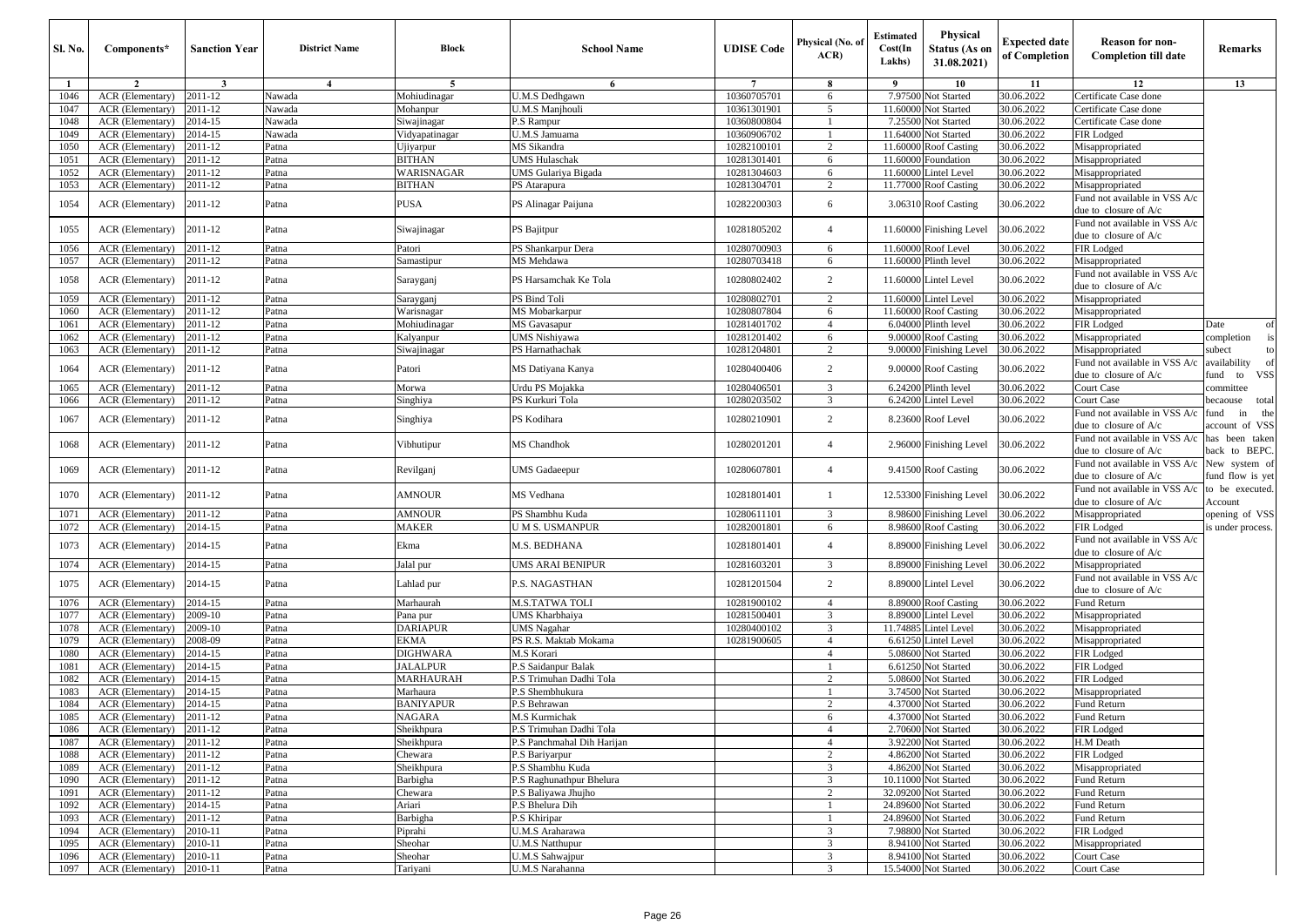| $\overline{2}$<br>3<br>$\overline{4}$<br>5<br>6<br>$\overline{7}$<br>8<br>9<br>10<br>11<br>$\mathbf{1}$<br>ACR (Elementary)<br>2011-12<br>9.28500<br>30.06.2022<br>1098<br>Patna<br>Sheohar<br><sup>2</sup> .S Pandey Bigah<br><b>Not Started</b><br>2006-07 & 2007-<br>30.06.2022<br>1099<br>ACR (Elementary)<br>Patna<br>G. Vanimandil M.S Rajbansi nagar<br>10<br>15.5000<br>Not Started<br>Purnahiya<br>2006-07 & 07-08<br>8.8500<br>30.06.2022<br>ACR (Elementary)<br>Piprahi<br>VSS MS MACHHATA,AMOUR<br>10090300401<br><b>Roof</b> Level<br>1100<br>Purnea<br>$\overline{4}$ | 12<br>Misappropriated<br>Civil Writ Judicature Court<br>Certificate Case done<br>Certificate Case done<br>C.C. & FIR Lodged<br>Certificate Case done | 13                               |
|-------------------------------------------------------------------------------------------------------------------------------------------------------------------------------------------------------------------------------------------------------------------------------------------------------------------------------------------------------------------------------------------------------------------------------------------------------------------------------------------------------------------------------------------------------------------------------------|------------------------------------------------------------------------------------------------------------------------------------------------------|----------------------------------|
|                                                                                                                                                                                                                                                                                                                                                                                                                                                                                                                                                                                     |                                                                                                                                                      |                                  |
|                                                                                                                                                                                                                                                                                                                                                                                                                                                                                                                                                                                     |                                                                                                                                                      |                                  |
|                                                                                                                                                                                                                                                                                                                                                                                                                                                                                                                                                                                     |                                                                                                                                                      |                                  |
|                                                                                                                                                                                                                                                                                                                                                                                                                                                                                                                                                                                     |                                                                                                                                                      |                                  |
| 2006-07 & 07-08<br>10090300702<br>3<br>8.8550<br>30.06.2022<br>1101<br>ACR (Elementary)<br>Purnea<br>Piprahi<br>VSS PS PERSARAI` I`,AMOUR<br><b>Roof</b> Level                                                                                                                                                                                                                                                                                                                                                                                                                      |                                                                                                                                                      |                                  |
| 2006-07 & 07-08<br>30.06.2022<br>ACR (Elementary)<br>Sheohar<br>VSS PS BHAWANIPUR,AMOUR<br>10090306202<br>$\overline{4}$<br>8.86300<br>Roof Level<br>1102<br>Purnea                                                                                                                                                                                                                                                                                                                                                                                                                 |                                                                                                                                                      |                                  |
| 30.06.2022<br>1103<br>ACR (Elementary)<br>2006-07 & 07-08<br>Purnahiya<br>VSS PS PERSARAI`2`,AMOUR<br>10090300701<br>3<br>15.70000<br>Roof Level<br>Purnea                                                                                                                                                                                                                                                                                                                                                                                                                          |                                                                                                                                                      |                                  |
| Sheohar<br>VSS PS AAMGACHI, AMOUR<br>15.7000<br>30.06.2022<br>1104<br>ACR (Elementary)<br>2006-07 & 07-08<br>10090309401<br>oof Level<br>Purnea<br>$\overline{4}$                                                                                                                                                                                                                                                                                                                                                                                                                   | Certificate Case done                                                                                                                                |                                  |
| 2006-07 & 07-08<br>BARGANIA<br>30.06.2022<br>1105<br>ACR (Elementary)<br>VSS PS GHOSAY,B.KOTHI<br>10090506701<br>$\overline{4}$<br>3.93000<br><b>Roof Casting</b><br>Purnea                                                                                                                                                                                                                                                                                                                                                                                                         | Certificate Case done                                                                                                                                |                                  |
| 2008-09<br><b>BELSAND</b><br>10090303601<br>3<br>6.1500<br>30.06.2022<br>ACR (Elementary)<br>VSS MS GARHARA,AMOUR<br>inishing Level<br>1106<br>Purnea<br>2.2500<br>ACR (Elementary)<br>10090506701<br>3                                                                                                                                                                                                                                                                                                                                                                             | C.C. & FIR Lodged                                                                                                                                    |                                  |
| 1107<br>2009-10<br>NANPUR<br>VSS PS GHOSAY,B.KOTHI<br>linth level<br>30.06.2022<br>Purnea<br><b>NANPUR</b><br>30.06.2022<br>1108<br>ACR (Elementary)<br>2010-11<br>VSS PS CHAPRAILI KANYA,AMOUR<br>10090303301<br>$\overline{4}$<br>6.7500<br><b>Roof Casting</b><br>Purnea                                                                                                                                                                                                                                                                                                         | C.C. & FIR Lodged<br>H.M Death                                                                                                                       |                                  |
| 3<br>13.50000<br>30.06.2022<br>ACR (Elementary)<br>2011-12<br><b>NANPUR</b><br>PS Navtoliya Badhva DPEP<br>10090503502<br>Roof Level<br>1109<br>Purnea                                                                                                                                                                                                                                                                                                                                                                                                                              | Certificate Case done                                                                                                                                |                                  |
| 10090207502<br>30.06.2022<br>1110<br>ACR (Elementary)<br>2011-12<br><b>PARIHAR</b><br>P.K.S Jasava<br>$\overline{4}$<br>11.13000<br><b>Roof Casting</b><br>Purnea                                                                                                                                                                                                                                                                                                                                                                                                                   | C.C. & FIR Lodged                                                                                                                                    |                                  |
| 2011-12<br><b>NANPUR</b><br>MS Parsaraee Kanya<br>30.06.2022<br>ACR (Elementary)<br>10090300701<br>6<br>11.13300<br>inishing Level<br>1111<br>Purnea                                                                                                                                                                                                                                                                                                                                                                                                                                | FIR Lodged                                                                                                                                           |                                  |
| 30.06.2022<br>1112<br>ACR (Elementary)<br>2011-12<br><b>DUMRA</b><br>MS Mahesh Bathana<br>10090306101<br>$\overline{4}$<br>11.1330<br><b>Roof</b> Level<br>Purnea                                                                                                                                                                                                                                                                                                                                                                                                                   | C.C. & FIR Lodged                                                                                                                                    |                                  |
| 30.06.2022<br>ACR (Elementary)<br>2014-15<br><b>BOKHRA</b><br>MS PARSARAI GIRL<br>10090300701<br>$\overline{4}$<br>11.13300<br>Roof Level<br>1113<br>Purnea                                                                                                                                                                                                                                                                                                                                                                                                                         | FIR Lodged                                                                                                                                           |                                  |
| 11.13300<br>30.06.2022<br>1114<br>ACR (Elementary)<br>2005-06<br>Saharsa<br><b>BELSAND</b><br>. Makatab Sahuriya<br>10120900206<br>2<br>intel Level                                                                                                                                                                                                                                                                                                                                                                                                                                 | Misappropriated                                                                                                                                      |                                  |
| 2005-06<br>Saharsa<br><b>BAJPATTI</b><br>$\overline{2}$<br>7.8800<br>intel Level<br>30.06.2022<br>1115<br>ACR (Elementary)<br>Jrdu Kanya P. Makatab Ramuthi<br>10120101702                                                                                                                                                                                                                                                                                                                                                                                                          | FIR Lodged                                                                                                                                           |                                  |
| 30.06.2022<br>1116<br>ACR (Elementary)<br>2005-06<br>Saharsa<br><b>BAJPATTI</b><br>PS Patori Balak<br>10120201702<br>11.13300<br>Roof Level<br>2                                                                                                                                                                                                                                                                                                                                                                                                                                    | Misappropriated<br>Date                                                                                                                              | of                               |
| RUNNISAIDPUR<br>10120202202<br>12.37500<br>30.06.2022<br>1117<br>ACR (Elementary)<br>2005-06<br>Saharsa<br>MS Gobaragath<br>3<br><b>Roof Casting</b>                                                                                                                                                                                                                                                                                                                                                                                                                                | Misappropriated<br>completion                                                                                                                        | <sup>1</sup> S                   |
| 30.06.2022<br>2005-06<br><b>BATHNAHA</b><br>10120204301<br>3<br>18.32700<br>Roof Level<br>ACR (Elementary)<br>Saharsa<br>MS Hakapada<br>1118                                                                                                                                                                                                                                                                                                                                                                                                                                        | Fund not available in VSS A/c<br>subect<br>availability<br>due to closure of A/c                                                                     | to                               |
| 2005-06<br>30.06.2022<br>ACR (Elementary)<br>Saharsa<br><b>BAJPATTI</b><br>MS Kopariya<br>10120802601<br>15.26900<br>intel Level<br>1119<br>2                                                                                                                                                                                                                                                                                                                                                                                                                                       | Misappropriated<br>fund<br>to                                                                                                                        | <b>VSS</b>                       |
| ACR (Elementary)<br>2005-06<br><b>BOKHRA</b><br>Jrdu MS Hareva<br>10120901301<br>12.37500<br>intel Level<br>30.06.2022<br>1120<br>Saharsa<br>2                                                                                                                                                                                                                                                                                                                                                                                                                                      | Misappropriated<br>committee                                                                                                                         |                                  |
| 2005-06<br><b>BELSAND</b><br>Jrdu P. Makatab Mobakarakpur<br>$\overline{c}$<br>15.2690<br>30.06.2022<br>1121<br>ACR (Elementary)<br>Saharsa<br>10120902603<br><b>Roof Level</b>                                                                                                                                                                                                                                                                                                                                                                                                     | Misappropriated<br>pecaouse                                                                                                                          | total                            |
| 30.06.2022<br>2005-06<br>Saharsa<br>10120504101<br>$\overline{c}$<br>1122<br>ACR (Elementary)<br>PARIHAR<br>PS Lakshminiya (Tiri)<br>15.2690<br><b>Roof Casting</b>                                                                                                                                                                                                                                                                                                                                                                                                                 | Fund not available in VSS A/c<br>fund<br>due to closure of A/c                                                                                       | the<br>in<br>account of VSS      |
| 30.06.2022<br>2005-06<br>Saharsa<br>PARIHAR<br>MS Forsaha<br>10120501901<br>$\overline{c}$<br>12.37500<br><b>Roof Casting</b><br>1123<br>ACR (Elementary)<br>10120501105                                                                                                                                                                                                                                                                                                                                                                                                            | Misappropriated                                                                                                                                      | has been taken                   |
| 2005-06<br>PARSAUNI<br>$\overline{c}$<br>12.3750<br>30.06.2022<br>1124<br>ACR (Elementary)<br>Saharsa<br>PS Tiri Bhagwanpur<br>Roof Level<br>30.06.2022<br>1125<br>ACR (Elementary)<br>2005-06<br>SONBARSA<br><sup>2</sup> S Sakarauli<br>10120804001<br>15.26900<br>Roof Level<br>Saharsa<br>2                                                                                                                                                                                                                                                                                     | Misappropriated<br>Misappropriated                                                                                                                   | back to BEPC.                    |
| ACR (Elementary)<br>2005-06<br>Saharsa<br>SONBARSA<br>KMS Badagawn<br>10120702002<br>2<br>12.37500<br>Lintel Level<br>30.06.2022<br>1126                                                                                                                                                                                                                                                                                                                                                                                                                                            | Fund requisitioned from GOB                                                                                                                          | New system of<br>und flow is yet |
| Lintel Level<br>30.06.2022<br>1127<br>ACR (Elementary)<br>2006-07 & 07-08<br>Saharsa<br>SONBARSA<br>MS Lalpur Priynagar<br>10121000502<br>2<br>12.37500                                                                                                                                                                                                                                                                                                                                                                                                                             | Misappropriated<br>Account                                                                                                                           | o be executed.                   |
| 2006-07 & 07-08<br>Mak. PS Lakshminiya<br>12.37500<br>30.06.2022<br>ACR (Elementary)<br>Saharsa<br>NANPUR<br>10121000601<br>$\overline{4}$<br>linth level<br>1128                                                                                                                                                                                                                                                                                                                                                                                                                   | FIR Lodged                                                                                                                                           | opening of VSS                   |
| 2006-07 & 07-08<br><b>NANPUR</b><br>MS Patuaaha<br>10120401102<br>30.06.2022<br>ACR (Elementary)<br>$\overline{4}$<br>15.2690<br>Lintel Level<br>1129<br>Saharsa                                                                                                                                                                                                                                                                                                                                                                                                                    | Fund requisitioned from GOB                                                                                                                          | is under process.                |
| 2006-07 & 07-08<br>30.06.2022<br>ACR (Elementary)<br>Saharsa<br><b>BAIRGANIA</b><br>MS New Kolani<br>10120403902<br>15.70000<br><b>Roof Casting</b><br>1130<br>$\overline{4}$                                                                                                                                                                                                                                                                                                                                                                                                       | Misappropriated                                                                                                                                      |                                  |
| 30.06.2022<br>1131<br>ACR (Elementary)<br>2006-07 & 07-08<br>Saharsa<br><b>BAJPATTI</b><br>PS Thanavar<br>10120306401<br>2<br>21.81000<br>intel Level                                                                                                                                                                                                                                                                                                                                                                                                                               | Certificate Case done                                                                                                                                |                                  |
| Saharsa<br><b>BATHNAHA</b><br>PS Lakhini<br>10120304201<br>$\overline{c}$<br>30.06.2022<br>1132<br>ACR (Elementary)<br>2006-07 & 07-08<br>15.70000<br><b>Roof Casting</b>                                                                                                                                                                                                                                                                                                                                                                                                           | FIR Lodged                                                                                                                                           |                                  |
| <b>MS Dhnaur Dharmpur</b><br>$\overline{c}$<br>10.7900<br>30.06.2022<br>1133<br>ACR (Elementary)<br>2006-07 & 07-08<br>Saharsa<br><b>MAJORGANJ</b><br>10120300401<br><b>Roof Level</b>                                                                                                                                                                                                                                                                                                                                                                                              | FIR Lodged                                                                                                                                           |                                  |
| 2006-07 & 07-08<br>30.06.2022<br>ACR (Elementary)<br>PARIHAR<br>PS Tutha<br>10120305301<br>15.70000<br><b>Roof Casting</b><br>1134<br>Saharsa<br>$\overline{4}$                                                                                                                                                                                                                                                                                                                                                                                                                     | Misappropriated                                                                                                                                      |                                  |
| MS Sirbar<br>15.70000<br>30.06.2022<br>1135<br>ACR (Elementary)<br>2006-07 & 07-08<br>Saharsa<br>SONBARSA<br>10120300201<br>5<br>Roof Casting                                                                                                                                                                                                                                                                                                                                                                                                                                       | Certificate Case done                                                                                                                                |                                  |
| MS Auriya Ramauti<br>9.0500<br>30.06.2022<br>1136<br>ACR (Elementary)<br>2006-07 & 07-08<br>Saharsa<br>Jiradei<br>10120103901<br>oof Level<br>$\overline{4}$<br>30.06.2022<br>1137<br>ACR (Elementary)<br>2006-07 & 07-08<br>Saharsa<br>Lakri Nabiganj<br>MS Kedalipatti<br>10120103101<br>$\overline{4}$<br>9.0500<br>intel Level                                                                                                                                                                                                                                                  | Misappropriated<br>FIR Lodged                                                                                                                        |                                  |
| 1138<br>ACR (Elementary)<br>2006-07 & 07-08<br><sup>2</sup> S Bhelva<br>10120202002<br>$\overline{2}$<br>10.4650<br>oof Level<br>30.06.2022<br>Saharsa<br>Barahariya                                                                                                                                                                                                                                                                                                                                                                                                                | Misappropriated                                                                                                                                      |                                  |
| 2006-07 & 07-08<br>Saharsa<br>Jiradei<br><sup>2</sup> S Kuharaghat<br>10120201202<br><b>Roof Casting</b><br>30.06.2022<br>1139<br>ACR (Elementary)<br>$\overline{4}$<br>8.5100                                                                                                                                                                                                                                                                                                                                                                                                      | FIR Lodged                                                                                                                                           |                                  |
| 30.06.2022<br>2006-07 & 07-08<br>PS Eraji Gathiya<br>10120105501<br>$\overline{4}$<br><b>Lintel Level</b><br>1140<br>ACR (Elementary)<br>Saharsa<br>Mairawa<br>8.51000                                                                                                                                                                                                                                                                                                                                                                                                              | Fund not available in VSS A/c<br>due to closure of A/c                                                                                               |                                  |
| 8.51000 Roof Level<br>2006-07 & 07-08 Saharsa<br><b>PACHRUKHI</b><br>10120901603<br>$\overline{2}$<br>30.06.2022<br>ACR (Elementary)<br>PS Kotvaliya<br>1141                                                                                                                                                                                                                                                                                                                                                                                                                        | Fund requisitioned from GOB                                                                                                                          |                                  |
| 2006-07 & 07-08<br>PS Kabirpur<br>10120901501<br>12.19000<br>Roof Level<br>30.06.2022<br>ACR (Elementary)<br>Saharsa<br>Ander<br>1142<br>$\overline{4}$                                                                                                                                                                                                                                                                                                                                                                                                                             | FIR Lodged                                                                                                                                           |                                  |
| PS Tiri Bhagvati Sthan<br>ACR (Elementary)<br>2006-07 & 07-08<br>10120501102<br>12.19000<br><b>Roof Casting</b><br>30.06.2022<br>1143<br>Saharsa<br>Barahariya<br>2                                                                                                                                                                                                                                                                                                                                                                                                                 | Certificate Case done                                                                                                                                |                                  |
| $\overline{30.06.2022}$<br>ACR (Elementary)<br>2006-07 & 07-08<br>Saharsa<br>PS Belha Mushari<br>10120503001<br>14.21232 Roof Level<br>1144<br>Bhagawanpur<br>$\overline{4}$                                                                                                                                                                                                                                                                                                                                                                                                        | Misappropriated                                                                                                                                      |                                  |
| 2006-07 & 07-08<br>PS Sabaila (Tiri)<br>10200501104<br><b>Lintel Level</b><br>30.06.2022<br>1145<br>ACR (Elementary)<br>Saharsa<br>Maharajganj<br>$\overline{4}$<br>12.19000                                                                                                                                                                                                                                                                                                                                                                                                        | Certificate Case done                                                                                                                                |                                  |
| ACR (Elementary)<br>2006-07 & 07-08<br>PS Sakarauli<br>10120804001<br>$\overline{2}$<br>12.19000<br>Roof Level<br>30.06.2022<br>1146<br>Saharsa<br>Nautan                                                                                                                                                                                                                                                                                                                                                                                                                           | Certificate Case done                                                                                                                                |                                  |
| ACR (Elementary)<br>2006-07 & 07-08<br><b>MAIRWA</b><br>PS Tulsiyahi<br>10120205201<br>18.00000<br>Plinth level<br>30.06.2022<br>1147<br>Saharsa<br>2<br>2006-07 & 07-08<br>Saharsa<br>PS Mathihani<br>30.06.2022                                                                                                                                                                                                                                                                                                                                                                   | FIR Lodged                                                                                                                                           |                                  |
| CHHATAPUR<br>10120804401<br><b>Roof Casting</b><br>1148<br>ACR (Elementary)<br>$\overline{4}$<br>3.20000<br>2006-07 & 07-08<br><b>RAGHOPUR</b><br>10120402701<br>3.13771 Lintel Level<br>30.06.2022<br>1149<br>ACR (Elementary)<br>Saharsa<br>PS Basantpur<br>$\overline{4}$                                                                                                                                                                                                                                                                                                        | FIR Lodged<br>FIR Lodged                                                                                                                             |                                  |
| 2006-07 & 07-08<br><b>SUPAUL</b><br>PS Sonapur Harijan<br>10120804201<br>$\overline{4}$<br>3.13771 Roof Casting<br>30.06.2022<br>1150<br><b>ACR</b> (Elementary)<br>Saharsa                                                                                                                                                                                                                                                                                                                                                                                                         | Certificate Case done                                                                                                                                |                                  |
| MS Mahuaabazar<br>ACR (Elementary)<br>2006-07 & 07-08<br><b>KISHANPUR</b><br>10120700501<br>8.98400<br><b>Roof Casting</b><br>30.06.2022<br>1151<br>Saharsa<br>3                                                                                                                                                                                                                                                                                                                                                                                                                    | FIR Lodged                                                                                                                                           |                                  |
| 1152<br>2006-07 & 07-08<br>Saharsa<br>PIPRA<br>MS Soha<br>10120704504<br>8.98400<br><b>Lintel Level</b><br>30.06.2022<br>ACR (Elementary)<br>$\overline{4}$                                                                                                                                                                                                                                                                                                                                                                                                                         | FIR Lodged                                                                                                                                           |                                  |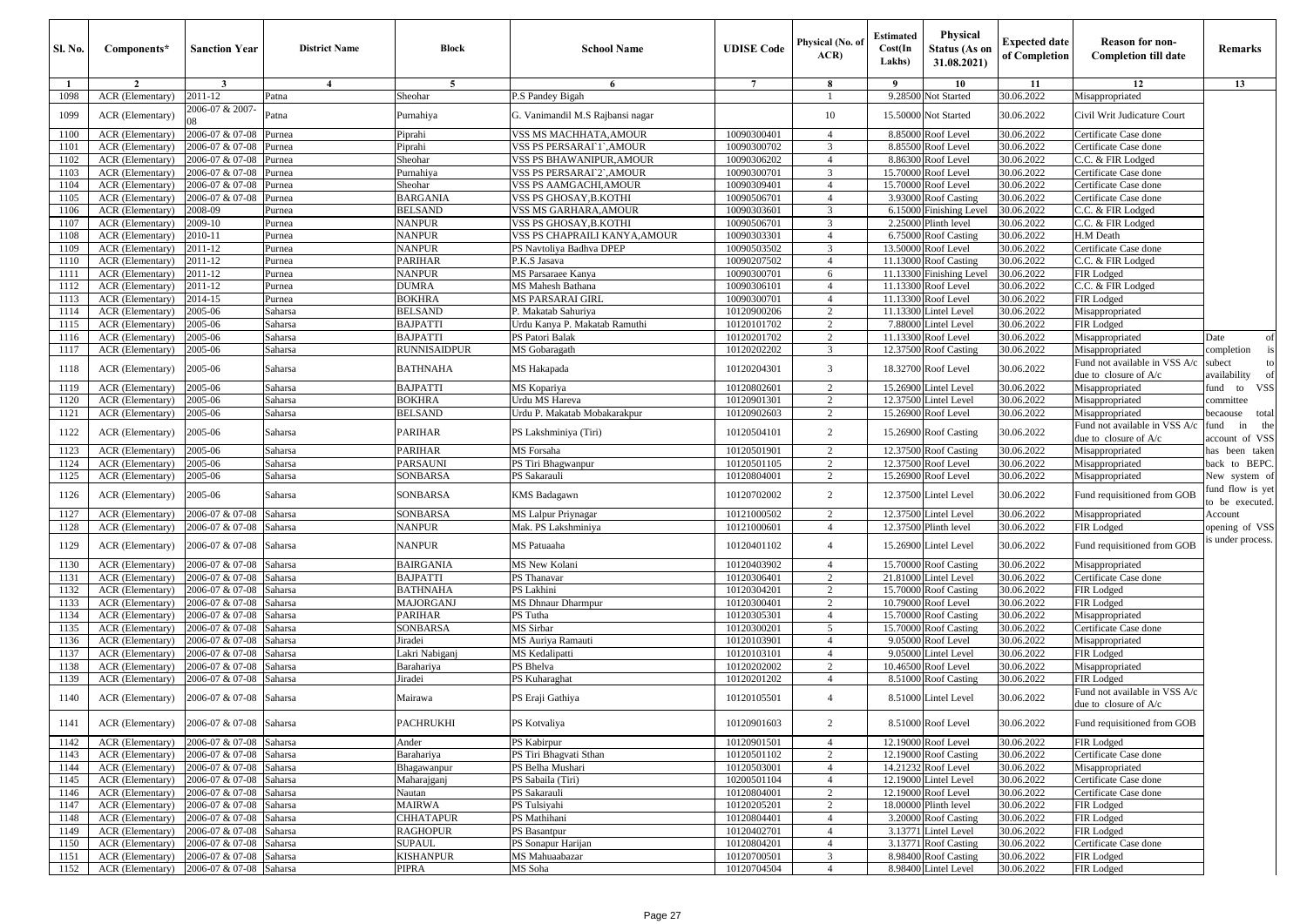| <b>Sl. No.</b> | Components*                                  | <b>Sanction Year</b>               | <b>District Name</b> | Block                          | <b>School Name</b>                    | <b>UDISE Code</b>          | Physical (No. of<br>ACR | <b>Estimated</b><br>Cost(In<br>Lakhs) | Physical<br>Status (As on<br>31.08.2021)          | <b>Expected date</b><br>of Completion | <b>Reason for non-</b><br><b>Completion till date</b>  | Remarks                                          |
|----------------|----------------------------------------------|------------------------------------|----------------------|--------------------------------|---------------------------------------|----------------------------|-------------------------|---------------------------------------|---------------------------------------------------|---------------------------------------|--------------------------------------------------------|--------------------------------------------------|
| $\mathbf{1}$   | $\overline{2}$                               | 3                                  | $\overline{4}$       | 5                              | 6                                     | $7\phantom{.0}$            | 8                       | - 9                                   | 10                                                | 11                                    | 12                                                     | 13                                               |
| 1153           | ACR (Elementary)                             | 2006-07 & 07-08                    | Saharsa              | PIPRA                          | PS Mahuaa Dakshin                     | 10120706701                | $\overline{4}$          |                                       | 8.98400 Lintel Level                              | 30.06.2022                            | FIR Lodged                                             |                                                  |
| 1154           | ACR (Elementary)                             | 2006-07 & 07-08                    | Saharsa              | NIRMALI                        | PS Kopa                               | 10120600708                | $\overline{4}$          | 4.70000                               | <b>Lintel Level</b>                               | 30.06.2022                            | FIR Lodged                                             |                                                  |
| 1155           | ACR (Elementary)                             | 2006-07 & 07-08                    | Saharsa              | PRATAPGANJ                     | PS Raghunathpur Santhali              | 10120701901                | $\overline{4}$          |                                       | 9.14300 Roof Casting                              | 30.06.2022                            | FIR Lodged                                             |                                                  |
| 1156<br>1157   | ACR (Elementary)                             | 2006-07 & 07-08<br>2006-07 & 07-08 | Saharsa<br>Saharsa   | RAGHOPUR<br>CHHATAPUR          | PS Tindhara<br>P. Makatab Lakshminiya | 10120700602<br>10120100601 | $\overline{4}$<br>2     |                                       | 9.14300 Lintel Level<br>15.31100 Plinth level     | 30.06.2022<br>30.06.2022              | FIR Lodged<br>FIR Lodged                               |                                                  |
| 1158           | ACR (Elementary)<br>ACR (Elementary)         | 2006-07 & 07-08                    | Saharsa              | KISHANPUR                      | MS Bhagatpur                          | 10120601101                | 2                       |                                       | 12.44200 Plinth level                             | 30.06.2022                            | Certificate Case done                                  |                                                  |
| 1159           | ACR (Elementary)                             | 2006-07 & 07-08                    | Saharsa              | RAGHOPUR                       | MS Lahuaar                            | 10120302401                | 6                       |                                       | 15.31100 Roof Casting                             | 30.06.2022                            | FIR Lodged                                             |                                                  |
| 1160           | <b>ACR</b> (Elementary)                      | 2006-07 & 07-08                    | Saharsa              | <b>CHHATAPUR</b>               | PS Lakshminiya Tiri                   | 10120504101                | $\overline{2}$          |                                       | 8.98400 Roof Level                                | 30.06.2022                            | Fund not available in VSS A/c<br>due to closure of A/c |                                                  |
| 1161           | ACR (Elementary)                             | 2006-07 & 07-08                    | Saharsa              | RAGHOPUR                       | MS Ghoghasam                          | 10120805801                | $\overline{c}$          |                                       | 12.44200 Roof Casting                             | 30.06.2022                            | Misappropriated                                        |                                                  |
| 1162           | ACR (Elementary)                             | 2006-07 & 07-08                    | Saharsa              | TRIVENIGANJ                    | PS Ranginiyan                         | 10120903401                | $\overline{4}$          |                                       | 4.70000 Roof Casting                              | 30.06.2022                            | FIR Lodged                                             |                                                  |
| 1163           | ACR (Elementary)                             | 2006-07 & 07-08                    | Saharsa              | CHHATAPUR                      | PS Gadhbajar                          | 10120705005                | $\overline{c}$          |                                       | 4.70000 Finishing Level                           | 30.06.2022                            | Fund not available in VSS A/c<br>due to closure of A/c |                                                  |
| 1164           | <b>ACR</b> (Elementary)                      | 2006-07 & 07-08                    | Saharsa              | KISHANPUR                      | PS Agama                              | 10120702501                | $\overline{2}$          |                                       | 9.39800 Roof Casting                              | 30.06.2022                            | FIR Lodged                                             |                                                  |
| 1165           | <b>ACR</b> (Elementary)                      | 2006-07 & 07-08                    | Saharsa              | SUPAUL                         | MS Mokama                             | 10120704901                | 6                       |                                       | 12.44200 Roof Casting                             | 30.06.2022                            | Fund requisitioned from GOB                            |                                                  |
| 1166           | ACR (Elementary)                             | 2008-09                            | Saharsa              | PIPRA                          | MS Morakahi                           | 10120405902                | 3                       |                                       | 14.19511 Finishing Level                          | 30.06.2022                            | FIR Lodged                                             |                                                  |
| 1167           | ACR (Elementary)                             | 2010-11                            | Saharsa              | KISHANPUR                      | <b>UMS Baluha</b>                     | 10120203002                | 3                       |                                       | 15.81000 Roof Level                               | 30.06.2022                            | FIR Lodged                                             |                                                  |
| 1168           | ACR (Elementary)                             | 2010-11                            | Saharsa              | <b>SUPAUL</b>                  | <b>UMS Bhavanipur</b>                 | 10120503501                | 3                       |                                       | 14.19511 Roof Level                               | 30.06.2022                            | FIR Lodged                                             |                                                  |
| 1169           | ACR (Elementary)                             | 2010-11                            | Saharsa              | SARAIGARH                      | <b>UMS</b> Ekpada                     | 10120805101                | 2                       |                                       | 15.08700 Roof Casting                             | 30.06.2022                            | FIR Lodged                                             |                                                  |
| 1170           | ACR (Elementary)                             | 2010-11                            | Saharsa              | KISHANPUR                      | UMS Bhavara                           | 10120705003                | $\overline{3}$          |                                       | 15.81000 Roof Level                               | 30.06.2022                            | FIR Lodged                                             | Date<br>of                                       |
| 1171           | ACR (Elementary)                             | 2010-11                            | Saharsa              | NIRMALI                        | MS Tivaritola Saharsa                 | 10120405101                | 3                       |                                       | 11.06086 Lintel Level                             | 30.06.2022                            | Fund requisitioned from GOB                            | completion<br>subect                             |
| 1172           | ACR (Elementary)                             | 2010-11                            | Saharsa              | <b>MAROUNA</b>                 | PS Shankar thuaa                      | 10120303601                | $\overline{3}$          |                                       | 9.31400 Roof Casting                              | 30.06.2022                            | Misappropriated                                        | availability<br>of                               |
| 1173           | ACR (Elementary)                             | 2010-11                            | Saharsa              | MAROUNA                        | MS Dhanoj Dharmpur                    | 10120100801                | 3                       |                                       | 9.31400 Lintel Level                              | 30.06.2022                            | FIR Lodged                                             | <b>VSS</b><br>fund to                            |
| 1174           | <b>ACR</b> (Elementary)                      | 2010-11                            | Saharsa              | RAGHOPUR                       | PS Paruhar                            | 10120102101                | 3                       |                                       | 9.31400 Roof Casting                              | 30.06.2022                            | Fund not available in VSS A/c<br>due to closure of A/c | committee<br>total<br>becaouse                   |
| 1175           | ACR (Elementary)                             | 2010-11                            | Saharsa              | SUPAUL                         | UMS Alani                             | 10120900202                | 3                       |                                       | 9.31400 Roof Casting                              | 30.06.2022                            | FIR Lodged                                             | the<br>ìund<br>in                                |
| 1176<br>1177   | ACR (Elementary)<br>ACR (Elementary)         | 2010-11<br>2010-11                 | Saharsa<br>Saharsa   | <b>SUPAUL</b><br>BASANTPUR     | <b>UMS</b> Maurkahi                   | 10120904401<br>10120700701 | 3<br>3                  |                                       | 9.31400 Lintel Level                              | 30.06.2022<br>30.06.2022              | FIR Lodged<br>FIR Lodged                               | account of VSS                                   |
| 1178           | <b>ACR</b> (Elementary)                      | 2010-11                            | Saharsa              | <b>CHHATAPUR</b>               | <b>MS</b> Fatehpur<br>PS GADHBAZAR    | 10120705005                | 3                       |                                       | 12.47800 Finishing Level<br>11.42100 Roof Casting | 30.06.2022                            | Fund not available in VSS A/c<br>due to closure of A/c | has been taken<br>back to BEPC.<br>New system of |
| 1179           | ACR (Elementary)                             | 2010-11                            | Saharsa              | RAGHOPUR                       | <b>MS KANDAHA</b>                     | 10120300301                | 3                       |                                       | 11.73000 Lintel Level                             | 30.06.2022                            | FIR Lodged                                             | fund flow is yet                                 |
| 1180           | ACR (Elementary)                             | 2010-11                            | Saharsa              | TRIVENIGANJ                    | <b>MS BHAWARA</b>                     | 10120705003                | $\overline{4}$          | 11.73000                              | Roof Level                                        | 30.06.2022                            | FIR Lodged                                             | to be executed.                                  |
| 1181           | <b>ACR</b> (Elementary)                      | 2010-11                            | Saharsa              | RAGHOPUR                       | MS DORMA                              | 10120200401                | $\overline{2}$          |                                       | 9.02100 Roof Casting                              | 30.06.2022                            | Fund not available in VSS A/c<br>due to closure of A/c | Account<br>opening of VSS                        |
| 1182           | ACR (Elementary)                             | 2011-12                            | Saharsa              | PIPRA                          | UMS MS Parsabanna Hindi               | 10120102702                | $\overline{2}$          |                                       | 8.13000 Roof Casting                              | 30.06.2022                            | Fund not available in VSS A/c<br>due to closure of A/c | is under process.                                |
| 1183           | ACR (Elementary)                             | 2011-12                            | Saharsa              | PIPRA                          | UMS Gauri Pipara                      | 10120903301                | $\overline{4}$          |                                       | 8.13000 Roof Level                                | 30.06.2022                            | Misappropriated                                        |                                                  |
| 1184           | ACR (Elementary)                             | 2011-12                            | Saharsa              | PIPRA                          | <b>UMS</b> Alani                      | 10120900202                | $\overline{4}$          | 13.98600                              | <b>Roof Casting</b>                               | 30.06.2022                            | FIR Lodged                                             |                                                  |
| 1185           | ACR (Elementary)                             | 2011-12                            | Saharsa              | SARAIGARH                      | MS Gori Pipara                        | 10120903301                | 2                       | 13.98600                              | Roof Level                                        | 30.06.2022                            | FIR Lodged                                             |                                                  |
| 1186           | ACR (Elementary)                             | 2011-12                            | Saharsa              | TRIVENIGANJ                    | UMS Sisaee                            | 10120200501                | $\overline{c}$          |                                       | 13.09500 Roof Casting                             | 30.06.2022                            | Fund not available in VSS A/c<br>due to closure of A/c |                                                  |
| 1187           | ACR (Elementary)                             | 2011-12                            | Saharsa              | PIPRA                          | <b>UMS</b> Hasuliya                   | 10120801201                | $\overline{4}$          | 8.13000                               | Roof Level                                        | 30.06.2022                            | Certificate Case done                                  |                                                  |
| 1188           | ACR (Elementary)                             | 2011-12                            | Saharsa              | SARAIGARH                      | <b>MS</b> Tarivama                    | 10120800602                | $\overline{4}$          | 13.09500                              | <b>Lintel Level</b>                               | 30.06.2022                            | FIR Lodged                                             |                                                  |
| 1189           | ACR (Elementary)                             | 2011-12                            | Saharsa              | SARAIGARH                      | MS Tariyama                           | 10120800602                | $\overline{2}$          | 13.09500                              | <b>Finishing Level</b>                            | 30.06.2022                            | FIR Lodged                                             |                                                  |
| 1190           | ACR (Elementary)                             | 2011-12                            | Saharsa              | RAGHOPUR                       | <b>UMS</b> Agama                      | 10120702501<br>10120702501 | $\overline{4}$<br>2     | 4.95500                               | <b>Roof Casting</b>                               | 30.06.2022<br>30.06.2022              | FIR Lodged                                             |                                                  |
| 1191           | ACR (Elementary)                             | 2011-12                            | Saharsa              | CHHATAPUR                      | <b>UMS</b> Agama                      |                            | $\overline{4}$          | 10.90400                              | <b>Roof Casting</b><br>30.00000 Plinth level      | 30.06.2022                            | FIR Lodged                                             |                                                  |
| 1192           | ACR (Elementary)                             | 2011-12                            | Saharsa              | CHHATAPUR                      | MS Narahaiya                          | 10120702102                |                         |                                       |                                                   | 30.06.2022                            | FIR Lodged                                             |                                                  |
| 1193<br>1194   | ACR (Elementary) 2011-12<br>ACR (Elementary) | 2011-12                            | Saharsa<br>Saharsa   | CHHATA <u>PUR</u><br>CHHATAPUR | MS Narahaiya<br>UMS Pama Urdu         | 10120702102<br>10120702601 | $\overline{c}$          |                                       | 9.91000 Lintel Level<br>20.61100 Lintel Level     | 30.06.2022                            | FIK Lodged<br>Fund requisitioned from GOB              |                                                  |
| 1195           | ACR (Elementary)                             | 2011-12                            | Saharsa              | CHHATAPUR                      | <b>KPS</b> Dehad                      | 10120700401                | 2                       |                                       | 15.85000 Roof Casting                             | 30.06.2022                            | Misappropriated                                        |                                                  |
| 1196           | ACR (Elementary)                             | 2011-12                            | Saharsa              | RAGHOPUR                       | UMS Sirarahi Urdu                     | 10120704001                | $\overline{2}$          |                                       | 20.61100 Finishing Level                          | 30.06.2022                            | Fund requisitioned from GOB                            |                                                  |
| 1197           | ACR (Elementary)                             | 2011-12                            | Saharsa              | RAGHOPUR                       | MS Bhavara                            | 10120705003                | $\overline{4}$          |                                       | 10.90400 Plinth level                             | 30.06.2022                            | FIR Lodged                                             |                                                  |
| 1198           | ACR (Elementary)                             | 2011-12                            | Saharsa              | RAGHOPUR                       | MS Bhavara                            | 10120705003                | $\overline{1}$          |                                       | 20.61100 Roof Level                               | 30.06.2022                            | FIR Lodged                                             |                                                  |
| 1199           | ACR (Elementary)                             | 2011-12                            | Saharsa              | SARAIGADH                      | N P S BALAHI BHARNA                   | 10120307401                | $\overline{4}$          |                                       | 15.85000 Roof Casting                             | 30.06.2022                            | Fund not available in VSS A/c<br>due to closure of A/c |                                                  |
| 1200           | ACR (Elementary)                             | 2011-12                            | Saharsa              | TRIBENIGANJ                    | UT MS HANUMAN NAGAR CHAKALA           | 10120502901                | $\overline{2}$          |                                       | 10.90400 Plinth level                             | 30.06.2022                            | FIR Lodged                                             |                                                  |
| 1201           | ACR (Elementary)                             | 2011-12                            | Saharsa              | TRIBENIGANJ                    | UT MS SIRRAHI URDU                    | 10120704001                | $\overline{c}$          |                                       | 20.61100 Finishing Level                          | 30.06.2022                            | Fund not available in VSS A/c<br>due to closure of A/c |                                                  |
|                |                                              |                                    |                      |                                |                                       |                            |                         |                                       |                                                   |                                       |                                                        |                                                  |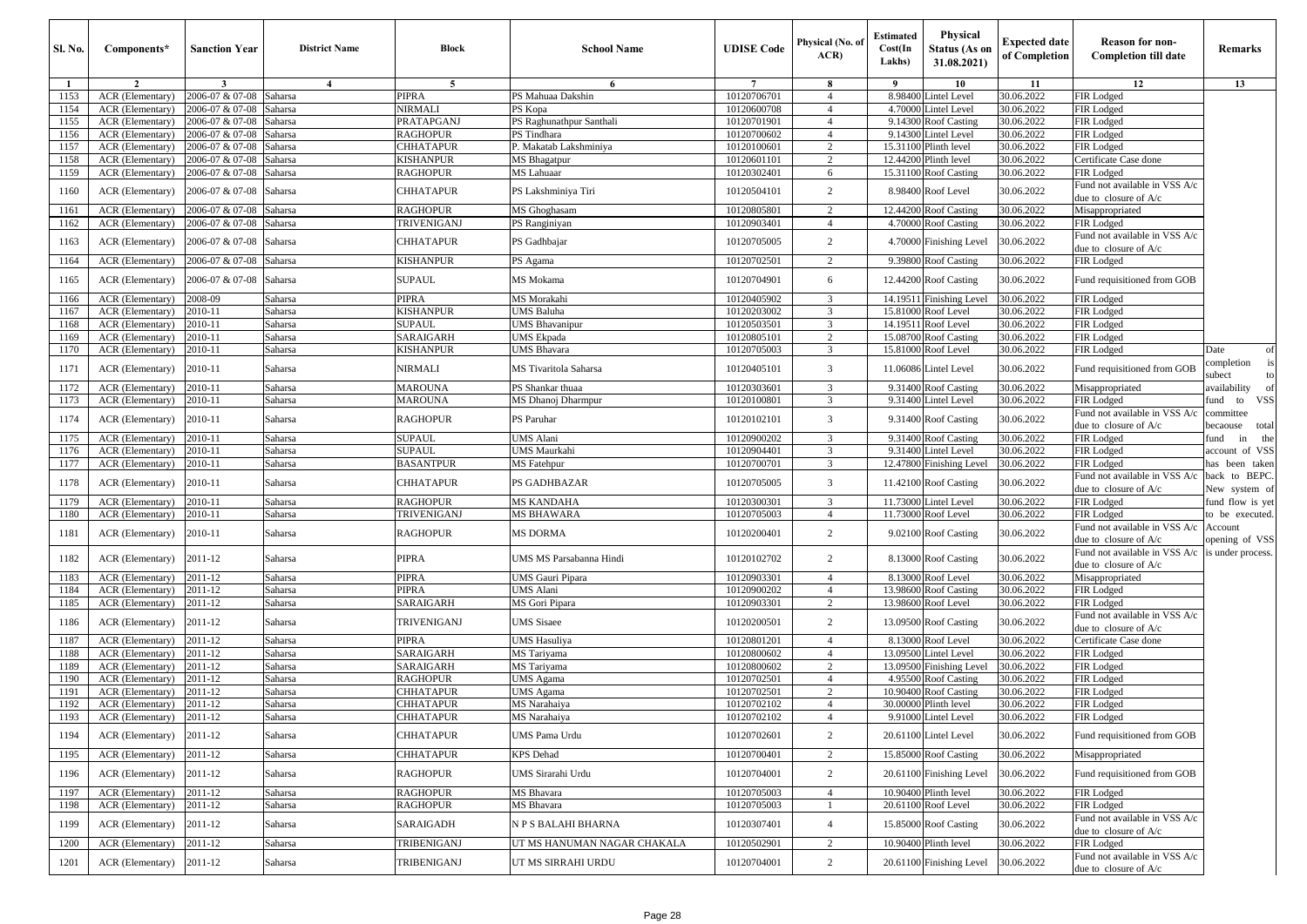| <b>Sl. No.</b> | Components*                          | <b>Sanction Year</b> | <b>District Name</b>     | Block                              | <b>School Name</b>                          | <b>UDISE Code</b>          | Physical (No. of<br>ACR | Estimated<br>Cost(In<br>Lakhs) | Physical<br>Status (As on<br>31.08.2021)       | <b>Expected date</b><br>of Completion | <b>Reason for non-</b><br><b>Completion till date</b>    | Remarks                                |
|----------------|--------------------------------------|----------------------|--------------------------|------------------------------------|---------------------------------------------|----------------------------|-------------------------|--------------------------------|------------------------------------------------|---------------------------------------|----------------------------------------------------------|----------------------------------------|
|                | $\overline{2}$                       | 3                    | $\overline{4}$           | 5                                  | 6                                           | $\overline{7}$             | 8                       | - 9                            | 10                                             | 11                                    | 12                                                       | 13                                     |
| 1202           | ACR (Elementary)                     | 2011-12              | Saharsa                  | <b>BASANTPUR</b>                   | PS RATTI                                    | 10120304002                | $\overline{4}$          |                                | 15.85000 Roof Casting                          | 30.06.2022                            | FIR Lodged                                               |                                        |
| 1203           | ACR (Elementary)                     | 2014-15              | Saharsa                  | TRIBENIGANJ                        | PS BARIYAHI EAST                            | 10120803301                | $\overline{4}$          |                                | 10.90400 Finishing Level                       | 30.06.2022                            | Fund not available in VSS A/c<br>due to closure of A/c   |                                        |
|                |                                      |                      |                          |                                    |                                             |                            |                         |                                |                                                |                                       | Fund not available in VSS A/c                            |                                        |
| 1204           | ACR (Elementary)                     | 2014-15              | Saharsa                  | TRIBENIGANJ                        | NPS HANUMAN TOLA                            | 10120905701                | 2                       |                                | 15.85000 Roof Casting                          | 30.06.2022                            | due to closure of A/c                                    |                                        |
| 1205           | ACR (Elementary)                     | 2014-15              | Saharsa                  | TRIBENIGANJ                        | M.S Shahpur                                 |                            | 3                       |                                | 21.77700 Not Started                           | 30.06.2022                            | Misappropriated                                          |                                        |
| 1206           | ACR (Elementary)                     | 2005-06              | Saharsa                  | Lalganj                            | <sup>2</sup> .S Fakrahi                     |                            | 2                       |                                | 5.88300 Not Started                            | 30.06.2022                            | FIR Lodged                                               |                                        |
| 1207           | ACR (Elementary)                     | 2005-06              | Saharsa                  | Mahua                              | P.S Jhamta                                  |                            | 2                       |                                | 10.29200 Not Started                           | 30.06.2022                            | FIR Lodged                                               |                                        |
| 1208           | ACR (Elementary)                     | 2006-07              | Saharsa                  | Patedhi Belsar                     | K.M.S Barahi                                |                            | $\mathbf{1}$            |                                | 5.88300 Not Started                            | 30.06.2022                            | Fund Return                                              |                                        |
| 1209           | ACR (Elementary)                     | 2007-08              | Saharsa                  | <b>MAHUA</b>                       | P.S Panidaha                                |                            | 2                       |                                | 10.08100 Not Started                           | 30.06.2022                            | Misappropriated                                          |                                        |
| 1210           | ACR (Elementary)                     | 2007-08              | Saharsa                  | VAISHALI                           | .S Bhagwanpur Tiri                          |                            | $\overline{2}$          |                                | 8.00200 Not Started                            | 30.06.2022                            | Misappropriated                                          |                                        |
| 1211           | ACR (Elementary)                     | 2010-11              | Saharsa                  | <b>MAHUA</b>                       | J.M.S Kumahraghat                           |                            | 3                       |                                | 8.73900 Not Started                            | 30.06.2022                            | Misappropriated                                          |                                        |
| 1212           | ACR (Elementary)                     | 2010-11              | Saharsa                  | <b>RAGHOPUR</b><br><b>RAGHOPUR</b> | J.M.S Panidaha                              |                            | 3<br>3                  |                                | 8.73900 Not Started<br>8.73900 Not Started     | 30.06.2022<br>30.06.2022              | Misappropriated                                          |                                        |
| 1213<br>1214   | ACR (Elementary)<br>ACR (Elementary) | 2010-11<br>2011-12   | Saharsa<br>Saharsa       | Sahdei Buzurg                      | J.M.S Ranginiya<br>J.M.S Kanya Barahi       |                            | $\overline{c}$          |                                | 8.73900 Not Started                            | 30.06.2022                            | FIR Lodged<br>Fund Return                                |                                        |
| 1215           | ACR (Elementary)                     | 2014-15              | Saharsa                  | <b>PATEPUR</b>                     | U.M.S Sarbela Mushari                       |                            | $\overline{4}$          | 8.94200                        | <b>Roof Casting</b>                            | 30.06.2022                            | Misappropriated                                          |                                        |
| 1216           | ACR (Elementary)                     | 2014-15              | Saharsa                  | <b>PATEPUR</b>                     | A.S Jori                                    |                            | $\overline{4}$          |                                | 8.94200 Not Started                            | 30.06.2022                            | FIR Lodged                                               |                                        |
| 1217           | ACR (Elementary)                     | 2014-15              | Samastipur               | Sahdei Buzurg                      | <b>P.S MUSHLIM TOL BANGHARA</b>             | 10191504605                | 3                       |                                | 8.94200 Roof Casting                           | 30.06.2022                            | Certificate Case done                                    |                                        |
| 1218           | ACR (Elementary)                     | 2014-15              | Samastipur               | <b>PATEPUR</b>                     | M.S. GANGASARA                              | 10191908901                | $\overline{4}$          |                                | 13.13120 Finishing Level                       | 30.06.2022                            | Certificate Case done                                    |                                        |
| 1219           | ACR (Elementary)                     | 2014-15              | Samastipur               | PATEPUR                            | <b>P.S HARIJANTOL MOHMADA</b>               | 1019074602                 | 2                       |                                | 13.13120 Roof Level                            | 30.06.2022                            | Misappropriated                                          |                                        |
| 1220           | ACR (Elementary)                     | 2011-12              | Samastipur               | GOROUL                             | ⁄IS Dhuvagama                               | 10191904802                | 8                       |                                | 10.69700 Plinth level                          | 30.06.2022                            | Fund requisitioned from GOB                              | Date<br>of<br>completion               |
| 1221           | ACR (Elementary)                     | 2011-12              | Samastipur               | <b>PATEPUR</b>                     | RPS Jaunapur Uttar Tol                      | 10191702402                | 8                       |                                | 9.24700 Finishing Level                        | 30.06.2022                            | Certificate Case done                                    | subect<br>to                           |
| 1222           | ACR (Elementary)                     | 2011-12              | Samastipur               | RAJAPAKAR                          | <sup>2</sup> S Sairpur Milki                | 10191805501                | $\overline{4}$          |                                | 9.24700 Roof Casting                           | 30.06.2022                            | Civil Writ Judicature Court                              | availability<br>of                     |
| 1223           | ACR (Elementary)                     | 2011-12              | Samastipur               | <b>BHAGWANPUR</b>                  | PS Gangauli                                 | 10191006401                | 3                       |                                | 10.84316 Finishing Level                       | 30.06.2022                            | Fund not available in VSS A/c<br>due to closure of $A/c$ | <b>VSS</b><br>fund<br>to<br>committee  |
| 1224           | ACR (Elementary)                     | 2011-12              | Samastipur               | <b>GOROUL</b>                      | PS Gangauli                                 | 10191006401                | $\overline{4}$          |                                | 9.07900 Finishing Level                        | 30.06.2022                            | Fund not available in VSS A/c<br>due to closure of A/c   | total<br>becaouse<br>fund<br>in<br>the |
| 1225           | ACR (Elementary)                     | 2011-12              | Samastipur               | LALGANJ                            | JMS Chhachhani                              | 10191001005                | $\overline{4}$          |                                | 16.25884 Finishing Level                       | 30.06.2022                            | Fund requisitioned from GOB                              | ccount of VSS<br>has been taken        |
| 1226           | ACR (Elementary)                     | 2011-12              | Samastipur               | <b>MAHUA</b>                       | JMS Banda Kaloni                            | 10191600701                | 6                       |                                | 21.38137 Finishing Level                       | 30.06.2022                            | Certificate Case done                                    | back to BEPC.                          |
| 1227           | ACR (Elementary)                     | 2011-12              | Samastipur               | <b>PATEPUR</b>                     | JMS Jandaha                                 | 10191605305                | 8                       |                                | 21.38137 Finishing Level                       | 30.06.2022                            | Certificate Case done                                    | New system of                          |
| 1228           | ACR (Elementary)                     | 2011-12              | Samastipur               | <b>VAISHALI</b>                    | MS Bhshnapur Diha                           | 10191201301                | 8                       | 21.38137                       | Roof Level                                     | 30.06.2022                            | C.C. & FIR Lodged                                        | fund flow is yet                       |
| 1229           | ACR (Elementary)                     | 2011-12              | Samastipur               | GORAUL                             | PS Mustafapur Badaiyagachhi                 | 10190603003                | $\overline{4}$          |                                | 25.54000 Finishing Level                       | 30.06.2022                            | Certificate Case done                                    | to be executed.                        |
| 1230           | ACR (Elementary)                     | 2011-12              | Samastipur               | ALGANJ                             | UMS Narayanpur Dadhiya                      | 10190107001                | $\overline{4}$          |                                | 10.81000 Plinth level                          | 30.06.2022                            | C.C. & FIR Lodged                                        | Account                                |
| 1231           | ACR (Elementary)                     | 2011-12              | Samastipur               | Ramnagar                           | PS Manikapur                                | 10191104404                | 3                       |                                | 7.87405 Lintel Level                           | 30.06.2022                            | Certificate Case done                                    | opening of VSS<br>s under process.     |
| 1232           | ACR (Elementary)                     | 2011-12              | Samastipur               | Bettiah                            | <b>JMS</b> Surmar                           | 10191105901                | 3                       |                                | 17.17810 Finishing Level                       | 30.06.2022                            | Fund requisitioned from GOB                              |                                        |
| 1233<br>1234   | ACR (Elementary)                     | 2011-12<br>2011-12   | Samastipur               | Gaunaha                            | PS Dadhiya Asadhar ard-6                    | 10190502703<br>10190505904 | $\overline{4}$<br>2     |                                | 8.58905 Lintel Level                           | 30.06.2022<br>30.06.2022              | C.C. & FIR Lodged<br>C.C. & FIR Lodged                   |                                        |
|                | ACR (Elementary)                     |                      | Samastipur               | Ramnagar                           | JMS Satanpur Bahadura                       |                            |                         |                                | 2.31773 Roof Casting                           |                                       | Fund not available in VSS A/c                            |                                        |
| 1235           | ACR (Elementary)                     | 2011-12              | Samastipur               | Ramnagar                           | PS Katasi<br>P.S. DHOBGAMATOL CHAINPUR      | 10191002401                | 2                       |                                | 8.58905 Roof Level                             | 30.06.2022                            | due to closure of A/c                                    |                                        |
| 1236<br>1237   | ACR (Elementary)<br>ACR (Elementary) | 2011-12<br>2010-11   | Samastipur<br>Samastipur | MADHUBANI<br><b>NAUTAN</b>         | PS Jitabariya Pashchim                      | 10190701101<br>10191908203 | 2                       |                                | 10.70700 Plinth level<br>1.32370 Roof Casting  | 30.06.2022<br>30.06.2022              | Certificate Case done<br>Certificate Case done           |                                        |
| 1238           | ACR (Elementary)                     | 2010-11              | Samastipur               | Nautan                             | PS Ghatahatol                               | 10190904406                | 2                       |                                | 10.70700 Finishing Level                       | 30.06.2022                            | Fund requisitioned from GOB                              |                                        |
| 1239           | ACR (Elementary)                     | 2010-11              | Samastipur               | Lauriya                            | MS Dumari                                   | 10191701001                | 3                       |                                | 10.70700 Lintel Level                          | 30.06.2022                            | Certificate Case done                                    |                                        |
| 1240           | ACR (Elementary)                     | 2010-11              | Samastipur               | NARKATIAGANJ                       | PS Simapuar Bandhar                         | 10191607001                | 2                       |                                | 8.90000 Finishing Level                        | 30.06.2022                            | Fund requisitioned from GOB                              |                                        |
| 1241           | ACR (Elementary) 2010-11             |                      | Samastipur               | Lauria                             | PS Mushar Tol Ward-11 Dimari                | 10190803403                |                         |                                | 7.60500 Finishing Level 30.06.2022             |                                       | Certificate Case done                                    |                                        |
| 1242           | <b>ACR</b> (Elementary)              | 2010-11              | Samastipur               | Manjhaulia                         | UMS Satanpur Bahadura                       | 10190505904                | 3                       |                                | 10.57000 Finishing Level                       | 30.06.2022                            | C.C. & FIR Lodged                                        |                                        |
|                |                                      |                      |                          |                                    |                                             |                            |                         |                                |                                                |                                       | Fund not available in VSS A/c                            |                                        |
| 1243<br>1244   | ACR (Elementary)<br>ACR (Elementary) | 2010-11<br>2010-11   | Samastipur<br>Samastipur | Narkatiaganj<br>Yogapatti          | NPS. SAKHWA<br>N.P.S.LARUAARA               | 10191004505<br>10190306308 | $\mathfrak{Z}$<br>3     |                                | 7.60500 Finishing Level<br>7.60500 Roof Level  | 30.06.2022<br>30.06.2022              | due to closure of $A/c$<br>Certificate Case done         |                                        |
|                |                                      |                      |                          |                                    |                                             |                            |                         |                                |                                                |                                       | Fund not available in VSS A/c                            |                                        |
| 1245<br>1246   | ACR (Elementary)<br>ACR (Elementary) | 2010-11<br>2010-11   | Samastipur<br>Samastipur | Thakrahan<br>Bagha-2               | U.M.S. KELBARI<br>P.S. DHOBGAMATOL CHAINPUR | 10191004502<br>10190701101 | 3<br>$\overline{1}$     |                                | 4.04100 Finishing Level<br>10.57000 Foundation | 30.06.2022<br>30.06.2022              | due to closure of A/c<br>Certificate Case done           |                                        |
|                |                                      |                      |                          |                                    |                                             |                            |                         |                                |                                                |                                       |                                                          |                                        |
| 1247           | ACR (Elementary)                     | 2010-11              | Samastipur               | Bagha-2                            | UMS Shaharu                                 | 10191605801                | 3                       |                                | 4.04100 Finishing Level                        | 30.06.2022                            | Fund requisitioned from GOB                              |                                        |
| 1248           | ACR (Elementary)                     | 2010-11              | Samastipur               | Lauria                             | JMS Eenayatpur                              | 10190201711                | 3                       |                                | 10.57000 Roof Casting                          | 30.06.2022                            | Fund requisitioned from GOB                              |                                        |
| 1249           | ACR (Elementary)                     | 2010-11              | Samastipur               | Lauria                             | JMS Narayanpur Tahadhiya                    | 1019107001                 | 3                       |                                | 7.60500 Finishing Level                        | 30.06.2022                            | C.C. & FIR Lodged                                        |                                        |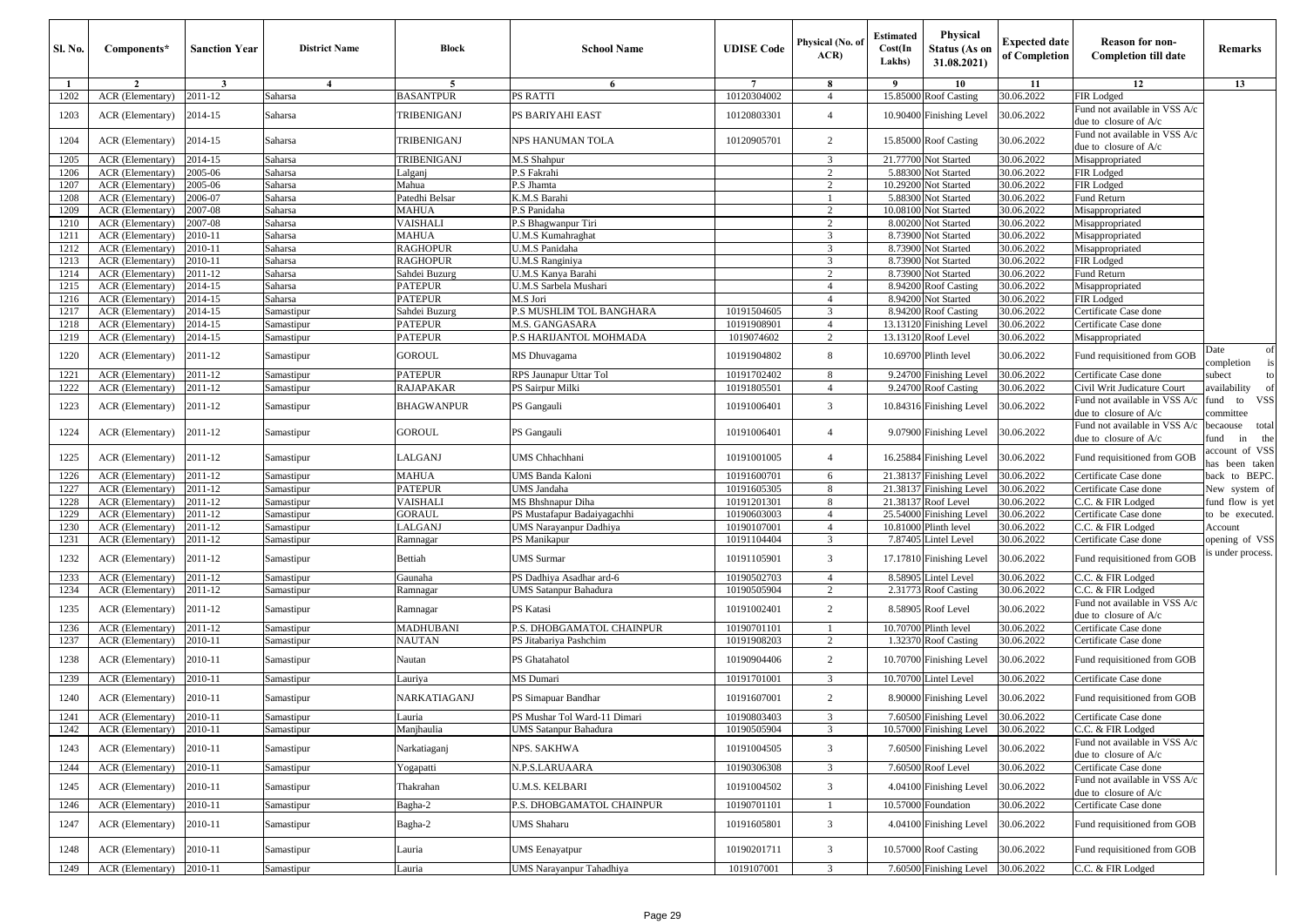| <b>Sl. No.</b> | Components*                                           | <b>Sanction Year</b> | <b>District Name</b> | Block               | <b>School Name</b>                       | <b>UDISE</b> Code          | Physical (No. of<br>ACR          | <b>Estimated</b><br>Cost(In<br>Lakhs) | Physical<br><b>Status (As on</b><br>31.08.2021) | <b>Expected date</b><br>of Completion | <b>Reason for non-</b><br><b>Completion till date</b>    | Remarks                                       |
|----------------|-------------------------------------------------------|----------------------|----------------------|---------------------|------------------------------------------|----------------------------|----------------------------------|---------------------------------------|-------------------------------------------------|---------------------------------------|----------------------------------------------------------|-----------------------------------------------|
| -1             | $\overline{2}$                                        | $\mathbf{3}$         | $\overline{4}$       | 5                   | 6                                        | $\overline{7}$             | 8                                | 9                                     | 10                                              | 11                                    | 12                                                       | 13                                            |
| 1250           | ACR (Elementary)                                      | 2010-11              | Samastipur           | Lauria              | <b>JMS</b> Sormar                        | 10191105901                | 3                                |                                       | 7.60500 Finishing Level                         | 30.06.2022                            | Fund requisitioned from GOB                              |                                               |
| 1251           | ACR (Elementary)                                      | 2010-11              | Samastipur           | Narkatiaganj        | JMS Manikapur                            | 10191305003                | 3                                |                                       | 7.60500 Roof Level                              | 30.06.2022                            | Certificate Case done                                    |                                               |
| 1252           | ACR (Elementary)                                      | 2010-11              | Samastipur           | Narkatiaganj        | UMS Sajanpur Ghuralakh                   | 101903066501               | 3                                |                                       | 5.67200 Roof Casting                            | 30.06.2022                            | Fund not available in VSS A/c<br>due to closure of A/c   |                                               |
| 1253           | ACR (Elementary)                                      | 2009-10              | Samastipur           | Bettiah             | PS Baikunthapur                          | 101909048030               | 2                                |                                       | 10.57000 Roof Level                             | 30.06.2022                            | Fund requisitioned from GOB                              |                                               |
| 1254           | ACR (Elementary)                                      | 2009-10              | Samastipur           | Lauria              | <b>JMS</b> Mesepur                       | 10191911201                | $\overline{\mathbf{3}}$          |                                       | 10.57000 Lintel Level                           | 30.06.2022                            | Fund requisitioned from GOB                              |                                               |
| 1255           | ACR (Elementary)                                      | 2009-10              | Samastipur           | Narkatiaganj        | <b>JMS Dasaut</b>                        | 10191602001                | 3                                |                                       | 1.92182 Roof Casting                            | 30.06.2022                            | Fund requisitioned from GOB                              |                                               |
| 1256           | ACR (Elementary)                                      | 2009-10              | Samastipur           | Sikta               | JMS Usaraha                              | 10190205102                | 3                                |                                       | 4.04100 Lintel Level                            | 30.06.2022                            | Fund requisitioned from GOB                              |                                               |
| 1257           | ACR (Elementary)                                      | 2006-07              | Samastipur           | <b>AURIYA</b>       | PS Baande Urdu                           | 10191802003                | 3                                |                                       | 1.15904 Roof Casting                            | 30.06.2022                            | C.C. & FIR Lodged                                        |                                               |
| 1258           | ACR (Elementary)                                      | 2006-07              | Samastipur           | Bagaha-2            | PS Mak. Balaha                           | 10191204411                | 3                                |                                       | 1.15904 Finishing Level                         | 30.06.2022                            | Fund requisitioned from GOB                              |                                               |
| 1259           | ACR (Elementary)                                      | 2006-07              | Samastipur           | MADHUBANI           | PS Kairpura                              | 10191204403                | $\overline{4}$                   |                                       | 1.15904 Finishing Level                         | 30.06.2022                            | Fund requisitioned from GOB                              |                                               |
| 1260           | ACR (Elementary)                                      | 2006-07              | Samastipur           | BAIRIA              | PS Chakahabib/UMS                        | 101906011302               | $\overline{c}$                   |                                       | 15.63181 Plinth level                           | 30.06.2022                            | Fund requisitioned from GOB                              |                                               |
| 1261           | ACR (Elementary)                                      | 2006-07              | Samastipur           | MAJHAULIA           | R.P.S Chainpur                           |                            |                                  |                                       | 15.63181 Not Started                            | 30.06.2022                            | Fund requisitioned from GOB                              | of<br>Date<br>is<br>completion                |
| 1262           | ACR (Elementary)                                      | 2014-15              | Saran                | Araria              | JMS Sekhpura                             | 10171800302                | $\overline{2}$                   |                                       | 12.40300 Plinth level                           | 30.06.2022                            | FIR Lodged                                               | subect<br>to                                  |
| 1263           | ACR (Elementary)                                      | 2011-12              | Saran                | Dev                 | <b>JMS Rajjupur</b>                      | 10170103402                | 3                                |                                       | 4.14900 Finishing Level                         | 30.06.2022                            | Fund requisitioned from GOB                              | availability<br>- of<br><b>VSS</b><br>fund to |
| 1264           | ACR (Elementary)                                      | 2011-12              | Saran                | Goh                 | <b>JMS</b> Madarpur                      | 10170107201                | $\overline{c}$                   |                                       | 13.64200 Finishing Level                        | 30.06.2022                            | Fund not available in VSS A/c<br>due to closure of $A/c$ | committee<br>total<br>becaouse                |
| 1265           | ACR (Elementary)                                      | 2011-12              | Saran                | Goh                 | MS Tara Amanaur Hindi                    | 10171100201                | $\overline{2}$                   |                                       | 13.64200 Roof Casting                           | 30.06.2022                            | FIR Lodged                                               | the<br>fund<br>in                             |
| 1266           | ACR (Elementary)                                      | 2010-11              | Saran                | Madanpur            | UMS Bishunpur kala                       | 10170606802                | 3                                |                                       | 17.79100 Roof Casting                           | 30.06.2022                            | Fund requisitioned from GOB                              | account of VSS<br>has been taken              |
| 1267           | ACR (Elementary)                                      | 2010-11              | Saran                | Madanpur            | <b>JMS</b> Chatra                        | 10170902204                | 3                                |                                       | 13.64200 Finishing Level                        | 30.06.2022                            | Fund requisitioned from GOB                              | back to BEPC.<br>New system of                |
| 1268           | ACR (Elementary)                                      | 2010-11              | Saran                | Goh                 | PS Banpur Latif Urdu                     | 10171000401                | $\overline{2}$                   | 7.48000                               | <b>Roof Casting</b>                             | 30.06.2022                            | Certificate Case done                                    | fund flow is yet                              |
| 1269           | ACR (Elementary)                                      | 2010-11              | Saran                | Madanpur            | JMS Repura                               | 10171308101                | 3                                | 17.68000                              | <b>Roof Casting</b>                             | 30.06.2022                            | Court Case                                               | to be executed.                               |
| 1270           | ACR (Elementary)                                      | 2010-11              | Saran                | Madanpur            | <b>JMS</b> Panapur                       | 10171601301                | 3                                |                                       | 14.28000 Roof Level                             | 30.06.2022                            | Fund requisitioned from GOB                              | Account<br>opening of VSS                     |
| 1271           | ACR (Elementary)                                      | 2010-11<br>2010-11   | Saran                | deo<br>Goh          | <b>JMS SITALPUR KOTHI</b><br>NPS GANGAWA | 10170403302                | $\overline{4}$<br>$\overline{c}$ | 10.47000<br>10.47000                  | <b>Roof Casting</b><br>Not Started              | 30.06.2022<br>30.06.2022              | Misappropriated                                          | is under process.                             |
| 1272<br>1273   | ACR (Elementary)<br>ACR (Elementary)                  | 2009-10              | Saran<br>Saran       | Rafiganj            | PS Sayani Mandir Tola Ray Patti          | 10170604203<br>10170505202 | $\overline{2}$                   | 3.19500                               | <b>Roof Casting</b>                             | 30.06.2022                            | Fund Return<br>H.M Death                                 |                                               |
| 1274           | ACR (Elementary)                                      | :008-09              | Saran                | Bachhawara          | <b>MS MIRJAPUR</b>                       | 10171300101                | $\overline{c}$                   | 9.45500                               | Finishing Level                                 | 30.06.2022                            | FIR Lodged                                               |                                               |
| 1275           | ACR (Elementary)                                      | 2006-07              | Saran                | Cheri Bariyarpur    | PS Bahuaara Patti Nanafar                | 10171308001                | $\overline{c}$                   | 14.67150                              | <b>Roof Casting</b>                             | 30.06.2022                            | Civil Writ Judicature Court                              |                                               |
| 1276           | ACR (Elementary)                                      | 2006-07              | Saran                | Khodabandpur        | PS PATEDHIYA                             | 10170208401                | $\overline{c}$                   |                                       | 14.67150 Roof Level                             | 30.06.2022                            | Fund requisitioned from GOB                              |                                               |
| 1277           | ACR (Elementary)                                      | 2009-10              | Saran                | Bihapur             | UMS Teghara                              |                            | 3                                |                                       | 7.68500 Not Started                             | 30.06.2022                            | Misappropriated                                          |                                               |
| 1278           | ACR (Elementary)                                      | 2014-15              | Saran                | Agiaon              | JMS Teghara                              |                            | $\overline{c}$                   | 11.57000                              | <b>Not Started</b>                              | 30.06.2022                            | Misappropriated                                          |                                               |
| 1279           | ACR (Elementary)                                      | 2009-10              | Saran                | Gahani              | <b>KMS Amanaur</b>                       |                            | $\overline{c}$                   | 14.21600                              | Not Started                                     | 30.06.2022                            | Fund Return                                              |                                               |
| 1280           | ACR (Elementary)                                      | $2010 - 11$          | Saran                | agdishpur           | JMS Satasi                               |                            |                                  | 13.5000                               | <b>Vot Started</b>                              | 30.06.2022                            | Fund Return                                              |                                               |
| 1281           | ACR (Elementary)                                      | 2010-11              | Saran                | Jagdishpur          | MS Dhangarha Urdu                        |                            | $\overline{2}$                   | 11.5700                               | <b>Not Started</b>                              | 30.06.2022                            | FIR Lodged                                               |                                               |
| 1282           | ACR (Elementary)                                      | 2010-11              | Saran                | Jagdishpur          | UMS Bhakhura Mitti                       |                            | 2                                | 11.57000                              | Not Started                                     | 30.06.2022                            | FIR Lodged                                               |                                               |
| 1284           | 1283   ACR (Elementary)   2010-11<br>ACR (Elementary) | 2014-15              | Saran<br>Saran       | Piro<br>Sahar       | M.S Sneknapura<br>P.S Harpur Jan         |                            | $\overline{c}$                   |                                       | 14.25400 NOT Started<br>18.70900 Not Started    | 30.06. <i>2022</i><br>30.06.2022      | FIR Lodged<br>Certificate Case done                      |                                               |
| 1285           | ACR (Elementary)                                      | 2014-15              | Saran                | Sandesh             | JMS Pochhi Kanya                         |                            | 2                                |                                       | 7.10800 Finishing Level                         | 30.06.2022                            | Fund requisitioned from GOB                              |                                               |
| 1286           | ACR (Elementary)                                      | 2004-05              | Sheikhpura           | Sandesh             | Ut. M. S. Ahiyapur                       | 10262703801                | $\overline{2}$                   |                                       | 11.57000 Lintel Level                           | 30.06.2022                            | H.M Death                                                |                                               |
| 1287           | ACR (Elementary)                                      | 2006-07              | Sheikhpura           | Shahpur             | M.S.Audhey                               | 10262702301                | 2                                |                                       | 7.10800 Roof Casting                            | 30.06.2022                            | C.C. & FIR Lodged                                        |                                               |
| 1288           | ACR (Elementary)                                      | 2008-09              | Sheikhpura           | Shahpur             | M.S. Ekhada                              | 10261601501                | 2                                |                                       | 4.34000 Roof Casting                            | 30.06.2022                            | Fund requisitioned from GOB                              |                                               |
| 1289           | ACR (Elementary)                                      | 2008-09              | Sheikhpura           | Tarari              | M.S. Audhe                               | 10262702301                | $\overline{c}$                   |                                       | 10.66200 Roof Casting                           | 30.06.2022                            | C.C. & FIR Lodged                                        |                                               |
| 1290           | ACR (Elementary)                                      | 2010-11              | Sheikhpura           | Tarari              | U.M.S. Saraiya                           | 10262902301                | $\overline{\mathbf{3}}$          |                                       | 11.57000 Plinth level                           | 30.06.2022                            | Civil Writ Judicature Court                              |                                               |
| 1291           | ACR (Elementary)                                      | 2011-12              | Sheikhpura           | <b>Udwant Nagar</b> | UMS KEMRA                                | 10261603101                | 8                                |                                       | 3.55400 Not Started                             | 30.06.2022                            | C.C. & FIR Lodged                                        |                                               |
| 1292           | ACR (Elementary)                                      | 2011-12              | Sheikhpura           | <b>Udwant Nagar</b> | MS AIFNI                                 | 10262204802                | 3                                |                                       | 7.10800 Sill Level                              | 30.06.2022                            | Certificate Case done                                    |                                               |
| 1293           | ACR (Elementary)                                      | 2011-12              | Sheikhpura           | <b>Udwant Nagar</b> | <b>MS SHERPAR</b>                        | 10262901101                | 6                                |                                       | 8.68000 Plinth level                            | 30.06.2022                            | Civil Writ Judicature Court                              |                                               |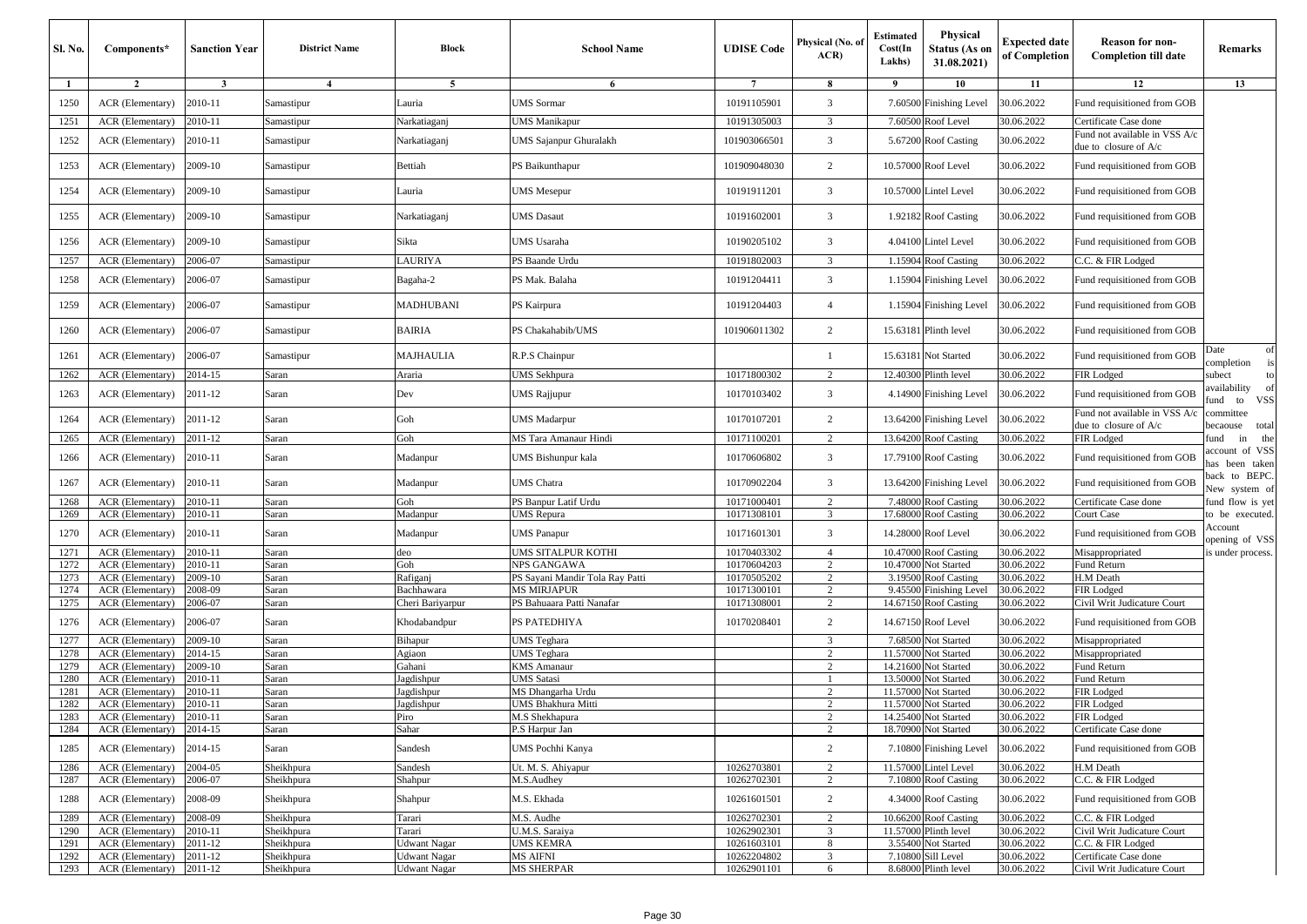| <b>Sl. No.</b> | Components*              | <b>Sanction Year</b> | <b>District Name</b>    | Block               | <b>School Name</b>               | <b>UDISE</b> Code | Physical (No. of<br>ACR | <b>Estimated</b><br>Cost(In<br>Lakhs) | <b>Physical</b><br><b>Status (As on</b><br>31.08.2021) | <b>Expected date</b><br>of Completion | <b>Reason for non-</b><br><b>Completion till date</b>  | Remarks                                     |
|----------------|--------------------------|----------------------|-------------------------|---------------------|----------------------------------|-------------------|-------------------------|---------------------------------------|--------------------------------------------------------|---------------------------------------|--------------------------------------------------------|---------------------------------------------|
| -1             | $\overline{2}$           | $\mathbf{3}$         | $\overline{\mathbf{4}}$ | 5                   | 6                                | $7\phantom{.0}$   | 8                       | -9                                    | 10                                                     | 11                                    | 12                                                     | 13                                          |
| 1294           | ACR (Elementary)         | 2008-09              | Sheohar                 | Udwant Nagar        | MS Harapur                       | 10030102402       | 3                       |                                       | 7.95500 Plinth level                                   | 30.06.2022                            | Fund requisitioned from GOB                            |                                             |
| 1295           | ACR (Elementary)         | 2008-09              | Sheohar                 | Simari              | MS Mohari                        | 10030201702       | 3                       |                                       | 9.79900 Finishing Level                                | 30.06.2022                            | FIR Lodged                                             |                                             |
| 1296           | <b>ACR</b> (Elementary)  | 2009-10              | Sheohar                 | Simari              | PS Mamrehpur                     | 10030204902       | $\overline{3}$          |                                       | 11.57000 Lintel Level                                  | 30.06.2022                            | C.C. & FIR Lodged                                      |                                             |
| 1297           | ACR (Elementary)         | 2010-11              | Sheohar                 | Rajpur              | <b>MS</b> Paharpur               | 10030305301       | $\overline{4}$          |                                       | 11.57000 Roof Level                                    | 30.06.2022                            | C.C. & FIR Lodged                                      |                                             |
| 1298           | ACR (Elementary)         | 2010-11              | Sheohar                 | Darbhanga-R         | MS MOhari                        | 10030201702       | 3                       |                                       | 21.12000 Finishing Level                               | 30.06.2022                            | FIR Lodged                                             |                                             |
| 1299           | ACR (Elementary)         | 2011-12              | Sheohar                 | Darbhanga-R         | MS Sonaul Sultan                 | 10032201801       | $\overline{4}$          |                                       | 25.00000 Finishing Level                               | 30.06.2022                            | Tund requisitioned from GOB                            |                                             |
| 1300           | ACR (Elementary)         | 2011-12              | Sheohar                 | Gaura Bouram        | PS Dhankaul Bakhar Tola          | 10030101403       | 3                       |                                       | 8.62000 Finishing Level                                | 30.06.2022                            | FIR Lodged                                             |                                             |
| 1301           | ACR (Elementary)         | 2011-12              | Sheohar                 | JALE                | PS Mesaudha Pashichami Tola      | 10030102603       | 3                       |                                       | 16.38000 Finishing Level                               | 30.06.2022                            | FIR Lodged                                             |                                             |
| 1302           | ACR (Elementary)         | 2011-12              | Sheohar                 | <b>SINGHWARA</b>    | PS Sugiya Rajput Tola            | 10030201104       | 3                       |                                       | 17.24000 Lintel Level                                  | 30.06.2022                            | C.C. & FIR Lodged                                      |                                             |
| 1303           | ACR (Elementary)         | 2014-15              | Sheohar                 | Benipur             | MS Parsauni Gopad                | 10032202001       | 3                       |                                       | 11.20000 Finishing Level                               | 30.06.2022                            | Certificate Case done                                  |                                             |
| 1304           | ACR (Elementary)         | 2014-15              | Sheohar                 | GAURA BAURAM        | MS Pavitarnagar                  | 10030201301       | 3                       |                                       | 5.73500 Lintel Level                                   | 30.06.2022                            | und not available in VSS A/c<br>due to closure of A/c  |                                             |
| 1305           | ACR (Elementary)         | 2006-07              | Sitamarhi               | <b>GAURA BAURAM</b> | PS Aadamwan Purnawars            | 10040800401       | 2                       |                                       | 3.88000 Roof Casting                                   | 30.06.2022                            | Fund requisitioned from GOB                            |                                             |
| 1306           | ACR (Elementary)         | 2006-07              | Sitamarhi               | <b>GAURA BAURAM</b> | PS bhawari Tola                  | 10040504301       | 3                       |                                       | 12.50000 Roof Casting                                  | 30.06.2022                            | Misappropriated                                        |                                             |
| 1307           | ACR (Elementary)         | 2006-07              | Sitamarhi               | <b>JALE</b>         | <b>MS</b> Hasanpur               | 10041604801       | 3                       |                                       | 12.50000 Roof Casting                                  | 30.06.2022                            | Misappropriated                                        |                                             |
| 1308           | ACR (Elementary)         | 2006-07              | Sitamarhi               | K.Asthan East       | <b>MS</b> Pandaul                | 10041602901       | 6                       |                                       | 12.50000 Roof Level                                    | 30.06.2022                            | Misappropriated                                        |                                             |
| 1309           | ACR (Elementary)         | 2010-11              | Sitamarhi               | KIRATPUR            | PS KHAKI BABA KUTIR SIRSIA BAJAR | 10041204604       | 3                       | 12.50000                              | <b>Finishing Level</b>                                 | 30.06.2022                            | Fund requisitioned from GOB                            |                                             |
| 1310           | ACR (Elementary)         | 2010-11              | Sitamarhi               | MANIGACHHI          | MS Gauda Kanya                   | 10041604504       | $\overline{3}$          |                                       | 8.62000 Roof Casting                                   | 30.06.2022                            | FIR Lodged                                             | Date<br>of                                  |
| 1311           | ACR (Elementary)         | 2010-11              | Sitamarhi               | Baheri              | PS Bervas                        | 10040602201       | 3                       |                                       | 3.03750 Roof Casting                                   | 30.06.2022                            | <b>FIR Lodged</b>                                      | completion<br>is                            |
| 1312           | ACR (Elementary)         | 2010-11              | Sitamarhi               |                     | MS Bharwari tola                 | 10040504301       | 3                       |                                       | 21.12000 Lintel Level                                  | 30.06.2022                            | Misappropriated                                        | subect<br>to                                |
| 1313           | ACR (Elementary)         | 2010-11              | Sitamarhi               | Areraj              | U.P.S. MADHURAPUR MANDAL TOL     | 10041401703       | $\overline{c}$          |                                       | 11.87450 Finishing Level                               | 30.06.2022                            | und not available in VSS A/c<br>due to closure of A/c  | availability<br>of<br><b>VSS</b><br>fund to |
| 1314           | ACR (Elementary)         | 2010-11              | Sitamarhi               | Areraj              | MS Kachaharipur Urdu             | 10041402502       | 3                       |                                       | 10.68000 Finishing Level                               | 30.06.2022                            | Fund not available in VSS A/c<br>lue to closure of A/c | committee<br>becaouse total                 |
| 1315           | ACR (Elementary)         | 2011-12              | Sitamarhi               | Areraj              | <b>MS MANTOLA DHAN</b>           | 10040400906       | 3                       |                                       | 16.02000 Lintel Level                                  | 30.06.2022                            | Fund not available in VSS A/c<br>due to closure of A/c | the<br>fund<br>in<br>account of VSS         |
| 1316           | ACR (Elementary)         | 2011-12              | Sitamarhi               | Areraj              | P.S. Ramnagar                    | 10041000101       | 5                       |                                       | 5.34000 Roof Casting                                   | 30.06.2022                            | und not available in VSS A/c<br>due to closure of A/c  | has been taken<br>back to BEPC.             |
| 1317           | ACR (Elementary)         | 2011-12              | Sitamarhi               | Bankatwa            | M.S. Madhuban Gote               | 10041402504       | $\overline{4}$          |                                       | 8.01000 Roof Level                                     | 30.06.2022                            | FIR Lodged                                             | New system of                               |
| 1318           | ACR (Elementary)         | 2011-12              | Sitamarhi               | Chiraiya            | PS Musharitol Budhnagraí         | 10042002104       | 3                       |                                       | 13.34000 Not Started                                   | 30.06.2022                            | FIR Lodged                                             | fund flow is yet                            |
| 1319           | ACR (Elementary)         | 2011-12              | Sitamarhi               | Chiraiya            | M.S. BHARWARI TOLA               | 10040504301       | $\overline{4}$          |                                       | 13.34000 Foundation                                    | 30.06.2022                            | FIR Lodged                                             | to be executed.                             |
| 1320           | ACR (Elementary)         | 2011-12              | Sitamarhi               | Chiraiya            | M.S. NARANGA                     | 10041200103       | $\overline{4}$          |                                       | 8.16350 Finishing Level                                | 30.06.2022                            | und not available in VSS A/c<br>due to closure of A/c  | Account<br>opening of VSS                   |
| 1321           | ACR (Elementary)         | 2011-12              | Sitamarhi               | Dhaka               | P.S. SUTIHARA KANYA              | 10041206705       | 3                       |                                       | 8.01000 Roof Level                                     | 30.06.2022                            | FIR Lodged                                             | is under process.                           |
| 1322           | ACR (Elementary)         | 2011-12              | Sitamarhi               | Dhaka               | P.S. PARSAUNI CHAMAR TOL NEW     | 10041801905       | 3                       |                                       | 13.35000 Roof Casting                                  | 30.06.2022                            | Fund requisitioned from GOB                            |                                             |
| 1323           | ACR (Elementary)         | 2011-12              | Sitamarhi               | Dhaka               | P.S. MUHCHATTI HINDI             | 10041101601       | $\overline{4}$          |                                       | 5.34000 Roof Casting                                   | 30.06.2022                            | FIR Lodged                                             |                                             |
| 1324           | ACR (Elementary)         | 2011-12              | Sitamarhi               | Dhaka               | P.S. JANKI NAGAR                 | 10041106103       | 3                       |                                       | 5.34000 Roof Casting                                   | 30.06.2022                            | Fund requisitioned from GOB                            |                                             |
| 1325           | ACR (Elementary)         | 2011-12              | Sitamarhi               | Kalyanpur           | <b>M.S. KARPURI NAGAR</b>        | 10041104206       | 3                       |                                       | 5.34000 Foundation                                     | 30.06.2022                            | FIR Lodged                                             |                                             |
| 1326           | ACR (Elementary)         | 2011-12              | Sitamarhi               | Kesaria             | <b>MS</b> Sirasi                 | 10041601601       | 3                       |                                       | 8.16350 Lintel Level                                   | 30.06.2022                            | FIR Lodged                                             |                                             |
| 1327           | ACR (Elementary)         | 2011-12              | Sitamarhi               | Madhuban            | MS Maniyadih                     | 10041603701       | $\overline{4}$          |                                       | 26.68000 Roof Level                                    | 30.06.2022                            | FIR Lodged                                             |                                             |
| 1328           | ACR (Elementary)         | 2014-15              | Sitamarhi               | Madhuban            | M.S. PATAHI                      | 10040802001       | 3                       |                                       | 11.87450 Roof Casting                                  | 30.06.2022                            | und not available in VSS A/c<br>due to closure of A/c  |                                             |
| 1329           | ACR (Elementary)         | 2014-15              | Sitamarhi               | Madhuban            | <b>M.S. MADHUBAN GOT</b>         | 10041402504       | 5                       |                                       | 2.67000 Roof Level                                     | 30.06.2022                            | FIR Lodged                                             |                                             |
| 1330           | ACR (Elementary) 2014-15 |                      | Sitamarhi               | Mensi               | P.S. PACHHARWA                   | 10040902201       |                         |                                       | 11.87450 Foundation                                    | 30.06.2022                            | FIR Lodged                                             |                                             |
| 1331           | <b>ACR</b> (Elementary)  | 2014-15              | Sitamarhi               | Phenhara            | P.S. JANKI NAGAR                 | 10041106103       | 3                       |                                       | 15.58550 Foundation                                    | 30.06.2022                            | Fund requisitioned from GOB                            |                                             |
| 1332           | ACR (Elementary)         | 2006-07              | Siwan                   | Ramgarhwa           | M S Balaipur                     | 10161904001       | 5                       |                                       | 5.34000 Lintel Level                                   | 30.06.2022                            | Court Case                                             |                                             |
| 1333           | ACR (Elementary)         | 2006-07              | Siwan                   | Tetaria             | PS pakari                        | 10161602301       | 5                       |                                       | 26.68000 Roof Casting                                  | 30.06.2022                            | Fund requisitioned from GOB                            |                                             |
| 1334           | ACR (Elementary)         | 2008-09              | Siwan                   | Barachtti           | <b>UMS BARHARIA</b>              | 10160204404       | 3                       |                                       | 5.34400 Roof Level                                     | 30.06.2022                            | Misappropriated                                        |                                             |
| 1335           | ACR (Elementary)         | 2008-09              | Siwan                   | Imamganj            | Basic School Mahavirganj         | 10160212101       | $\overline{4}$          |                                       | 10.72000 Roof Casting                                  | 30.06.2022                            | Court Case                                             |                                             |
| 1336           | ACR (Elementary)         | 2008-09              | Siwan                   | Mohanpur            | U M S Haripur                    | 10161900303       | 3                       |                                       | 14.78000 Finishing Level                               | 30.06.2022                            | Fund requisitioned from GOB                            |                                             |
| 1337           | ACR (Elementary)         | 2008-09              | Siwan                   | Mohara              | <b>UMS</b> Bilashpur             | 10161110101       | 3                       |                                       | 7.39000 Lintel Level                                   | 30.06.2022                            | Fund requisitioned from GOB                            |                                             |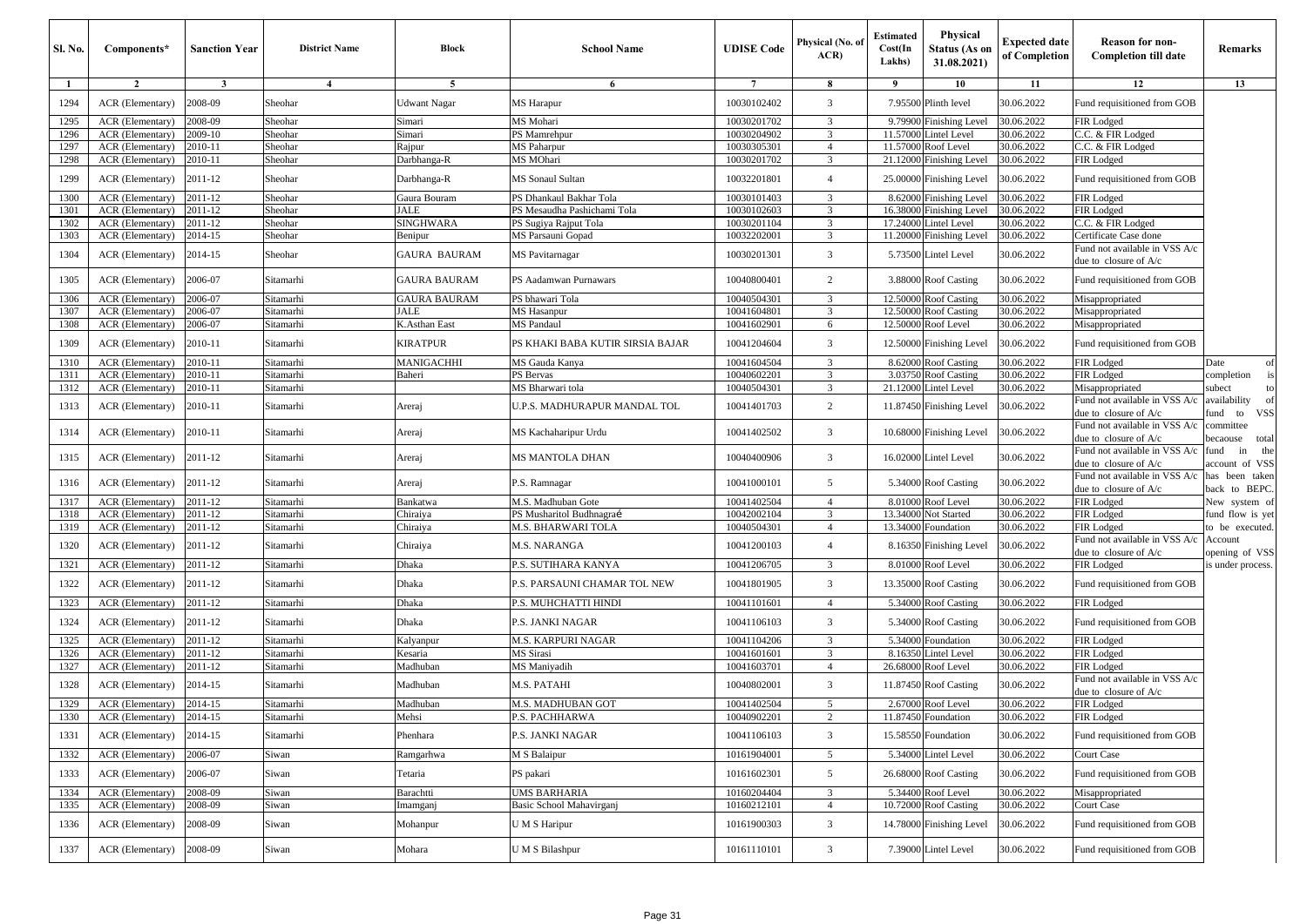| Sl. No. | Components*      | <b>Sanction Year</b> | <b>District Name</b> | Block              | <b>School Name</b>               | <b>UDISE Code</b> | Physical (No. of<br>ACR | <b>Estimated</b><br>Cost(In<br>Lakhs) | <b>Physical</b><br>Status (As or<br>31.08.2021) | <b>Expected date</b><br>of Completion | <b>Reason for non-</b><br><b>Completion till date</b>  | Remarks                           |
|---------|------------------|----------------------|----------------------|--------------------|----------------------------------|-------------------|-------------------------|---------------------------------------|-------------------------------------------------|---------------------------------------|--------------------------------------------------------|-----------------------------------|
| -1      | $\overline{2}$   | $\mathbf{3}$         | $\overline{4}$       | 5                  | 6                                | $\overline{7}$    | 8                       | 9                                     | 10                                              | 11                                    | 12                                                     | 13                                |
| 1338    | ACR (Elementary) | 2008-09              | Siwan                | Fikari             | U M S AKOPUR                     | 10161200901       | 3                       |                                       | 14.05000 Roof Casting                           | 30.06.2022                            | Fund requisitioned from GOB                            |                                   |
| 1339    | ACR (Elementary) | 2011-12              | Siwan                | 3ajirganj          | U M S Katwar                     | 10160103001       | 3                       |                                       | 10.72000 Plinth level                           | 30.06.2022                            | Fund Return                                            |                                   |
| 1340    | ACR (Elementary) | 2011-12              | Siwan                | Bajirganj          | UMS Balapur                      | 10160206301       | 3                       |                                       | 10.29000 Plinth level                           | 30.06.2022                            | Fund requisitioned from GOB                            |                                   |
| 1341    | ACR (Elementary) | 2011-12              | Siwan                | Fankuppa           | <sup>2</sup> S Nagwa             | 10160407401       | $\overline{4}$          |                                       | 7.50820 Roof Casting                            | 30.06.2022                            | Fund requisitioned from GOB                            |                                   |
| 1342    | ACR (Elementary) | 2011-12              | Siwan                | anchdewari         | P S Chandpur                     | 10161005201       | 3                       | 10.98900                              | Plinth level                                    | 30.06.2022                            | C.C. & FIR Lodged                                      |                                   |
| 1343    | ACR (Elementary) | $2014 - 15$          | Siwan                | Jchhakagao         | JPGRADED HIGH SCHOOL KAITHWALI   | 10161105201       | $\overline{4}$          | 20.96900                              | Plinth level                                    | 30.06.2022                            | C.C. & FIR Lodged                                      |                                   |
| 1344    | ACR (Elementary) | 2011-12              | Siwan                | Vijaypur           | MS Arua Kanya                    |                   | 3                       | 9.01500                               | Not Started                                     | 30.06.2022                            | C.C. & FIR Lodged                                      |                                   |
| 1345    | ACR (Elementary) | 2011-12              | Siwan                | anchdewari         | MS Arua Kanya                    |                   | $\overline{c}$          | 8.37400                               | Not Started                                     | 30.06.2022                            | C.C. & FIR Lodged                                      |                                   |
| 1346    | ACR (Elementary) | 2011-12              | Siwan                | Aliganj            | MS Mathiya                       |                   |                         |                                       | 10.11900 Finishing Level                        | 30.06.2022                            | Fund not available in VSS A/c<br>due to closure of A/c |                                   |
| 1347    | ACR (Elementary) | 2011-12              | Siwan                | Jhajha             | MS Mathiya                       |                   | $\overline{4}$          |                                       | 3.37300 Finishing Level                         | 30.06.2022                            | Fund not available in VSS A/c<br>due to closure of A/c |                                   |
| 1348    | ACR (Elementary) | 2005-06              | Supaul               | Aliganj            | JMS Katahara Khatabe Tola        | 10060205001       | $\overline{c}$          |                                       | 9.45500 Plinth Level                            | 30.06.2022                            | Fund requisitioned from GOB                            |                                   |
| 1349    | ACR (Elementary) | 2005-06              | Supaul               | Aliganj            | <b>PS Daulatpur Vishanupur</b>   | 10060802204       | $\overline{c}$          | 11.2005                               | 0 Plinth Level                                  | 30.06.2022                            | H.M Death                                              |                                   |
| 1350    | ACR (Elementary) | 2005-06              | Supaul               | Chakai             | <b>MS Vishanapur</b>             | 10061007103       | $\overline{c}$          |                                       | 7.72950 Finishing                               | 30.06.2022                            | Fund not available in VSS A/c<br>due to closure of A/c |                                   |
| 1351    | ACR (Elementary) | 2006-07              | Supaul               | Chakai             | Urdu Ps Katahara                 | 10060302501       | $\overline{4}$          |                                       | 11.84000 Roof Casted                            | 30.06.2022                            | Fund requisitioned from GOB                            |                                   |
| 1352    | ACR (Elementary) | 2006-07              | Supaul               | Jehanabad          | PS Fasiya                        | 10060603502       | $\overline{4}$          |                                       | 9.49300 Roof Casted                             | 30.06.2022                            | Fund requisitioned from GOB                            | Date<br>of<br>ompletion<br>is     |
| 1353    | ACR (Elementary) | 2006-07              | Supaul               | Adhaura            | PS Gidrahi                       | 10060601002       | $\overline{4}$          |                                       | 11.45000 Roof Casted                            | 30.06.2022                            | Fund requisitioned from GOB                            | abect<br>to<br>vailability        |
| 1354    | ACR (Elementary) | 2006-07              | Supaul               | Mohaniya           | <sup>2</sup> S Sonapur           | 10060500903       | $\overline{4}$          |                                       | 2.66000 Lintel Level                            | 30.06.2022                            | Fund requisitioned from GOB                            | <b>VSS</b><br>und to<br>ommittee  |
| 1355    | ACR (Elementary) | 2006-07              | Supaul               | Barari             | PS Fgariya                       |                   | $\overline{4}$          |                                       | 10.39800 Plinth Level                           | 30.06.2022                            | FIR Lodged                                             | total<br>ecaouse                  |
| 1356    | ACR (Elementary) | 2006-07              | Supaul               | 3arari             | PS Karjaeen Harijan              |                   | $\overline{4}$          | 10.39800                              | Roof Casted                                     | 30.06.2022                            | FIR Lodged                                             | in<br>the<br>ùnd                  |
| 1357    | ACR (Elementary) | :006-07              | Supaul               | 3arsoi             | <sup>2</sup> S Bhakhadagadh Urdu | 10060206502       | 2                       |                                       | 15.12600 Plinth Level                           | 30.06.2022                            |                                                        | account of VSS                    |
| 1358    | ACR (Elementary) | 2006-07              | Supaul               | Manihari           | PS Chilhawa                      | 10060304301       | $\overline{4}$          |                                       | 24.77000 Plinth Level                           | 30.06.2022                            | FIR Lodged                                             | has been taken                    |
| 1359    | ACR (Elementary) | 2006-07              | Supaul               | Sameli             | MS Koriyapatti                   | 10060805601       | 8                       |                                       | 20.92500 Roof Casted                            | 30.06.2022                            | Fund requisitioned from GOB                            | back to BEPC.<br>New system of    |
| 1360    | ACR (Elementary) | 2006-07              | Supaul               | Kadawa             | MS Chunni                        | 10060204601       | 6                       |                                       | 11.50400 Lintel Level                           | 30.06.2022                            | Fund requisitioned from GOB                            | und flow is yet<br>o be executed. |
| 1361    | ACR (Elementary) | 2006-07              | Supaul               | Pranpur            | PS Bauraha Purv                  |                   | $\overline{4}$          |                                       | 11.50400 Roof Level                             | 30.06.2022                            | Fund not available in VSS A/c<br>due to closure of A/c | Account<br>opening of VSS         |
| 1362    | ACR (Elementary) | 2006-07              | Supaul               | Aajamnagar         | MS Purandaha                     | 10061102801       | $\overline{4}$          |                                       | 7.91650 Lintel Level                            | 30.06.2022                            | Misappropriated                                        | is under process.                 |
| 1363    | ACR (Elementary) | 2006-07              | Supaul               | Barari             | PS Haripur Kanya                 |                   | $\overline{4}$          | 11.50400                              | Roof Casted                                     | 30.06.2022                            | Misappropriated                                        |                                   |
| 1364    | ACR (Elementary) | 2006-07              | Supaul               | Ahamadabad         | MS Fulbariya                     | 10060304001       | 6                       | 8.7365                                | Lintel Level                                    | 30.06.2022                            | <b>FIR Lodged</b>                                      |                                   |
| 1365    | ACR (Elementary) | 2006-07              | Supaul               | <sup>3</sup> alaka | MS Malhani                       | 10061005401       | $\overline{4}$          |                                       | 5.33400 Roof Level                              | 30.06.2022                            | Misappropriated                                        |                                   |
| 1366    | ACR (Elementary) | 2007-08              | Supaul               | 3arari             | PS Makory Balak                  | 10060603701       | 6                       | 6.9000                                | Roof Casted                                     | 30.06.2022                            | FIR Lodged                                             |                                   |
| 1367    | ACR (Elementary) | 2007-08              | Supaul               |                    | PS Bhelwa                        | 10060301102       | 6                       | 3.2000                                | Roof Casted                                     | 30.06.2022                            | FIR Lodged                                             |                                   |
| 1368    | ACR (Elementary) | 2007-08              | Supaul               | Alauli             | MS Amaha Chaughara               | 10061007201       | 6                       |                                       | 4.53500 Roof Level                              | 30.06.2022                            | Misappropriated                                        |                                   |
| 1369    | ACR (Elementary) | 2007-08              | Supaul               | Alauli             | <sup>2</sup> S Gauripatti        | 10060902901       | 6                       |                                       | 15.49500 Finishing                              | 30.06.2022                            | Fund requisitioned from GOB                            |                                   |
| 1370    | ACR (Elementary) | 2007-08              | Supaul               | Alauli             | PS Jhakarahi                     | 10060300603       | 6                       |                                       | 15.49500 Lintel Level                           | 30.06.2022                            | Destroy by kosi in river                               |                                   |
| 1371    | ACR (Elementary) | 2007-08              | Supaul               | Alauli             | <b>UMS Dhobivahi</b>             | 10060302302       | $\overline{4}$          |                                       | 15.49500 Finishing                              | 30.06.2022                            | Fund requisitioned from GOB                            |                                   |
| 1372    | ACR (Elementary) | 2008-09              | Supaul               | Alauli             | UMS. BASKHORA                    | 10060402302       | 3                       |                                       | 11.80500 Plinth Level                           | 30.06.2022                            | Fund requisitioned from GOB                            |                                   |
| 1373    | ACR (Elementary) | 2008-09              | Supaul               | Alauli             | M/S HARRI                        | 10060403601       | $\overline{3}$          |                                       | 11.80500 Lintel Level                           | 30.06.2022                            | Fund requisitioned from GOB                            |                                   |
| 1374    | ACR (Elementary) | 2008-09              | Supaul               | Alauli             | L.S. M/S HARIRAHA                | 10060801701       | 3                       |                                       | 11.80500 Finishing                              | 30.06.2022                            | Fund not available in VSS A/c<br>due to closure of A/c |                                   |
| 1375    | ACR (Elementary) | 2008-09              | Supaul               | Beldaur            | U.M.S. CHAKJHAURA                | 10061007501       | $\overline{3}$          |                                       | 7.38000 Finishing Level                         | 30.06.2022                            | Fund not available in VSS A/c<br>due to closure of A/c |                                   |
| 1376    | ACR (Elementary) | 2008-09              | Supaul               | Chautham           | <b>UMS KUMHAIT</b>               |                   | 3                       |                                       | 15.49500 Lintel Level                           | 30.06.2022                            | Fund requisitioned from GOB                            |                                   |
| 1377    | ACR (Elementary) | 2010-11              | Supaul               | Chautham           | PS Bauraha Dakshin               | 10060105202       | $\mathbf{3}$            |                                       | 11.80500 Finishing Level                        | 30.06.2022                            | Fund requisitioned from GOB                            |                                   |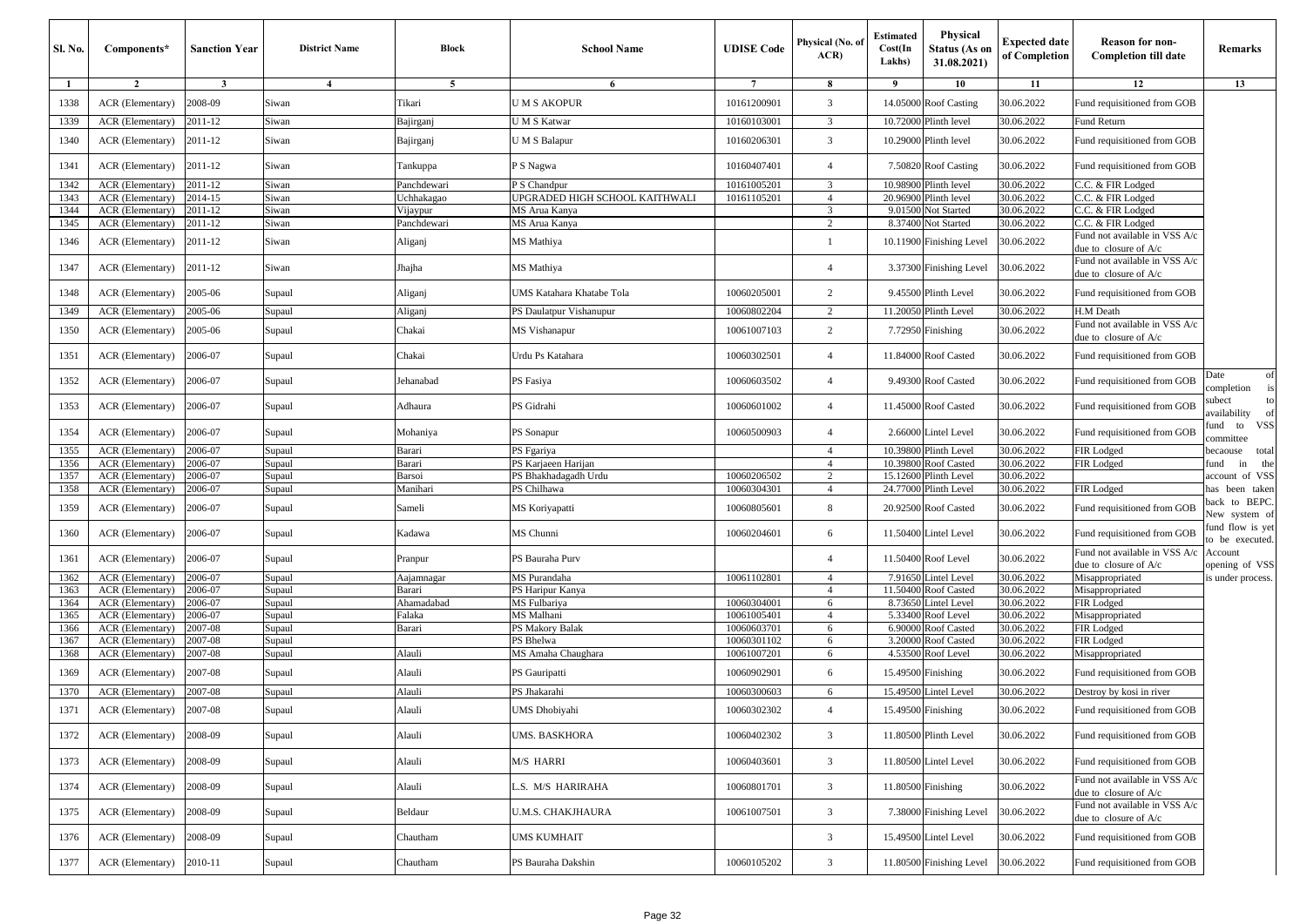| <b>Sl. No.</b> | Components*                          | <b>Sanction Year</b>    | <b>District Name</b> | Block               | <b>School Name</b>                             | <b>UDISE Code</b> | Physical (No. of<br>ACR | <b>Estimated</b><br>Cost(In<br>Lakhs) | Physical<br><b>Status (As on</b><br>31.08.2021) | <b>Expected date</b><br>of Completion | <b>Reason for non-</b><br><b>Completion till date</b>    | Remarks                             |
|----------------|--------------------------------------|-------------------------|----------------------|---------------------|------------------------------------------------|-------------------|-------------------------|---------------------------------------|-------------------------------------------------|---------------------------------------|----------------------------------------------------------|-------------------------------------|
| -1             | $\overline{2}$                       | $\overline{\mathbf{3}}$ | $\overline{4}$       | 5                   | 6                                              | $\tau$            | 8                       | 9                                     | 10                                              | 11                                    | 12                                                       | 13                                  |
| 1378           | ACR (Elementary)                     | 2010-11                 | Supaul               | Chautham            | UMS Patti Ratnasar                             | 10060205203       | $\overline{3}$          |                                       | 11.80500 Finishing Level                        | 30.06.2022                            | Fund not available in VSS A/c<br>due to closure of A/c   |                                     |
| 1379           | ACR (Elementary)                     | 2010-11                 | Supaul               | Gogari              | JMS Simariya                                   | 10061100502       | 3                       | 7.38000                               | Roof Level                                      | 30.06.2022                            | Misappropriated                                          |                                     |
| 1380           | ACR (Elementary)                     | 2011-12                 | Supaul               | Khagaria            | <b>PS Chhapki Tola Ramvishanupur</b>           | 10060802905       | $\overline{c}$          | 9.97500                               | Roof Level                                      | 30.06.2022                            | Misappropriated                                          |                                     |
| 1381           | ACR (Elementary)                     | 2011-12                 | Supaul               | Khagaria            | PS PATHRA                                      | 10060600602       | $\overline{c}$          |                                       | 11.20054 Finishing Level                        | 30.06.2022                            | Fund requisitioned from GOB                              |                                     |
| 1382           | ACR (Elementary)                     | 2011-12                 | Supaul               | Chanan              | <b>GIRLS PS MAKROI</b>                         | 10060603702       | 2                       |                                       | 16.22000 Finishing Level                        | 30.06.2022                            | Fund not available in VSS A/c<br>due to closure of A/c   |                                     |
| 1383           | ACR (Elementary)                     | 2011-12                 | Supaul               | Bihariganj          | PS METHA TOLA SIMRI                            | 10060901304       | 3                       |                                       | 786.67000 Finishing Level                       | 30.06.2022                            | Fund not available in VSS A/c<br>due to closure of A/c   |                                     |
| 1384           | ACR (Elementary)                     | 2011-12                 | Supaul               | Shankarpu           | MS Kusah                                       | 10061102202       | $\overline{3}$          |                                       | 786.67000 Finishing Level                       | 30.06.2022                            | Fund not available in VSS A/c<br>due to closure of A/c   |                                     |
| 1385           | ACR (Elementary)                     | 2011-12                 | Supaul               | Alamnagar           | URDU P/S JAMUAHA                               | 10060604003       | $\overline{c}$          |                                       | 17.18000 Roof Casting                           | 30.06.2022                            | Fund not available in VSS A/c<br>due to closure of A/c   |                                     |
| 1386           | ACR (Elementary)                     | 2011-12                 | Supaul               | Murliganj           | PS Shah & Ray Tola Chhitahi Ward No. 15        | 10060901103       | 3                       |                                       | 13.11000 Roof Casting                           | 30.06.2022                            | Fund not available in VSS A/c<br>due to closure of A/c   |                                     |
| 1387           | ACR (Elementary)                     | 2011-12                 | Supaul               | Shankarpur          | N/P/S MEHTA TOLA SIMRI W.NO. 1                 | 10060901304       | $\overline{3}$          |                                       | 17.18000 Finishing Level                        | 30.06.2022                            | Fund not available in VSS A/c<br>due to closure of A/c   |                                     |
| 1388           | ACR (Elementary)                     | 2014-15                 | Supaul               | Babubarhi           | MS CHAKLA                                      | 10060203703       | 6                       |                                       | 4.77800 Finishing Level                         | 30.06.2022                            | Fund not available in VSS A/c<br>due to closure of $A/c$ |                                     |
| 1389           | ACR (Elementary)                     | 2014-15                 | Supaul               | Basopatti           | P.S.MUHAMMDGANJ                                | 10060204301       | 2                       |                                       | 4.77800 Finishing Level                         | 30.06.2022                            | Fund not available in VSS A/c<br>due to closure of A/c   |                                     |
| 1390           | ACR (Elementary)                     | 2014-15                 | Supaul               | Jaynagar            | U/M/S GWALPARA                                 | 10060205501       | $\overline{4}$          |                                       | 4.77800 Finishing Level                         | 30.06.2022                            | FIR Lodged                                               |                                     |
| 1391           | ACR (Elementary)                     | 2014-15                 | Supaul               | Jaynagar            | P.S. MANSAPUR                                  | 10060800501       | $\overline{c}$          |                                       | 7.83000 Finishing Level                         | 30.06.2022                            | Fund not available in VSS A/c<br>due to closure of A/c   | Date<br>of<br>completion<br>is      |
| 1392           | ACR (Elementary)                     | 2014-15                 | Supaul               | Babubarhi           | <b>U.M.S PARMANANDPUR</b>                      | 10060805003       | $\overline{4}$          |                                       | 15.24700 Finishing Level                        | 30.06.2022                            | Fund not available in VSS A/c<br>due to closure of A/c   | subect<br>to<br>availability of     |
| 1393           | ACR (Elementary)                     | 2014-15                 | Supaul               | Benipatti           | PS RAMESH AGARGARIYA TOLA                      | 10060902404       | $\overline{\mathbf{3}}$ |                                       | 11.61600 Finishing Level                        | 30.06.2022                            | Fund not available in VSS A/c<br>due to closure of $A/c$ | VSS<br>fund<br>to<br>committee      |
| 1394           | ACR (Elementary)                     | 2014-15                 | Supaul               | Khutauna            | PS BAHERWA DHAR SE PURAV                       | 10061102902       | 2                       |                                       | 11.61600 Finishing Level                        | 30.06.2022                            | Fund not available in VSS A/c<br>due to closure of A/c   | becaouse total<br>fund<br>the<br>in |
| 1395           | ACR (Elementary)                     | 2014-15                 | Supaul               | Motipur             | MS PARSAHI MATH                                | 10061103502       | $\overline{4}$          |                                       | 3.71100 Roof Casting                            | 30.06.2022                            | Fund not available in VSS A/c<br>due to closure of A/c   | account of VSS<br>has been taken    |
| 1396           | ACR (Elementary)                     | 2014-15                 | Supaul               | Saraiya             | PS LALMANPATTI                                 | 10060110301       | 3                       |                                       | 3.71100 Not Started                             | 30.06.2022                            | Fund not available in VSS A/c<br>due to closure of A/c   | back to BEPC.<br>New system of      |
| 1397           | ACR (Elementary)                     | 2014-15                 | Supaul               | Gaighat             | UMS BANARJHULLA                                | 10060805101       | $\overline{2}$          |                                       | 8.25000 Finishing Level                         | 30.06.2022                            | Fund not available in VSS A/c<br>due to closure of A/c   | fund flow is yet<br>to be executed. |
| 1398           | ACR (Elementary)                     | 2014-15                 | Supaul               | Shahebganj          | P.S Govind Mandal Tola Finglash                |                   | -1                      |                                       | 13.29500 Finishing Level                        | 30.06.2022                            | FIR Lodged                                               | Account                             |
| 1399           | ACR (Elementary)                     | 2014-15                 | Supaul               | Rajgir              | Urdu P.S. Jamuaha                              |                   | $\overline{2}$          |                                       | 7.23000 Not Started                             | 30.06.2022                            | Misappropriated                                          | opening of VSS                      |
| 1400           | ACR (Elementary)                     | 2014-15                 | Supaul               | Sarmera             | PS Amhi                                        |                   | $\overline{3}$          | 7.63800                               | Not Started                                     | 30.06.2022                            | FIR Lodged                                               | is under process.                   |
| 1401           | ACR (Elementary)                     | 2014-15                 | Supaul               | Narhat              | P.S Chhapaki Tola Rambishanpur                 |                   | $\overline{3}$          | 21.44000                              | Not Started                                     | 30.06.2022                            | FIR Lodged                                               |                                     |
| 1402           | ACR (Elementary)<br>ACR (Elementary) | 2014-15<br>2014-15      | Supaul               | Sirdala             | P.S Dakhi Ghat<br>P.S Muslim Tola Mayurwa West |                   | $\mathbf{1}$            | 5.34400                               | 18.11000 Not Started<br>Not Started             | 30.06.2022<br>30.06.2022              | Fund requisitioned from GOB                              |                                     |
| 1403<br>1404   | ACR (Elementary)                     | 2014-15                 | Supaul<br>Supaul     | Nardigani<br>Nawada | P.S Noor Babu Tola                             |                   | 3                       | 4.14900                               | Not Started                                     | 30.06.2022                            | Misappropriated<br>Misappropriated                       |                                     |
| 1405           | ACR (Elementary)                     | 2011-12                 | Supaul               | Belchi              | Jrdu P.S Lalpur                                |                   | $\overline{4}$          | 18.70900                              | Not Started                                     | 30.06.2022                            | FIR Lodged                                               |                                     |
| 1406           | ACR (Elementary)                     | 2011-12                 | Supaul               | `atuha              | <sup>2</sup> .S Karjain Harizan                |                   | $\overline{\mathbf{3}}$ | 4.4550                                | <b>Not Started</b>                              | 30.06.2022                            | FIR Lodged                                               |                                     |
| 1407           | ACR (Elementary)                     | 2011-12                 | Supaul               | Ghoswari            | P.S Lakshminiya                                |                   | $\overline{2}$          | 8.9100                                | Not Started                                     | 30.06.2022                            | FIR Lodged                                               |                                     |
| 1408           | ACR (Elementary)                     | 2006-07                 | Supaul               | Naubatpur           | P.S Kauatol                                    |                   | $\overline{4}$          | 4.45500                               | Not Started                                     | 30.06.2022                            | Misappropriated                                          |                                     |
| 1409           | ACR (Elementary)                     | 2005-06                 | Supaul               | Punpun              | P.S Chakala Nirmali                            |                   | -1                      |                                       | 9.79900 Not Started                             | 30.06.2022                            | Fund requisitioned from GOB                              |                                     |
| 1410           | ACR (Elementary)                     | 2006-07                 | Vaishali             | Ghoswari            | <b>GPS RIKHAR</b>                              | 10180902101       | 3                       |                                       | 23.89500 Roof Casting                           | 30.06.2022                            | FIR Lodged                                               |                                     |
| 1411           | ACR (Elementary)                     | 2006-07                 | Vaishali             | Ghoswari            | UMS SHAHPUR CHAKUMAR                           | 10180606601       | 6                       |                                       | 15.93000 Lintel Level                           | 30.06.2022                            | Fund requisitioned from GOB                              |                                     |
| 1412           | ACR (Elementary)                     | 2006-07                 | Vaishali             | Mokama              | NPS MISRAULIA                                  | 10181602202       | 3                       |                                       | 15.93000 Finishing Level                        | 30.06.2022                            | Fund not available in VSS A/c<br>due to closure of A/c   |                                     |
| 1413           | ACR (Elementary)                     | 2007-08                 | Vaishali             | Badh                | <b>JMS ABUCHAK GOPALPUR</b>                    | 10180611501       | $\overline{4}$          |                                       | 7.23000 Plinth level                            | 30.06.2022                            | Fund requisitioned from GOB                              |                                     |
| 1414           | ACR (Elementary)                     | 2007-08                 | Vaishali             | Naubatpur           | <b>GMS BARHATIYA MANJHAULI</b>                 | 10181511601       | 3                       |                                       | 11.58000 Roof Casting                           | 30.06.2022                            | C.C. & FIR Lodged                                        |                                     |
| 1415           | ACR (Elementary)                     | 2008-09                 | Vaishali             | Naubatpur           | <b>JMS ABUCHAK GOPALPUR</b>                    | 10180611501       | 3                       |                                       | 11.58000 Lintel Level                           | 30.06.2022                            | Fund requisitioned from GOB                              |                                     |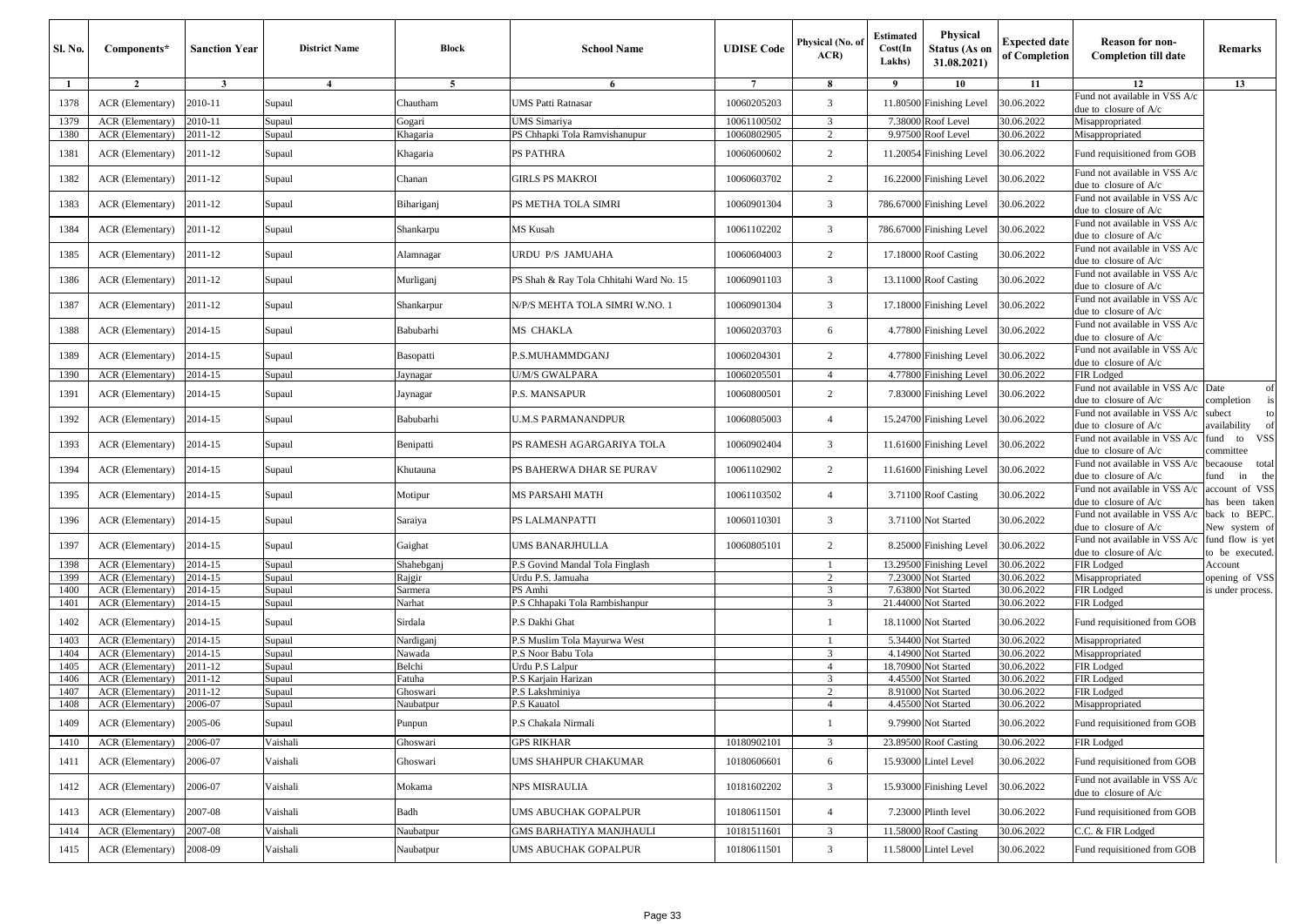| Sl. No.      | Components*                                 | <b>Sanction Year</b> | <b>District Name</b>                     | Block                  | <b>School Name</b>                           | <b>UDISE</b> Code          | Physical (No. of<br>ACR          | <b>Estimated</b><br>Cost(In<br>Lakhs) | <b>Physical</b><br>Status (As on<br>31.08.2021) | <b>Expected date</b><br>of Completion | <b>Reason for non-</b><br><b>Completion till date</b>  | Remarks                    |
|--------------|---------------------------------------------|----------------------|------------------------------------------|------------------------|----------------------------------------------|----------------------------|----------------------------------|---------------------------------------|-------------------------------------------------|---------------------------------------|--------------------------------------------------------|----------------------------|
| -1           | $\overline{2}$                              | $\mathbf{3}$         | $\overline{4}$                           | 5                      | 6                                            | $\overline{7}$             | 8                                | 9                                     | 10                                              | 11                                    | 12                                                     | 13                         |
| 1416         | ACR (Elementary)                            | 2008-09              | Vaishali                                 | Naubatpur              | UMS FATEHPUR NAYKI PARI                      | 10181302505                | 3                                | 7.23000                               | <b>Roof Casting</b>                             | 30.06.2022                            | Fund requisitioned from GOB                            |                            |
| 1417         | <b>ACR</b> (Elementary)                     | 2008-09              | Vaishali                                 | Naubatpur              | UMS FATEHPUR TOLA                            | 10181302506                | 3                                | 4.45500                               | intel Level                                     | 30.06.2022                            | FIR Lodged                                             |                            |
| 1418         | ACR (Elementary)                            | 2008-09              | Vaishali                                 | Paliganj               | JMS MAJROHI RAGHUNANDAN                      | 10181203401                | 3                                | 4.35000                               | <b>Roof</b> Level                               | 30.06.2022                            | FIR Lodged                                             |                            |
| 1419         | ACR (Elementary)                            | 2009-10              | Vaishali                                 | Belchi                 | NPS KRISHANWARA MUSHAR TOLA                  | 10180807503                | 3                                | 11.4680                               | <b>Roof Casting</b>                             | 30.06.2022                            | FIR Lodged                                             |                            |
| 1420         | ACR (Elementary)                            | 2009-10              | Vaishali                                 | Fatuha                 | NPS AGRAIL MUSHARI TOLA                      | 10180806202                | 3                                | 11.4680                               | inishing Level                                  | 30.06.2022                            | FIR Lodged                                             |                            |
| 1421         | ACR (Elementary)                            | 2009-10              | Vaishali                                 | Punpun                 | GMS SAHDEI BUJURG                            | 10181203701                | 3                                | 11.4680                               | Roof Level                                      | 30.06.2022                            | Fund requisitioned from GOB                            |                            |
| 1422         | ACR (Elementary)                            | 2010-11              | Vaishali                                 | Maner                  | GPS WAJITPUR KARTAR                          | 10180804501                | $\overline{4}$                   | 11.4680                               | <b>Roof Casting</b>                             | 30.06.2022                            | FIR Lodged                                             |                            |
| 1423         | ACR (Elementary)                            | 2010-11              | Vaishali                                 | Dhanarua               | NPS KUTUBPUR ANU. JATI                       | 10180810201                | $\overline{4}$                   | 3.61500                               | <b>Roof Casting</b>                             | 30.06.2022                            | Fund requisitioned from GOB                            |                            |
| 1424         | ACR (Elementary)                            | 2010-11              | Vaishali                                 | Gardhanibag            | UMS BHANPUR BAREWA                           | 10180502101                | 3                                | 22.4000                               | intel Level                                     | 30.06.2022                            | Fund requisitioned from GOB                            |                            |
| 1425         | ACR (Elementary)                            | 2010-11              | Vaishali                                 | Nauhatta               | UMS RAGHOPUR WAJITPUR                        | 10180813702                | 3                                | 15.8590                               | <b>Roof Casting</b>                             | 30.06.2022                            | Fund requisitioned from GOB                            |                            |
| 1426         | ACR (Elementary)                            | 2010-11              | Vaishali                                 | Navhatta               | UMS MUKUNDPUR                                | 10181002701                | 3                                | 3.20000                               | Plinth level                                    | 30.06.2022                            | Fund requisitioned from GOB                            |                            |
| 1427         | ACR (Elementary)                            | 2011-12              | Vaishali                                 | Maheshi                | NPS GHATAM HANSI                             | 10180205702                | 3                                | 3.2000                                | intel Level                                     | 30.06.2022                            | FIR Lodged                                             |                            |
| 1428         | ACR (Elementary)                            | 2011-12              | Vaishali                                 | Navhatta               | NPS MOHAMADPUR GANGATI                       | 10180505602                | 2                                | 2.5700                                | intel Level                                     | 30.06.2022                            | Fund requisitioned from GOB                            |                            |
| 1429         | ACR (Elementary)                            | 2011-12              | Vaishali                                 | Sattakatiya            | GMS NAMIDIH                                  | 10180900902                | $\overline{4}$                   | 5.14000                               | <b>Roof Casting</b>                             | 30.06.2022                            | Fund requisitioned from GOB                            |                            |
| 1430         | ACR (Elementary)                            | 2011-12              | Vaishali                                 | Saurbaar               | UMS MALPUR SIINGHARA                         | 10180603806                | 6                                | 5.1400                                | intel Level                                     | 30.06.2022                            | FIR Lodged                                             |                            |
| 1431         | ACR (Elementary)                            | 2011-12              | Vaishali                                 | Sattakatiya            | UMS CHAKSAID                                 | 10180801801                | 6                                | 12.4900                               | intel Level                                     | 30.06.2022                            | Fund requisitioned from GOB                            |                            |
| 1432         | <b>ACR</b> (Elementary)                     | 2011-12              | Vaishali                                 | Sattakatiya            | <b>GMS BARHATIA MANJHAULI</b>                | 10181511601                | 6                                | 12.4900                               | intel Level                                     | 30.06.2022                            | FIR Lodged                                             | Date<br>of                 |
| 1433         | ACR (Elementary)                            | 2014-15              | Vaishali                                 | Simri B.               | <b>GMS SONDHO</b>                            | 10180504001                | 5                                | 12.4900                               | <b>Roof Casting</b>                             | 30.06.2022                            | FIR Lodged                                             | completion<br>is           |
| 1434         | ACR (Elementary)                            | 2014-15              | Vaishali                                 | Navhatta               | GPS SIRSA                                    | 10180903401                | 2                                | 8.1300                                | linth level                                     | 30.06.2022                            | FIR Lodged                                             | subect<br>to               |
| 1435<br>1436 | ACR (Elementary)<br><b>ACR</b> (Elementary) | 2010-11<br>2011-12   | Vaishali<br>Vaishali                     | Banma Itahri           | U.M.S Faatehpur Tola<br>N.P.S Hasanpur Purvi |                            | 3<br>$\overline{4}$              | 21.80800<br>21.8080                   | <b>lot Started</b>                              | 30.06.2022<br>30.06.2022              | Fund Return                                            | availability<br><b>VSS</b> |
| 1437         | ACR (Elementary)                            | 2011-12              | Vaishali                                 | Navhatta<br>Sariranjan | G.P.S Sadapur                                |                            | 2                                | 2.24000                               | <b>lot Started</b><br><b>Vot Started</b>        | 30.06.2022                            | Fund Return<br>Fund Return                             | und to<br>committee        |
| 1438         | ACR (Elementary)                            | 2011-12              | Vaishali                                 | Manjhi                 | U.M.S Fatehpur Tola                          |                            | 5                                | 10.14000                              | <b>lot Started</b>                              | 30.06.2022                            | FIR Lodged                                             | pecaouse<br>total          |
| 1439         | ACR (Elementary)                            | 2011-12              | Vaishali                                 | Manjhi                 | Jatkauli G.M.S (VSS)                         |                            | $\overline{4}$                   | 9.98800                               | <b>Jot Started</b>                              | 30.06.2022                            | Fund Return                                            | the<br>in<br>und           |
| 1440         | ACR (Elementary)                            | 2011-12              | Vaishali                                 | Amanaur                | G.P.S Barhatiya Hindi                        |                            | 3                                | 6.30000                               | <b>lot Started</b>                              | 30.06.2022                            | Fund Return                                            | account of VSS             |
| 1441         | ACR (Elementary)                            | 2014-15              | Vaishali                                 | Baniyapur              | N.P.S Lodipur SC Tola                        |                            | 3                                | 7.51000                               | <b>Jot Started</b>                              | 30.06.2022                            | C.C. & FIR Lodged                                      | has been taken             |
| 1442         | ACR (Elementary)                            | 2008-09              | PASHCHIM CHAMPARAN                       | suaapur                | U.M.S Khatauri                               | 10011208401                | 3                                | 7.5100                                | linth level                                     | 30.06.2022                            | Certificate Case done                                  | back to BEPC.              |
| 1443         | <b>ACR</b> (Elementary)                     | 2009-10              | PASHCHIM CHAMPARAN                       | Baniyapur              | U.M.S Gorwa Tola                             | 10010100401                | 6                                | 7.5100                                | inishing Level                                  | 30.06.2022                            | Misappropriated                                        | New system of              |
| 1444         | ACR (Elementary)                            | 2009-10              | PASHCHIM CHAMPARAN                       | Rivilganj              | U.M.S Bhikhna Thori                          | 10011402801                | 3                                | 7.5100                                | <b>Roof Level</b>                               | 30.06.2022                            | Misappropriated                                        | und flow is yet            |
| 1445         | ACR (Elementary)                            | 2009-10              | PASHCHIM CHAMPARAN                       | Mashark                | U.M.S Bagahi sakhuani                        | 10011200401                | 5                                | 9.9880                                | <b>Roof Casting</b>                             | 30.06.2022                            | FIR Lodged                                             | o be executed.             |
| 1446         | ACR (Elementary)                            | 2009-10              | PASHCHIM CHAMPARAN                       | Madhaura               | U.M.S Bisunpurwa                             | 10020100105                | 3                                | 9.98800                               | <b>Finishing Level</b>                          | 30.06.2022                            | Fund not available in VSS A/c<br>due to closure of A/c | Account<br>opening of VSS  |
| 1447         | ACR (Elementary)                            | 2010-11              | PASHCHIM CHAMPARAN                       | Bhagwanpur Hat         | P.S MADHUA HARIJAN TOLI                      | 10011100105                | 3                                | 13.07000                              | Roof Level                                      | 30.06.2022                            | H.M Death<br>Fund not available in VSS A/c             | is under process.          |
| 1448         | ACR (Elementary)                            | 2010-11              | PASHCHIM CHAMPARAN                       | 3hagwanpur Hat         | M.S.GAHIRI                                   | 10010201402                | 3                                | 8.1100                                | <b>Roof Casting</b>                             | 30.06.2022                            | due to closure of $A/c$                                |                            |
| 1449         | ACR (Elementary)                            | 2010-11              | PASHCHIM CHAMPARAN                       | Darauli                | U.M.S Bankatwa                               | 10010702502                | 3                                | 4.05500                               | Plinth level                                    | 30.06.2022                            | Fund not available in VSS A/c<br>due to closure of A/c |                            |
| 1450         | ACR (Elementary)                            | 2010-11              | PASHCHIM CHAMPARAN                       | Darauli                | U.M.S Gobraura                               | 10010902701                | 3                                | 18.0300                               | <b>Roof Casting</b>                             | 30.06.2022                            | Misappropriated                                        |                            |
| 1451<br>1452 | ACR (Elementary)<br>ACR (Elementary)        | 2010-11<br>2006-07   | PASHCHIM CHAMPARAN<br>PASHCHIM CHAMPARAN | Darauli<br>Darauli     | P.S.THATWA<br>o.s Malahi Tola                | 10011509202<br>10010902202 | $\overline{2}$<br>$\overline{4}$ | 4.0550<br>8.11000                     | <b>Roof Level</b><br>inishing Level             | 30.06.2022<br>30.06.2022              | Misappropriated<br>Misappropriated                     |                            |
| 1453         | $ACR$ (Elementary) $12006-07$               |                      | PASHCHIM CHAMPARAN                       | Raghopur               | P.S harijan Tola Mahanwa                     | 10010606205                | $\sigma$                         |                                       | 4.95500 Finishing Level 30.06.2022              |                                       | FIR Lodged                                             |                            |
| 1454         | ACR (Elementary)                            | 2006-07              | PASHCHIM CHAMPARAN                       | Tribchniganj           | P.S. Mangrahi                                | 10011506902                | $\overline{4}$                   | 4.95500                               | <b>Finishing Level</b>                          | 30.06.2022                            | Fund not available in VSS A/c<br>due to closure of A/c |                            |
| 1455         | ACR (Elementary)                            | 2006-07              | PASHCHIM CHAMPARAN                       | Pipra                  | P.S.Magalpur Rakhahi                         | 10010406701                | $\overline{4}$                   | 9.91000                               | <b>Finishing Level</b>                          | 30.06.2022                            | Misappropriated                                        |                            |
| 1456         | ACR (Elementary)                            | 2006-07              | PASHCHIM CHAMPARAN                       | Raghopur               | P.S.Bherihari Tola                           | 10011000301                | 3                                | 15.85900                              | Not Started                                     | 30.06.2022                            | FIR Lodged                                             |                            |
| 1457         | ACR (Elementary)                            | 2006-07              | PASHCHIM CHAMPARAN                       | Raghopur               | P.S.Dholbajwa                                | 10010805301                | 6                                | 15.8590                               | Plinth level                                    | 30.06.2022                            | FIR Lodged                                             |                            |
| 1458         | ACR (Elementary)                            | 2006-07              | PASHCHIM CHAMPARAN                       | Supaul                 | UMS Pipradih                                 | 10010817002                | 3                                | 4.95500                               | <b>Roof Casting</b>                             | 30.06.2022                            | Misappropriated                                        |                            |
| 1459         | ACR (Elementary)                            | 2006-07              | PASHCHIM CHAMPARAN                       | Tribchniganj           | P.S.BaudhTola                                | 10010901504                | 6                                | 4.95500                               | <b>Roof Casting</b>                             | 30.06.2022                            | Misappropriated                                        |                            |
| 1460         | ACR (Elementary)                            | 2006-07              | PASHCHIM CHAMPARAN                       | <b>Tribchniganj</b>    | M.S.Gobraura                                 | 10010902702                | $\overline{4}$                   | 15.85900                              | <b>Roof Casting</b>                             | 30.06.2022                            | Misappropriated                                        |                            |
| 1461         | ACR (Elementary)                            | 2006-07              | PASHCHIM CHAMPARAN                       | Pipra                  | P.S Birta Tola                               | 10010905005                | $\overline{4}$                   | 18.06000                              | <b>Roof Casting</b>                             | 30.06.2022                            | Misappropriated                                        |                            |
| 1462         | ACR (Elementary)                            | 2006-07              | PASHCHIM CHAMPARAN                       | Raghopur               | P.S Kesari Manjharia                         | 10011507201                | $\overline{4}$                   | 13.09500                              | <b>Roof Casting</b>                             | 30.06.2022                            | Fund requisitioned from GOB                            |                            |
| 1463         | ACR (Elementary)                            | 2006-07              | PASHCHIM CHAMPARAN                       | Marauna                | P.S.BariTola                                 | 10010100304                | 6                                |                                       | 9.40000 Roof Level                              | 30.06.2022                            | Court Case                                             |                            |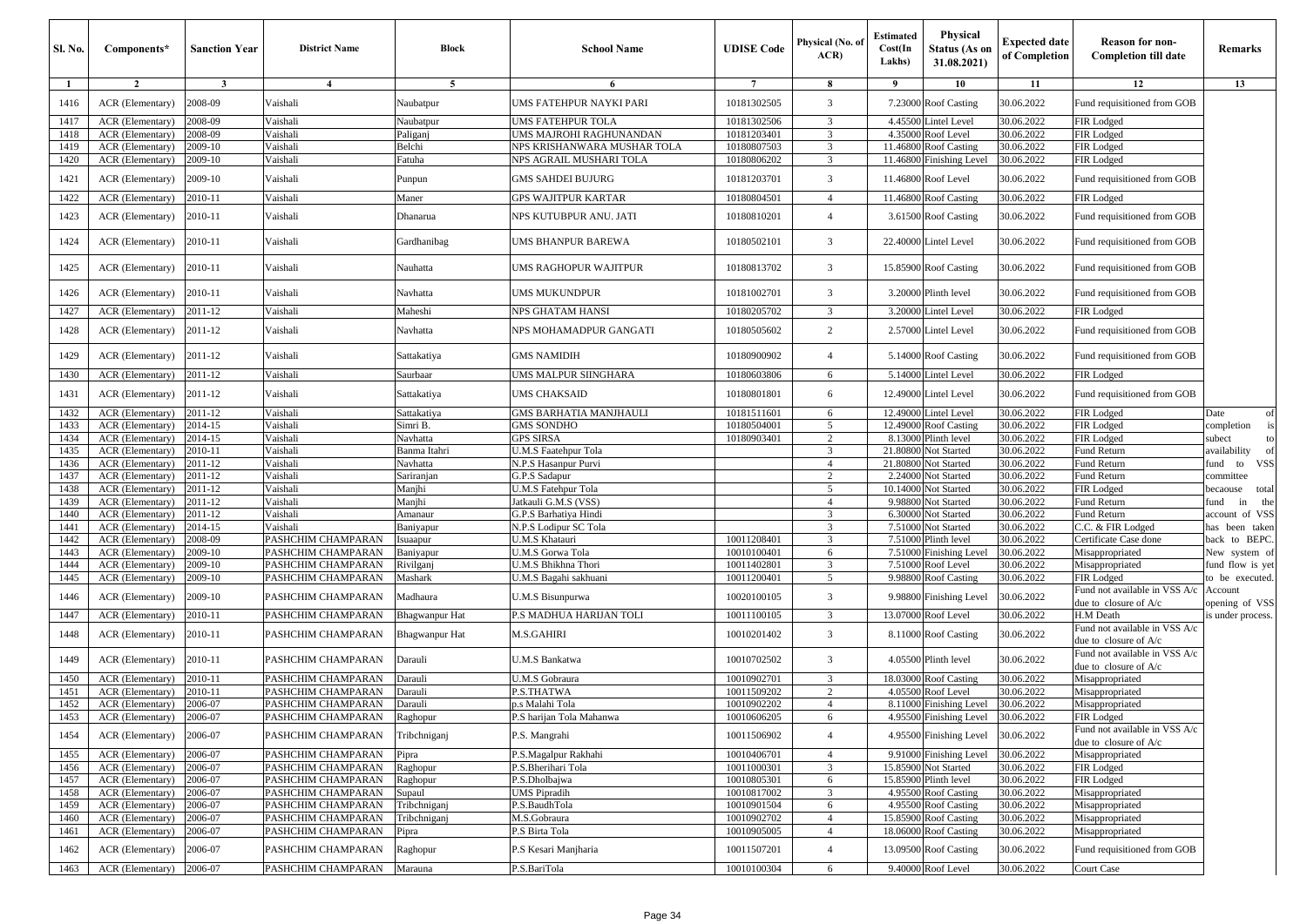| Sl. No.      | Components*                                 | <b>Sanction Year</b> | <b>District Name</b>                     | Block                              | <b>School Name</b>                                        | <b>UDISE Code</b>          | Physical (No. of<br>ACR | <b>Estimated</b><br>Cost(In<br>Lakhs) | <b>Physical</b><br><b>Status (As on</b><br>31.08.2021) | <b>Expected date</b><br>of Completion | <b>Reason for non-</b><br><b>Completion till date</b>    | <b>Remarks</b>                                        |
|--------------|---------------------------------------------|----------------------|------------------------------------------|------------------------------------|-----------------------------------------------------------|----------------------------|-------------------------|---------------------------------------|--------------------------------------------------------|---------------------------------------|----------------------------------------------------------|-------------------------------------------------------|
| -1           | $\overline{2}$                              | $\mathbf{3}$         | $\overline{4}$                           | 5 <sup>5</sup>                     | 6                                                         | $7\overline{ }$            | -8                      | -9                                    | 10                                                     | 11                                    | 12                                                       | 13                                                    |
| 1464         | ACR (Elementary)                            | 2006-07              | PASHCHIM CHAMPARAN                       | Supaul                             | M.S Barwa Shekh                                           | 10010900604                | 6                       | 1.60000                               | Roof Level                                             | 30.06.2022                            | Misappropriated                                          |                                                       |
| 1465<br>1466 | <b>ACR</b> (Elementary)<br>ACR (Elementary) | 2006-07<br>2006-07   | PASHCHIM CHAMPARAN<br>PASHCHIM CHAMPARAN | Raghopur<br>Jandaha                | P.S Murali<br>P.S. Jagiria Tola                           | 10011512701<br>10011301605 | 3                       | 11.8720<br>18.34000                   | Roof Level<br>Roof Level                               | 30.06.2022<br>30.06.2022              | Misappropriated<br>Misappropriated                       |                                                       |
| 1467         | ACR (Elementary)                            | 2011-12              | PASHCHIM CHAMPARAN                       | Mahua                              | P.S Manjhariya                                            | 10010905002                | 3                       | 8.25000                               | Not Started                                            | 30.06.2022                            | Misappropriated                                          |                                                       |
| 1468         | ACR (Elementary)                            | 2011-12              | PASHCHIM CHAMPARAN                       | Raghopur                           | P.S Sakhuani Tola                                         | 10010809003                | $\overline{3}$          |                                       | 22.46500 Roof Level                                    | 30.06.2022                            | Fund not available in VSS A/c<br>due to closure of A/c   |                                                       |
| 1469         | ACR (Elementary)                            | $2011 - 12$          | PASHCHIM CHAMPARAN                       | Vaishali                           | P.S Birta                                                 | 10011101403                | 3                       | 17.42000                              | Roof Level                                             | 30.06.2022                            | Misappropriated                                          |                                                       |
| 1470<br>1471 | ACR (Elementary)<br>ACR (Elementary)        | 2014-15<br>2014-15   | PASHCHIM CHAMPARAN<br>PASHCHIM CHAMPARAN | Vaishali<br>Mahnar                 | P.S. RAMPURWA SHIV MANDIR KE P<br>GOVT. P.S. BAKULIA TOLA | 10010500704<br>10010603704 | 3<br>$\overline{3}$     | 13.29500<br>15.73300                  | Lintel Level                                           | 30.06.2022<br>30.06.2022              | FIR Lodged<br>FIR Lodged                                 |                                                       |
| 1472         | ACR (Elementary)                            | 2011-12              | PASHCHIM CHAMPARAN                       | Vautan                             | Govt. M.S Nautan                                          | 10010202408                | 3                       |                                       | <b>Roof Casting</b><br>13.26500 Not Started            | 30.06.2022                            | Fund requisitioned from GOB                              |                                                       |
| 1473         | ACR (Elementary)                            | 2006-07              | PASHCHIM CHAMPARAN                       | Nautan                             | M.S Srinagar                                              | 10011001704                | 6                       |                                       | 13.50000 Not Started                                   | 30.06.2022                            | Fund requisitioned from GOB                              |                                                       |
| 1474         | ACR (Elementary)                            | 2019-20              | ARARIA                                   | ARARIA                             | <b>A.M.S KAKURWA</b>                                      | 10071205901                | $\overline{4}$          |                                       | 29.87000 Roof Level                                    | 30.06.2022                            | Fund not available in VSS A/c<br>due to closure of A/c   |                                                       |
| 1475         | ACR (Elementary)                            | 2019-20              | ARARIA                                   | PALASI                             | <b>JHS MALDWAR</b>                                        | 10071600801                | 2                       |                                       | 14.00000 Finishing Level                               | 30.06.2022                            | Fund not available in VSS A/c<br>due to closure of A/c   |                                                       |
| 1476         | ACR (Elementary)                            | 2019-20              | ARARIA                                   | NARPATGANJ                         | UMS KHAIRA GADHIA                                         | 10071902201                | 2                       |                                       | 16.60000 Finishing Level                               | 30.06.2022                            | Fund not available in VSS A/c<br>due to closure of A/c   |                                                       |
| 1477         | ACR (Elementary)                            | 2019-20              | ARARIA                                   | ARARIA                             | UMS KOSHKI PUR                                            | 10071202101                | 1                       |                                       | 7.70000 Roof Casting                                   | 30.06.2022                            | Fund not available in VSS A/c<br>due to closure of A/c   |                                                       |
| 1478         | ACR (Elementary)                            | 2019-20              | ARARIA                                   | <b>JOKIHAT</b>                     | MS CHAKAI HAT                                             | 10071400401                | $\overline{4}$          |                                       | 14.00000 Not Started                                   | 30.06.2022                            | Fund not available in VSS A/c<br>due to closure of A/c   |                                                       |
| 1479         | ACR (Elementary)                            | 2019-20              | ARARIA                                   | JOKIHAT                            | UHS BHANSIA                                               | 10071411101                | 2                       |                                       | 16.60000 Roof Casting                                  | 30.06.2022                            | Fund not available in VSS A/c<br>due to closure of A/c   | Date<br>of<br>completion<br>is                        |
| 1480         | ACR (Elementary)                            | 2019-20              | ARARIA                                   | FORBISGANJ                         | MS THANA FARBISGANJ                                       | 10071806001                | 3                       |                                       | 22.03000 Not Started                                   | 30.06.2022                            | Fund not available in VSS A/c<br>due to closure of A/c   | ubect<br>to<br>availability<br>of<br>und<br>VSS<br>to |
| 1481         | ACR (Elementary)                            | 2019-20              | ARARIA                                   | PALASI                             | UMS BHIKHA                                                | 10071605401                | 1                       |                                       | 7.70000 Lintel Level                                   | 30.06.2022                            | Fund not available in VSS A/c<br>due to closure of $A/c$ | committee<br>total<br>becaouse                        |
| 1482         | ACR (Elementary)                            | 2019-20              | ARARIA                                   | <b>RANIGANJ</b>                    | UHS GANORIDAS NARAYAN PUR                                 | 10071307201                | $\overline{4}$          |                                       | 29.87000 Finishing Level                               | 30.06.2022                            | Fund not available in VSS A/c<br>due to closure of A/c   | the<br>fund<br>in<br>account of VSS                   |
| 1483         | ACR (Elementary)                            | 2019-20              | ARARIA                                   | JOKIHAT                            | UHS BAGDAHRA                                              | 10071400101                | 2                       |                                       | 14.00000 Finishing Level                               | 30.06.2022                            | Fund not available in VSS A/c<br>due to closure of A/c   | nas been taken<br>back to BEPC.<br>New system of      |
| 1484         | ACR (Elementary)                            | 2019-20              | ARARIA                                   | FORBISGANJ                         | NPS.ASHIQUE TOLA BOKRA                                    | 10071811204                | $\overline{4}$          |                                       | 29.87000 Finishing Level                               | 30.06.2022                            | Fund not available in VSS A/c<br>due to closure of $A/c$ | fund flow is yet<br>to be executed.                   |
| 1485         | ACR (Elementary)                            | 2019-20              | ARARIA                                   | NARPATGANJ                         | UHS BARDAHA NONIA TOLA                                    | 10071906202                | $\mathbf{1}$            |                                       | 7.70000 Finishing Level                                | 30.06.2022                            | Fund not available in VSS A/c<br>due to closure of A/c   | Account<br>opening of VSS<br>s under process.         |
| 1486         | ACR (Elementary)                            | 2019-20              | ARARIA                                   | NARPATGANJ                         | MS NATHPUR KURMI TOL                                      | 10071904001                | 2                       |                                       | 14.00000 Not Started                                   | 30.06.2022                            | Fund not available in VSS A/c<br>due to closure of A/c   |                                                       |
| 1487         | ACR (Elementary)                            | 2019-20              | ARARIA                                   | ARARIA                             | MS LAHNA RAMPUR                                           | 10071205601                | $\overline{4}$          |                                       | 29.87000 Finishing Level                               | 30.06.2022                            | Fund not available in VSS A/c<br>due to closure of A/c   |                                                       |
| 1488         | ACR (Elementary)                            | 2019-20              | ARARIA                                   | FORBISGANJ                         | MS.KIRKICHIA                                              | 10071808601                | 2                       |                                       | 14.00000 Finishing Level                               | 30.06.2022                            | Fund not available in VSS A/c<br>due to closure of A/c   |                                                       |
| 1489         | ACR (Elementary) 2019-20                    |                      | ARARIA                                   | JOKIHAT                            | AMS JOKI HAT                                              | 10071400304                | 2                       |                                       | 5.41000 Finishing Level 30.06.2022                     |                                       | Fund not available in VSS A/c<br>due to closure of A/c   |                                                       |
| 1490         | ACR (Elementary)                            | 2019-20              | ARARIA                                   | RANIGANJ                           | <b>JHS PARMANAND PUR</b>                                  | 10071304802                | $\overline{4}$          |                                       | 29.87000 Finishing Level                               | 30.06.2022                            | Fund not available in VSS A/c<br>due to closure of A/c   |                                                       |
| 1491         | ACR (Elementary)                            | 2019-20              | ARARIA                                   | JOKIHAT                            | UMS DHAPI                                                 | 10071402701                | $\overline{4}$          |                                       | 5.41000 Finishing Level                                | 30.06.2022                            | Fund not available in VSS A/c<br>due to closure of A/c   |                                                       |
| 1492         | ACR (Elementary)                            | 2019-20              | ARARIA                                   | BHARGAMA                           | UMS HATIWALA                                              | 10072001002                | 1                       |                                       | 7.70000 Finishing Level                                | 30.06.2022                            | Fund not available in VSS A/c<br>due to closure of A/c   |                                                       |
| 1493         | ACR (Elementary)                            | 2019-20              | ARWAL                                    | SONBHADRA BANSI<br><b>SURAJPUR</b> | M.S.KHATANGI                                              | 10381002401                | $\mathbf{3}$            |                                       | 19.21900 Finishing Level                               | 30.06.2022                            | Fund not available in VSS A/c<br>due to closure of A/c   |                                                       |
| 1494         | ACR (Elementary)                            | 2019-20              | AURANGABAD                               | RAFIGANJ                           | MIDDLE SCHOOL BHADWA                                      | 10340609301                | $\overline{4}$          |                                       | 26.59000 Foundation                                    | 30.06.2022                            | Fund not available in VSS A/c<br>due to closure of A/c   |                                                       |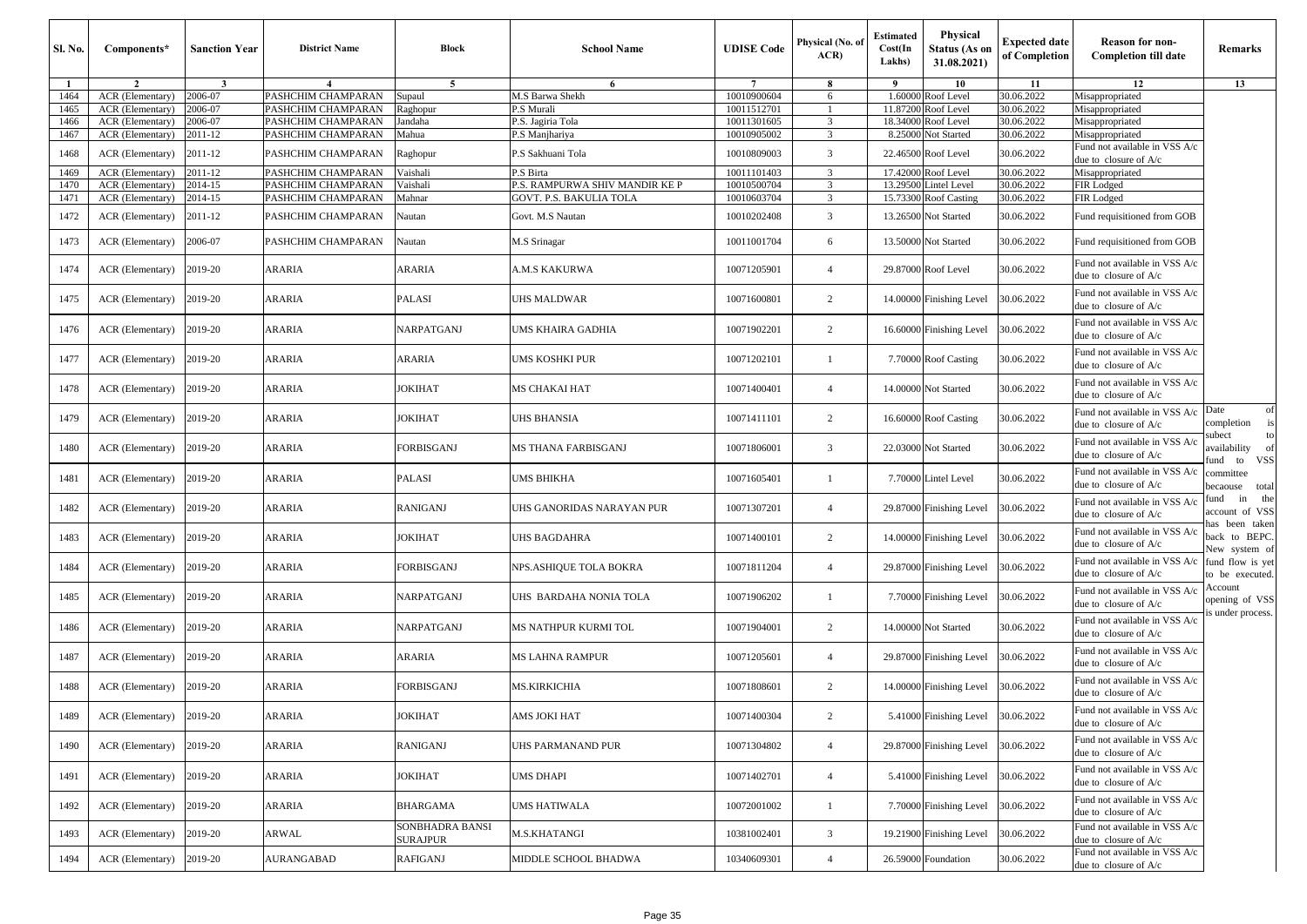| <b>Sl. No.</b> | Components*      | <b>Sanction Year</b> | <b>District Name</b> | <b>Block</b>                     | <b>School Name</b>          | <b>UDISE</b> Code | Physical (No. of<br>ACR | Estimated<br>Cost(In<br>Lakhs) | <b>Physical</b><br><b>Status (As on</b><br>31.08.2021) | <b>Expected date</b><br>of Completion | <b>Reason for non-</b><br><b>Completion till date</b>    | Remarks                             |
|----------------|------------------|----------------------|----------------------|----------------------------------|-----------------------------|-------------------|-------------------------|--------------------------------|--------------------------------------------------------|---------------------------------------|----------------------------------------------------------|-------------------------------------|
| 1              | $\overline{2}$   | $\mathbf{3}$         | $\overline{4}$       | 5                                | 6                           | $7\phantom{.0}$   | 8                       | -9                             | 10                                                     | 11                                    | 12<br>Fund not available in VSS A/c                      | 13                                  |
| 1495           | ACR (Elementary) | 2019-20              | Begusarai            | <b>BEGUSARAI</b>                 | <b>GMS PARNAA</b>           | 10201006801       | $\overline{4}$          |                                | 26.96000 Finishing Level                               | 80.06.2022                            | due to closure of A/c                                    |                                     |
| 1496           | ACR (Elementary) | 2019-20              | Bhagalpur            | <b>GORADIH</b>                   | M.S. SHALPUR-II             | 10221600802       | $\overline{4}$          | 28.62000                       | <b>Finishing Level</b>                                 | 30.06.2022                            | Fund not available in VSS A/c<br>due to closure of A/c   |                                     |
| 1497           | ACR (Elementary) | 2019-20              | Bhojpur              | <b>BARAHARA</b>                  | <b>U.M.S. BABURA</b>        | 10290202202       | 3                       |                                | 24.90000 Finishing Level                               | 30.06.2022                            | Fund not available in VSS A/c<br>due to closure of A/c   |                                     |
| 1498           | ACR (Elementary) | 2019-20              | Bhojpur              | ARA                              | M.S. JAMIRA                 | 10290112102       | 2                       |                                | 16.57000 Finishing Level                               | 30.06.2022                            | Fund not available in VSS A/c<br>due to closure of A/c   |                                     |
| 1499           | ACR (Elementary) | 2019-20              | Bhojpur              | <b>BIHIYA</b>                    | PRAYOGIK U.H.S. BIHIYA      | 10290300102       | 2                       |                                | 16.57000 Finishing Level                               | 30.06.2022                            | Fund not available in VSS A/c<br>due to closure of A/c   |                                     |
| 1500           | ACR (Elementary) | 2019-20              | Bhojpur              | <b>BARAHARA</b>                  | UPGRADED HIGH SCHOOL PAIGA  | 10290200101       | 3                       |                                | 24.90000 Finishing Level                               | 30.06.2022                            | Fund not available in VSS A/c<br>due to closure of A/c   |                                     |
| 1501           | ACR (Elementary) | 2019-20              | Bhojpur              | <b>SHAHPUR</b>                   | URDU U.M S. BELWALIYA       | 10290606503       | 3                       |                                | 24.90000 Roof Level                                    | 30.06.2022                            | Fund not available in VSS A/c<br>due to closure of A/c   |                                     |
| 1502           | ACR (Elementary) | 2019-20              | Bhojpur              | UDWANTNAGAR                      | M.S. PIANIYA                | 10290504701       | $\overline{4}$          |                                | 29.89000 Finishing Level                               | 30.06.2022                            | Fund not available in VSS A/c<br>due to closure of A/c   |                                     |
| 1503           | ACR (Elementary) | 2019-20              | <b>BUXAR</b>         | <b>ITARHI</b>                    | U.H.S. DIWAN KE BARKA GAON  | 10301602601       | $\overline{4}$          | 28.30000                       | Roof Level                                             | 30.06.2022                            | Fund not available in VSS A/c<br>due to closure of A/c   |                                     |
| 1504           | ACR (Elementary) | 2019-20              | DARBHANGA            | <b>HANUMAN NAGAR</b>             | <b>MS DIHLAHI</b>           | 10131300503       | 3                       |                                | 24.90000 Finishing Level                               | 30.06.2022                            | Fund not available in VSS A/c<br>due to closure of A/c   |                                     |
| 1505           | ACR (Elementary) | 2019-20              | DARBHANGA            | <b>SINGHWARA</b>                 | UHS MADHUPUR                | 10130309701       | $\mathbf{1}$            |                                | 8.30000 Roof Casting                                   | 30.06.2022                            | Fund not available in VSS A/c<br>lue to closure of A/c   |                                     |
| 1506           | ACR (Elementary) | 2019-20              | DARBHANGA            | <b>BAHERI</b>                    | <b>MS SHIVRAM</b>           | 10130502801       | 2                       |                                | 16.60000 Not Started                                   | 30.06.2022                            | Fund not available in VSS A/c<br>due to closure of A/c   |                                     |
| 1507           | ACR (Elementary) | 2019-20              | DARBHANGA            | <b>SINGHWARA</b>                 | <b>UHS SANAHPUR</b>         | 10130307702       | 3                       |                                | 24.90000 Roof Casting                                  | 30.06.2022                            | Fund not available in VSS A/c<br>due to closure of A/c   |                                     |
| 1508           | ACR (Elementary) | 2019-20              | <b>DARBHANGA</b>     | <b>BAHERI</b>                    | <b>MS MITUNIAN</b>          | 10130505701       | $\overline{c}$          |                                | 16.60000 Finishing Level                               | 30.06.2022                            | Fund not available in VSS A/c<br>due to closure of A/c   | Date<br>of<br>completion            |
| 1509           | ACR (Elementary) | 2019-20              | <b>DARBHANGA</b>     | GHANSHYAMPUR                     | MS POHADDI BELA             | 10131003101       | 3                       |                                | 24.90000 Roof Casting                                  | 30.06.2022                            | Fund not available in VSS A/c<br>due to closure of A/c   | subect<br>to<br>vailability         |
| 1510           | ACR (Elementary) | 2019-20              | DARBHANGA            | <b>HAYAGHAT</b>                  | <b>U.M.S RASOOLPUR URDU</b> | 10130403103       | 3                       | 24.90000                       | <b>Finishing Level</b>                                 | 30.06.2022                            | Fund not available in VSS A/c<br>due to closure of A/c   | fund to VSS<br>committee            |
| 1511           | ACR (Elementary) | 2019-20              | DARBHANGA            | <b>BAHERI</b>                    | <b>MS ATHAR GOTS</b>        | 10130500103       | $\overline{3}$          |                                | 24.90000 Finishing Level                               | 30.06.2022                            | Fund not available in VSS A/c<br>due to closure of A/c   | becaouse total<br>und<br>in<br>the  |
| 1512           | ACR (Elementary) | 2019-20              | DARBHANGA            | <b>JALE</b>                      | MS URDU GIRLS DIGHOPATTI    | 10130100604       |                         |                                | 8.30000 Roof Level                                     | 30.06.2022                            | Fund not available in VSS A/c<br>due to closure of A/c   | account of VSS<br>as been taken     |
| 1513           | ACR (Elementary) | 2019-20              | DARBHANGA            | <b>SINGHWARA</b>                 | <b>MS MADHOPUR</b>          | 10130305401       | 3                       |                                | 24.90000 Finishing Level                               | 30.06.2022                            | Fund not available in VSS A/c<br>due to closure of A/c   | back to BEPC.<br>New system of      |
| 1514           | ACR (Elementary) | 2019-20              | DARBHANGA            | <b>KIRATPUR</b>                  | <b>UHS KIRATPUR</b>         | 10131600803       | 3                       | 24.90000                       | Plinth Level                                           | 30.06.2022                            | Fund not available in VSS A/c<br>due to closure of A/c   | fund flow is yet<br>to be executed. |
| 1515           | ACR (Elementary) | 2019-20              | DARBHANGA            | <b>BIRAUL</b>                    | <b>MS UCHHTI</b>            | 10131100201       | $\overline{c}$          |                                | 16.60000 Not Started                                   | 30.06.2022                            | Fund not available in VSS A/c<br>due to closure of A/c   | Account<br>opening of VSS           |
| 1516           | ACR (Elementary) | 2019-20              | DARBHANGA            | HANUMAN NAGAR                    | UHS THALWARA                | 10131306202       | 3                       |                                | 24.90000 Roof Casting                                  | 30.06.2022                            | Fund not available in VSS A/c<br>due to closure of A/c   | is under process.                   |
| 1517           | ACR (Elementary) | 2019-20              | DARBHANGA            | <b>KUSHESHWAR</b><br>ASTHAN WEST | <b>MS CHIGRI</b>            | 10131206201       | 3                       | 24.90000                       | Foundation                                             | 30.06.2022                            | Fund not available in VSS A/c<br>due to closure of A/c   |                                     |
| 1518           | ACR (Elementary) | 2019-20              | <b>DARBHANGA</b>     | <b>BAHERI</b>                    | MS KATWASA KAMALPUR         | 10130504604       | $\overline{4}$          |                                | 33.20000 Roof Casting                                  | 30.06.2022                            | und not available in VSS A/c<br>due to closure of $A/c$  |                                     |
| 1519           | ACR (Elementary) | 2019-20              | DARBHANGA            | <b>BAHERI</b>                    | <b>MS HATHAURI</b>          | 10130504504       | $\overline{c}$          |                                | 16.60000 Finishing Level                               | 30.06.2022                            | Fund not available in VSS A/c<br>due to closure of $A/c$ |                                     |
| 1520           | ACR (Elementary) | 2019-20              | DARBHANGA            | <b>BAHERI</b>                    | <b>MS MOIN MAHUA</b>        | 10130503001       | $\overline{2}$          |                                | 16.60000 Finishing Level                               | 30.06.2022                            | Fund not available in VSS A/c<br>due to closure of A/c   |                                     |
| 1521           | ACR (Elementary) | 2019-20              | <b>DARBHANGA</b>     | <b>JALE</b>                      | <b>MS DHANKAUL</b>          | 10130105002       | $\overline{c}$          |                                | 16.60000 Roof Casting                                  | 30.06.2022                            | Fund not available in VSS A/c<br>due to closure of A/c   |                                     |
| 1522           | ACR (Elementary) | 2019-20              | DARBHANGA            | <b>KEOTI</b>                     | <b>MS NAYAGAON</b>          | 10130208303       | -1                      |                                | 8.30000 Roof Level                                     | 30.06.2022                            | Fund not available in VSS A/c<br>due to closure of $A/c$ |                                     |
| 1523           | ACR (Elementary) | 2019-20              | DARBHANGA            | <b>BAHADURPUR</b>                | MS OJHAUL                   | 10130610103       | $\overline{4}$          |                                | 33.20000 Roof Casting                                  | 30.06.2022                            | Fund not available in VSS A/c<br>due to closure of A/c   |                                     |
| 1524           | ACR (Elementary) | 2019-20              | <b>DARBHANGA</b>     | GAURA-BAURAM                     | <b>MS MANSARA</b>           | 10131702501       | $\mathbf{1}$            |                                | 8.30000 Not Started                                    | 30.06.2022                            | Fund not available in VSS A/c<br>due to closure of A/c   |                                     |
| 1525           | ACR (Elementary) | 2019-20              | DARBHANGA            | <b>KEOTI</b>                     | <b>MS BAGGHA</b>            | 10130203604       | $\overline{4}$          |                                | 33.20000 Roof Casting                                  | 30.06.2022                            | Fund not available in VSS A/c<br>due to closure of A/c   |                                     |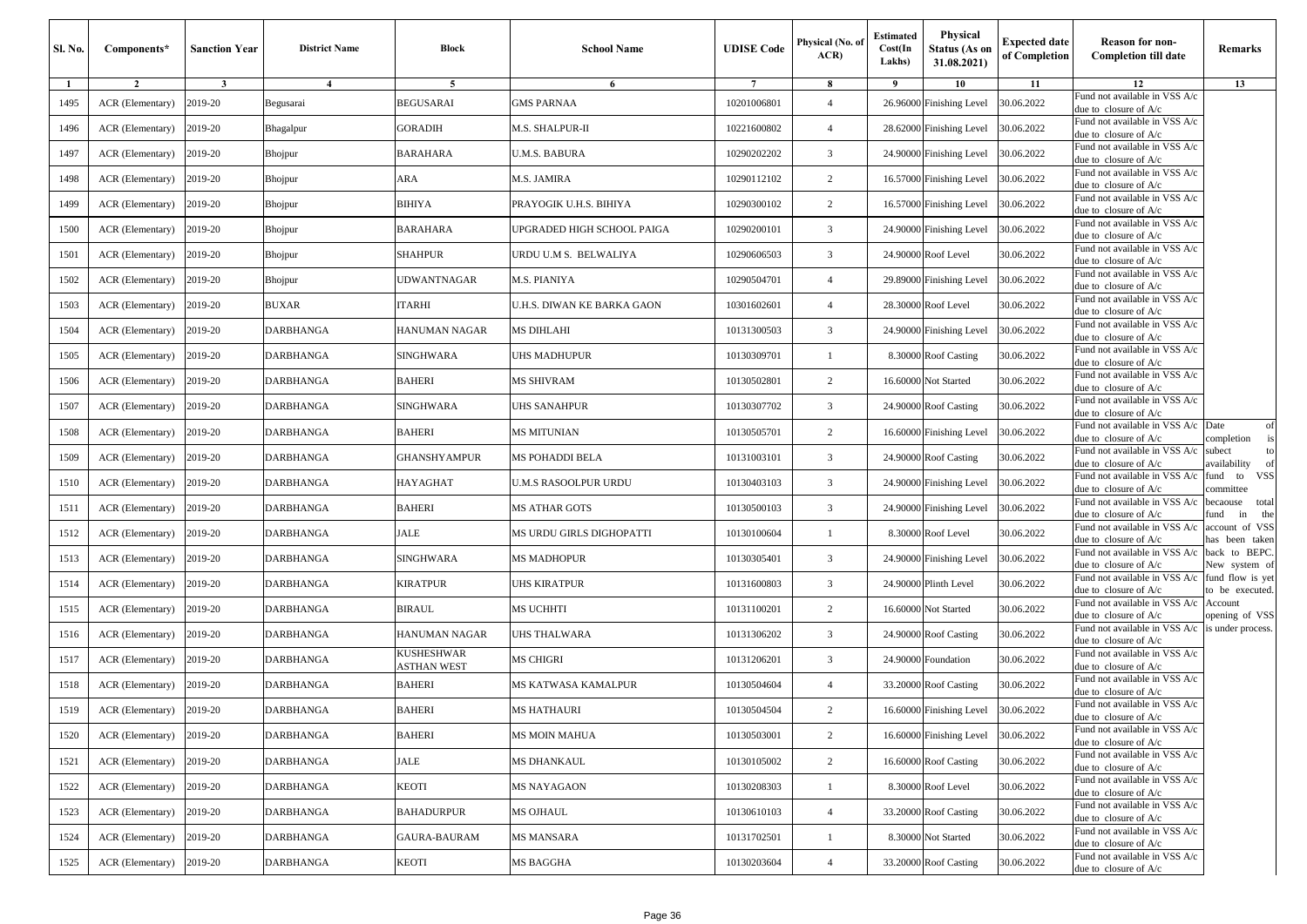| Sl. No. | Components*      | <b>Sanction Year</b> | <b>District Name</b> | Block                     | <b>School Name</b>                | <b>UDISE Code</b> | Physical (No. of<br>ACR | <b>Estimated</b><br>Cost(In<br>Lakhs) | Physical<br><b>Status (As on</b><br>31.08.2021) | <b>Expected date</b><br>of Completion | <b>Reason for non-</b><br><b>Completion till date</b>                      | Remarks                                |
|---------|------------------|----------------------|----------------------|---------------------------|-----------------------------------|-------------------|-------------------------|---------------------------------------|-------------------------------------------------|---------------------------------------|----------------------------------------------------------------------------|----------------------------------------|
| 1       | $\overline{2}$   | $\mathbf{3}$         | $\overline{4}$       | 5                         | 6                                 | $7\phantom{.0}$   | 8                       | - 9                                   | 10                                              | 11                                    | 12                                                                         | 13                                     |
| 1526    | ACR (Elementary) | 2019-20              | DARBHANGA            | BAHADURPUR                | MS MEKNA                          | 10130609201       |                         | 8.30000                               | Finishing Level                                 | 30.06.2022                            | Fund not available in VSS A/c<br>due to closure of A/c                     |                                        |
| 1527    | ACR (Elementary) | 2019-20              | DARBHANGA            | KUSHESHWAR<br>ASTHAN EAST | UMS SAMAURA                       | 10131801203       | 3                       | 24.9000                               | Foundation                                      | 30.06.2022                            | Fund not available in VSS A/c<br>due to closure of $A/c$                   |                                        |
| 1528    | ACR (Elementary) | 2019-20              | DARBHANGA            | DARBHANGA URBAN           | <b>MS ALINAGAR</b>                | 10131900102       | $\overline{c}$          | 16.60000                              | Finishing Level                                 | 30.06.2022                            | Fund not available in VSS A/c<br>due to closure of A/c                     |                                        |
| 1529    | ACR (Elementary) | 2019-20              | DARBHANGA            | BAHADURPUR                | UMS PURKHOPATTI                   | 10130611401       | $\mathbf{1}$            | 8.30000                               | <b>Roof Casting</b>                             | 30.06.2022                            | Fund not available in VSS A/c<br>due to closure of $A/c$                   |                                        |
| 1530    | ACR (Elementary) | 2019-20              | <b>DARBHANGA</b>     | SINGHWARA                 | MS BHARHULLI                      | 10130301801       | $\overline{2}$          | 16.60000                              | Not Started                                     | 30.06.2022                            | Fund not available in VSS A/c<br>due to closure of $A/c$                   |                                        |
| 1531    | ACR (Elementary) | 2019-20              | DARBHANGA            | KUSHESHWAR<br>ASTHAN EAST | <b>MS BAHERA</b>                  | 10131800103       | 3                       | 24.90000                              | Roof Level                                      | 30.06.2022                            | Fund not available in VSS A/c<br>due to closure of A/c                     |                                        |
| 1532    | ACR (Elementary) | 2019-20              | DARBHANGA            | <b>MANIGACHHI</b>         | <b>MS BAGHANT</b>                 | 10130800101       |                         | 8.30000                               | Foundation                                      | 30.06.2022                            | Fund not available in VSS A/c<br>due to closure of A/c                     |                                        |
| 1533    | ACR (Elementary) | 2019-20              | DARBHANGA            | SINGHWARA                 | MS KALIGAON NORTH                 | 10130306301       | 2                       | 16.60000                              | <b>Finishing Level</b>                          | 30.06.2022                            | Fund not available in VSS A/c<br>due to closure of A/c                     |                                        |
| 1534    | ACR (Elementary) | 2019-20              | DARBHANGA            | KUSHESHWAR<br>ASTHAN WEST | UHS GHORDAUR                      | 10131206401       | $\overline{4}$          | 33.2000                               | Finishing Level                                 | 30.06.2022                            | Fund not available in VSS A/c<br>due to closure of A/c                     |                                        |
| 1535    | ACR (Elementary) | 2019-20              | DARBHANGA            | BAHERI                    | MS KOTHARA                        | 10130504501       | 3                       | 24.90000                              | <b>Roof Casting</b>                             | 30.06.2022                            | Fund not available in VSS A/c<br>due to closure of A/c                     |                                        |
| 1536    | ACR (Elementary) | 2019-20              | DARBHANGA            | BENIPUR                   | MS HANUMAN NAGAR                  | 10130905303       |                         | 8.30000                               | Not Started                                     | 30.06.2022                            | Fund not available in VSS A/c<br>due to closure of A/c                     |                                        |
| 1537    | ACR (Elementary) | 2019-20              | DARBHANGA            | BAHADURPUR                | <b>MS KABILPUR</b>                | 10130600103       | $\overline{4}$          | 33.20000                              | Finishing Level                                 | 30.06.2022                            | Fund not available in VSS A/c<br>due to closure of A/c                     |                                        |
| 1538    | ACR (Elementary) | 2019-20              | DARBHANGA            | <b>HAYAGHAT</b>           | MS MALHIPATTI BAHADURPUR          | 10130401702       | 2                       | 16.60000                              | <b>Roof Casting</b>                             | 30.06.2022                            | Fund not available in VSS A/c<br>due to closure of $A/c$                   |                                        |
| 1539    | ACR (Elementary) | 2019-20              | DARBHANGA            | BAHERI                    | MS BAKMANDAL                      | 10130507301       | 2                       | 16.60000                              | Roof Level                                      | 30.06.2022                            | Fund not available in VSS A/c Date<br>due to closure of A/c                | of<br>completion<br>is                 |
| 1540    | ACR (Elementary) | 2019-20              | DARBHANGA            | BAHADURPUR                | MS GOPIPATTI                      | 10130602101       | 3                       | 24.90000                              | Finishing Level                                 | 30.06.2022                            | Fund not available in VSS A/c<br>due to closure of A/c                     | subect<br>to<br>availability<br>of     |
| 1541    | ACR (Elementary) | 2019-20              | DARBHANGA            | <b>GHANSHYAMPUR</b>       | <b>MS DEORI</b>                   | 10131002901       | $\overline{4}$          | 33.20000                              | Finishing Level                                 | 30.06.2022                            | Fund not available in VSS A/c<br>due to closure of A/c                     | VSS<br>fund<br>to<br>committee         |
| 1542    | ACR (Elementary) | 2019-20              | GAYA                 | BODH GAYA                 | U.H.S.GAJADHARPUR                 | 10352007701       | 2                       | 7.89600                               | Finishing Level                                 | 30.06.2022                            | Fund not available in VSS A/c<br>due to closure of $A/c$                   | becaouse<br>total<br>fund<br>the<br>in |
| 1543    | ACR (Elementary) | 2019-20              | GAYA                 | MANPUR                    | U.H.S.SADIPUR                     | 10350801101       | $\overline{4}$          | 29.83600                              | Finishing Level                                 | 30.06.2022                            | Fund not available in VSS A/c<br>due to closure of A/c                     | account of VSS<br>nas been taken       |
| 1544    | ACR (Elementary) | 2019-20              | GAYA                 | FATEHPUR                  | M.S.DUMRI CHATTI                  | 10352203901       | 3                       | 24.90000                              | Finishing Level                                 | 30.06.2022                            | Fund not available in VSS A/c<br>due to closure of A/c                     | back to BEPC.<br>New system of         |
| 1545    | ACR (Elementary) | 2019-20              | GAYA                 | KONCH                     | <b>M.S.KAITHI</b>                 | 10350113101       | $\overline{4}$          | 33.2000                               | Finishing Level                                 | 30.06.2022                            | Fund not available in VSS A/c<br>due to closure of $A/c$                   | fund flow is yet<br>to be executed.    |
| 1546    | ACR (Elementary) | 2019-20              | <b>GOPALGANJ</b>     | SIDHWALIA                 | UpGd HIGH SCHOOL JHANJHAWA        | 10151302402       | $\overline{4}$          | 33.20000                              | Finishing Level                                 | 30.06.2022                            | Fund not available in VSS A/c<br>due to closure of A/c                     | Account<br>opening of VSS              |
| 1547    | ACR (Elementary) | 2019-20              | GOPALGANJ            | HATHUA                    | UpGd HIGH SCHOOL BARAEPATTI       | 10150704201       | $\overline{4}$          | 29.83600                              | Finishing Level                                 | 30.06.2022                            | Fund not available in VSS A/c is under process.<br>due to closure of $A/c$ |                                        |
| 1548    | ACR (Elementary) | 2019-20              | <b>GOPALGANJ</b>     | THAWE                     | <b>M.S. RAMCHANDRAPUR</b>         | 10150901801       | $\overline{c}$          | 29.83600                              | Finishing Level                                 | 30.06.2022                            | Fund not available in VSS A/c<br>due to closure of A/c                     |                                        |
| 1549    | ACR (Elementary) | 2019-20              | <b>GOPALGANJ</b>     | <b>BAIKUNTHPUR</b>        | U.M.S. HAMIDPUR                   | 10151404501       | $\overline{c}$          | 16.60000                              | Plinth Level                                    | 30.06.2022                            | Fund not available in VSS A/c<br>due to closure of A/c                     |                                        |
| 1550    | ACR (Elementary) | 2019-20              | <b>GOPALGANJ</b>     | <b>MANJHA</b>             | UpGd HIGH SCHOOL TELIYA BANDH     | 10151102301       | $\overline{2}$          |                                       | 16.60000 Lintel Level                           | 30.06.2022                            | Fund not available in VSS A/c<br>due to closure of A/c                     |                                        |
| 1551    | ACR (Elementary) | 2019-20              | <b>GOPALGANJ</b>     | SIDHWALIA                 | U.M.S. SAKALA                     | 10151300402       | 2                       |                                       | 29.83600 Finishing Level                        | 30.06.2022                            | Fund not available in VSS A/c<br>due to closure of A/c                     |                                        |
| 1552    | ACR (Elementary) | 2019-20              | <b>GOPALGANJ</b>     | <b>BAIKUNTHPUR</b>        | M.S. SAFIYABAD                    | 10151401801       | $\overline{2}$          | 14.95000                              | <b>Roof Casting</b>                             | 30.06.2022                            | Fund not available in VSS A/c<br>due to closure of $A/c$                   |                                        |
| 1553    | ACR (Elementary) | 2019-20              | <b>GOPALGANJ</b>     | KUCHAIKOTE                | <b>M.S. RAMPUR DAUD</b>           | 10150512301       | $\mathbf{1}$            |                                       | 8.30000 Finishing Level                         | 30.06.2022                            | Fund not available in VSS A/c<br>due to closure of A/c                     |                                        |
| 1554    | ACR (Elementary) | 2019-20              | JAMUI                | JAMUI                     | RAJKIYA KANYA MIDDILE SCHOOL,JAMU | 10371009901       | 3                       | 24.90000                              | <b>Finishing Level</b>                          | 30.06.2022                            | Fund not available in VSS A/c<br>due to closure of A/c                     |                                        |
| 1555    | ACR (Elementary) | 2019-20              | Kaimur               | RAMGARH                   | GIRL M.S. RAMGARH                 | 10310909101       | $\overline{4}$          | 14.95000                              | <b>Roof Casting</b>                             | 30.06.2022                            | Fund not available in VSS A/c<br>due to closure of A/c                     |                                        |
| 1556    | ACR (Elementary) | 2019-20              | Kaimur               | <b>CHAINPUR</b>           | URDU U.M.S SIRBIT                 | 10310516401       | $\mathbf{1}$            |                                       | 8.30000 Roof Casting                            | 30.06.2022                            | Fund not available in VSS A/c<br>due to closure of A/c                     |                                        |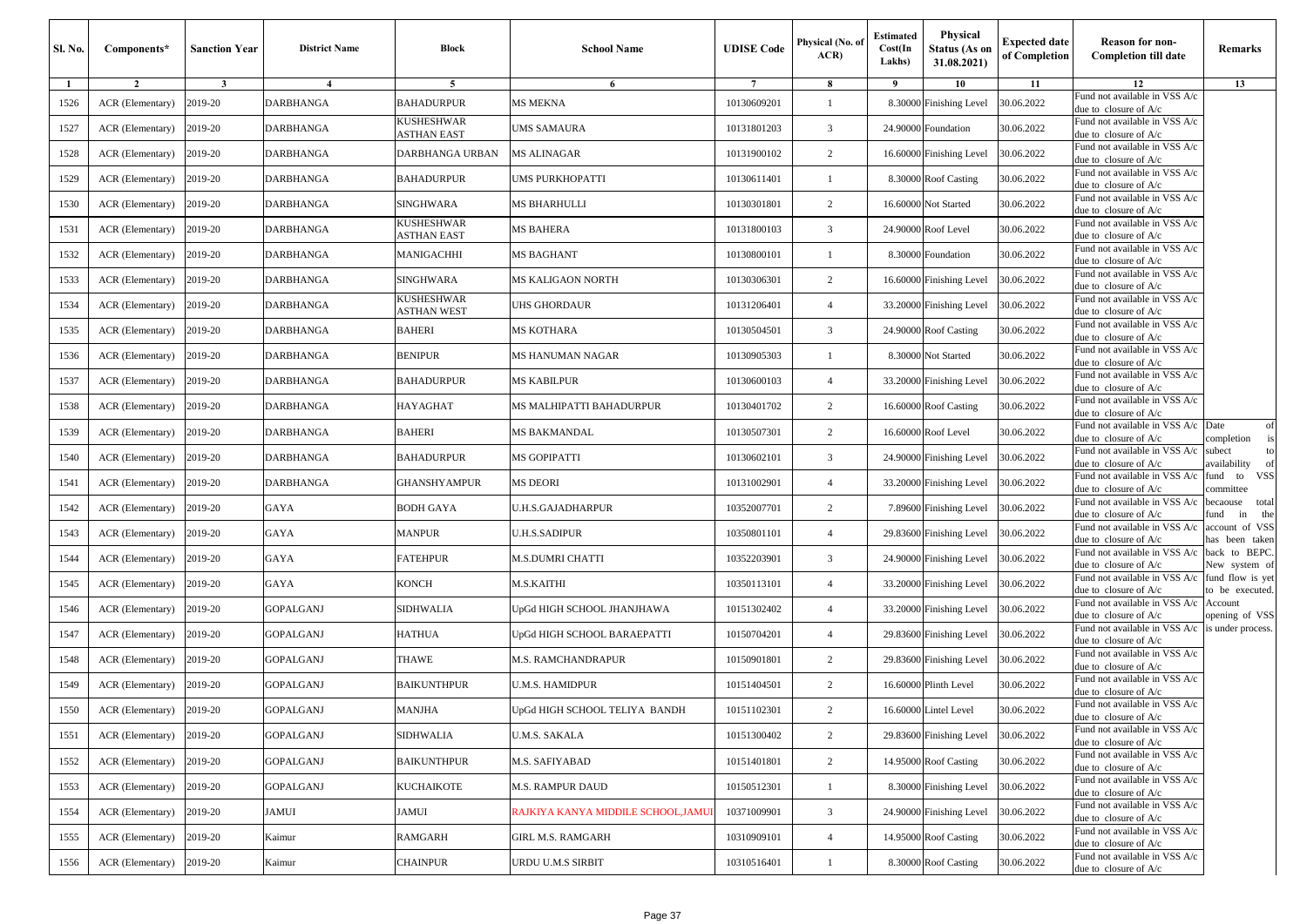| Sl. No. | Components*      | <b>Sanction Year</b> | <b>District Name</b> | Block           | <b>School Name</b>                       | <b>UDISE Code</b> | Physical (No. of<br>ACR | <b>Estimated</b><br>Cost(In<br>Lakhs) | Physical<br><b>Status (As on</b><br>31.08.2021) | <b>Expected date</b><br>of Completion | <b>Reason for non-</b><br><b>Completion till date</b>    | Remarks                             |
|---------|------------------|----------------------|----------------------|-----------------|------------------------------------------|-------------------|-------------------------|---------------------------------------|-------------------------------------------------|---------------------------------------|----------------------------------------------------------|-------------------------------------|
| 1       | $\overline{2}$   | $\mathbf{3}$         | $\overline{4}$       | 5               | 6                                        | $7\phantom{.0}$   | 8                       | 9                                     | 10                                              | 11                                    | 12                                                       | 13                                  |
| 1557    | ACR (Elementary) | 2019-20              | Kaimur               | <b>CHAINPUR</b> | G.M.S. CHAINPUR                          | 10310502302       | $\overline{4}$          |                                       | 7.89600 Roof Casting                            | 30.06.2022                            | Fund not available in VSS A/c<br>due to closure of A/c   |                                     |
| 1558    | ACR (Elementary) | 2019-20              | Kaimur               | KUDRA           | M.S. SAKRI                               | 10311111701       | $\overline{4}$          |                                       | 33.20000 Roof Casting                           | 30.06.2022                            | Fund not available in VSS A/c<br>due to closure of A/c   |                                     |
| 1559    | ACR (Elementary) | 2019-20              | Kaimur               | DURGAWATI       | M.S. MASAURHA                            | 10310710001       | 3                       |                                       | 14.95000 Roof Casting                           | 30.06.2022                            | Fund not available in VSS A/c<br>lue to closure of A/c   |                                     |
| 1560    | ACR (Elementary) | 2019-20              | Kaimur               | CHAINPUR        | JRDU M.S. SIKANDARPUR                    | 10310515701       | $\overline{4}$          |                                       | 14.95000 Finishing Level                        | 30.06.2022                            | Fund not available in VSS A/c<br>due to closure of A/c   |                                     |
| 1561    | ACR (Elementary) | 2019-20              | Kaimur               | <b>CHAINPUR</b> | M.S. ISHIYA                              | 10310504301       | $\mathbf{1}$            |                                       | 14.95000 Finishing Level                        | 30.06.2022                            | Fund not available in VSS A/c<br>due to closure of A/c   |                                     |
| 1562    | ACR (Elementary) | 2019-20              | Kaimur               | <b>ADHAURA</b>  | UPGRADED M.S. CHAINPURA                  | 10310306001       | -1                      |                                       | 8.30000 Roof Casting                            | 30.06.2022                            | Fund not available in VSS A/c<br>due to closure of A/c   |                                     |
| 1563    | ACR (Elementary) | 2019-20              | Kaimur               | <b>CHAND</b>    | U.M.S. KUDDI                             | 10310606801       | $\overline{4}$          |                                       | 33.20000 Roof Casting                           | 30.06.2022                            | Fund not available in VSS A/c<br>lue to closure of A/c   |                                     |
| 1564    | ACR (Elementary) | 2019-20              | Kaimur               | BHAGWANPUR      | JPGRADED HINDI M.S TORI                  | 10310212902       | 3                       |                                       | 29.83600 Finishing Level                        | 30.06.2022                            | Fund not available in VSS A/c<br>due to closure of A/c   |                                     |
| 1565    | ACR (Elementary) | 2019-20              | Kaimur               | BHAGWANPUR      | <b>G.M.S. BHAGWANPUR</b>                 | 10310200902       | $\overline{c}$          |                                       | 14.95000 Finishing Level                        | 30.06.2022                            | Fund not available in VSS A/c<br>due to closure of A/c   |                                     |
| 1566    | ACR (Elementary) | 2019-20              | Kaimur               | BHAGWANPUR      | UPG.M.S. PIHRA                           | 10310203801       | 2                       |                                       | 14.60000 Finishing Level                        | 30.06.2022                            | Fund not available in VSS A/c<br>due to closure of A/c   |                                     |
| 1567    | ACR (Elementary) | 2019-20              | LAKHISARAI           | AKHISARAI       | UPGRADED SCHOOL KIUL KHAGAULR<br>KHAGAVR | 10252109201       | $\overline{4}$          |                                       | 33.20000 Finishing Level                        | 30.06.2022                            | Fund not available in VSS A/c<br>lue to closure of A/c   |                                     |
| 1568    | ACR (Elementary) | 2019-20              | LAKHISARAI           | HALSI           | M.S. HALSI                               | 10252301801       | $\overline{c}$          |                                       | 16.60000 Lintel Level                           | 30.06.2022                            | Fund not available in VSS A/c<br>due to closure of A/c   |                                     |
| 1569    | ACR (Elementary) | 2019-20              | <b>MADHEPURA</b>     | <b>GWALPARA</b> | MADHURAM M.S. GWALPADA                   | 10110200904       | $\overline{4}$          |                                       | 16.60000 Finishing Level                        | 30.06.2022                            | und not available in VSS A/c<br>due to closure of $A/c$  |                                     |
| 1570    | ACR (Elementary) | 2019-20              | <b>MADHEPURA</b>     | <b>CHOUSA</b>   | URDU U.M.S. MURGIA TOLA                  | 10110301801       | $\mathbf{1}$            |                                       | 26.59000 Not Started                            | 30.06.2022                            | Fund not available in VSS A/c<br>lue to closure of A/c   | Date<br>of<br>completion            |
| 1571    | ACR (Elementary) | 2019-20              | <b>MADHEPURA</b>     | CHOUSA          | GOVT. BASIC SCHOOL ARAJPUR               | 10110301201       | 2                       |                                       | 26.59000 Lintel Level                           | 30.06.2022                            | und not available in VSS A/c<br>due to closure of A/c    | subect<br>to<br>vailability         |
| 1572    | ACR (Elementary) | 2019-20              | <b>MADHEPURA</b>     | ALAMNAGAR       | <b>M.S MUROUT</b>                        | 10110502401       | $\overline{4}$          |                                       | 26.59000 Roof Casting                           | 30.06.2022                            | Fund not available in VSS A/c<br>due to closure of A/c   | und to VSS<br>committee             |
| 1573    | ACR (Elementary) | 2019-20              | <b>MADHEPURA</b>     | ALAMNAGAR       | STRO. M.S. BASANBARA                     | 10110500501       | 1                       |                                       | 29.98000 Not Started                            | 30.06.2022                            | Fund not available in VSS A/c<br>due to closure of A/c   | becaouse total<br>und<br>in<br>the  |
| 1574    | ACR (Elementary) | 2019-20              | Madhubani            | ANDHARATHADHI   | U.H.S.GANGDWAR                           | 10050103401       | $\mathbf{1}$            |                                       | 16.60000 Foundation                             | 30.06.2022                            | Fund not available in VSS A/c<br>lue to closure of A/c   | account of VSS<br>as been taken     |
| 1575    | ACR (Elementary) | 2019-20              | Madhubani            | BENIPATTI       | U.H.S. GANGULI                           | 10050404704       | 3                       |                                       | 16.60000 Foundation                             | 30.06.2022                            | Fund not available in VSS A/c<br>due to closure of A/c   | back to BEPC.<br>New system of      |
| 1576    | ACR (Elementary) | 2019-20              | MADHUBANI            | AUKAHI          | M.S. SONVERSA                            | 10051502201       | 2                       |                                       | 16.60000 Roof Level                             | 30.06.2022                            | Fund not available in VSS A/c<br>due to closure of A/c   | fund flow is yet<br>to be executed. |
| 1577    | ACR (Elementary) | 2019-20              | Madhubani            | LAUKAHI         | U.H.S. BELHI KACHNARVA                   | 10051501401       | $\mathbf{1}$            |                                       | 8.30000 Finishing Level                         | 30.06.2022                            | Fund not available in VSS A/c<br>lue to closure of A/c   | Account<br>opening of VSS           |
| 1578    | ACR (Elementary) | 2019-20              | MADHUBANI            | <b>JAYNAGAR</b> | <b>M.S.PITHWATOL</b>                     | 10050800701       | $\overline{4}$          |                                       | 16.60000 Roof Casting                           | 30.06.2022                            | und not available in VSS A/c<br>due to closure of A/c    | is under process.                   |
| 1579    | ACR (Elementary) | 2019-20              | Madhubani            | KHUTAUNA        | U.H.S.ANDHARVAN                          | 10051203702       | $\overline{c}$          |                                       | 29.98000 Plinth Level                           | 30.06.2022                            | Fund not available in VSS A/c<br>due to closure of A/c   |                                     |
| 1580    | ACR (Elementary) | 2019-20              | Madhubani            | AUKAHI          | J.H.S. KARIAUT                           | 10051502702       | 3                       |                                       | 10.09000 Roof Casting                           | 30.06.2022                            | Fund not available in VSS A/c<br>due to closure of A/c   |                                     |
| 1581    | ACR (Elementary) | 2019-20              | Madhubani            | LAKHNAUR        | <b>U.H.S DEEP</b>                        | 10051401901       | $\overline{4}$          |                                       | 16.60000 Roof Casting                           | 30.06.2022                            | Fund not available in VSS A/c<br>due to closure of $A/c$ |                                     |
| 1582    | ACR (Elementary) | 2019-20              | MADHUBANI            | KHUTAUNA        | M.S. LALMANIYA                           | 10051200104       | $\overline{4}$          |                                       | 16.60000 Roof Casting                           | 30.06.2022                            | Fund not available in VSS A/c<br>due to closure of A/c   |                                     |
| 1583    | ACR (Elementary) | 2019-20              | MADHUBANI            | RAHIKA          | <b>M.S.RAHIKA</b>                        | 10052003507       | $\overline{4}$          |                                       | 16.60000 Finishing Level                        | 30.06.2022                            | Fund not available in VSS A/c<br>due to closure of A/c   |                                     |
| 1584    | ACR (Elementary) | 2019-20              | Madhubani            | JAYNAGAR        | U.H.S. SILANATH BARHI                    | 10050801101       | $\overline{4}$          |                                       | 16.60000 Roof Casting                           | 30.06.2022                            | Fund not available in VSS A/c<br>due to closure of A/c   |                                     |
| 1585    | ACR (Elementary) | 2019-20              | Madhubani            | LADANIA         | U.H.S.SIDHAP-PARSAHI                     | 10051302310       | $\overline{4}$          |                                       | 49.80000 Foundation                             | 30.06.2022                            | Fund not available in VSS A/c<br>due to closure of $A/c$ |                                     |
| 1586    | ACR (Elementary) | 2019-20              | Madhubani            | KHUTAUNA        | U.H.S.EKHATTHA                           | 10051201006       | $\overline{4}$          |                                       | 24.34000 Lintel Level                           | 30.06.2022                            | Fund not available in VSS A/c<br>due to closure of A/c   |                                     |
| 1587    | ACR (Elementary) | 2019-20              | MADHUBANI            | LAUKAHI         | M.S. BARUAR                              | 10051502301       | $\overline{c}$          |                                       | 29.49000 Roof Casting                           | 30.06.2022                            | Fund not available in VSS A/c<br>due to closure of A/c   |                                     |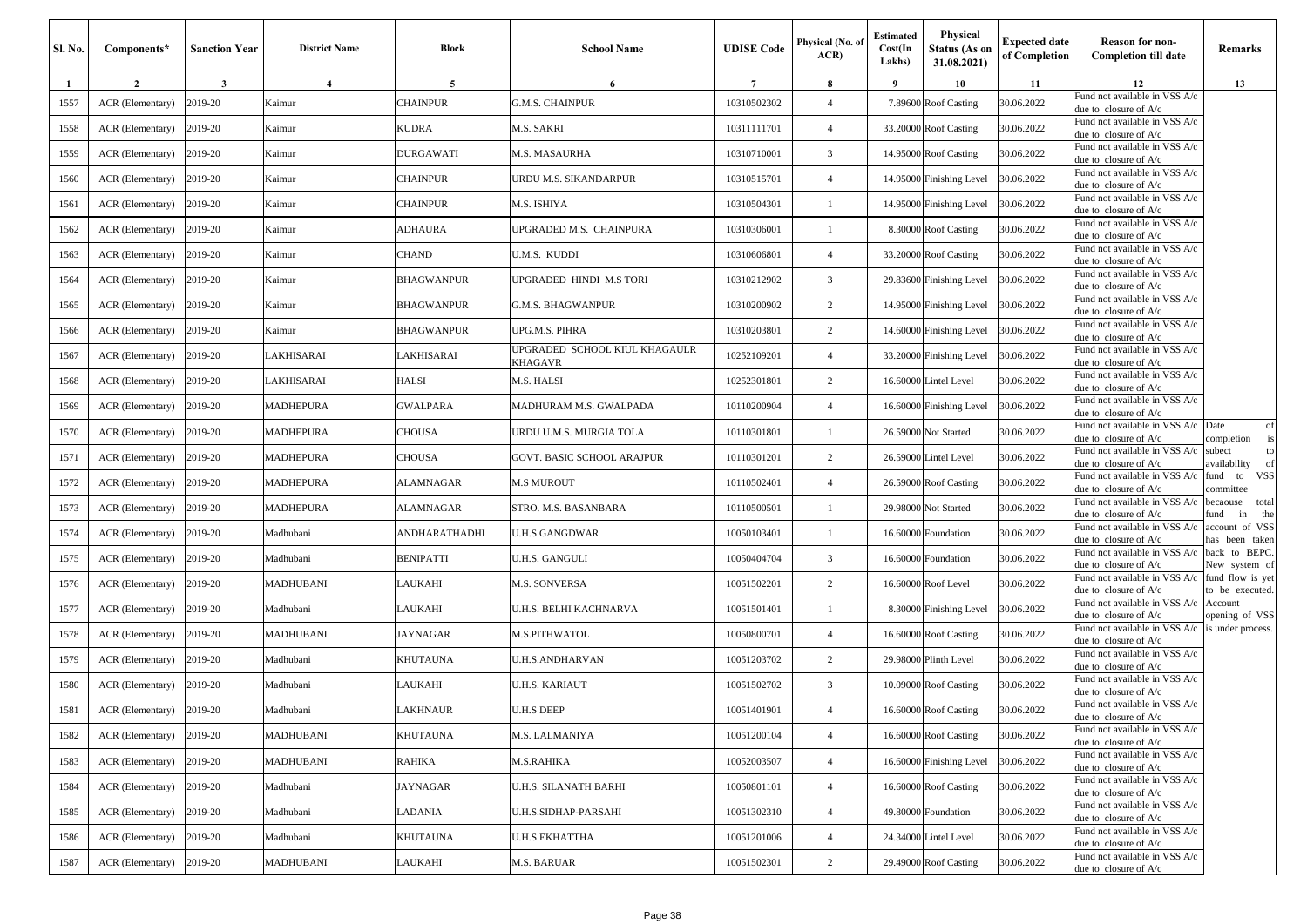| Sl. No. | Components*      | <b>Sanction Year</b> | <b>District Name</b> | <b>Block</b>       | <b>School Name</b>       | <b>UDISE Code</b> | Physical (No. of<br>ACR | Estimated<br>Cost(In<br>Lakhs) | Physical<br><b>Status (As on</b><br>31.08.2021) | <b>Expected date</b><br>of Completion | <b>Reason for non-</b><br><b>Completion till date</b>                    | Remarks                             |
|---------|------------------|----------------------|----------------------|--------------------|--------------------------|-------------------|-------------------------|--------------------------------|-------------------------------------------------|---------------------------------------|--------------------------------------------------------------------------|-------------------------------------|
| -1      | $\overline{2}$   | $\mathbf{3}$         | $\overline{4}$       | 5                  | 6                        | $7\phantom{.0}$   | 8                       | 9                              | 10                                              | 11                                    | 12<br>Fund not available in VSS A/c                                      | 13                                  |
| 1588    | ACR (Elementary) | 2019-20              | MADHUBANI            | AUKAHI             | <b>M.S. MAHADEVMATH</b>  | 10051505003       | $\overline{4}$          |                                | 8.30000 Roof Casting                            | 30.06.2022                            | due to closure of A/c                                                    |                                     |
| 1589    | ACR (Elementary) | 2019-20              | MADHUBANI            | BENIPATTI          | M.S.NAZRA                | 10050404201       | 1                       |                                | 29.49000 Not Started                            | 30.06.2022                            | Fund not available in VSS A/c<br>due to closure of A/c                   |                                     |
| 1590    | ACR (Elementary) | 2019-20              | MADHUBANI            | GHOGHARDIHA        | M.S. BELHA               | 10050600612       | 3                       |                                | 24.34000 Roof Level                             | 30.06.2022                            | Fund not available in VSS A/c<br>due to closure of A/c                   |                                     |
| 1591    | ACR (Elementary) | 2019-20              | MADHUBANI            | BISFI              | M.S. BISFI               | 10050502301       | $\overline{4}$          |                                | 16.16500 Finishing Level                        | 30.06.2022                            | Fund not available in VSS A/c<br>lue to closure of A/c                   |                                     |
| 1592    | ACR (Elementary) | 2019-20              | MADHUBANI            | LAUKAHI            | M.S. LAUKAHI             | 10051500101       | $\overline{4}$          |                                | 16.16500 Roof Level                             | 30.06.2022                            | Fund not available in VSS A/c<br>due to closure of A/c                   |                                     |
| 1593    | ACR (Elementary) | 2019-20              | <b>MADHUBANI</b>     | RAJNAGAR           | <b>M.S.RAMPATTI</b>      | 10052102502       | $\overline{4}$          |                                | 6.61000 Finishing Level                         | 30.06.2022                            | Fund not available in VSS A/c<br>due to closure of A/c                   |                                     |
| 1594    | ACR (Elementary) | 2019-20              | Madhubani            | <b>MADHEPUR</b>    | U.H.S.PARWALPUR          | 10051606102       | 3                       |                                | 24.90000 Lintel Level                           | 30.06.2022                            | Fund not available in VSS A/c<br>due to closure of A/c                   |                                     |
| 1595    | ACR (Elementary) | 2019-20              | MADHUBANI            | RAJNAGAR           | M.S.PILAKHWAR            | 10052101603       | $\overline{4}$          |                                | 33.20000 Roof Casting                           | 30.06.2022                            | Fund not available in VSS A/c<br>due to closure of A/c                   |                                     |
| 1596    | ACR (Elementary) | 2019-20              | MADHUBANI            | MADHWAPUR          | M.S. SAHAR               | 10051701507       | $\overline{4}$          |                                | 16.60000 Foundation                             | 30.06.2022                            | Fund not available in VSS A/c<br>due to closure of A/c                   |                                     |
| 1597    | ACR (Elementary) | 2019-20              | <b>MADHUBANI</b>     | ADANIA             | M.S. KHAJEDIH            | 10051300902       | $\overline{c}$          |                                | 29.83000 Not Started                            | 30.06.2022                            | Fund not available in VSS A/c<br>due to closure of A/c                   |                                     |
| 1598    | ACR (Elementary) | 2019-20              | MADHUBANI            | <b>GHOGHARDIHA</b> | M.S. PIROJGADH           | 10050603307       | $\overline{4}$          |                                | 33.20000 Finishing Level                        | 30.06.2022                            | Fund not available in VSS A/c<br>lue to closure of A/c                   |                                     |
| 1599    | ACR (Elementary) | 2019-20              | MADHUBANI            | KALUAHI            | M.S. LOHA                | 10051000801       | $\overline{4}$          |                                | 29.83000 Roof Casting                           | 30.06.2022                            | Fund not available in VSS A/c<br>due to closure of A/c                   |                                     |
| 1600    | ACR (Elementary) | 2019-20              | MADHUBANI            | BABUBARHI          | U.M.S. BASHA             | 10050205101       | 2                       |                                | 29.83000 Roof Casting                           | 30.06.2022                            | Fund not available in VSS A/c<br>due to closure of A/c                   |                                     |
| 1601    | ACR (Elementary) | 2019-20              | MADHUBANI            | HARLAKHI           | M.S. KARUNA              | 10050700202       | $\overline{4}$          |                                | 29.83000 Roof Casting                           | 30.06.2022                            | Fund not available in VSS A/c<br>due to closure of A/c                   | Date<br>of<br>completion            |
| 1602    | ACR (Elementary) | 2019-20              | <b>MADHUBANI</b>     | KHUTAUNA           | <b>M.S. LAUKAHA BOYS</b> | 10051200515       | 3                       |                                | 16.60000 Finishing Level                        | 30.06.2022                            | Fund not available in VSS A/c<br>due to closure of A/c                   | subect<br>to<br>vailability         |
| 1603    | ACR (Elementary) | 2019-20              | MADHUBANI            | LAUKAHI            | U.M.S. JHITKI            | 10051504903       | $\overline{4}$          |                                | 24.51000 Roof Casting                           | 30.06.2022                            | Fund not available in VSS A/c<br>due to closure of A/c                   | fund to VSS<br>committee            |
| 1604    | ACR (Elementary) | 2019-20              | <b>MADHUBANI</b>     | JAYNAGAR           | M.S. SELRA               | 10050801901       | $\overline{4}$          |                                | 29.83000 Roof Casting                           | 30.06.2022                            | Fund not available in VSS A/c<br>due to closure of A/c                   | becaouse total<br>und<br>in<br>the  |
| 1605    | ACR (Elementary) | 2019-20              | Madhubani            | PHULPARAS          | U.H.S. SIJAULIYA GOTH    | 10051902103       | 2                       |                                | 16.60000 Foundation                             | 30.06.2022                            | Fund not available in VSS A/c<br>lue to closure of A/c                   | account of VSS<br>as been taken     |
| 1606    | ACR (Elementary) | 2019-20              | MADHUBANI            | HARLAKHI           | M.S. JHITKI              | 10050702705       | $\overline{4}$          |                                | 8.30000 Roof Casting                            | 30.06.2022                            | Fund not available in VSS A/c<br>due to closure of A/c                   | back to BEPC.<br>New system of      |
| 1607    | ACR (Elementary) | 2019-20              | MADHUBANI            | JAYNAGAR           | M.S.DULLIPATTI           | 10050801201       | $\overline{4}$          |                                | 8.30000 Roof Casting                            | 30.06.2022                            | Fund not available in VSS A/c<br>due to closure of A/c                   | fund flow is yet<br>to be executed. |
| 1608    | ACR (Elementary) | 2019-20              | MADHUBANI            | PHULPARAS          | M.S. PHULPARAS           | 10051903407       | $\overline{4}$          |                                | 29.83000 Roof Casting                           | 30.06.2022                            | Fund not available in VSS A/c<br>due to closure of A/c                   | Account<br>opening of VSS           |
| 1609    | ACR (Elementary) | 2019-20              | MADHUBANI            | BABUBARHI          | M.S. BHUPATTI GIRL       | 10050203103       | $\overline{4}$          |                                | 22.99000 Finishing Level                        | 30.06.2022                            | Fund not available in VSS A/c is under process.<br>due to closure of A/c |                                     |
| 1610    | ACR (Elementary) | 2019-20              | MADHUBANI            | PANDAUL            | M.S. BHAGWATIPUR         | 10051805501       | $\overline{4}$          |                                | 33.20000 Plinth Level                           | 30.06.2022                            | Fund not available in VSS A/c<br>due to closure of A/c                   |                                     |
| 1611    | ACR (Elementary) | 2019-20              | <b>MADHUBANI</b>     | <b>JHANJHARPUR</b> | M.S. KANHAULI            | 10050906811       | $\overline{4}$          |                                | 16.10000 Not Started                            | 30.06.2022                            | und not available in VSS A/c<br>due to closure of $A/c$                  |                                     |
| 1612    | ACR (Elementary) | 2019-20              | MADHUBANI            | LADANIA            | M.S. SIDHAPKALA          | 10051300404       | $\overline{4}$          |                                | 16.60000 Plinth Level                           | 30.06.2022                            | Fund not available in VSS A/c<br>due to closure of $A/c$                 |                                     |
| 1613    | ACR (Elementary) | 2019-20              | MADHUBANI            | RAJNAGAR           | <b>J.M.S.KASIYAUNA</b>   | 10052101002       | $\overline{4}$          |                                | 8.17000 Finishing Level                         | 30.06.2022                            | Fund not available in VSS A/c<br>due to closure of A/c                   |                                     |
| 1614    | ACR (Elementary) | 2019-20              | MADHUBANI            | HARLAKHI           | M.S. SONAI               | 10050703302       | $\overline{2}$          |                                | 8.17000 Finishing Level                         | 30.06.2022                            | Fund not available in VSS A/c<br>due to closure of A/c                   |                                     |
| 1615    | ACR (Elementary) | 2019-20              | MADHUBANI            | RAJNAGAR           | <b>M.S.BHAGVANPUR</b>    | 10052105701       | $\overline{4}$          |                                | 4.30000 Finishing Level                         | 30.06.2022                            | Fund not available in VSS A/c<br>due to closure of $A/c$                 |                                     |
| 1616    | ACR (Elementary) | 2019-20              | Madhubani            | KHAJAULI           | U.H.S.RASIDPUR           | 10051102703       | $\overline{4}$          |                                | 29.97000 Foundation                             | 30.06.2022                            | Fund not available in VSS A/c<br>due to closure of A/c                   |                                     |
| 1617    | ACR (Elementary) | 2019-20              | MADHUBANI            | KHAJAULI           | M.S. KANHAULI MALLIK TOL | 10051100101       | $\overline{c}$          |                                | 27.25000 Plinth Level                           | 30.06.2022                            | Fund not available in VSS A/c<br>due to closure of A/c                   |                                     |
| 1618    | ACR (Elementary) | 2019-20              | MADHUBANI            | <b>MADHWAPUR</b>   | M.S. MUKHIYAPATTI        | 10051701403       | $\overline{4}$          |                                | 13.32500 Roof Level                             | 30.06.2022                            | Fund not available in VSS A/c<br>due to closure of A/c                   |                                     |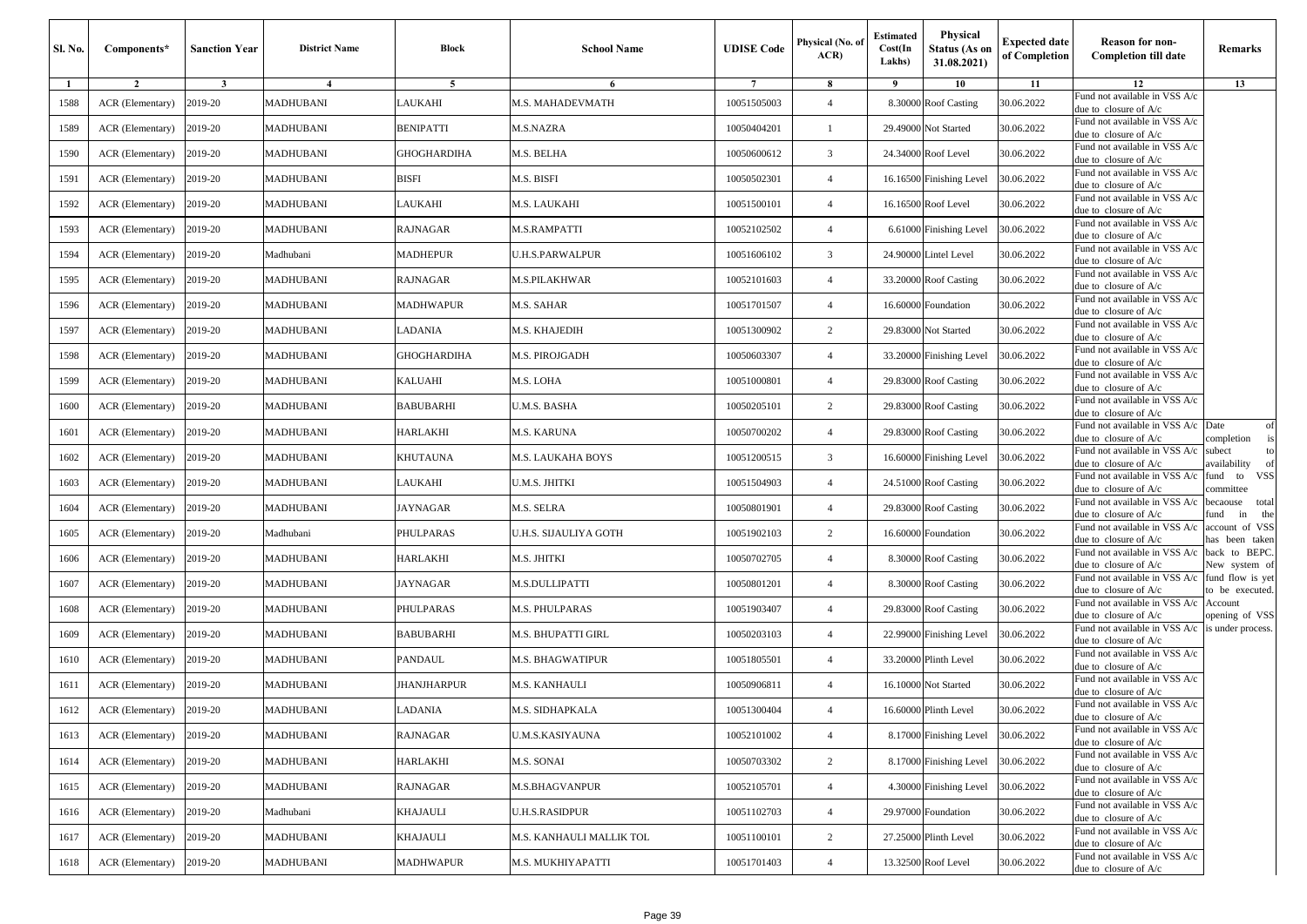| Sl. No. | Components*      | <b>Sanction Year</b> | <b>District Name</b> | Block              | <b>School Name</b>         | <b>UDISE</b> Code | Physical (No. of<br>ACR | <b>Estimated</b><br>Cost(In<br>Lakhs) | Physical<br><b>Status (As on</b><br>31.08.2021) | <b>Expected date</b><br>of Completion | <b>Reason for non-</b><br><b>Completion till date</b>                      | Remarks                                |
|---------|------------------|----------------------|----------------------|--------------------|----------------------------|-------------------|-------------------------|---------------------------------------|-------------------------------------------------|---------------------------------------|----------------------------------------------------------------------------|----------------------------------------|
| 1       | $\overline{2}$   | $\mathbf{3}$         | $\overline{4}$       | 5                  | 6                          | $7\phantom{.0}$   | 8                       | - 9                                   | 10                                              | 11                                    | 12<br>Fund not available in VSS A/c                                        | 13                                     |
| 1619    | ACR (Elementary) | 2019-20              | Madhubani            | AUKAHI             | <b>J.H.S. KURIVAN</b>      | 10051504201       | 2                       | 13.32500                              | Foundation                                      | 30.06.2022                            | due to closure of A/c                                                      |                                        |
| 1620    | ACR (Elementary) | 2019-20              | MADHUBANI            | KALUAHI            | M.S. NARAR                 | 10051001701       | $\overline{4}$          | 24.13900                              | Finishing Level                                 | 30.06.2022                            | Fund not available in VSS A/c<br>due to closure of $A/c$                   |                                        |
| 1621    | ACR (Elementary) | 2019-20              | MADHUBANI            | MADHWAPUR          | <b>M.S BISHANPUR</b>       | 10051703701       | $\overline{c}$          | 29.99300                              | <b>Roof Casting</b>                             | 30.06.2022                            | Fund not available in VSS A/c<br>due to closure of A/c                     |                                        |
| 1622    | ACR (Elementary) | 2019-20              | MADHUBANI            | LADANIA            | M.S. GADHA                 | 10051301904       | $\mathbf{1}$            | 8.30000                               | <b>Roof Casting</b>                             | 30.06.2022                            | Fund not available in VSS A/c<br>due to closure of A/c                     |                                        |
| 1623    | ACR (Elementary) | 2019-20              | MADHUBANI            | BASOPATTI          | M.S. MEHTARPATTI           | 10050301505       | 3                       | 15.99700                              | <b>Finishing Level</b>                          | 30.06.2022                            | Fund not available in VSS A/c<br>due to closure of $A/c$                   |                                        |
| 1624    | ACR (Elementary) | 2019-20              | <b>MADHUBANI</b>     | GHOGHARDIHA        | <b>M.S. SARAUTI</b>        | 10050603005       | $\overline{4}$          | 15.99700                              | <b>Roof Casting</b>                             | 30.06.2022                            | Fund not available in VSS A/c<br>due to closure of A/c                     |                                        |
| 1625    | ACR (Elementary) | 2019-20              | <b>MADHUBANI</b>     | LADANIA            | M.S. PATHRAHI              | 10051302704       | $\overline{4}$          | 33.20000                              | Roof Level                                      | 30.06.2022                            | Fund not available in VSS A/c<br>due to closure of A/c                     |                                        |
| 1626    | ACR (Elementary) | 2019-20              | <b>MADHUBANI</b>     | GHOGHARDIHA        | U.M.S. PAITA               | 10050600601       | 2                       | 16.60000                              | <b>Roof Casting</b>                             | 30.06.2022                            | Fund not available in VSS A/c<br>due to closure of A/c                     |                                        |
| 1627    | ACR (Elementary) | 2019-20              | <b>MADHUBANI</b>     | KHUTAUNA           | <b>M.S.KUSMAR</b>          | 10051200906       | 2                       | 29.99300                              | Roof Level                                      | 30.06.2022                            | Fund not available in VSS A/c<br>due to closure of A/c                     |                                        |
| 1628    | ACR (Elementary) | 2019-20              | MADHUBANI            | HARLAKHI           | P.S. PAHRA                 | 10050702601       | $\overline{c}$          | 15.99700                              | <b>Finishing Level</b>                          | 30.06.2022                            | Fund not available in VSS A/c<br>due to closure of A/c                     |                                        |
| 1629    | ACR (Elementary) | 2019-20              | MADHUBANI            | <b>JHANJHARPUR</b> | M.S. SARVASIMA             | 10050900301       | $\overline{4}$          | 33.20000                              | <b>Roof Casting</b>                             | 30.06.2022                            | Fund not available in VSS A/c<br>due to closure of A/c                     |                                        |
| 1630    | ACR (Elementary) | 2019-20              | MADHUBANI            | KALUAHI            | M.S. KALUAHI               | 10051000101       | $\overline{4}$          | 15.99700                              | <b>Roof Casting</b>                             | 30.06.2022                            | Fund not available in VSS A/c<br>due to closure of A/c                     |                                        |
| 1631    | ACR (Elementary) | 2019-20              | <b>MADHUBANI</b>     | RAJNAGAR           | M.S.RAJNAGAR               | 10052103403       | $\overline{4}$          | 8.30000                               | Not Started                                     | 30.06.2022                            | Fund not available in VSS A/c<br>due to closure of $A/c$                   |                                        |
| 1632    | ACR (Elementary) | 2019-20              | <b>MADHUBANI</b>     | <b>ADANIA</b>      | M.S. YOGIYA                | 10051300203       | $\overline{4}$          | 16.19000                              | Finishing Level                                 | 30.06.2022                            | Fund not available in VSS A/c Date<br>due to closure of A/c                | of<br>completion<br>is                 |
| 1633    | ACR (Elementary) | 2019-20              | MADHUBANI            | ANDHARATHADHI      | U.M.S.JAMAILA URD          | 10050104302       | $\overline{4}$          | 29.77000                              | <b>Finishing Level</b>                          | 30.06.2022                            | Fund not available in VSS A/c<br>due to closure of A/c                     | subect<br>to<br>availability<br>of     |
| 1634    | ACR (Elementary) | 2019-20              | <b>MADHUBANI</b>     | <b>RAJNAGAR</b>    | <b>M.S.CHICHRI KANUNGO</b> | 10052106001       | $\overline{4}$          | 16.19000                              | Roof Level                                      | 30.06.2022                            | Fund not available in VSS A/c<br>due to closure of A/c                     | VSS<br>fund<br>to<br>committee         |
| 1635    | ACR (Elementary) | 2019-20              | <b>MADHUBANI</b>     | JAYNAGAR           | U.M.S. BAIRA               | 10050800901       | $\overline{4}$          | 23.44000                              | Foundation                                      | 30.06.2022                            | Fund not available in VSS A/c<br>due to closure of $A/c$                   | becaouse<br>total<br>fund<br>in<br>the |
| 1636    | ACR (Elementary) | 2019-20              | MADHUBANI            | HARLAKHI           | M.S. KHIRHAR               | 10050702808       | $\overline{4}$          | 29.77000                              | Roof Level                                      | 30.06.2022                            | Fund not available in VSS A/c<br>due to closure of A/c                     | account of VSS<br>nas been taken       |
| 1637    | ACR (Elementary) | 2019-20              | MADHUBANI            | <b>PHULPARAS</b>   | U.M.S. BHARHA              | 10051902701       |                         | 29.77000                              | <b>Roof Casting</b>                             | 30.06.2022                            | Fund not available in VSS A/c<br>due to closure of A/c                     | back to BEPC.<br>New system of         |
| 1638    | ACR (Elementary) | 2019-20              | MADHUBANI            | <b>ADANIA</b>      | M.S. LADANIA GIRL          | 10051301607       | $\mathbf{1}$            | 29.77000                              | Not Started                                     | 30.06.2022                            | Fund not available in VSS A/c<br>due to closure of $A/c$                   | fund flow is yet<br>to be executed.    |
| 1639    | ACR (Elementary) | 2019-20              | <b>MADHUBANI</b>     | GHOGHARDIHA        | <b>M.S. RATAULI</b>        | 10050601404       | $\overline{4}$          |                                       | 29.77000 Not Started                            | 30.06.2022                            | Fund not available in VSS A/c<br>due to closure of A/c                     | Account<br>opening of VSS              |
| 1640    | ACR (Elementary) | 2019-20              | <b>MADHUBANI</b>     | HARLAKHI           | <b>J.M.S. HATWARIYA</b>    | 10050700901       | 2                       | 16.60000                              | <b>Finishing Level</b>                          | 30.06.2022                            | Fund not available in VSS A/c is under process.<br>due to closure of $A/c$ |                                        |
| 1641    | ACR (Elementary) | 2019-20              | MADHUBANI            | BABUBARHI          | M.S. BABUBARHI             | 10050203401       | $\overline{4}$          | 16.19000                              | Roof Level                                      | 30.06.2022                            | Fund not available in VSS A/c<br>due to closure of A/c                     |                                        |
| 1642    | ACR (Elementary) | 2019-20              | <b>MADHUBANI</b>     | <b>MADHEPUR</b>    | M.S. TARDIHA               | 10051601004       | $\overline{4}$          |                                       | 29.77000 Not Started                            | 30.06.2022                            | Fund not available in VSS A/c<br>due to closure of A/c                     |                                        |
| 1643    | ACR (Elementary) | 2019-20              | <b>MADHUBANI</b>     | PHULPARAS          | M.S. SISWA BARHI GIRL      | 10051900703       | 2                       |                                       | 16.60000 Lintel Level                           | 30.06.2022                            | Fund not available in VSS A/c<br>due to closure of A/c                     |                                        |
| 1644    | ACR (Elementary) | 2019-20              | MADHUBANI            | AKHNAUR            | M.S. MAIVI                 | 10051401601       | $\mathbf{1}$            |                                       | 29.77000 Foundation                             | 30.06.2022                            | Fund not available in VSS A/c<br>due to closure of A/c                     |                                        |
| 1645    | ACR (Elementary) | 2019-20              | MADHUBANI            | PANDAUL            | M.S. BELAHI                | 10051802501       | $\overline{4}$          | 16.19000                              | <b>Roof Casting</b>                             | 30.06.2022                            | Fund not available in VSS A/c<br>due to closure of $A/c$                   |                                        |
| 1646    | ACR (Elementary) | 2019-20              | MADHUBANI            | GHOGHARDIHA        | <b>B.S. GHOGRADIHA</b>     | 10050604508       | $\overline{c}$          |                                       | 29.77000 Finishing Level                        | 30.06.2022                            | Fund not available in VSS A/c<br>due to closure of A/c                     |                                        |
| 1647    | ACR (Elementary) | 2019-20              | MADHUBANI            | <b>BABUBARHI</b>   | M.S. MISHRAULIYA           | 10050204201       | $\overline{4}$          |                                       | 8.30000 Roof Level                              | 30.06.2022                            | Fund not available in VSS A/c<br>due to closure of A/c                     |                                        |
| 1648    | ACR (Elementary) | 2019-20              | MADHUBANI            | BENIPATTI          | <b>U.M.S.KARHARA</b>       | 10050403901       | $\overline{4}$          | 16.19000                              | Finishing Level                                 | 30.06.2022                            | Fund not available in VSS A/c<br>due to closure of A/c                     |                                        |
| 1649    | ACR (Elementary) | 2019-20              | Madhubani            | LADANIA            | U.H.S.KUMARKHAT            | 10051301111       | $\overline{4}$          |                                       | 23.44000 Finishing Level                        | 30.06.2022                            | Fund not available in VSS A/c<br>due to closure of A/c                     |                                        |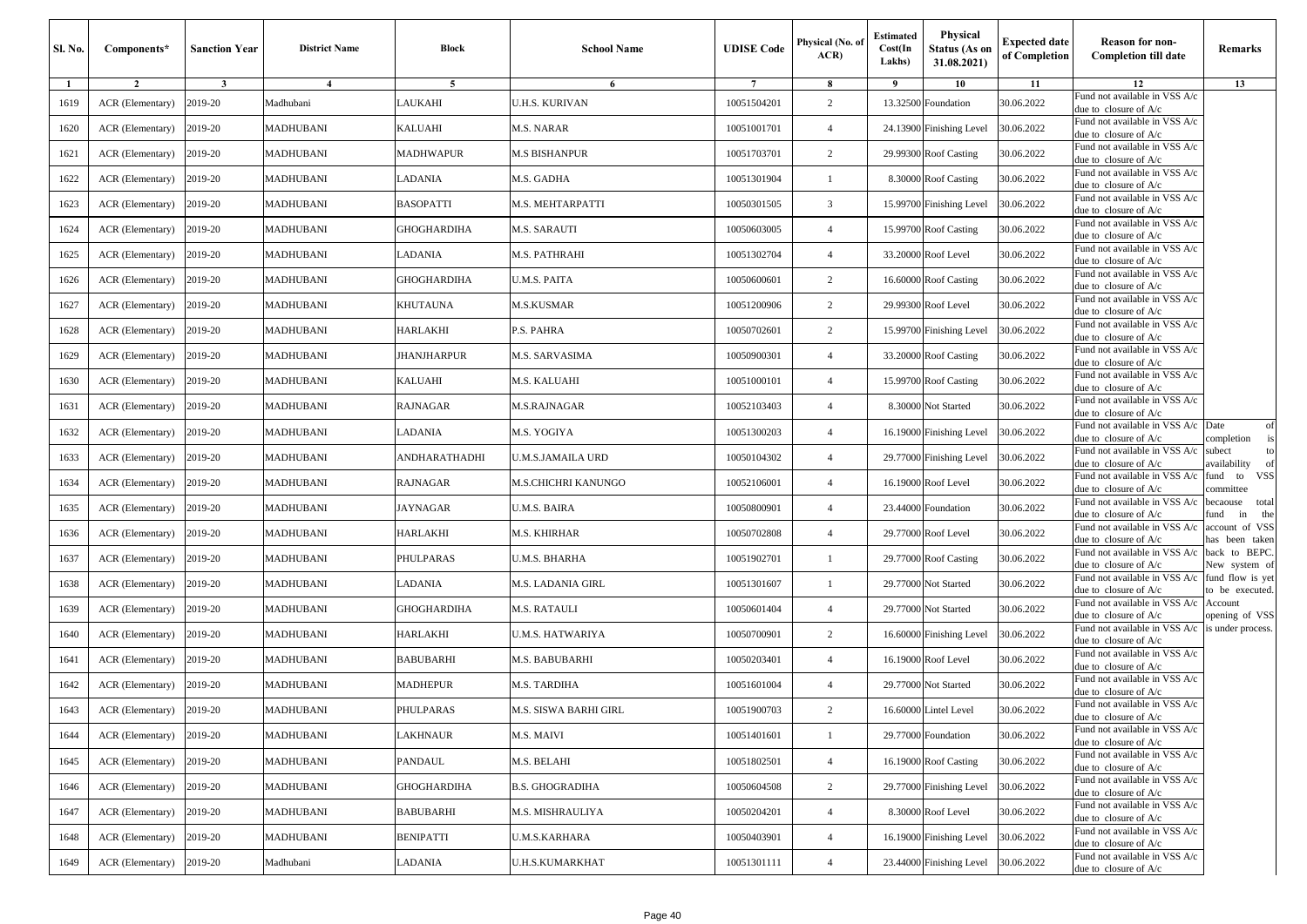| Sl. No. | Components*      | <b>Sanction Year</b> | <b>District Name</b> | Block              | <b>School Name</b>          | <b>UDISE</b> Code | Physical (No. of<br>ACR | <b>Estimated</b><br>Cost(In<br>Lakhs) | Physical<br><b>Status (As on</b><br>31.08.2021) | <b>Expected date</b><br>of Completion | Reason for non-<br><b>Completion till date</b>           | Remarks                             |
|---------|------------------|----------------------|----------------------|--------------------|-----------------------------|-------------------|-------------------------|---------------------------------------|-------------------------------------------------|---------------------------------------|----------------------------------------------------------|-------------------------------------|
| 1       | $\overline{2}$   | $\mathbf{3}$         | $\overline{4}$       | 5                  | 6                           | $7\phantom{.0}$   | 8                       | 9                                     | 10                                              | 11                                    | 12<br>Fund not available in VSS A/c                      | 13                                  |
| 1650    | ACR (Elementary) | 2019-20              | MADHUBANI            | ANDHARATHADHI      | M.S. ANDHARATHADHI          | 10050104205       | $\overline{4}$          |                                       | 29.77000 Roof Casting                           | 30.06.2022                            | due to closure of A/c                                    |                                     |
| 1651    | ACR (Elementary) | 2019-20              | Madhubani            | LAUKAHI            | U.H.S. NARENDRAPUR          | 10051506601       | -1                      |                                       | 29.77000 Foundation                             | 30.06.2022                            | Fund not available in VSS A/c<br>due to closure of A/c   |                                     |
| 1652    | ACR (Elementary) | 2019-20              | Madhubani            | LAUKAHI            | U.M.S. LADANIYA             | 10051502501       | $\overline{4}$          |                                       | 29.77000 Roof Casting                           | 30.06.2022                            | Fund not available in VSS A/c<br>lue to closure of A/c   |                                     |
| 1653    | ACR (Elementary) | 2019-20              | Madhubani            | BISFI              | M.S. DHEPURA                | 10050504701       | $\overline{4}$          |                                       | 23.44000 Finishing Level                        | 30.06.2022                            | Fund not available in VSS A/c<br>due to closure of A/c   |                                     |
| 1654    | ACR (Elementary) | 2019-20              | MADHUBANI            | BABUBARHI          | U.M.S. JABDI                | 10050204001       | $\mathbf{1}$            |                                       | 29.77000 Plinth Level                           | 30.06.2022                            | Fund not available in VSS A/c<br>due to closure of A/c   |                                     |
| 1655    | ACR (Elementary) | 2019-20              | <b>MADHUBANI</b>     | LADANIA            | M.S. DALOKHAR               | 10051300103       | $\overline{3}$          |                                       | 29.77000 Finishing Level                        | 30.06.2022                            | und not available in VSS A/c<br>due to closure of A/c    |                                     |
| 1656    | ACR (Elementary) | 2019-20              | <b>MADHUBANI</b>     | AKHNAUR            | M.S. BEHAT                  | 10051402001       | $\overline{4}$          |                                       | 29.77000 Foundation                             | 30.06.2022                            | Fund not available in VSS A/c<br>lue to closure of A/c   |                                     |
| 1657    | ACR (Elementary) | 2019-20              | <b>MADHUBANI</b>     | RAJNAGAR           | M.S.SHIVIPATTI              | 10052100402       | $\overline{4}$          |                                       | 29.77000 Foundation                             | 30.06.2022                            | Fund not available in VSS A/c<br>due to closure of A/c   |                                     |
| 1658    | ACR (Elementary) | 2019-20              | MADHUBANI            | <b>BENIPATTI</b>   | M.S. SOHRAUL                | 10050401903       | $\overline{2}$          |                                       | 16.19000 Finishing Level                        | 30.06.2022                            | Fund not available in VSS A/c<br>due to closure of A/c   |                                     |
| 1659    | ACR (Elementary) | 2019-20              | MADHUBANI            | <b>MADHWAPUR</b>   | B.S. RAIMA                  | 10051700101       | -1                      |                                       | 29.77000 Roof Level                             | 30.06.2022                            | Fund not available in VSS A/c<br>due to closure of A/c   |                                     |
| 1660    | ACR (Elementary) | 2019-20              | MADHUBANI            | PHULPARAS          | M.S. SURIYAHI               | 10051903205       | $\overline{4}$          |                                       | 23.44000 Roof Level                             | 30.06.2022                            | Fund not available in VSS A/c<br>lue to closure of A/c   |                                     |
| 1661    | ACR (Elementary) | 2019-20              | MADHUBANI            | ANDHARATHADHI      | <b>M.S.ALPURA</b>           | 10050102001       | 3                       |                                       | 29.77000 Roof Level                             | 30.06.2022                            | Fund not available in VSS A/c<br>due to closure of A/c   |                                     |
| 1662    | ACR (Elementary) | 2019-20              | <b>MADHUBANI</b>     | <b>JHANJHARPUR</b> | M.S. RAMKRISHANA JHANJHAPUR | 10050906812       | $\overline{2}$          |                                       | 29.77000 Roof Casting                           | 30.06.2022                            | und not available in VSS A/c<br>due to closure of $A/c$  |                                     |
| 1663    | ACR (Elementary) | 2019-20              | Madhubani            | <b>GHOGHARDIHA</b> | U.H.S.BASUARA               | 10050601101       | 2                       |                                       | 16.19000 Roof Level                             | 30.06.2022                            | Fund not available in VSS A/c<br>lue to closure of A/c   | Date<br>of<br>completion            |
| 1664    | ACR (Elementary) | 2019-20              | MADHUBANI            | KHUTAUNA           | M.S. DURGIPATTI             | 10051203301       | $\overline{4}$          |                                       | 29.77000 Finishing Level                        | 30.06.2022                            | und not available in VSS A/c<br>due to closure of A/c    | subect<br>to<br>vailability         |
| 1665    | ACR (Elementary) | 2019-20              | MADHUBANI            | MADHWAPUR          | M.S. MADHAWAPUR BOYS        | 10051700301       | $\overline{4}$          |                                       | 29.77000 Roof Casting                           | 30.06.2022                            | Fund not available in VSS A/c<br>due to closure of A/c   | und to VSS<br>committee             |
| 1666    | ACR (Elementary) | 2019-20              | MADHUBANI            | ANDHARATHADHI      | M.S.MAHRAIL                 | 10050100105       | $\overline{4}$          |                                       | 29.77000 Roof Level                             | 30.06.2022                            | Fund not available in VSS A/c<br>due to closure of A/c   | becaouse total<br>und<br>in<br>the  |
| 1667    | ACR (Elementary) | 2019-20              | MADHUBANI            | KHAJAULI           | U.M.S.CHATRA                | 10051101506       | 2                       |                                       | 29.77000 Roof Level                             | 30.06.2022                            | Fund not available in VSS A/c<br>lue to closure of A/c   | account of VSS<br>as been taken     |
| 1668    | ACR (Elementary) | 2019-20              | MADHUBANI            | <b>PHULPARAS</b>   | M.S. BATHNAHA               | 10051902502       | $\overline{4}$          |                                       | 33.20000 Roof Casting                           | 30.06.2022                            | Fund not available in VSS A/c<br>due to closure of A/c   | back to BEPC.<br>New system of      |
| 1669    | ACR (Elementary) | 2019-20              | MADHUBANI            | <b>PHULPARAS</b>   | U.M.S. KALAPATTI BARHI      | 10051900201       | 2                       |                                       | 29.77000 Roof Casting                           | 30.06.2022                            | Fund not available in VSS A/c<br>due to closure of A/c   | fund flow is yet<br>to be executed. |
| 1670    | ACR (Elementary) | 2019-20              | Madhubani            | LAUKAHI            | U.H.S.NARHI YOGIYAHI        | 10051507101       | $\overline{4}$          |                                       | 29.77000 Roof Casting                           | 30.06.2022                            | Fund not available in VSS A/c<br>due to closure of A/c   | Account<br>opening of VSS           |
| 1671    | ACR (Elementary) | 2019-20              | <b>MADHUBANI</b>     | HARLAKHI           | J.M.S. BALARAHI             | 10050702806       | 2                       |                                       | 16.19000 Finishing Level                        | 30.06.2022                            | und not available in VSS A/c<br>due to closure of A/c    | is under process.                   |
| 1672    | ACR (Elementary) | 2019-20              | MADHUBANI            | ADANIA             | <b>M.S. MIRZAPUR</b>        | 10051300503       | $\overline{4}$          |                                       | 29.77000 Not Started                            | 30.06.2022                            | Fund not available in VSS A/c<br>due to closure of A/c   |                                     |
| 1673    | ACR (Elementary) | 2019-20              | MADHUBANI            | BABUBARHI          | M.S. TIRHUTA                | 10050201302       | $\overline{4}$          |                                       | 29.77000 Finishing Level                        | 30.06.2022                            | Fund not available in VSS A/c<br>due to closure of A/c   |                                     |
| 1674    | ACR (Elementary) | 2019-20              | MADHUBANI            | LAKHNAUR           | M.S. KACHHUVI               | 10051401101       | 3                       |                                       | 29.77000 Roof Level                             | 30.06.2022                            | Fund not available in VSS A/c<br>due to closure of $A/c$ |                                     |
| 1675    | ACR (Elementary) | 2019-20              | MADHUBANI            | PANDAUL            | M.S. PANDAUL GIRL           | 10051801512       | $\overline{4}$          |                                       | 16.19000 Finishing Level                        | 30.06.2022                            | Fund not available in VSS A/c<br>due to closure of A/c   |                                     |
| 1676    | ACR (Elementary) | 2019-20              | MADHUBANI            | PHULPARAS          | U.M.S. NANPATTI             | 10051903202       | 1                       |                                       | 29.77000 Not Started                            | 30.06.2022                            | Fund not available in VSS A/c<br>due to closure of $A/c$ |                                     |
| 1677    | ACR (Elementary) | 2019-20              | MADHUBANI            | KALUAHI            | U.M.S. HARIPUR DIHTOL       | 10051000502       | 3                       |                                       | 16.19000 Finishing Level                        | 30.06.2022                            | Fund not available in VSS A/c<br>due to closure of A/c   |                                     |
| 1678    | ACR (Elementary) | 2019-20              | MADHUBANI            | PHULPARAS          | M.S. SUGGAPATTI             | 10051901005       | 2                       |                                       | 16.60000 Roof Casting                           | 30.06.2022                            | Fund not available in VSS A/c<br>due to closure of A/c   |                                     |
| 1679    | ACR (Elementary) | 2019-20              | <b>MUZAFFARPUR</b>   | SAKRA              | UHS. KESHOPUR               | 10141410801       | $\overline{4}$          |                                       | 33.20000 Plinth Level                           | 30.06.2022                            | Fund not available in VSS A/c<br>due to closure of $A/c$ |                                     |
| 1680    | ACR (Elementary) | 2019-20              | <b>MUZAFFARPUR</b>   | BOCHAHA            | MS SHARFUDDINPUR            | 10140912401       | $\overline{4}$          |                                       | 33.20000 Finishing Level                        | 30.06.2022                            | Fund not available in VSS A/c<br>due to closure of A/c   |                                     |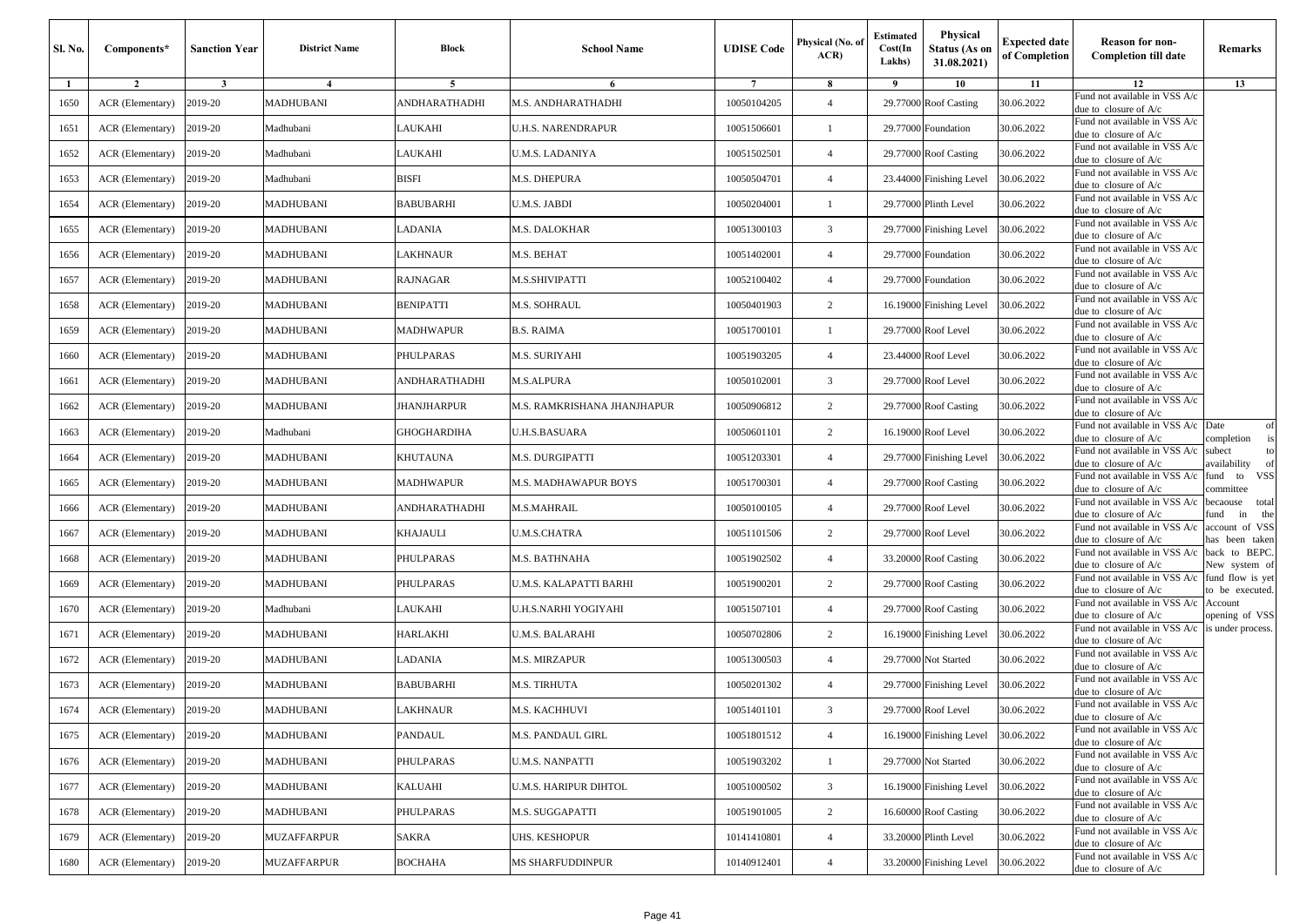| Sl. No. | Components*      | <b>Sanction Year</b> | <b>District Name</b> | Block          | <b>School Name</b>          | <b>UDISE Code</b> | Physical (No. of<br>ACR | <b>Estimated</b><br>Cost(In<br>Lakhs) | Physical<br><b>Status (As on</b><br>31.08.2021) | <b>Expected date</b><br>of Completion | Reason for non-<br><b>Completion till date</b>           | Remarks                             |
|---------|------------------|----------------------|----------------------|----------------|-----------------------------|-------------------|-------------------------|---------------------------------------|-------------------------------------------------|---------------------------------------|----------------------------------------------------------|-------------------------------------|
| 1       | $\overline{2}$   | $\mathbf{3}$         | $\overline{4}$       | 5              | 6                           | $7\phantom{.0}$   | 8                       | 9                                     | 10                                              | 11                                    | 12                                                       | 13                                  |
| 1681    | ACR (Elementary) | 2019-20              | MUZAFFARPUR          | SAKRA          | <b>J.H.S. SARMASTPUR</b>    | 10141409502       | $\overline{4}$          |                                       | 16.19000 Finishing Level                        | 30.06.2022                            | Fund not available in VSS A/c<br>due to closure of A/c   |                                     |
| 1682    | ACR (Elementary) | 2019-20              | <b>MUZAFFARPUR</b>   | PAROO          | M.S.FATEHABAD BALAK         | 10140305301       | $\overline{4}$          |                                       | 29.77000 Finishing Level                        | 30.06.2022                            | Fund not available in VSS A/c<br>due to closure of A/c   |                                     |
| 1683    | ACR (Elementary) | 2019-20              | MUZAFFARPUR          | SAKRA          | U.H.S. PACHDAHI             | 10141400701       | -1                      |                                       | 29.77000 Foundation                             | 30.06.2022                            | Fund not available in VSS A/c<br>lue to closure of A/c   |                                     |
| 1684    | ACR (Elementary) | 2019-20              | MUZAFFARPUR          | SAKRA          | <b>M.S. CHANDANPATTI</b>    | 10141406701       | $\overline{4}$          |                                       | 33.20000 Lintel Level                           | 30.06.2022                            | Fund not available in VSS A/c<br>due to closure of A/c   |                                     |
| 1685    | ACR (Elementary) | 2019-20              | MUZAFFARPUR          | <b>MOTIPUR</b> | U.H.S. MORSANDI             | 10140207001       | 3                       |                                       | 29.77000 Roof Level                             | 30.06.2022                            | Fund not available in VSS A/c<br>due to closure of A/c   |                                     |
| 1686    | ACR (Elementary) | 2019-20              | <b>MUZAFFARPUR</b>   | PAROO          | M.S.DHARFARI BALAK          | 10140300301       | $\overline{4}$          |                                       | 29.77000 Roof Casting                           | 30.06.2022                            | und not available in VSS A/c<br>due to closure of A/c    |                                     |
| 1687    | ACR (Elementary) | 2019-20              | <b>MUZAFFARPUR</b>   | KURHANI        | U.H.S. BANGRA               | 10140504801       | $\overline{4}$          |                                       | 29.77000 Roof Casting                           | 30.06.2022                            | Fund not available in VSS A/c<br>lue to closure of A/c   |                                     |
| 1688    | ACR (Elementary) | 2019-20              | MUZAFFARPUR          | KURHANI        | M.S.MAHANTH MANIYARI        | 10140509601       | 3                       |                                       | 24.90000 Foundation                             | 30.06.2022                            | Fund not available in VSS A/c<br>due to closure of A/c   |                                     |
| 1689    | ACR (Elementary) | 2019-20              | <b>MUZAFFARPUR</b>   | PAROO          | U.H.S. LALOO CHAPRA         | 10140312901       | $\overline{4}$          |                                       | 29.77000 Sill Level                             | 30.06.2022                            | Fund not available in VSS A/c<br>due to closure of A/c   |                                     |
| 1690    | ACR (Elementary) | 2019-20              | <b>MUZAFFARPUR</b>   | KANTI          | JPGRADED M.S.AS NAGAR HINDI | 10140604401       | 2                       |                                       | 16.60000 Not Started                            | 30.06.2022                            | Fund not available in VSS A/c<br>due to closure of A/c   |                                     |
| 1691    | ACR (Elementary) | 2019-20              | MUZAFFARPUR          | PAROO          | M.S.SARMASTPUR              | 10140305101       | $\mathbf{1}$            |                                       | 29.77000 Roof Casting                           | 30.06.2022                            | Fund not available in VSS A/c<br>lue to closure of A/c   |                                     |
| 1692    | ACR (Elementary) | 2019-20              | MUZAFFARPUR          | MINAPUR        | UPG. M.S.DHARAMPUR EAST     | 10140715401       | $\overline{4}$          |                                       | 16.19000 Finishing Level                        | 30.06.2022                            | Fund not available in VSS A/c<br>due to closure of A/c   |                                     |
| 1693    | ACR (Elementary) | 2019-20              | <b>MUZAFFARPUR</b>   | KURHANI        | U.H.S. DHODHI RATAN         | 10140504201       | -1                      |                                       | 29.77000 Roof Level                             | 30.06.2022                            | und not available in VSS A/c<br>due to closure of $A/c$  |                                     |
| 1694    | ACR (Elementary) | 2019-20              | MUZAFFARPUR          | KURHANI        | M.S.CHHAJAN                 | 10140500401       | $\overline{4}$          |                                       | 16.19000 Not Started                            | 30.06.2022                            | Fund not available in VSS A/c<br>lue to closure of A/c   | Date<br>of<br>completion            |
| 1695    | ACR (Elementary) | 2019-20              | MUZAFFARPUR          | KURHANI        | B.S. KERMADIH               | 10140509001       | -1                      |                                       | 29.77000 Roof Level                             | 30.06.2022                            | und not available in VSS A/c<br>due to closure of A/c    | subect<br>to<br>vailability         |
| 1696    | ACR (Elementary) | 2019-20              | <b>MUZAFFARPUR</b>   | <b>GAIGHAT</b> | MS JANTA DIH                | 10141206701       | $\overline{c}$          |                                       | 16.19000 Sill Level                             | 30.06.2022                            | Fund not available in VSS A/c<br>due to closure of A/c   | und to VSS<br>committee             |
| 1697    | ACR (Elementary) | 2019-20              | <b>MUZAFFARPUR</b>   | KURHANI        | U.H.S. FATAHPUR             | 10140502801       | 2                       |                                       | 29.77000 Roof Casting                           | 30.06.2022                            | Fund not available in VSS A/c<br>due to closure of A/c   | becaouse total<br>und<br>the<br>in  |
| 1698    | ACR (Elementary) | 2019-20              | <b>MUZAFFARPUR</b>   | ВОСНАНА        | JPGRADED M.S. PATIASA JALAL | 10140904501       | $\overline{4}$          |                                       | 29.77000 Finishing Level                        | 30.06.2022                            | Fund not available in VSS A/c<br>lue to closure of A/c   | account of VSS<br>as been taken     |
| 1699    | ACR (Elementary) | 2019-20              | MUZAFFARPUR          | AURAI          | U.H.S. BAIGNA               | 10141008801       | 3                       |                                       | 29.77000 Foundation                             | 30.06.2022                            | Fund not available in VSS A/c<br>due to closure of A/c   | back to BEPC.<br>New system of      |
| 1700    | ACR (Elementary) | 2019-20              | <b>MUZAFFARPUR</b>   | KURHANI        | UPGRADED M.S SAKARI         | 10140512901       | 2                       |                                       | 29.77000 Finishing Level                        | 30.06.2022                            | Fund not available in VSS A/c<br>due to closure of A/c   | fund flow is yet<br>to be executed. |
| 1701    | ACR (Elementary) | 2019-20              | MUZAFFARPUR          | PAROO          | M.S.BAHDDINPUR              | 10140310501       | -1                      |                                       | 23.44000 Roof Level                             | 30.06.2022                            | Fund not available in VSS A/c<br>lue to closure of A/c   | Account<br>opening of VSS           |
| 1702    | ACR (Elementary) | 2019-20              | MUZAFFARPUR          | PAROO          | J.M.S.DELUA                 | 10140311401       | $\mathbf{1}$            |                                       | 29.77000 Roof Level                             | 30.06.2022                            | und not available in VSS A/c<br>due to closure of A/c    | is under process.                   |
| 1703    | ACR (Elementary) | 2019-20              | MUZAFFARPUR          | KURHANI        | M.S.AGA NAGAR PURUSHOTAMPUR | 10140511101       | $\overline{4}$          |                                       | 29.77000 Roof Casting                           | 30.06.2022                            | Fund not available in VSS A/c<br>due to closure of A/c   |                                     |
| 1704    | ACR (Elementary) | 2019-20              | <b>MUZAFFARPUR</b>   | <b>MOTIPUR</b> | M.S.MAHWAL                  | 10140206301       | $\mathbf{1}$            |                                       | 16.19000 Roof Level                             | 30.06.2022                            | Fund not available in VSS A/c<br>due to closure of A/c   |                                     |
| 1705    | ACR (Elementary) | 2019-20              | <b>MUZAFFARPUR</b>   | PAROO          | <b>M.S.SARAIYA BAZAR</b>    | 10140301601       | $\overline{2}$          |                                       | 29.77000 Finishing Level                        | 30.06.2022                            | Fund not available in VSS A/c<br>due to closure of $A/c$ |                                     |
| 1706    | ACR (Elementary) | 2019-20              | MUZAFFARPUR          | KURHANI        | M.S.MADHOPUR SUSTA          | 10140511601       | $\overline{4}$          |                                       | 23.44000 Roof Level                             | 30.06.2022                            | Fund not available in VSS A/c<br>due to closure of A/c   |                                     |
| 1707    | ACR (Elementary) | 2019-20              | <b>MUZAFFARPUR</b>   | KATRA          | UPG. M.S. BERAIN GIRL       | 10141100902       | $\overline{2}$          |                                       | 16.19000 Roof Level                             | 30.06.2022                            | Fund not available in VSS A/c<br>due to closure of A/c   |                                     |
| 1708    | ACR (Elementary) | 2019-20              | NALANDA              | HILSA          | M.S. HILSA                  | 10270906303       | 3                       |                                       | 29.77000 Roof Casting                           | 30.06.2022                            | Fund not available in VSS A/c<br>due to closure of A/c   |                                     |
| 1709    | ACR (Elementary) | 2019-20              | NALANDA              | RAHUI          | M.S. MORATALAO              | 10271603701       | 3                       |                                       | 29.77000 Finishing Level                        | 30.06.2022                            | Fund not available in VSS A/c<br>due to closure of $A/c$ |                                     |
| 1710    | ACR (Elementary) | 2019-20              | <b>NALANDA</b>       | HILSA          | U.H.S. Akbarpur             | 10270900403       | $\overline{4}$          |                                       | 29.77000 Roof Casting                           | 30.06.2022                            | Fund not available in VSS A/c<br>due to closure of $A/c$ |                                     |
| 1711    | ACR (Elementary) | 2019-20              | NALANDA              | HILSA          | M.S. GANPATI BIGHA          | 10270907202       | $\overline{4}$          |                                       | 33.20000 Roof Casting                           | 30.06.2022                            | Fund not available in VSS A/c<br>due to closure of A/c   |                                     |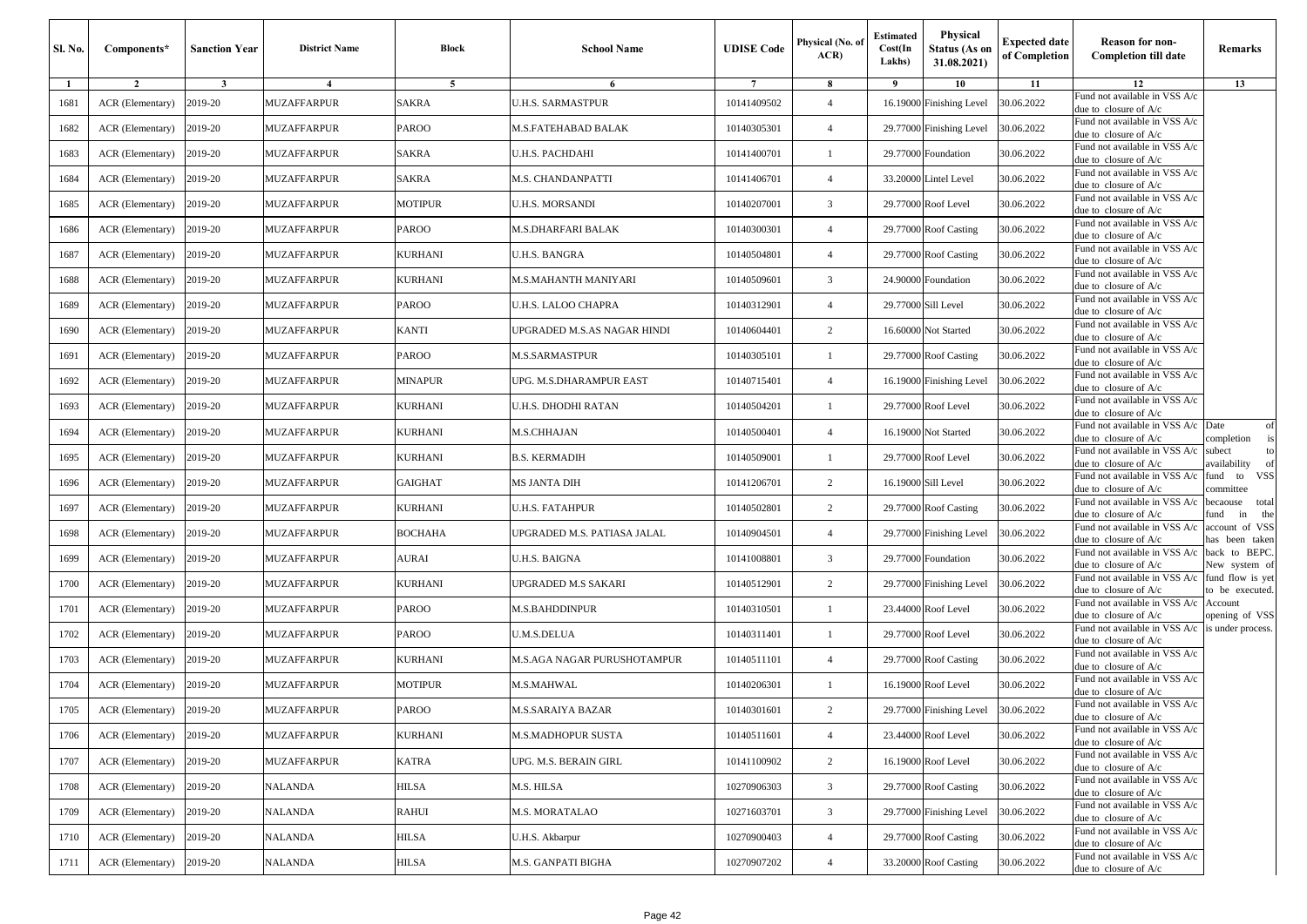| Sl. No. | Components*      | <b>Sanction Year</b> | <b>District Name</b> | Block              | <b>School Name</b>                               | <b>UDISE Code</b> | Physical (No. of<br>ACR | <b>Estimated</b><br>Cost(In<br>Lakhs) | Physical<br><b>Status (As on</b><br>31.08.2021) | <b>Expected date</b><br>of Completion | Reason for non-<br><b>Completion till date</b>           | Remarks                             |
|---------|------------------|----------------------|----------------------|--------------------|--------------------------------------------------|-------------------|-------------------------|---------------------------------------|-------------------------------------------------|---------------------------------------|----------------------------------------------------------|-------------------------------------|
| 1       | $\overline{2}$   | $\mathbf{3}$         | $\overline{4}$       | 5                  | 6                                                | $7\phantom{.0}$   | 8                       | 9                                     | 10                                              | 11                                    | 12                                                       | 13                                  |
| 1712    | ACR (Elementary) | 2019-20              | PASHCHIM CHAMPARAN   | <b>SIKTA</b>       | GOVT. M.S. SIKTA (BALAK),                        | 10011305303       | $\overline{c}$          |                                       | 16.60000 Roof Level                             | 30.06.2022                            | Fund not available in VSS A/c<br>due to closure of A/c   |                                     |
| 1713    | ACR (Elementary) | 2019-20              | PASHCHIM CHAMPARAN   | <b>SIKTA</b>       | GOVT. M.S. POKHARIA                              | 10011304702       | 2                       |                                       | 16.60000 Sill Level                             | 30.06.2022                            | Fund not available in VSS A/c<br>due to closure of A/c   |                                     |
| 1714    | ACR (Elementary) | 2019-20              | PASHCHIM CHAMPARAN   | <b>SIKTA</b>       | GOVT. U.M.S. PARSAUNI GHOGHI                     | 10011304101       | -1                      |                                       | 8.30000 Foundation                              | 30.06.2022                            | Fund not available in VSS A/c<br>due to closure of A/c   |                                     |
| 1715    | ACR (Elementary) | 2019-20              | PASHCHIM CHAMPARAN   | BAGAHA-I           | GOVT. U.M.S. CHAUTARWA                           | 10010703201       | $\overline{2}$          |                                       | 16.60000 Plinth Level                           | 30.06.2022                            | Fund not available in VSS A/c<br>due to closure of A/c   |                                     |
| 1716    | ACR (Elementary) | 2019-20              | PASHCHIM CHAMPARAN   | NARKATIAGANJ       | GOVT. U.M.S. BINWALIA                            | 10011502401       | $\overline{c}$          |                                       | 16.60000 Finishing Level                        | 30.06.2022                            | Fund not available in VSS A/c<br>due to closure of A/c   |                                     |
| 1717    | ACR (Elementary) | 2019-20              | PASHCHIM CHAMPARAN   | CHANPATIA          | GOVT. U.M.S. PURAINA KANYA                       | 10010305801       | -1                      |                                       | 8.30000 Finishing Level                         | 30.06.2022                            | und not available in VSS A/c<br>due to closure of A/c    |                                     |
| 1718    | ACR (Elementary) | 2019-20              | PASHCHIM CHAMPARAN   | NARKATIAGANJ       | GOVT. U.M.S. KUNDILPUR                           | 10011506401       | $\overline{2}$          |                                       | 16.60000 Not Started                            | 30.06.2022                            | Fund not available in VSS A/c<br>lue to closure of A/c   |                                     |
| 1719    | ACR (Elementary) | 2019-20              | PASHCHIM CHAMPARAN   | NARKATIAGANJ       | GOVT. U.M.S. JAIMANGALPUR                        | 10011505101       | $\overline{2}$          |                                       | 16.60000 Roof Casting                           | 30.06.2022                            | Fund not available in VSS A/c<br>due to closure of A/c   |                                     |
| 1720    | ACR (Elementary) | 2019-20              | PASHCHIM CHAMPARAN   | MAJHAULIA          | GOVT. U.M.S. KURMI TOLA                          | 10010603401       | $\overline{2}$          |                                       | 16.60000 Roof Casting                           | 30.06.2022                            | Fund not available in VSS A/c<br>due to closure of A/c   |                                     |
| 1721    | ACR (Elementary) | 2019-20              | PASHCHIM CHAMPARAN   | BAGAHA-II (SIDHAW) | GOVT. U.M.S. TRIBHAUANI                          | 10010815701       | $\overline{2}$          |                                       | 16.60000 Finishing Level                        | 30.06.2022                            | Fund not available in VSS A/c<br>due to closure of A/c   |                                     |
| 1722    | ACR (Elementary) | 2019-20              | PASHCHIM CHAMPARAN   | CHANPATIA          | GOVT. U.M.S. GURAWALIA SANSKRIT                  | 10010302302       | 2                       |                                       | 16.60000 Finishing Level                        | 30.06.2022                            | Fund not available in VSS A/c<br>lue to closure of A/c   |                                     |
| 1723    | ACR (Elementary) | 2019-20              | <b>PATNA</b>         | <b>MANER</b>       | M.S. MOLANIPUR                                   | 10280702007       | 3                       |                                       | 24.90000 Finishing Level                        | 30.06.2022                            | Fund not available in VSS A/c<br>due to closure of A/c   |                                     |
| 1724    | ACR (Elementary) | 2019-20              | <b>PATNA</b>         | PUNPUN             | UTKRAMIT MADHYAMIK VIDHYALYA<br>PASHCHAMI MALAHI | 10281801002       | $\overline{4}$          |                                       | 33.20000 Roof Casting                           | 30.06.2022                            | und not available in VSS A/c<br>due to closure of $A/c$  |                                     |
| 1725    | ACR (Elementary) | 2019-20              | <b>PATNA</b>         | MOKAMA             | M.S.C.C.M.VIDAYALAY                              | 10281900103       | $\mathbf{1}$            |                                       | 8.30000 Roof Level                              | 30.06.2022                            | Fund not available in VSS A/c<br>lue to closure of A/c   | Date<br>of<br>completion            |
| 1726    | ACR (Elementary) | 2019-20              | <b>PATNA</b>         | MOKAMA             | J.H.S. MEKARA                                    | 10281900701       | 2                       |                                       | 16.60000 Roof Casting                           | 30.06.2022                            | Fund not available in VSS A/c<br>due to closure of A/c   | subect<br>to<br>vailability         |
| 1727    | ACR (Elementary) | 2019-20              | <b>PATNA</b>         | ATHMALGOLA         | U.M.S.NAYA SABNIMA 17 BIGHA                      | 10282000104       | $\overline{c}$          |                                       | 16.60000 Roof Casting                           | 30.06.2022                            | Fund not available in VSS A/c<br>due to closure of A/c   | und to VSS<br>committee             |
| 1728    | ACR (Elementary) | 2019-20              | <b>PATNA</b>         | <b>MANER</b>       | U.M.S. BALWANT TOLA                              | 10280700907       | $\overline{2}$          |                                       | 29.85000 Roof Level                             | 30.06.2022                            | Fund not available in VSS A/c<br>due to closure of A/c   | becaouse total<br>und<br>in<br>the  |
| 1729    | ACR (Elementary) | 2019-20              | <b>PATNA</b>         | KHUSRUPUR          | M.S.BAIKATHPUR                                   | 10281600101       | $\overline{4}$          |                                       | 33.20000 Finishing Level                        | 30.06.2022                            | Fund not available in VSS A/c<br>lue to closure of A/c   | account of VSS<br>as been taken     |
| 1730    | ACR (Elementary) | 2019-20              | <b>PATNA</b>         | KHUSRUPUR          | U.M.S.LODIPUR HINDI                              | 10281602503       | $\overline{2}$          |                                       | 23.85000 Finishing Level                        | 30.06.2022                            | Fund not available in VSS A/c<br>due to closure of A/c   | back to BEPC.<br>New system of      |
| 1731    | ACR (Elementary) | 2019-20              | <b>PATNA</b>         | SAMPATCHAK         | M.S. CHAK BAIRIYA                                | 10281000508       | 2                       |                                       | 16.60000 Roof Level                             | 30.06.2022                            | Fund not available in VSS A/c<br>due to closure of A/c   | fund flow is yet<br>to be executed. |
| 1732    | ACR (Elementary) | 2019-20              | <b>PATNA</b>         | BARH               | M.S.EKDANGA                                      | 10281800501       | $\overline{4}$          |                                       | 23.85000 Roof Level                             | 30.06.2022                            | Fund not available in VSS A/c<br>due to closure of A/c   | Account<br>opening of VSS           |
| 1733    | ACR (Elementary) | 2019-20              | <b>PATNA</b>         | MOKAMA             | <b>M.S. BARAHPUR</b>                             | 10281901101       | $\mathbf{1}$            |                                       | 8.30000 Roof Level                              | 30.06.2022                            | Fund not available in VSS A/c<br>due to closure of A/c   | is under process.                   |
| 1734    | ACR (Elementary) | 2019-20              | <b>PATNA</b>         | <b>DANAPUR</b>     | U.M.S. ADHIN TOLA                                | 10280803402       | $\overline{c}$          |                                       | 15.90000 Not Started                            | 30.06.2022                            | Fund not available in VSS A/c<br>due to closure of A/c   |                                     |
| 1735    | ACR (Elementary) | 2019-20              | <b>PATNA</b>         | KHUSRUPUR          | J.M.S.KOHAWAN                                    | 10281601802       | -1                      |                                       | 15.90000 Not Started                            | 30.06.2022                            | Fund not available in VSS A/c<br>due to closure of A/c   |                                     |
| 1736    | ACR (Elementary) | 2019-20              | <b>PATNA</b>         | <b>FATUHA</b>      | <b>M.S. SONARU</b>                               | 10281405901       |                         |                                       | 7.95000 Roof Level                              | 30.06.2022                            | Fund not available in VSS A/c<br>due to closure of $A/c$ |                                     |
| 1737    | ACR (Elementary) | 2019-20              | <b>PATNA</b>         | PANDARAK           | M.S LEMUAAVAD                                    | 10282300501       | 2                       |                                       | 16.60000 Finishing Level                        | 30.06.2022                            | Fund not available in VSS A/c<br>due to closure of A/c   |                                     |
| 1738    | ACR (Elementary) | 2019-20              | <b>PATNA</b>         | SAMPATCHAK         | M.S. SAMPATCHAK                                  | 10281000202       | $\overline{3}$          |                                       | 29.85000 Plinth Level                           | 30.06.2022                            | Fund not available in VSS A/c<br>due to closure of A/c   |                                     |
| 1739    | ACR (Elementary) | 2019-20              | PATNA                | PANDARAK           | U.M.S. LALPURA                                   | 10282303901       | $\overline{c}$          |                                       | 7.95000 Finishing Level                         | 30.06.2022                            | Fund not available in VSS A/c<br>due to closure of A/c   |                                     |
| 1740    | ACR (Elementary) | 2019-20              | PURBA CHAMPARAN      | TETARIA            | UMS KHAIRWA URDU                                 | 10022603201       | $\overline{4}$          |                                       | 33.20000 Foundation                             | 30.06.2022                            | Fund not available in VSS A/c<br>due to closure of A/c   |                                     |
| 1741    | ACR (Elementary) | 2019-20              | PURBA CHAMPARAN      | TURKAULIA          | GMS TURKAULIYA BOY                               | 10022702703       | $\overline{4}$          |                                       | 7.95000 Roof Level                              | 30.06.2022                            | Fund not available in VSS A/c<br>due to closure of A/c   |                                     |
| 1742    | ACR (Elementary) | 2019-20              | PURBA CHAMPARAN      | MOTIHARI           | UMS LAKHAURA BOY                                 | 10021600605       | $\overline{4}$          |                                       | 23.85000 Roof Casting                           | 30.06.2022                            | Fund not available in VSS A/c<br>due to closure of A/c   |                                     |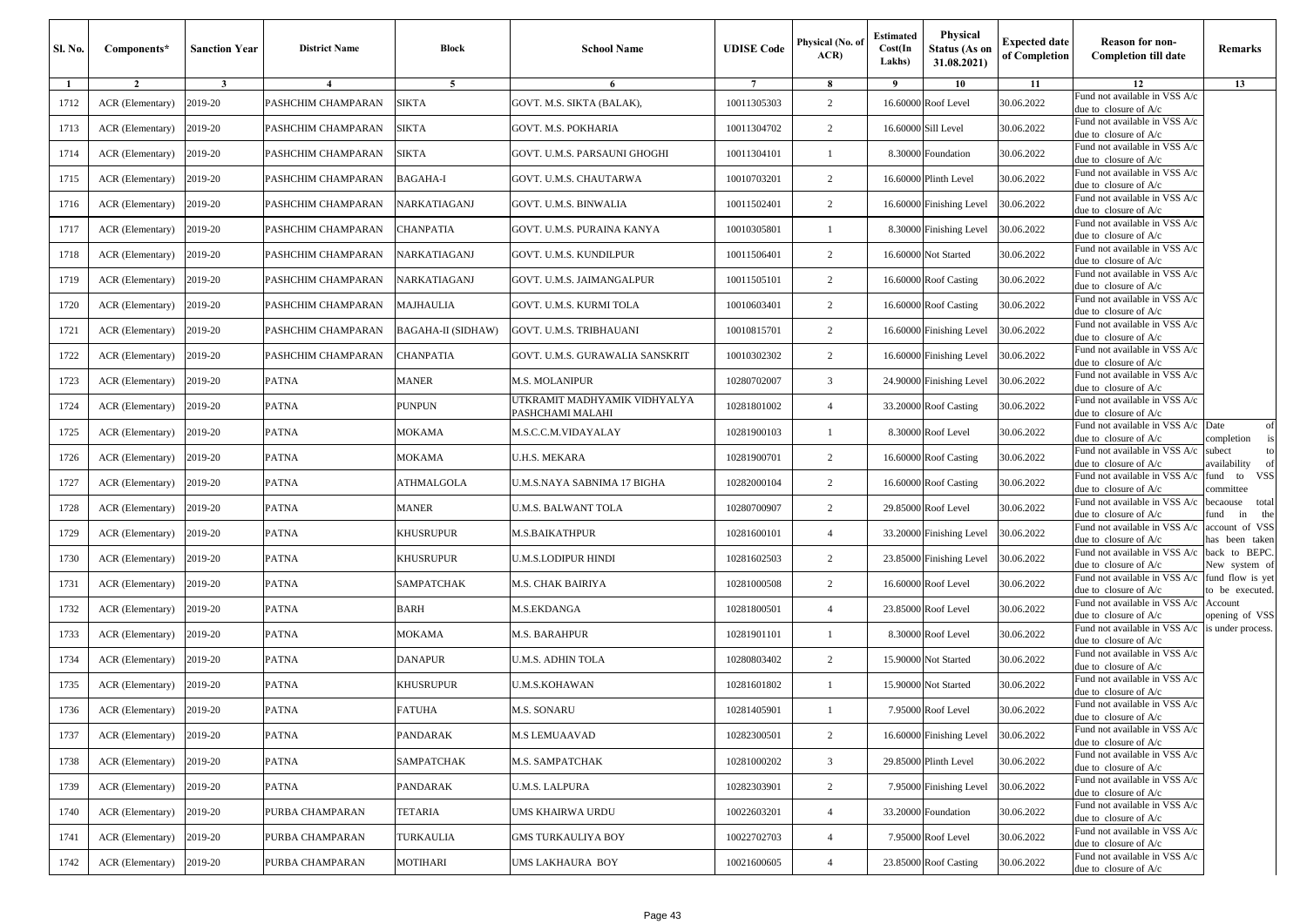| Sl. No. | Components*      | <b>Sanction Year</b> | <b>District Name</b> | Block            | <b>School Name</b>      | <b>UDISE Code</b> | Physical (No. of<br>ACR | <b>Estimated</b><br>Cost(In<br>Lakhs) | Physical<br><b>Status (As on</b><br>31.08.2021) | <b>Expected date</b><br>of Completion | Reason for non-<br><b>Completion till date</b>           | Remarks                             |
|---------|------------------|----------------------|----------------------|------------------|-------------------------|-------------------|-------------------------|---------------------------------------|-------------------------------------------------|---------------------------------------|----------------------------------------------------------|-------------------------------------|
| 1       | $\overline{2}$   | $\mathbf{3}$         | $\overline{4}$       | 5                | 6                       | $7\phantom{.0}$   | 8                       | 9                                     | 10                                              | 11                                    | 12                                                       | 13                                  |
| 1743    | ACR (Elementary) | 2019-20              | PURBA CHAMPARAN      | MEHSI            | GMS CHAK LALU (URDU)    | 10021504101       | $\overline{4}$          |                                       | 21.25000 Not Started                            | 30.06.2022                            | Fund not available in VSS A/c<br>due to closure of A/c   |                                     |
| 1744    | ACR (Elementary) | 2019-20              | PURBA CHAMPARAN      | <b>MOTIHARI</b>  | UMS BASMANPUR           | 10021606502       | 2                       |                                       | 27.86000 Not Started                            | 30.06.2022                            | Fund not available in VSS A/c<br>due to closure of A/c   |                                     |
| 1745    | ACR (Elementary) | 2019-20              | PURBA CHAMPARAN      | MADHUBAN         | GMS SAWANGIA            | 10021402801       | $\overline{4}$          |                                       | 16.05000 Roof Casting                           | 30.06.2022                            | Fund not available in VSS A/c<br>due to closure of A/c   |                                     |
| 1746    | ACR (Elementary) | 2019-20              | PURBA CHAMPARAN      | SUGAULI          | GMS CHHAPRA BAHAS       | 10022504501       | $\overline{4}$          |                                       | 16.05000 Roof Casting                           | 30.06.2022                            | Fund not available in VSS A/c<br>due to closure of A/c   |                                     |
| 1747    | ACR (Elementary) | 2019-20              | PURBA CHAMPARAN      | TETARIA          | UMS FAZILPUR            | 10022600401       | $\overline{4}$          |                                       | 16.05000 Finishing Level                        | 30.06.2022                            | Fund not available in VSS A/c<br>due to closure of A/c   |                                     |
| 1748    | ACR (Elementary) | 2019-20              | PURBA CHAMPARAN      | BANKATWA         | GMS SEMRI MATH          | 10020401601       | $\overline{2}$          |                                       | 16.05000 Lintel Level                           | 30.06.2022                            | und not available in VSS A/c<br>due to closure of A/c    |                                     |
| 1749    | ACR (Elementary) | 2019-20              | PURBA CHAMPARAN      | CHAURADANO       | GMS NARKATIA            | 10020600201       | $\mathbf{1}$            |                                       | 7.51000 Not Started                             | 30.06.2022                            | Fund not available in VSS A/c<br>lue to closure of A/c   |                                     |
| 1750    | ACR (Elementary) | 2019-20              | PURBA CHAMPARAN      | TETARIA          | JMS DHOBOULIA           | 10022600201       | $\overline{4}$          |                                       | 16.05000 Roof Level                             | 30.06.2022                            | Fund not available in VSS A/c<br>due to closure of A/c   |                                     |
| 1751    | ACR (Elementary) | 2019-20              | PURBA CHAMPARAN      | <b>DHAKA</b>     | <b>GMS GAHAI</b>        | 10020800302       | 2                       | 16.60000                              | Foundation                                      | 30.06.2022                            | Fund not available in VSS A/c<br>due to closure of A/c   |                                     |
| 1752    | ACR (Elementary) | 2019-20              | PURBA CHAMPARAN      | <b>ADAPUR</b>    | UMS KATKENWA BHAWANIPUR | 10020104302       | 2                       |                                       | 16.05000 Finishing Level                        | 30.06.2022                            | Fund not available in VSS A/c<br>due to closure of A/c   |                                     |
| 1753    | ACR (Elementary) | 2019-20              | PURBA CHAMPARAN      | BANKATWA         | GMS BIJBANI             | 10020400201       | $\overline{4}$          |                                       | 29.32000 Finishing Level                        | 30.06.2022                            | Fund not available in VSS A/c<br>lue to closure of A/c   |                                     |
| 1754    | ACR (Elementary) | 2019-20              | PURBA CHAMPARAN      | PAKRIDAYAL       | UMS SISAHANI GIRL'S     | 10021802001       | $\overline{c}$          |                                       | 21.32000 Not Started                            | 30.06.2022                            | Fund not available in VSS A/c<br>due to closure of A/c   |                                     |
| 1755    | ACR (Elementary) | 2019-20              | PURBA CHAMPARAN      | <b>MOTIHARI</b>  | GMS LAKHOURA            | 10021600601       | -1                      |                                       | 14.66000 Not Started                            | 30.06.2022                            | und not available in VSS A/c<br>due to closure of $A/c$  |                                     |
| 1756    | ACR (Elementary) | 2019-20              | PURBA CHAMPARAN      | GHORASAHAN       | JMS MAHUAHI MURSHIDBAD  | 10020902301       | 2                       |                                       | 21.38000 Foundation                             | 30.06.2022                            | Fund not available in VSS A/c<br>lue to closure of A/c   | Date<br>of<br>completion            |
| 1757    | ACR (Elementary) | 2019-20              | PURBA CHAMPARAN      | SANGRAMPUR       | GMS PAKARI              | 10022402001       | 2                       |                                       | 21.38000 Foundation                             | 30.06.2022                            | und not available in VSS A/c<br>due to closure of A/c    | subect<br>to<br>vailability         |
| 1758    | ACR (Elementary) | 2019-20              | PURBA CHAMPARAN      | CHIRAIYA         | JMS MANGURAHA           | 10020700607       | $\overline{c}$          |                                       | 29.98400 Finishing Level                        | 30.06.2022                            | Fund not available in VSS A/c<br>due to closure of A/c   | fund to VSS<br>committee            |
| 1759    | ACR (Elementary) | 2019-20              | PURBA CHAMPARAN      | CHAURADANO       | UMS PURUSHOTAMPUR URDU  | 10020600902       | $\overline{c}$          |                                       | 28.38195 Roof Level                             | 30.06.2022                            | Fund not available in VSS A/c<br>due to closure of A/c   | becaouse total<br>und<br>in<br>the  |
| 1760    | ACR (Elementary) | 2019-20              | PURBA CHAMPARAN      | MOTIHARI         | JMS PATAURA LALA TOLA   | 10021604701       | 2                       |                                       | 28.38195 Not Started                            | 30.06.2022                            | Fund not available in VSS A/c<br>lue to closure of A/c   | account of VSS<br>as been taken     |
| 1761    | ACR (Elementary) | 2019-20              | PURBA CHAMPARAN      | MEHSI            | UMS SALEMPUR            | 10021508101       | $\overline{c}$          |                                       | 7.25000 Lintel Level                            | 30.06.2022                            | Fund not available in VSS A/c<br>due to closure of A/c   | back to BEPC.<br>New system of      |
| 1762    | ACR (Elementary) | 2019-20              | PURBA CHAMPARAN      | MADHUBAN         | UMS SEMRA MADHUBAN      | 10021404701       | 2                       |                                       | 22.95000 Finishing Level                        | 30.06.2022                            | Fund not available in VSS A/c<br>due to closure of A/c   | fund flow is yet<br>to be executed. |
| 1763    | ACR (Elementary) | 2019-20              | PURBA CHAMPARAN      | BANKATWA         | UMS AGARWA              | 10020400208       | $\overline{c}$          |                                       | 16.60000 Foundation                             | 30.06.2022                            | Fund not available in VSS A/c<br>due to closure of A/c   | Account<br>opening of VSS           |
| 1764    | ACR (Elementary) | 2019-20              | PURBA CHAMPARAN      | KESARIA          | GMS NAYA GAON           | 10021204201       | 2                       |                                       | 22.95000 Roof Casting                           | 30.06.2022                            | Fund not available in VSS A/c<br>due to closure of A/c   | is under process.                   |
| 1765    | ACR (Elementary) | 2019-20              | PURBA CHAMPARAN      | PATAHI           | <b>GMS GONAHI</b>       | 10021901701       | $\overline{4}$          |                                       | 29.91000 Roof Casting                           | 30.06.2022                            | Fund not available in VSS A/c<br>due to closure of A/c   |                                     |
| 1766    | ACR (Elementary) | 2019-20              | PURBA CHAMPARAN      | MADHUBAN         | UMS LAHI                | 10021406401       | $\overline{4}$          |                                       | 33.20000 Finishing Level                        | 30.06.2022                            | und not available in VSS A/c<br>due to closure of A/c    |                                     |
| 1767    | ACR (Elementary) | 2019-20              | PURBA CHAMPARAN      | <b>MADHUBAN</b>  | UMS NANHKAR             | 10021401801       | $\overline{c}$          |                                       | 22.95000 Roof Level                             | 30.06.2022                            | Fund not available in VSS A/c<br>due to closure of $A/c$ |                                     |
| 1768    | ACR (Elementary) | 2019-20              | PURBA CHAMPARAN      | RAXAUL           | <b>GMS BHARWALIA</b>    | 10022302802       | 2                       |                                       | 29.91000 Not Started                            | 30.06.2022                            | Fund not available in VSS A/c<br>due to closure of A/c   |                                     |
| 1769    | ACR (Elementary) | 2019-20              | PURBA CHAMPARAN      | HARSIDDHI        | UMS MEHTA TOLA          | 10021005501       | 2                       |                                       | 7.25000 Roof Level                              | 30.06.2022                            | Fund not available in VSS A/c<br>due to closure of A/c   |                                     |
| 1770    | ACR (Elementary) | 2019-20              | PURBA CHAMPARAN      | PAKRIDAYAL       | UMS SHEKHPURWA          | 10021802501       | $\overline{c}$          |                                       | 16.60000 Finishing Level                        | 30.06.2022                            | Fund not available in VSS A/c<br>due to closure of A/c   |                                     |
| 1771    | ACR (Elementary) | 2019-20              | PURBA CHAMPARAN      | MOTIHARI         | UMS NAURANGIA           | 10021600401       | 2                       |                                       | 16.60000 Roof Casting                           | 30.06.2022                            | Fund not available in VSS A/c<br>due to closure of $A/c$ |                                     |
| 1772    | ACR (Elementary) | 2019-20              | <b>PURNEA</b>        | <b>SRI NAGAR</b> | BASIC SCHOOL SHRI NAGAR | 10091300701       | $\overline{4}$          |                                       | 13.57500 Roof Casting                           | 30.06.2022                            | Fund not available in VSS A/c<br>due to closure of A/c   |                                     |
| 1773    | ACR (Elementary) | 2019-20              | <b>PURNEA</b>        | DAGARUA          | <b>M S HARRAHI</b>      | 10091400201       | 3                       |                                       | 7.25000 Roof Level                              | 30.06.2022                            | Fund not available in VSS A/c<br>due to closure of A/c   |                                     |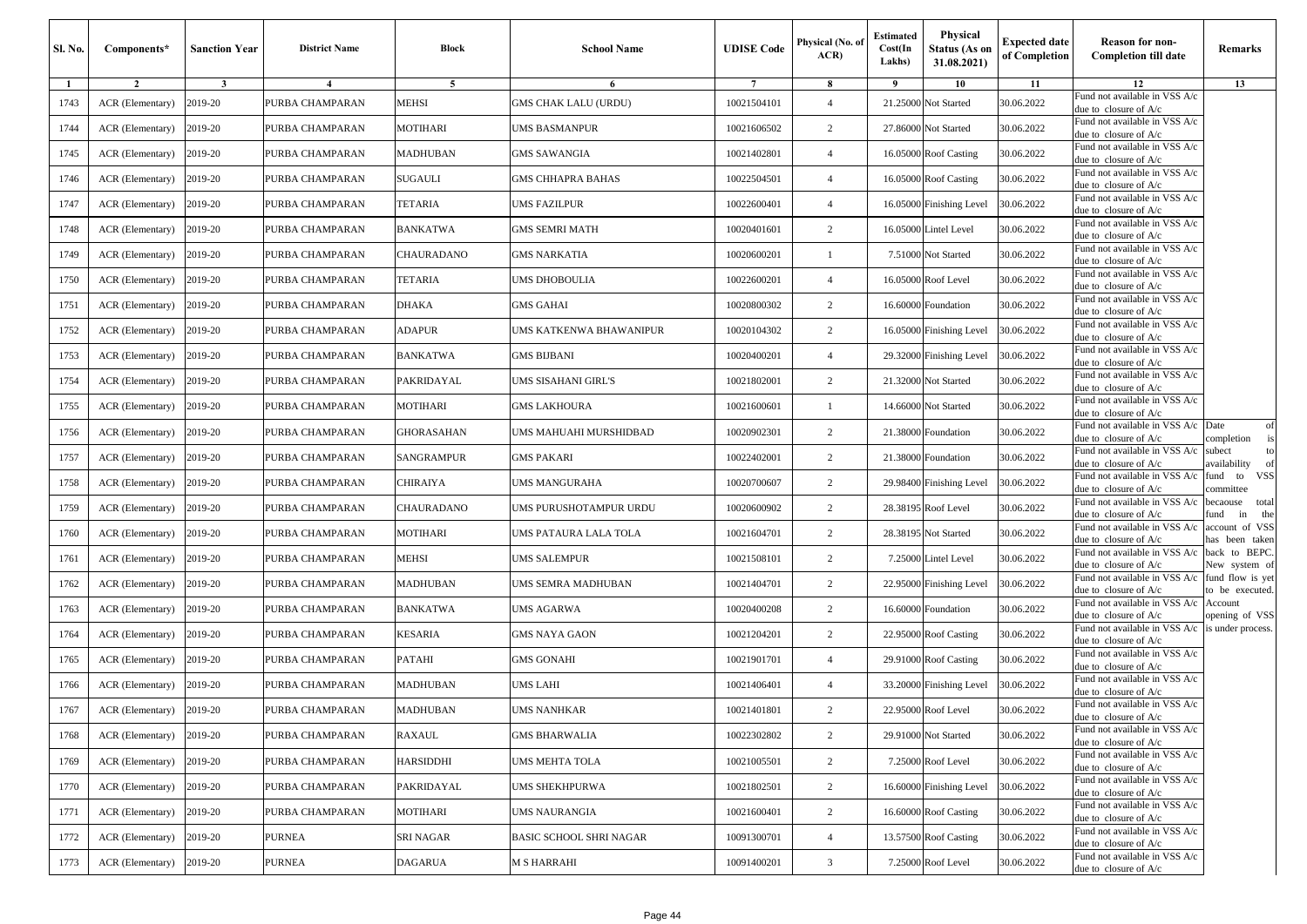| Sl. No. | Components*      | <b>Sanction Year</b> | <b>District Name</b> | Block                  | <b>School Name</b>                                 | <b>UDISE</b> Code | Physical (No. of<br>ACR | <b>Estimated</b><br>Cost(In<br>Lakhs) | Physical<br><b>Status (As on</b><br>31.08.2021) | <b>Expected date</b><br>of Completion | <b>Reason for non-</b><br><b>Completion till date</b>                      | Remarks                                |
|---------|------------------|----------------------|----------------------|------------------------|----------------------------------------------------|-------------------|-------------------------|---------------------------------------|-------------------------------------------------|---------------------------------------|----------------------------------------------------------------------------|----------------------------------------|
| 1       | $\overline{2}$   | $\mathbf{3}$         | $\overline{4}$       | 5                      | 6                                                  | $7\phantom{.0}$   | 8                       | - 9                                   | 10                                              | 11                                    | 12<br>Fund not available in VSS A/c                                        | 13                                     |
| 1774    | ACR (Elementary) | 2019-20              | <b>PURNEA</b>        | BANMANKHI              | M S JIWACHHPUR                                     | 10090704802       | 2                       | 16.60000                              | Finishing Level                                 | 30.06.2022                            | due to closure of A/c                                                      |                                        |
| 1775    | ACR (Elementary) | 2019-20              | <b>PURNEA</b>        | KRITYANAND NAGAR       | <b>M S SABUTAR</b>                                 | 10090608201       | 3                       | 4.58000                               | <b>Roof Casting</b>                             | 30.06.2022                            | Fund not available in VSS A/c<br>due to closure of $A/c$                   |                                        |
| 1776    | ACR (Elementary) | 2019-20              | Rohtas               | shivsagar              | UPGRADED H S SONHAR                                | 10320601501       | $\overline{4}$          | 7.25000                               | Finishing Level                                 | 30.06.2022                            | Fund not available in VSS A/c<br>due to closure of A/c                     |                                        |
| 1777    | ACR (Elementary) | 2019-20              | SAHARSA              | SAUR BAZAR             | MS BAIJNATHPUR                                     | 10120501001       | $\mathbf{1}$            | 29.91000                              | Roof Level                                      | 30.06.2022                            | Fund not available in VSS A/c<br>due to closure of $A/c$                   |                                        |
| 1778    | ACR (Elementary) | 2019-20              | <b>SAMASTIPUR</b>    | SHIVAJINAGAR           | <b>M.S RANIPARTI</b>                               | 10191603302       |                         | 16.60000                              | Finishing Level                                 | 30.06.2022                            | Fund not available in VSS A/c<br>due to closure of $A/c$                   |                                        |
| 1779    | ACR (Elementary) | 2019-20              | <b>SAMASTIPUR</b>    | BITHAN                 | M.S.SOHMA                                          | 10191004901       | $\overline{4}$          | 33.20000                              | <b>Roof Casting</b>                             | 30.06.2022                            | Fund not available in VSS A/c<br>due to closure of A/c                     |                                        |
| 1780    | ACR (Elementary) | 2019-20              | <b>SAMASTIPUR</b>    | <b>SINGHIA</b>         | <b>M.S MAHE</b>                                    | 10191203101       |                         | 16.60000                              | Plinth Level                                    | 30.06.2022                            | Fund not available in VSS A/c<br>due to closure of A/c                     |                                        |
| 1781    | ACR (Elementary) | 2019-20              | <b>SAMASTIPUR</b>    | SHIVAJINAGAR           | M.S. SHIVAJINAGAR                                  | 10191602402       | 3                       | 8.30000                               | Finishing Level                                 | 30.06.2022                            | Fund not available in VSS A/c<br>due to closure of A/c                     |                                        |
| 1782    | ACR (Elementary) | 2019-20              | <b>SAMASTIPUR</b>    | BIBHUTIPUR             | <b>U.H.S MUSTAFAPUR</b>                            | 10190603001       | $\mathbf{1}$            | 8.30000                               | Foundation                                      | 30.06.2022                            | Fund not available in VSS A/c<br>due to closure of A/c                     |                                        |
| 1783    | ACR (Elementary) | 2019-20              | <b>SAMASTIPUR</b>    | BIBHUTIPUR             | M.S. KHOKHSAHA                                     | 10190601110       | 3                       | 16.60000                              | <b>Finishing Level</b>                          | 30.06.2022                            | Fund not available in VSS A/c<br>due to closure of A/c                     |                                        |
| 1784    | ACR (Elementary) | 2019-20              | <b>SAMASTIPUR</b>    | WARISNAGAR             | U.M.S.AKBARPUR                                     | 10190300101       | 3                       | 8.30000                               | Not Started                                     | 30.06.2022                            | Fund not available in VSS A/c<br>due to closure of A/c                     |                                        |
| 1785    | ACR (Elementary) | 2019-20              | <b>SAMASTIPUR</b>    | UJIYARPUR              | U.M.S. GAWPUR                                      | 10190503001       | $\overline{4}$          | 16.60000                              | Finishing Level                                 | 30.06.2022                            | Fund not available in VSS A/c<br>due to closure of A/c                     |                                        |
| 1786    | ACR (Elementary) | 2019-20              | <b>SAMASTIPUR</b>    | WARISNAGAR             | UTKRAMIT UCHCH MADHYAMIC<br>VIDYALAYA CHHATNESHWAR | 10190301802       | $\overline{4}$          | 33.20000                              | Finishing Level                                 | 30.06.2022                            | Fund not available in VSS A/c<br>due to closure of $A/c$                   |                                        |
| 1787    | ACR (Elementary) | 2019-20              | <b>SAMASTIPUR</b>    | KHANPUR                | <b>M.S. KHANPUR</b>                                | 10191303401       | 3                       | 16.53000                              | Foundation                                      | 30.06.2022                            | Fund not available in VSS A/c Date<br>due to closure of A/c                | of<br>completion<br>is                 |
| 1788    | ACR (Elementary) | 2019-20              | SAMASTIPUR           | SARAIRANJAN            | ALFA M.S. BISHAMBHARPUR  AILOTH                    | 10191101601       | $\overline{4}$          | 7.13000                               | Finishing Level                                 | 30.06.2022                            | Fund not available in VSS A/c<br>due to closure of A/c                     | subect<br>to<br>availability<br>of     |
| 1789    | ACR (Elementary) | 2019-20              | <b>SAMASTIPUR</b>    | <b>HASANPUR</b>        | U.M.S.BIRPUR                                       | 10192002301       | 3                       | 7.87000                               | Finishing Level                                 | 30.06.2022                            | Fund not available in VSS A/c<br>due to closure of A/c                     | VSS<br>fund<br>to<br>committee         |
| 1790    | ACR (Elementary) | 2019-20              | <b>SAMASTIPUR</b>    | MOHIUDDIN NAGAR        | U.M.S. SHIVAISHINGPUR                              | 10190904601       | $\mathbf{1}$            | 8.30000                               | Finishing Level                                 | 30.06.2022                            | Fund not available in VSS A/c<br>due to closure of $A/c$                   | becaouse<br>total<br>fund<br>the<br>in |
| 1791    | ACR (Elementary) | 2019-20              | <b>SAMASTIPUR</b>    | BIBHUTIPUR             | U.H.S. MANARAY TOL                                 | 10190603105       |                         | 7.84000                               | Foundation                                      | 30.06.2022                            | Fund not available in VSS A/c<br>due to closure of A/c                     | account of VSS<br>nas been taken       |
| 1792    | ACR (Elementary) | 2019-20              | <b>SAMASTIPUR</b>    | SAMASTIPUR             | <b>M.S. BISHANPUR</b>                              | 10190101502       | 2                       | 7.84000                               | Roof Level                                      | 30.06.2022                            | Fund not available in VSS A/c<br>due to closure of A/c                     | back to BEPC.<br>New system of         |
| 1793    | ACR (Elementary) | 2019-20              | <b>SAMASTIPUR</b>    | ROSERA                 | U.H. SCHOOL RAHUA                                  | 10191403501       | 3                       | 21.7100                               | Finishing Level                                 | 30.06.2022                            | Fund not available in VSS A/c<br>due to closure of $A/c$                   | fund flow is yet<br>to be executed.    |
| 1794    | ACR (Elementary) | 2019-20              | <b>SAMASTIPUR</b>    | KALYANPUR              | U.H.S NAMAPUR                                      | 10191911301       | $\overline{c}$          | 23.67000                              | Finishing Level                                 | 30.06.2022                            | Fund not available in VSS A/c<br>due to closure of A/c                     | Account<br>opening of VSS              |
| 1795    | ACR (Elementary) | 2019-20              | SAMASTIPUR           | MORWA                  | <b>M.S BANDEY</b>                                  | 10191802001       | $\mathbf{1}$            | 8.30000                               | Not Started                                     | 30.06.2022                            | Fund not available in VSS A/c is under process.<br>due to closure of $A/c$ |                                        |
| 1796    | ACR (Elementary) | 2019-20              | <b>SAMASTIPUR</b>    | BIBHUTIPUR             | <b>U.M.S.MAHMADPUR SAKARA</b>                      | 10190602501       | 2                       | 24.88000                              | Roof Level                                      | 30.06.2022                            | Fund not available in VSS A/c<br>due to closure of A/c                     |                                        |
| 1797    | ACR (Elementary) | 2019-20              | <b>SAMASTIPUR</b>    | VIDYAPATINAGAR         | U.M.S KHANUA                                       | 10190801602       | 3                       | 29.57000                              | <b>Roof Casting</b>                             | 30.06.2022                            | Fund not available in VSS A/c<br>due to closure of A/c                     |                                        |
| 1798    | ACR (Elementary) | 2019-20              | <b>SAMASTIPUR</b>    | <b>KALYANPUR</b>       | <b>U.M.S. BHAGIRATHPUR</b>                         | 10191902101       | $\overline{4}$          |                                       | 16.53000 Roof Casting                           | 30.06.2022                            | Fund not available in VSS A/c<br>due to closure of A/c                     |                                        |
| 1799    | ACR (Elementary) | 2019-20              | SAMASTIPUR           | ROSERA                 | U.M.M. MOTIPUR                                     | 10191403001       | 2                       |                                       | 16.60000 Finishing Level                        | 30.06.2022                            | Fund not available in VSS A/c<br>due to closure of A/c                     |                                        |
| 1800    | ACR (Elementary) | 2019-20              | SAMASTIPUR           | PATORI                 | U.M.S.ISMAILPUR LAGUNIA                            | 10190200503       | $\mathbf{1}$            | 22.96000                              | <b>Roof Casting</b>                             | 30.06.2022                            | Fund not available in VSS A/c<br>due to closure of $A/c$                   |                                        |
| 1801    | ACR (Elementary) | 2019-20              | SAMASTIPUR           | <b>MOHIUDDIN NAGAR</b> | U.M.S. BRAHMPURA                                   | 10190900701       | $\overline{4}$          |                                       | 28.03000 Finishing Level                        | 30.06.2022                            | Fund not available in VSS A/c<br>due to closure of A/c                     |                                        |
| 1802    | ACR (Elementary) | 2019-20              | SAMASTIPUR           | TAJPUR                 | U.M.S GADDOPUR HINDI                               | 10190403601       | $\mathbf{1}$            | 16.53000                              | Foundation                                      | 30.06.2022                            | Fund not available in VSS A/c<br>due to closure of A/c                     |                                        |
| 1803    | ACR (Elementary) | 2019-20              | SAMASTIPUR           | KHANPUR                | U.M.S. MADHUVAN                                    | 10191303404       | $\overline{c}$          | 16.60000                              | Sill Level                                      | 30.06.2022                            | Fund not available in VSS A/c<br>due to closure of A/c                     |                                        |
| 1804    | ACR (Elementary) | 2019-20              | SAMASTIPUR           | <b>BIBHUTIPUR</b>      | U.M.S. PATPARA NORTH                               | 10190603201       | 3                       | 24.88000                              | <b>Finishing Level</b>                          | 30.06.2022                            | Fund not available in VSS A/c<br>due to closure of A/c                     |                                        |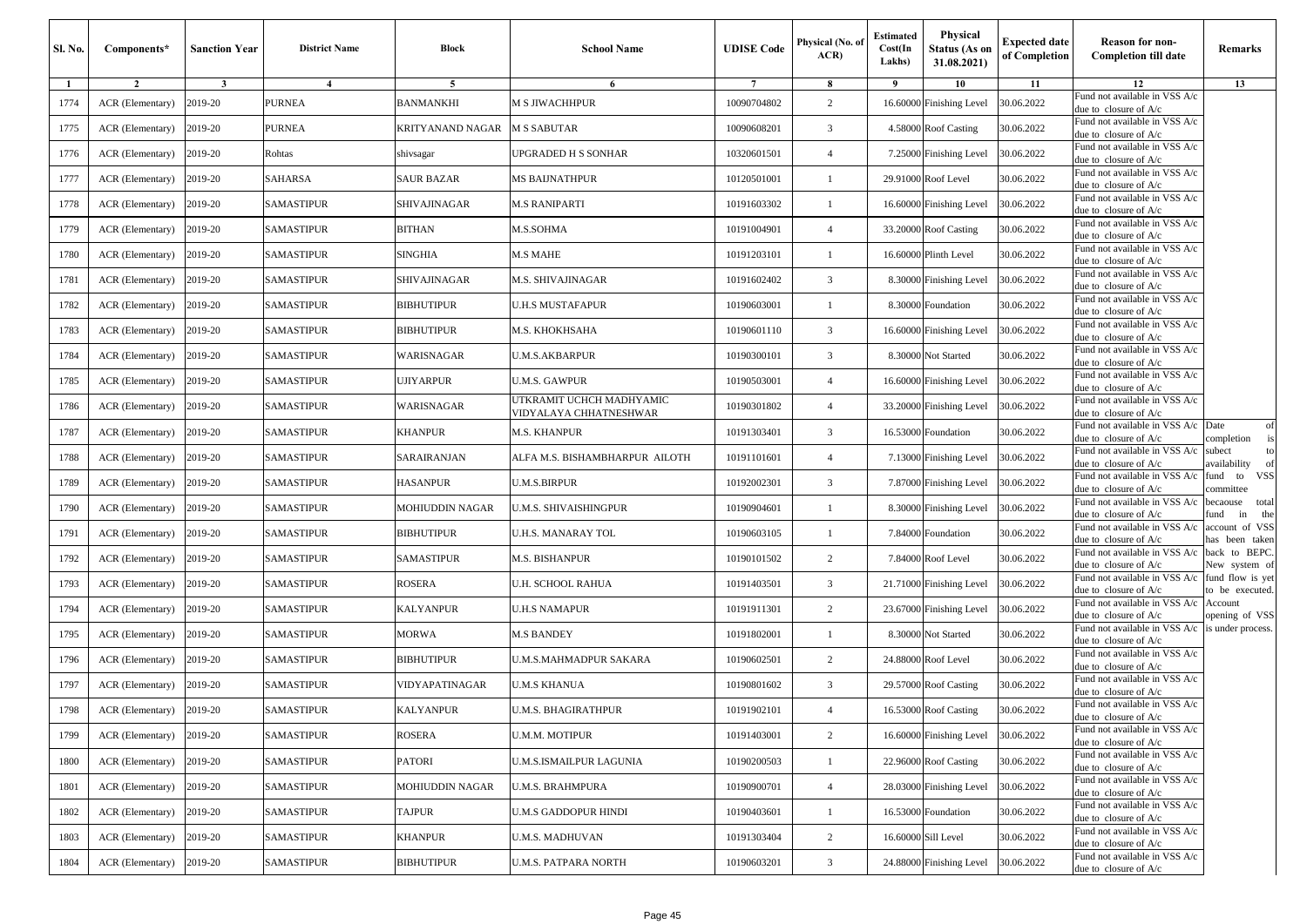| Sl. No. | Components*      | <b>Sanction Year</b> | <b>District Name</b> | Block          | <b>School Name</b>         | <b>UDISE Code</b> | Physical (No. of<br>ACR | <b>Estimated</b><br>Cost(In<br>Lakhs) | Physical<br><b>Status (As on</b><br>31.08.2021) | <b>Expected date</b><br>of Completion | Reason for non-<br><b>Completion till date</b>           | Remarks                             |
|---------|------------------|----------------------|----------------------|----------------|----------------------------|-------------------|-------------------------|---------------------------------------|-------------------------------------------------|---------------------------------------|----------------------------------------------------------|-------------------------------------|
| 1       | $\overline{2}$   | $\mathbf{3}$         | $\overline{4}$       | 5              | 6                          | $7\phantom{.0}$   | 8                       | 9                                     | 10                                              | 11                                    | 12                                                       | 13                                  |
| 1805    | ACR (Elementary) | 2019-20              | SAMASTIPUR           | SHIVAJINAGAR   | J.M.S. RAJUR GANGARAHI     | 10191605501       | $\overline{c}$          |                                       | 29.57000 Foundation                             | 30.06.2022                            | Fund not available in VSS A/c<br>due to closure of A/c   |                                     |
| 1806    | ACR (Elementary) | 2019-20              | SARAN                | <b>MAKER</b>   | UPGRADE HS HASANPURA       | 10171103101       | -1                      |                                       | 24.88000 Roof Level                             | 30.06.2022                            | Fund not available in VSS A/c<br>due to closure of A/c   |                                     |
| 1807    | ACR (Elementary) | 2019-20              | SARAN                | PANAPUR        | MS RASAULI                 | 10171600101       | $\overline{c}$          |                                       | 4.74000 Foundation                              | 30.06.2022                            | Fund not available in VSS A/c<br>due to closure of A/c   |                                     |
| 1808    | ACR (Elementary) | 2019-20              | Sitamarhi            | BATHNAHA       | M.S. KAMALDEH              | 10041001301       | $\mathbf{1}$            |                                       | 29.57000 Not Started                            | 30.06.2022                            | Fund not available in VSS A/c<br>due to closure of A/c   |                                     |
| 1809    | ACR (Elementary) | 2019-20              | Sitamarhi            | <b>RIGA</b>    | M.S. RIGA MIL              | 10040700811       | 3                       |                                       | 23.87000 Not Started                            | 30.06.2022                            | Fund not available in VSS A/c<br>due to closure of A/c   |                                     |
| 1810    | ACR (Elementary) | 2019-20              | Sitamarhi            | <b>DUMRA</b>   | M.S. BARIYARPUR            | 10040603202       | -1                      |                                       | 13.88000 Not Started                            | 30.06.2022                            | Fund not available in VSS A/c<br>due to closure of A/c   |                                     |
| 1811    | ACR (Elementary) | 2019-20              | Sitamarhi            | RIGA           | M.S. SANGRAM FANDAH        | 10040700810       | $\mathbf{1}$            |                                       | 4.74000 Not Started                             | 30.06.2022                            | Fund not available in VSS A/c<br>lue to closure of A/c   |                                     |
| 1812    | ACR (Elementary) | 2019-20              | Sitamarhi            | SONBARSA       | M.S. MURHADIH              | 10041100301       | 3                       |                                       | 16.40000 Roof Level                             | 30.06.2022                            | Fund not available in VSS A/c<br>due to closure of A/c   |                                     |
| 1813    | ACR (Elementary) | 2019-20              | Sitamarhi            | PARIHAR        | M.S. MUJULIYA BAZAR        | 10041200401       | $\overline{4}$          | 33.20000                              | <b>Lintel Level</b>                             | 30.06.2022                            | Fund not available in VSS A/c<br>due to closure of A/c   |                                     |
| 1814    | ACR (Elementary) | 2019-20              | Sitamarhi            | RUNNI SAIDPUR  | M.S. MANIK CHOWK           | 10040401701       | 3                       |                                       | 16.40000 Roof Level                             | 30.06.2022                            | Fund not available in VSS A/c<br>due to closure of A/c   |                                     |
| 1815    | ACR (Elementary) | 2019-20              | Sitamarhi            | PARIHAR        | M.S. CHANDI RAJBARA        | 10041201001       | $\overline{4}$          |                                       | 33.20000 Roof Casting                           | 30.06.2022                            | Fund not available in VSS A/c<br>lue to closure of A/c   |                                     |
| 1816    | ACR (Elementary) | 2019-20              | Sitamarhi            | BAJPATTI       | M.S. BANGRAHA              | 10041402301       | 3                       |                                       | 24.90000 Finishing Level                        | 30.06.2022                            | Fund not available in VSS A/c<br>due to closure of A/c   |                                     |
| 1817    | ACR (Elementary) | 2019-20              | Sitamarhi            | SONBARSA       | M.S. DALKWA                | 10041105702       | $\overline{c}$          |                                       | 16,60000 Roof Level                             | 30.06.2022                            | und not available in VSS A/c<br>due to closure of $A/c$  |                                     |
| 1818    | ACR (Elementary) | 2019-20              | Sitamarhi            | NANPUR         | M.S. MAJHAUR               | 10041601001       | $\overline{4}$          |                                       | 33.20000 Not Started                            | 30.06.2022                            | Fund not available in VSS A/c<br>lue to closure of A/c   | Date<br>of<br>completion            |
| 1819    | ACR (Elementary) | 2019-20              | Sitamarhi            | SONBARSA       | M.S. MUSHHARNIA I          | 10041105504       | $\overline{4}$          |                                       | 33.20000 Finishing Level                        | 30.06.2022                            | und not available in VSS A/c<br>due to closure of A/c    | subect<br>to<br>vailability         |
| 1820    | ACR (Elementary) | 2019-20              | Sitamarhi            | SONBARSA       | M.S. MADHESHRA             | 10041105202       | $\overline{c}$          |                                       | 16.60000 Foundation                             | 30.06.2022                            | Fund not available in VSS A/c<br>due to closure of A/c   | und to VSS<br>committee             |
| 1821    | ACR (Elementary) | 2019-20              | Sitamarhi            | BAJPATTI       | M.S. MADHURAPUR            | 10041401702       | $\overline{c}$          |                                       | 16.60000 Not Started                            | 30.06.2022                            | Fund not available in VSS A/c<br>due to closure of A/c   | becaouse total<br>und<br>in<br>the  |
| 1822    | ACR (Elementary) | 2019-20              | Sitamarhi            | BATHNAHA       | M.S.BHAWANIPUR URDU        | 10041003103       | $\overline{4}$          |                                       | 33.20000 Not Started                            | 30.06.2022                            | Fund not available in VSS A/c<br>lue to closure of A/c   | account of VSS<br>as been taken     |
| 1823    | ACR (Elementary) | 2019-20              | Sitamarhi            | BOKHRA         | M.S. BUDHNAGARA MUSLIM TOL | 10042002103       | $\overline{4}$          |                                       | 7.92000 Roof Level                              | 30.06.2022                            | Fund not available in VSS A/c<br>due to closure of A/c   | back to BEPC.<br>New system of      |
| 1824    | ACR (Elementary) | 2019-20              | Sitamarhi            | PARSAUNI       | M.S. DEMA URDU             | 10041800202       | 2                       |                                       | 7.92000 Roof Level                              | 30.06.2022                            | Fund not available in VSS A/c<br>due to closure of A/c   | fund flow is yet<br>to be executed. |
| 1825    | ACR (Elementary) | 2019-20              | Sitamarhi            | <b>SURSAND</b> | M.S. PIPRAHI               | 10041300201       | 3                       |                                       | 7.92000 Foundation                              | 30.06.2022                            | Fund not available in VSS A/c<br>lue to closure of A/c   | Account<br>opening of VSS           |
| 1826    | ACR (Elementary) | 2019-20              | Sitamarhi            | SURSAND        | <b>.S. MAKTAB PARSA</b>    | 10041301001       | 3                       |                                       | 29.99300 Not Started                            | 30.06.2022                            | Fund not available in VSS A/c<br>due to closure of A/c   | is under process.                   |
| 1827    | ACR (Elementary) | 2019-20              | Sitamarhi            | <b>SURSAND</b> | M.S. MAKTAB CHANDPATTI     | 10041302401       | 3                       |                                       | 29.99300 Roof Casting                           | 30.06.2022                            | Fund not available in VSS A/c<br>due to closure of A/c   |                                     |
| 1828    | ACR (Elementary) | 2019-20              | Sitamarhi            | PARIHAR        | M.S. RAMNAIKA              | 10041203901       | 3                       |                                       | 24.90000 Finishing Level                        | 30.06.2022                            | Fund not available in VSS A/c<br>due to closure of A/c   |                                     |
| 1829    | ACR (Elementary) | 2019-20              | <b>SIWAN</b>         | ANDAR          | <b>M.S.ASAON</b>           | 10160104401       | $\overline{4}$          |                                       | 33.20000 Roof Casting                           | 30.06.2022                            | Fund not available in VSS A/c<br>due to closure of $A/c$ |                                     |
| 1830    | ACR (Elementary) | 2019-20              | <b>SIWAN</b>         | PACHRUKHI      | M. S. PACHRUKHI            | 10161205203       | $\mathbf{1}$            |                                       | 8.30000 Not Started                             | 30.06.2022                            | Fund not available in VSS A/c<br>due to closure of A/c   |                                     |
| 1831    | ACR (Elementary) | 2019-20              | <b>SIWAN</b>         | PACHRUKHI      | M. S. PREMHATA             | 10161201301       | 2                       |                                       | 29.63000 Foundation                             | 30.06.2022                            | Fund not available in VSS A/c<br>due to closure of A/c   |                                     |
| 1832    | ACR (Elementary) | 2019-20              | supaul               | chhatapur      | M/S JIWACHHPUR             | 10060202101       | $\overline{c}$          |                                       | 22.85000 Roof Casting                           | 30.06.2022                            | Fund not available in VSS A/c<br>due to closure of A/c   |                                     |
| 1833    | ACR (Elementary) | 2019-20              | supaul               | triveniganj    | M/S JADIA                  | 10061104901       | 3                       |                                       | 8.10000 Roof Casting                            | 30.06.2022                            | Fund not available in VSS A/c<br>due to closure of A/c   |                                     |
| 1834    | ACR (Elementary) | 2019-20              | supaul               | chhatapur      | M/S CHUNNI                 | 10060204601       | 1                       |                                       | 8.30000 Roof Casting                            | 30.06.2022                            | Fund not available in VSS A/c<br>due to closure of $A/c$ |                                     |
| 1835    | ACR (Elementary) | 2019-20              | supaul               | saraigarh      | JANTA FAGU MEHTA M/S BAISA | 10060900104       | $\mathbf{1}$            |                                       | 8.30000 Plinth Level                            | 30.06.2022                            | Fund not available in VSS A/c<br>due to closure of A/c   |                                     |